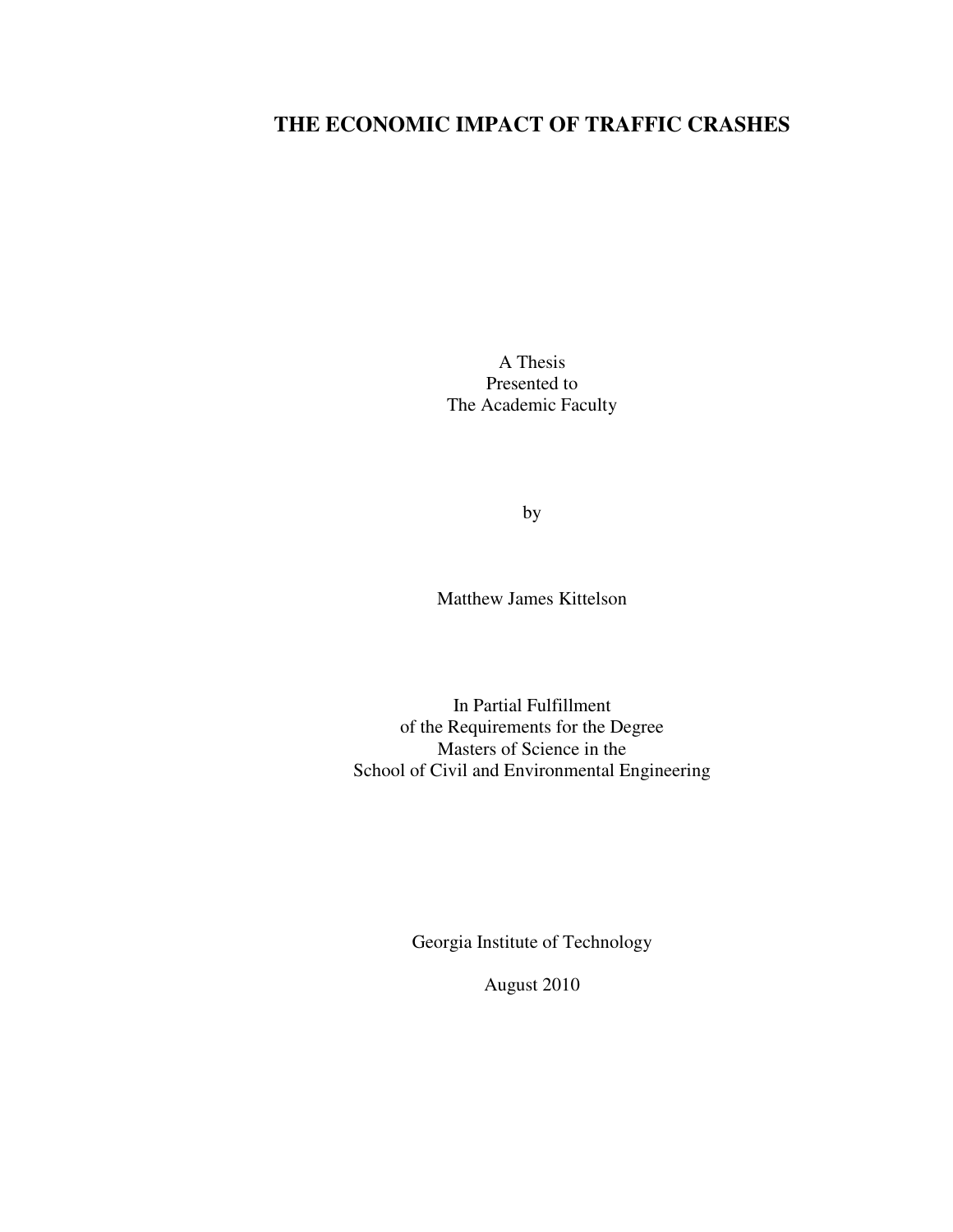# **THE ECONOMIC IMPACT OF TRAFFIC CRASHES**

Approved by:

Dr. Michael D. Meyer, Advisor School of Civil and Environmental Engineering *Georgia Institute of Technology* 

Dr. Michael P. Hunter School of Civil and Environmental Engineering *Georgia Institute of Technology*

Dr. Laurie A. Garrow School of Civil and Environmental Engineering *Georgia Institute of Technology*

Date Approved: July 1, 2010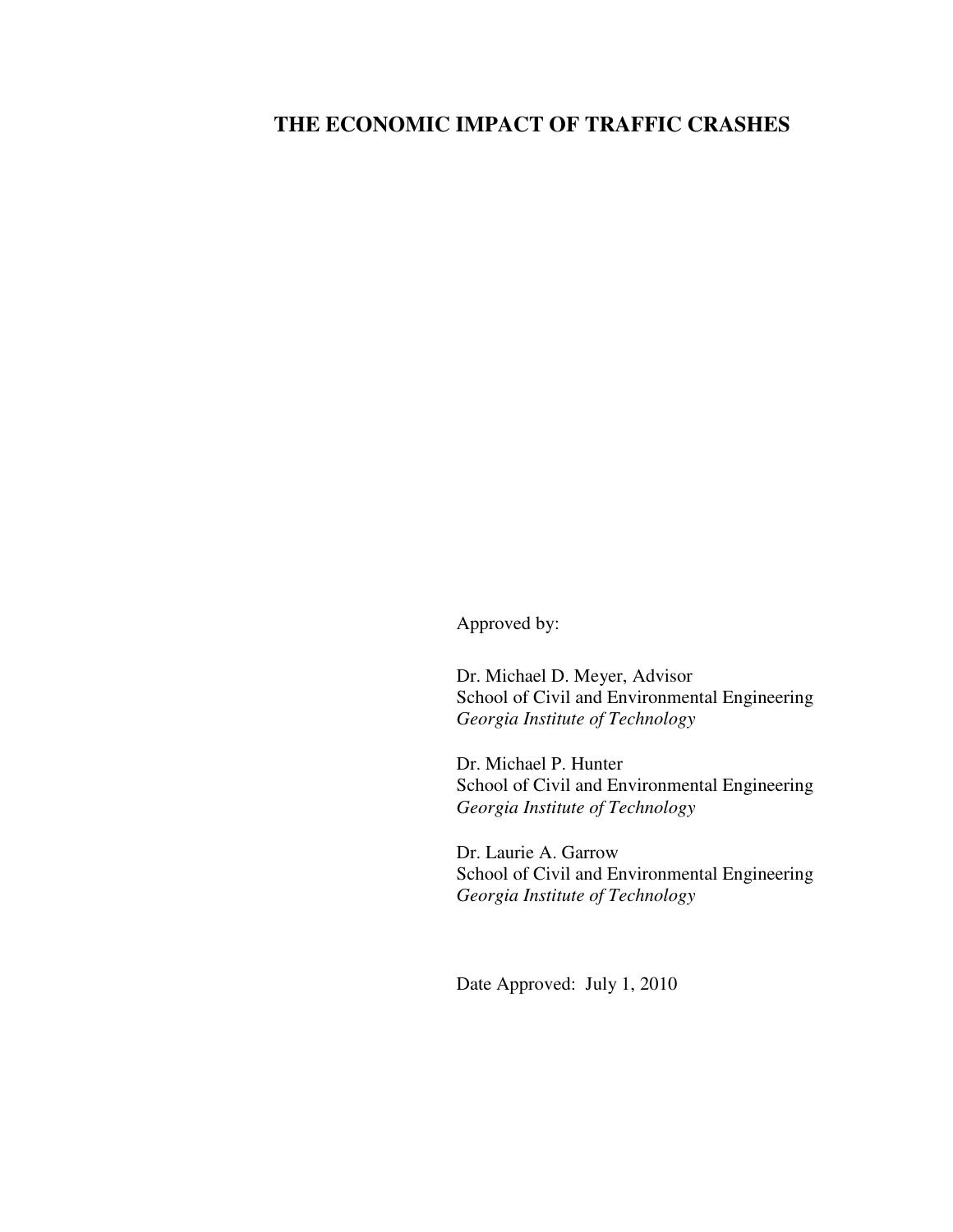### **ACKNOWLEDGEMENTS**

The completion of this thesis represents the culmination of years of love and support from countless people as I have traveled down the educational path. First, I would like to thank my parents for their constant support and instilling in me a strong desire to learn. Whatever path I chose to take, I always knew that I had their support. Next, I would like to thank all of the teachers, professors, and classmates that I have had throughout the years. I have been lucky to always find myself in environments where high achievement, collaboration, and, most importantly, friendship, have been common place. Dr. Karen Dixon and Dr. Katharine Hunter-Zaworski deserve specific recognition for fostering my love for transportation engineering early during my time with them at Oregon State. Also, I owe a debt of gratitude to those who have given me a wide breadth of professional experience and knowledge at such an early point in my career. In particular, the two years I spent working at Fehr & Peers Transportation Consultants were invaluable to me in terms of personal and professional growth. Thank you to everyone there for that experience. Lastly, I would like to thank my wife, Lauren, for her constant support and personal sacrifice during the course our journey so far. Throughout everything, she has been my number one fan and, for that, I am eternally grateful.

In closing, I would like to thank all the faculty and staff at Georgia Tech for the opportunity to be part of such a wonderful and dynamic graduate program. The decision to further my education at such an outstanding institution is one of the best I have ever made. In particular, I would like to thank Dr. Michael Meyer for his guidance and insights throughout my research efforts. Also, I would like to thank all the professors I have had the pleasure of interacting with during my tenure here.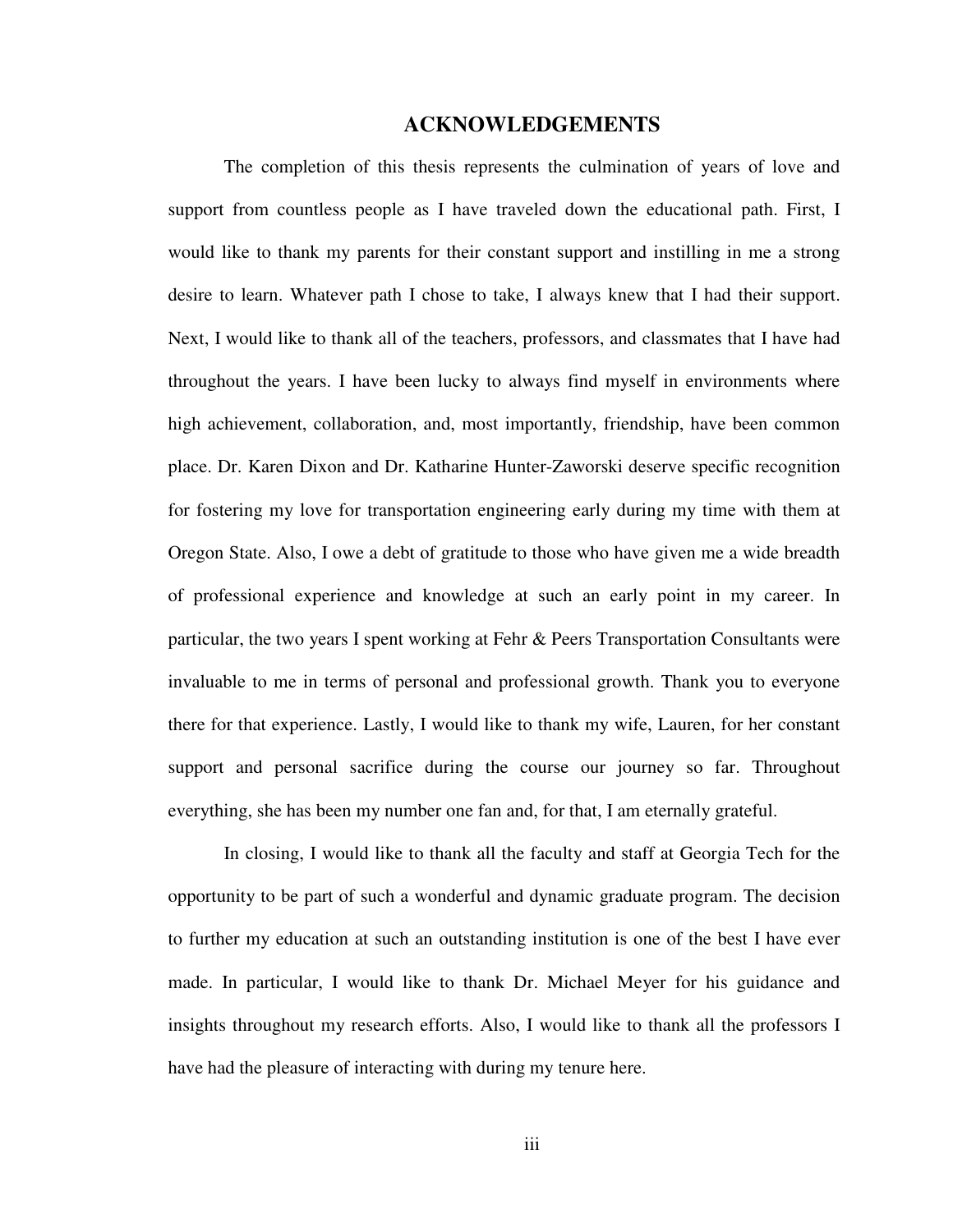# **TABLE OF CONTENTS**

| <b>CHAPTER 1</b>         |                         |  |
|--------------------------|-------------------------|--|
| 1.1                      |                         |  |
| <b>CHAPTER 2</b>         |                         |  |
| 2.1<br>2.2<br>2.3        |                         |  |
|                          | 2.3.1                   |  |
| 2.4                      |                         |  |
|                          | 2.4.1<br>2.4.2<br>2.4.3 |  |
| <b>CHAPTER 3</b>         |                         |  |
| 3.1<br>3.2<br>3.3<br>3.4 |                         |  |
|                          | 3.4.1<br>3.4.2          |  |
| 3.5<br>3.6               |                         |  |
| <b>CHAPTER 4</b>         |                         |  |
| 4.1<br>4.2.              |                         |  |
|                          | 4.2.1<br>4.2.2          |  |
| 4.3                      |                         |  |
|                          | 4.3.1<br>4.3.2          |  |
| 4.4                      |                         |  |
|                          | 4.4.1<br>4.4.2          |  |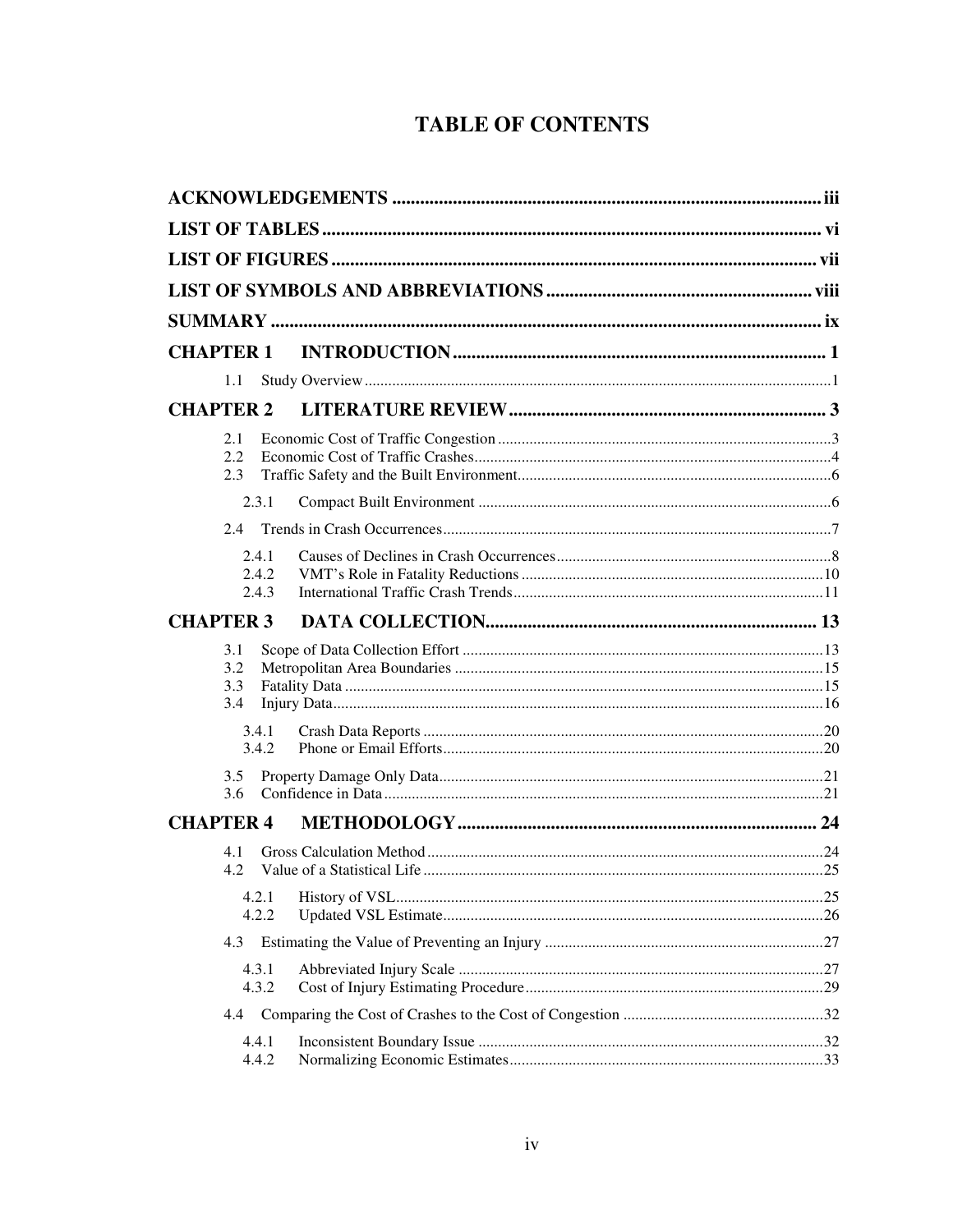| <b>CHAPTER 5</b>                 |                                                                        |  |
|----------------------------------|------------------------------------------------------------------------|--|
| 5.1<br>5.2<br>5.3                |                                                                        |  |
| 5.3.1                            |                                                                        |  |
| 5.4<br>5.5<br>5.6                | Updated Cost of Crash Estimates vs Previous Cost of Crash Estimates54  |  |
| <b>CHAPTER 6</b>                 |                                                                        |  |
| 6.1                              |                                                                        |  |
| 6.1.1<br>6.1.2<br>6.1.3<br>6.1.4 | Current Practices of Incorporating Safety into Long-range Planning  67 |  |
|                                  |                                                                        |  |
| 6.2.1                            |                                                                        |  |
| <b>CHAPTER 7</b>                 | <b>CONCLUSIONS AND RECOMMENDATIONS  78</b>                             |  |
| 7.1<br>7.2<br>7.3                |                                                                        |  |
| <b>APPENDIX A</b>                |                                                                        |  |
| <b>APPENDIX B</b>                | <b>LONG-RANGE TRANSPORTATION PLAN</b>                                  |  |
| <b>APPENDIX C</b>                |                                                                        |  |
|                                  |                                                                        |  |
|                                  |                                                                        |  |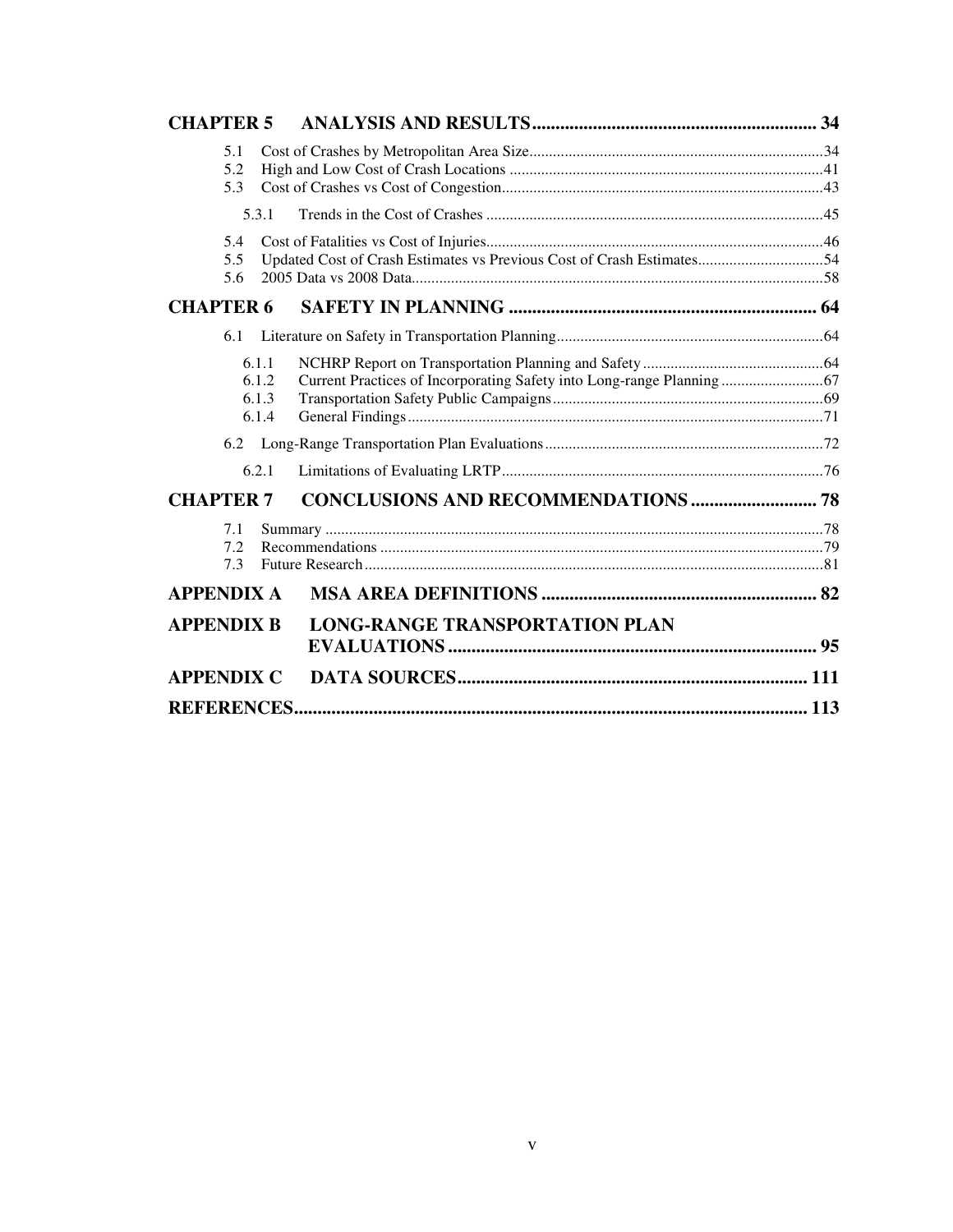# **LIST OF TABLES**

|                                   | .25 |
|-----------------------------------|-----|
|                                   |     |
|                                   |     |
| Table 6: Injury Severity Analysis |     |
|                                   |     |
|                                   |     |
|                                   |     |
|                                   |     |
|                                   |     |
|                                   |     |
|                                   |     |
|                                   |     |
|                                   |     |
|                                   |     |
|                                   |     |
|                                   |     |
|                                   |     |
|                                   |     |
|                                   |     |
|                                   |     |
|                                   |     |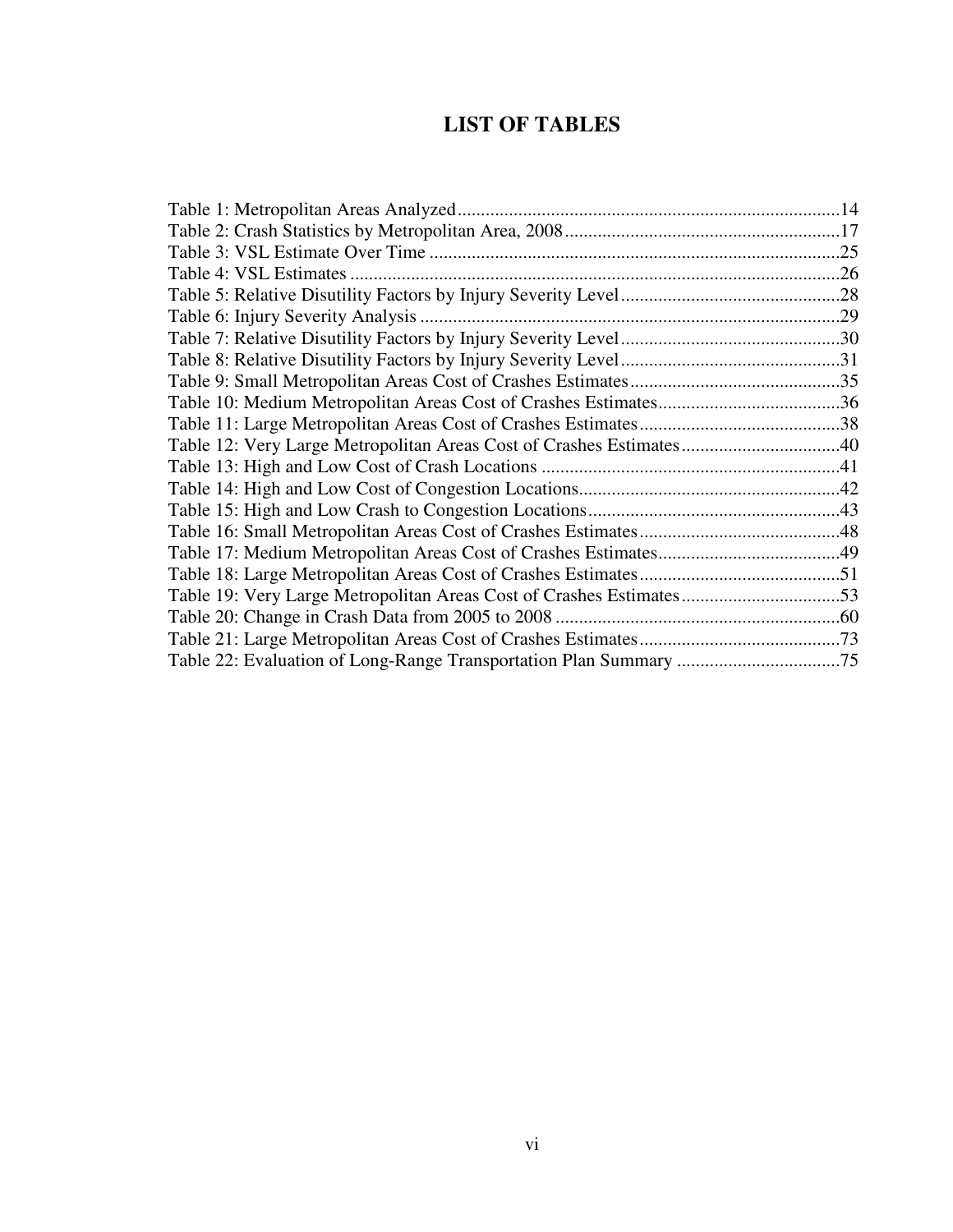# **LIST OF FIGURES**

|                                                                                        | .33 |
|----------------------------------------------------------------------------------------|-----|
|                                                                                        |     |
|                                                                                        |     |
|                                                                                        |     |
| Figure 7: Cost of Crashes per person vs Cost of Congestion per person (2005 cost       | .55 |
| Figure 8: Cost of Crashes per person vs Cost of Congestion per person (2008 cost       | .55 |
| Figure 9: Ratio of Cost of Crashes per person to Cost of Congestion per person (2005)  | .57 |
| Figure 10: Ratio of Cost of Crashes per person to Cost of Congestion per person (2008) | 57  |
| Figure 11: Change of Cost of Crashes per person (2005-2008) and Cost of Congestion per |     |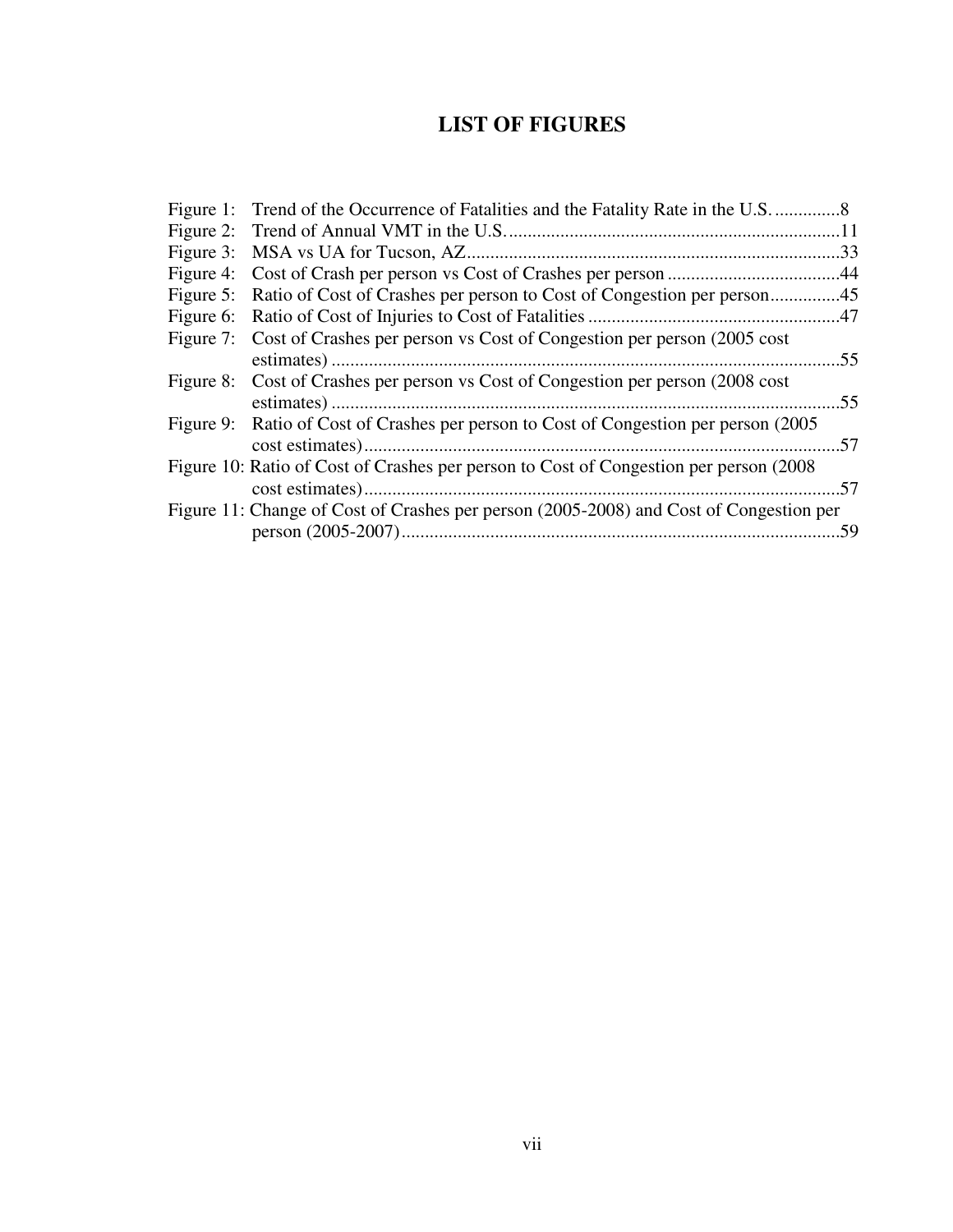# **LIST OF SYMBOLS AND ABBREVIATIONS**

| AIS          | Abbreviated Injury Scale                       |
|--------------|------------------------------------------------|
| AAA          | American Automobile Association                |
| <b>DOT</b>   | Department of Transportation                   |
| FARS         | <b>Fatality Analysis Reporting System</b>      |
| <b>FHWA</b>  | Federal Highway Administration                 |
| <b>GDP</b>   | <b>Gross Domestic Product</b>                  |
| <b>HPMS</b>  | <b>Highway Performance Monitoring System</b>   |
| <b>ITF</b>   | <b>International Transportation Forum</b>      |
| <b>LRTP</b>  | Long-range Transportation Plan                 |
| <b>MPO</b>   | <b>Metropolitan Planning Organization</b>      |
| <b>MSA</b>   | Metropolitan Statistical Area                  |
| <b>MPG</b>   | Miles per Gallon                               |
| <b>NCHRP</b> | National Cooperative Highway Research Program  |
| <b>NHTSA</b> | National Highway Traffic Safety Administration |
| <b>PDO</b>   | <b>Property Damage Only</b>                    |
| <b>SCP</b>   | Safety conscious planning                      |
| TTI          | <b>Texas Transportation Institute</b>          |
| <b>UA</b>    | <b>Urbanized Area</b>                          |
| <b>VSL</b>   | Value of a Statistical Life                    |
| <b>VMT</b>   | <b>Vehicle Miles Traveled</b>                  |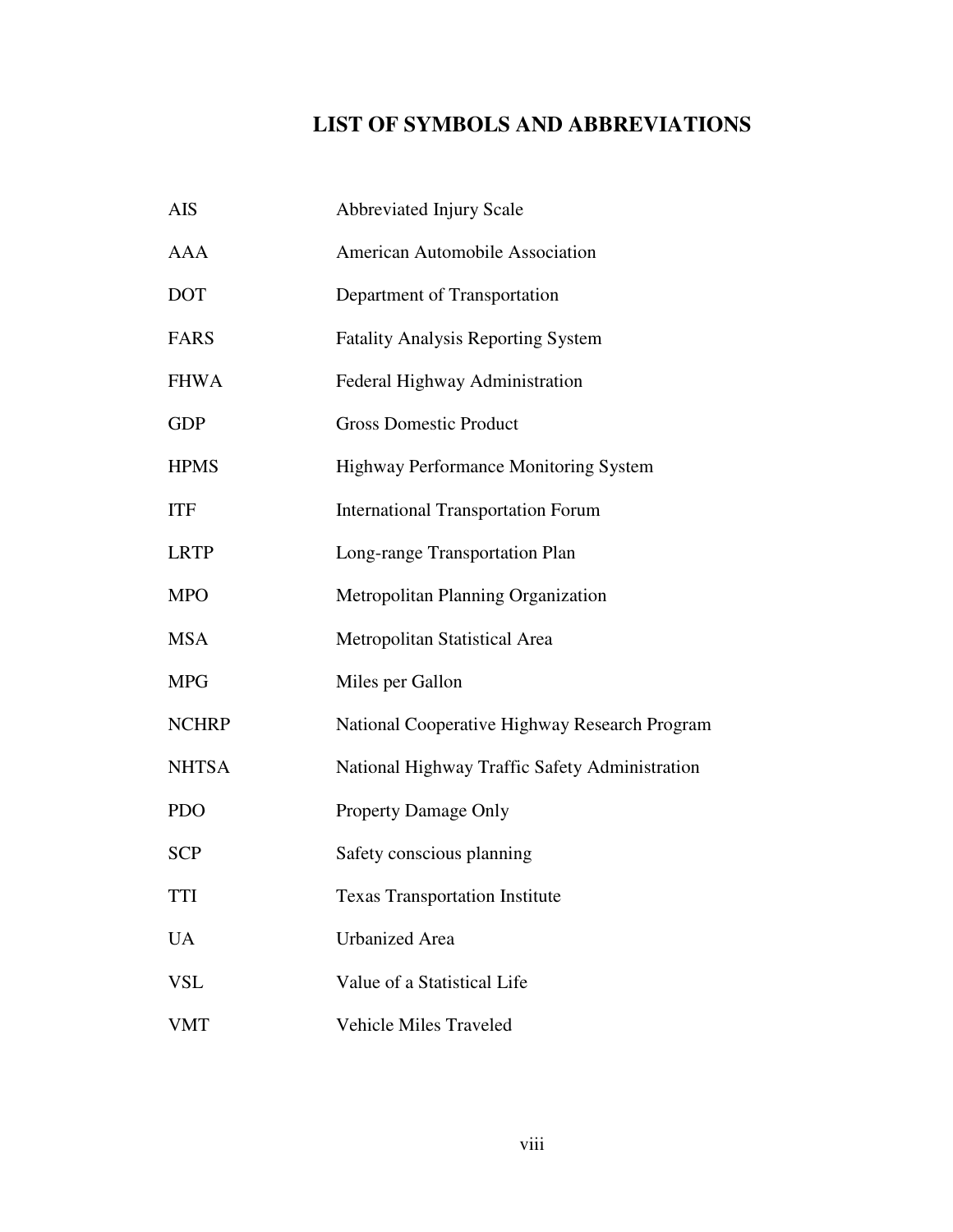### **SUMMARY**

Roughly 40,000 people have died each year in traffic accidents in the United States over the past several decades. Although that number has declined in recent years, society as a whole has tolerated that staggeringly high number without much public outcry. By contrast, the rising level of traffic congestion is routinely a topic of public conversation. Because of the high visibility of traffic congestion, decision-makers and politicians tend to focus on congestion relief projects when allocating transportation improvement funds. The Texas Transportation Institute's biennial *Urban Mobility Report*, which attempts to quantify the economic costs of congestion in different metropolitan areas, further highlights the importance of congestion to public decision makers. No comparable report is produced for the economic costs of traffic crashes.

To compare the relative magnitude of the economic costs of congestion versus that of crashes, this research quantifies the economic cost of traffic crashes. In particular, the 2008 cost of crashes was calculated, based on the occurrence of crash-related fatalities and injuries and the economic estimates for the societal burden associated with those events, for 85 of the metropolitan areas studied in the 2009 *Urban Mobility Report*. The results show that, on average, the cost of crashes exceeds the cost of congestion at a rate of over 3 to 1.

This research is based on a previous report commissioned by the American Automobile Association (AAA) Foundation that completed a similar comparison for 2005 data. The findings of that report, although based on more conservative estimates for the societal costs associated with a crash fatality or injury, show similar results.

ix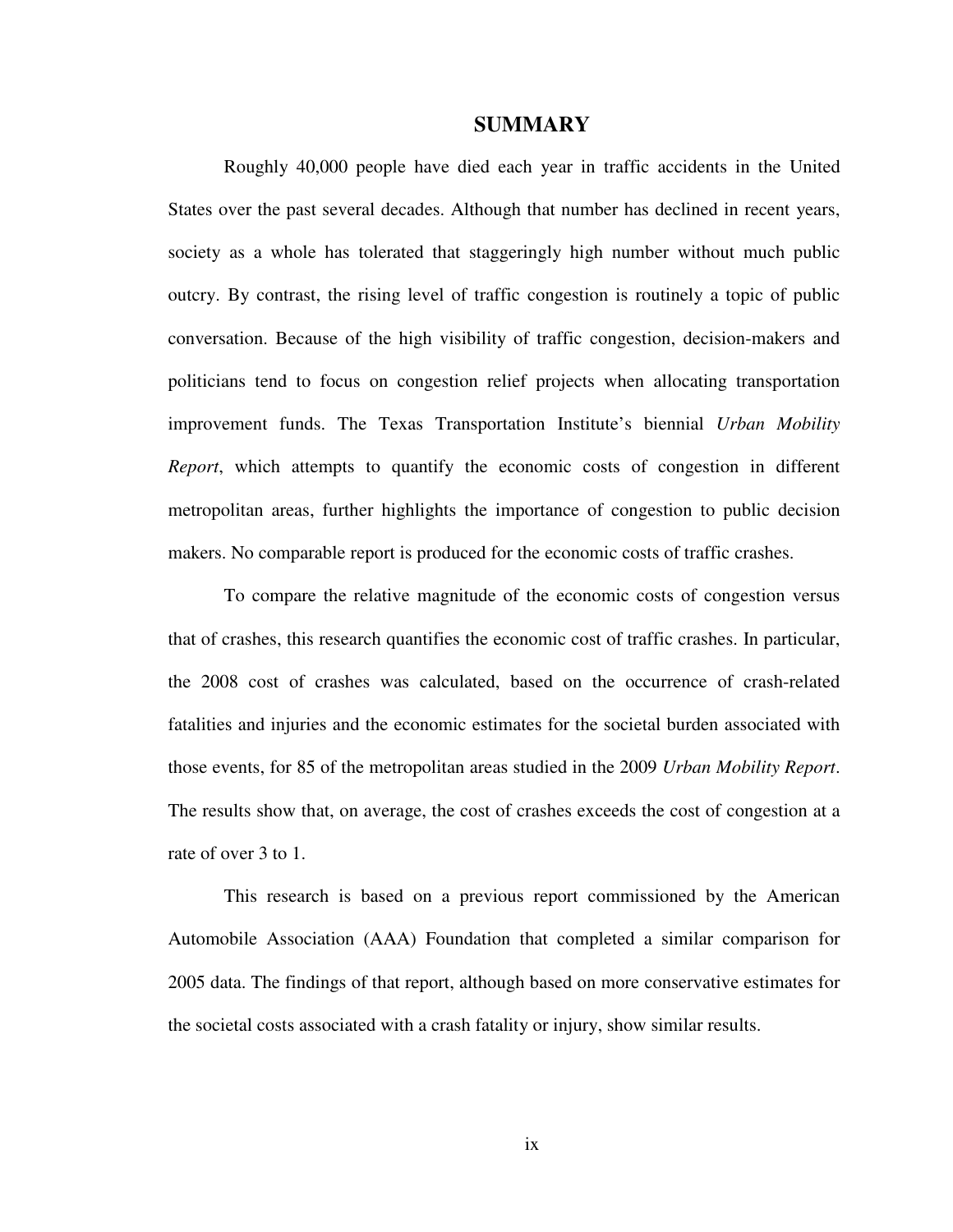# **CHAPTER 1 INTRODUCTION**

#### **1.1 Study Overview**

Since 1982, the Texas Transportation Institute (TTI) has been producing the *Urban Mobility Report*, a document that focuses on quantifying the economic costs associated with traffic congestion in different metropolitan areas across the United States. This report is typically met with a significant amount of fanfare and attention [1]. Officials who represent the areas with the "most expensive" congestion problem are put in the precarious situation of the explaining to the general public why the congestion problem is so "out of control" in their city. As such, the *Urban Mobility Report* is an important impetus to push congestion as a main topic of interest for transportation officials.

By contrast, transportation safety, or, more specifically, traffic crashes, rarely receives a similar level of public attention even though the result of a traffic crash can be much more extreme than that for congestion. In addition, traffic crashes are an important contributor to congestion and thus the two cannot always be considered individually isolated events [2]. A 2008 report commissioned by the American Automobile Association (AAA) Foundation used 2005 crash data to estimate the economic cost of traffic crashes relative to traffic congestion for 85 of the metropolitan areas considered for the TTI report. The findings for that report indicated that the cost of traffic crashes far exceeded the cost of congestion at a average of over 2 to 1 [3]. In general, this report showed that the economic cost of traffic congestion is lower than the economic cost of traffic crashes in every metropolitan area considered.

The purpose of this research is to revisit the issue of the economic cost of traffic crashes compared to the economic cost of congestion for the most recent year where data is currently available for each (2008 for traffic crashes and 2007 for congestion). The intent is to determine not only if the relationship between crash and congestion costs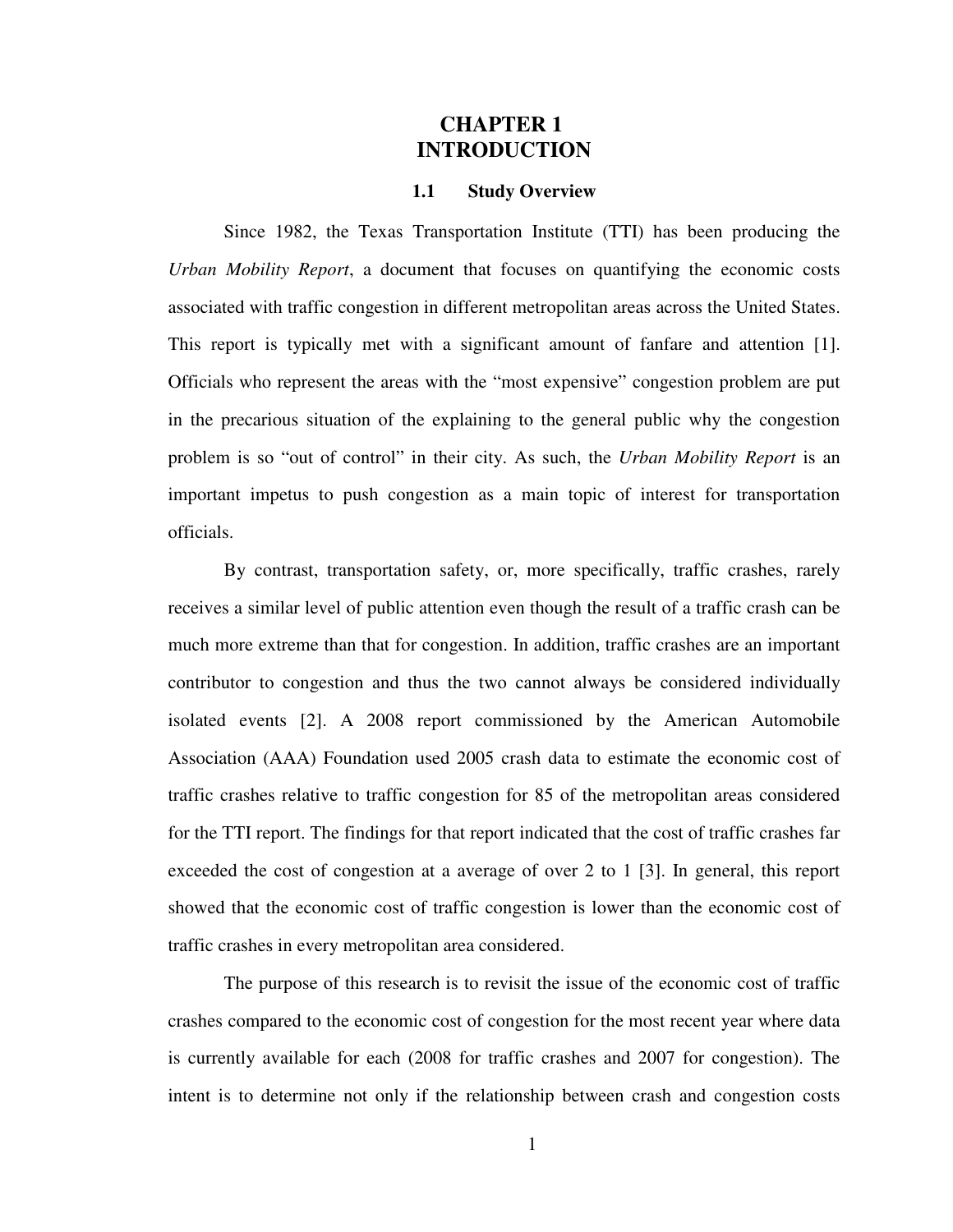remain the same as in the 2008 report, but also if the absolute values have changed in any significant way (accounting for changes in traffic volume, occurrence of crashes, etc.).

This thesis is organized in the following way. Chapter 2 provides a summary of the literature on a variety of safety topics, Chapter 3 outlines the data collection efforts for this research, Chapter 4 presents the methodology used for this research, Chapter 5 presents the analysis and results of this research, Chapter 6 discusses the relationship between transportation safety and transportation planning, and Chapter 7 provides conclusions and recommendations.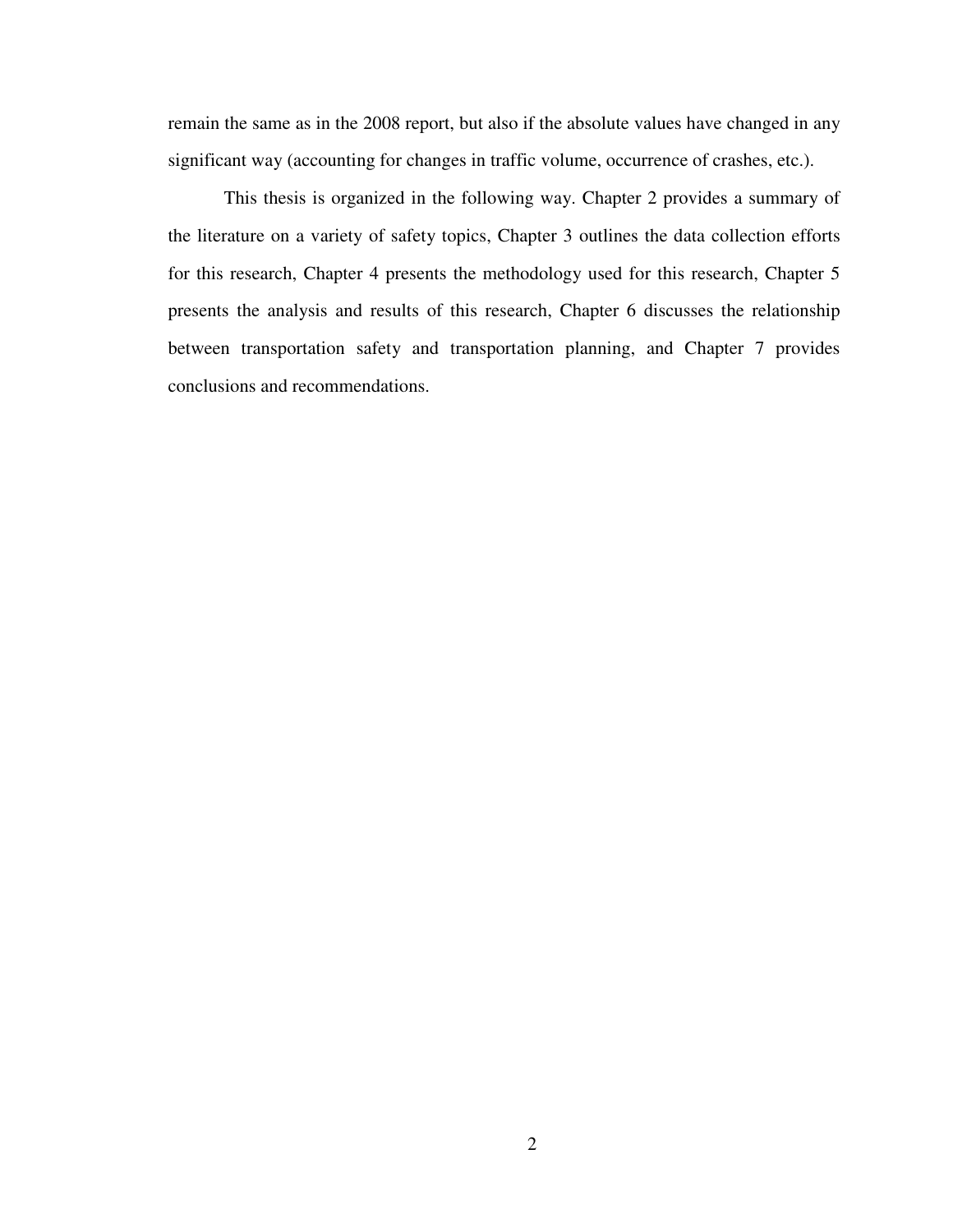# **CHAPTER 2 LITERATURE REVIEW**

This chapter summarizes the literature for several areas related to transportation safety.

## **2.1 Economic Cost of Traffic Congestion**

Every two years, the Texas Transportation Institute (TTI) produces a report entitled the *Urban Mobility Report*. The purpose of this report is to quantify the economic costs incurred by different urban areas due to traffic congestion. It has been produced biennially since 1982, resulting in a regular snapshot of how congestion is affecting the nation's economy. The basis for this congestion estimate is state-reported data on travel time, speeds, and crashes as report in the Highway Performance Monitoring System (HPMS). From these data items, TTI estimates primarily change in delay and fuel, and applies value of time and value of fuel to arrive at an overall estimate of economic cost.

General findings of the report have found that the annual delay per peak traveler, defined as "the extra time spent traveling at congested speeds rather than free-flow speeds divided by the number of persons making a trip during the peak period" [4], has steadily increased from 1982 to present day, going from 14 hours to 36 hours during that period [4]. Similarly, wasted fuel per peak traveler has risen over the same period from 9 gallons 24 gallons [4]. This rise can be attributed to congestion levels rising not just in a few metropolitan areas, but in practically all areas surveyed. This is shown by there currently being 23 urban areas with 40 or more hours of delay per peak traveler in 2007 compared to just one in 1982 [4].

All of these factors have led to the economic cost of congestion rising from \$16.7 billion in 1982 (in 2007 dollars) to \$87.2 billion in 2007 [4].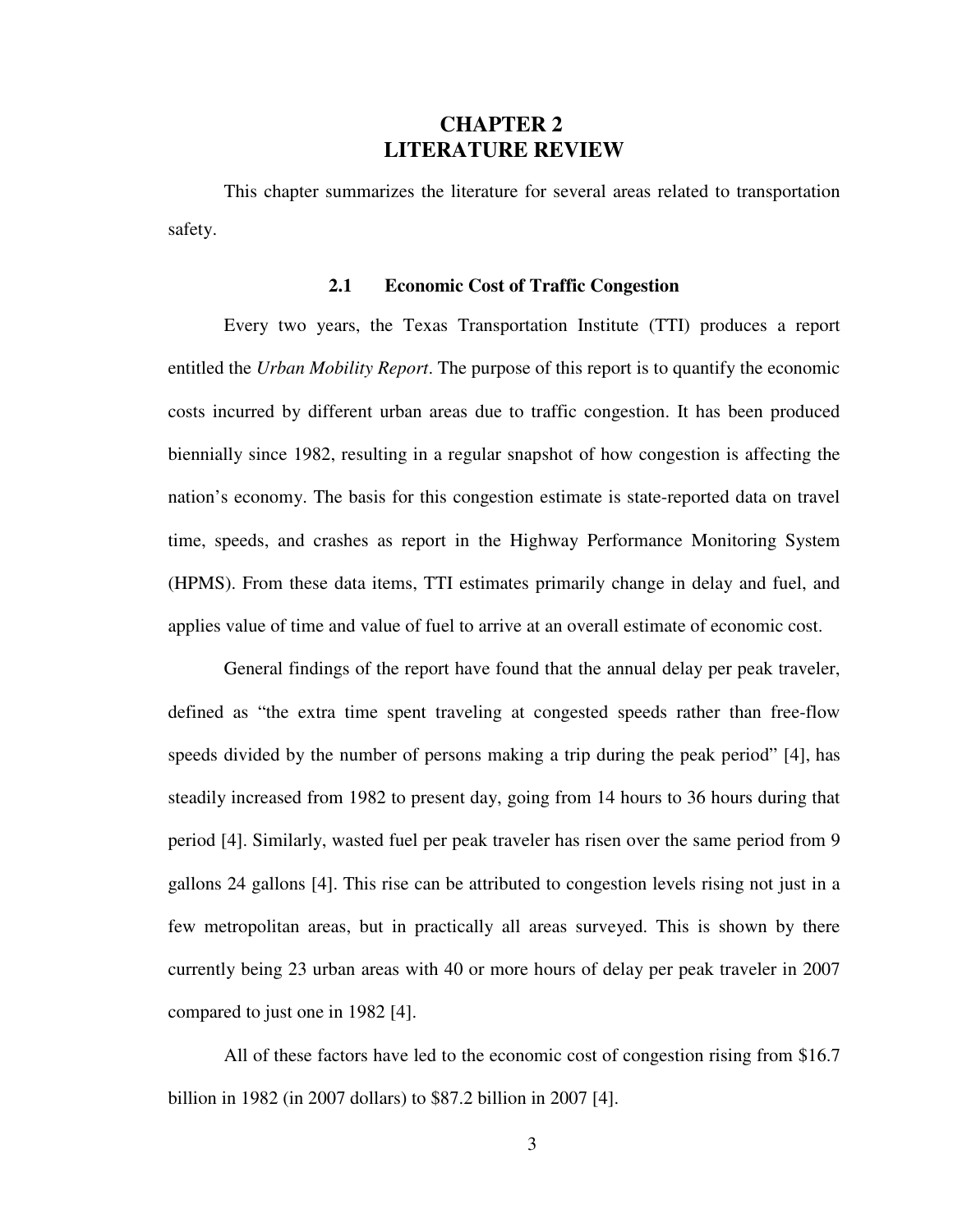Although the historic trends of traffic congestion have been on the rise since 1982, trends over the last two years show that the rate at which congestion is increasing is slowing or, in some cases, declining. The reasons for this occurrence have been widely speculated, with many attributing the decline to the recent economic downturn. While exact reasons for the reduction in congestion are difficult to prove, later sections of this thesis will discuss different hypotheses that possibly explain this phenomenon.

Overall, it is difficult to overstate the negative effect that congestion has on the nation's economy. In 2007 estimates, congestion result in 2.8 billion gallons of wasted fuel and 4.2 billion hours of wasted time for commuters [4]. Because of the massive costs associated with congestion, congestion relief projects have long been an emphasis for transportation agencies around the country.

### **2.2 Economic Cost of Traffic Crashes**

While many agencies are tasked with addressing transportation safety, each approaches the challenge of traffic crashes from a different perspective. For example, transportation officials are often tasked with identifying ways to improve the safety of the overall transportation system. In addition, they are responsible for restoring the system to adequate operation following an incident. By comparison, a police department focuses on enforcing laws and regulations to ensure that users of the transportation system are not put in harm's way by reckless actions or reckless individuals. Lastly, public health officials focus on how to prevent injuries or how to treat injuries when they occur. Although different, each of these perspectives is critical to understanding the breadth of perspectives that can be brought to a discussion of traffic safety's impact on society.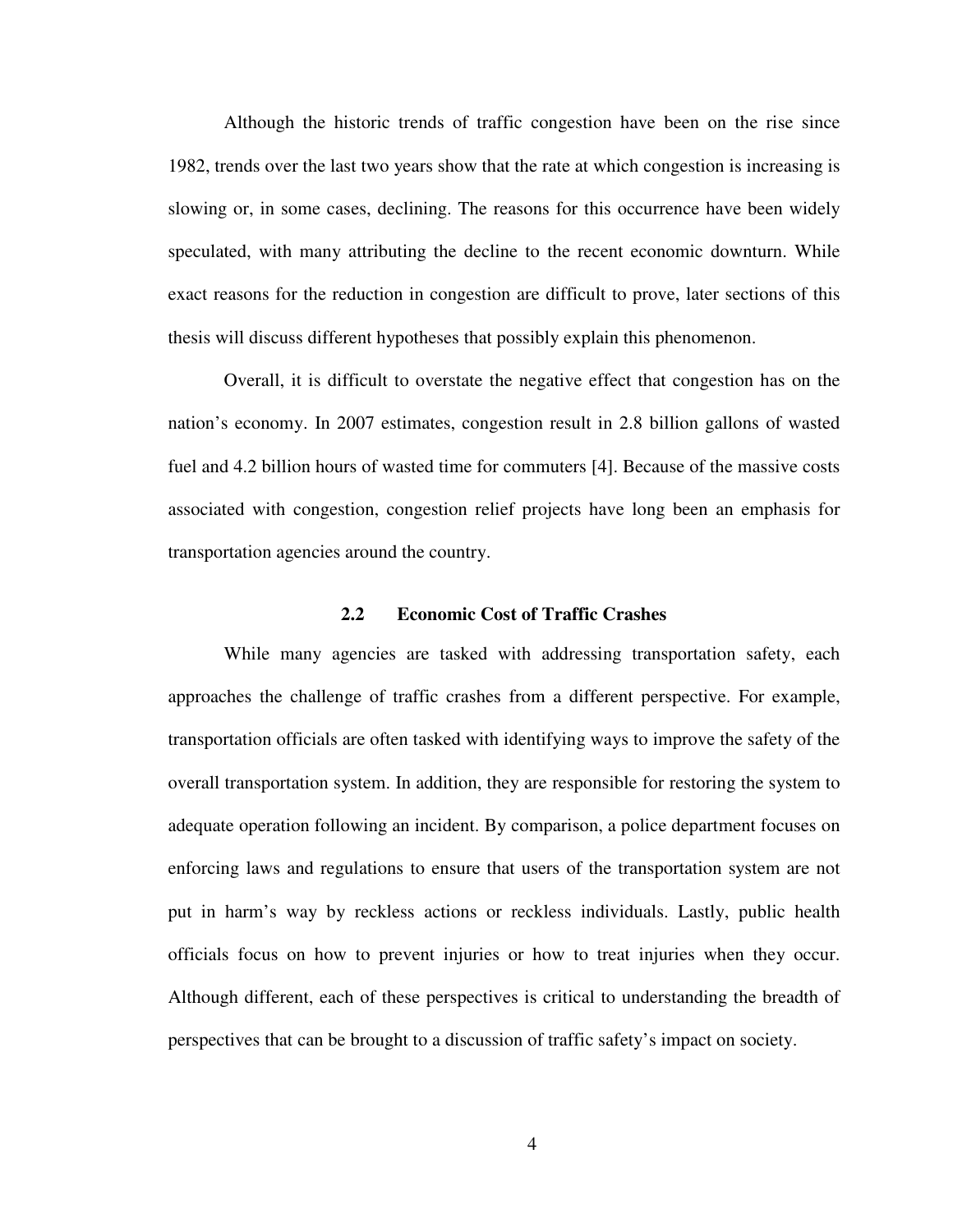Quantifying the economic cost that traffic crashes have on society has been addressed by a variety of fields over the past several decades. Transportation agencies and professionals have worked independently, and also with other concerned parties, such as public health officials or police departments, to put a dollar amount on traffic crashes. In 2000, the United States Department of Transportation produced a report that identified the societal cost of traffic crashes to communities in the United States. This report determined that, in 2000, the cost came to \$230.6 billion [5], or an average of \$820 per person. The report utilized a cost estimate for a fatality of \$977,000, which is relatively low based on current estimates by the Federal Highway Administration (FHWA) [6]. Another report, produced by the American Automobile Association (AAA) in 2008, produced similar cost estimates, although this report focused on metropolitan areas addressed in the biennial *Urban Mobility Report* produced by the Texas Transportation Institute (TTI) [4]. The AAA report found that the cost of crashes the 85 metropolitan areas studied was, on average, \$1,051 per person as compared to \$430 per person for congestion [3].

The reports that have focused on the economic cost of crashes, particularly the AAA report that compared the cost of crashes directly to the cost of congestion, raise important issues relating to traffic safety. By providing the general public, as well as decision-makers, with information that frames the issue of traffic safety in monetary terms, safety-related improvements can be better placed in the context of other investment strategies that often relate to such things as economic development, congestion, environmental quality , etc.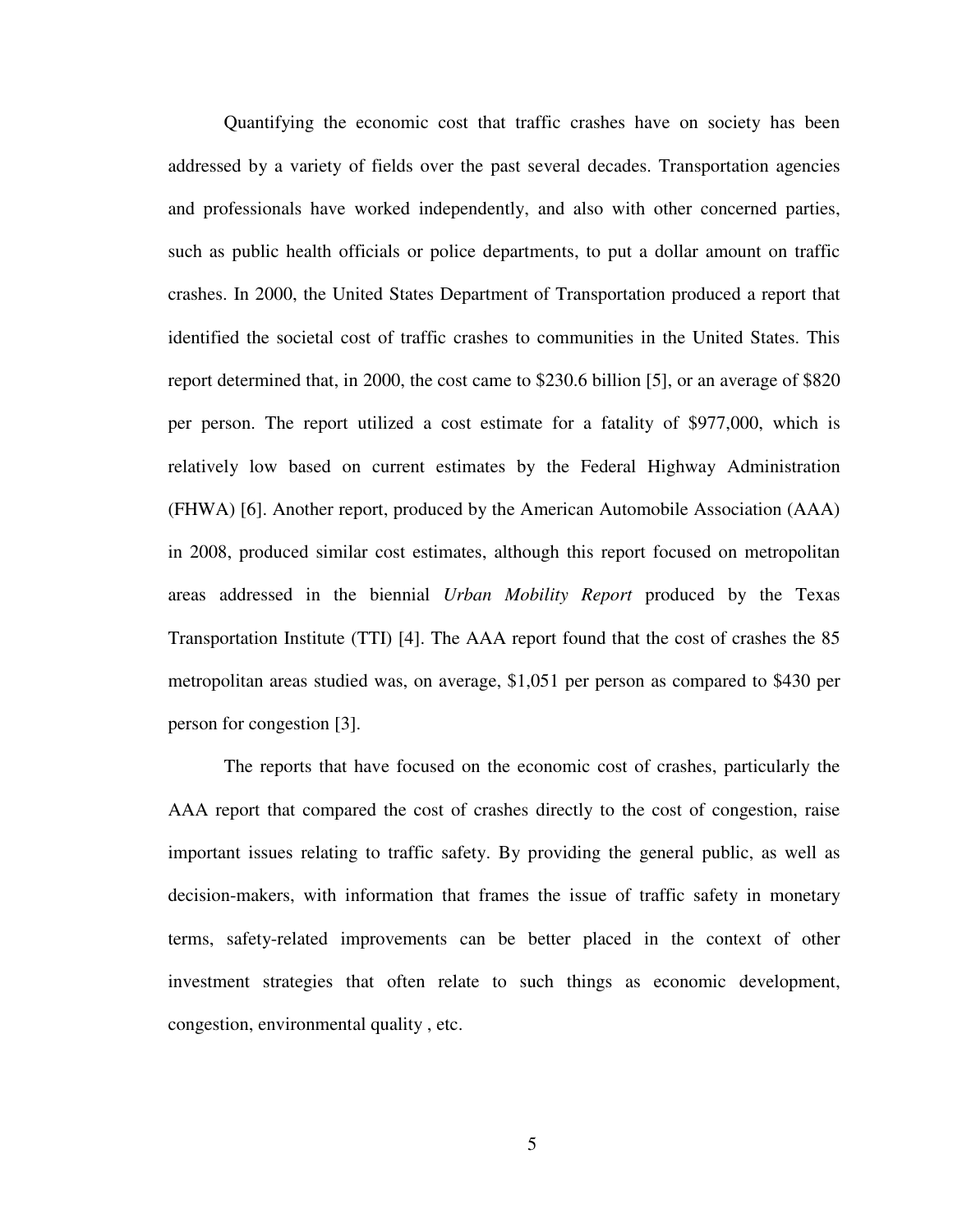### **2.3 Traffic Safety and the Built Environment**

Much of the emphasis on improving traffic safety is placed on spot improvements to a particular intersection or stretch of road. New research, however, is focusing on how the built environment may affect the occurrence of traffic crashes. The basic thought is that the physical layout and characteristics of a roadway may have a strong relationship to driver behavior, vehicle speed, and the interaction between vehicles and pedestrians, all of which are factors that can influence the occurrence and severity of crashes. The following section discusses how a compact built environment may have a positive impact on the safety of the transportation system.

### **2.3.1 Compact Built Environment**

Recent trends in transportation planning have focused on a more compact built environment. Much of this emphasis has focused on the environmental benefits that this design provides by reducing the amount of vehicle miles traveled (VMT) and the emissions that result from personal vehicle use. Areas that are considered compact generally emphasize mixed-use land-use plans, multiple transportation options for residents, including pedestrian, bicycle, and transit options, and roadway cross sections that cater to all users, not just vehicles.

Some recent studies have examined whether the built environment [7] or vehicle technology [8] can have a greater impact on long-range benefits in combating climate change. However, a recent study found that a compact built environment can also have a positive impact on the safety of the transportation system, not just reducing the emissions from the transportation system [9]. In particular, the relationship between VMT and how it relates to safety has been an important one in safety planning. Intuitively, if drivers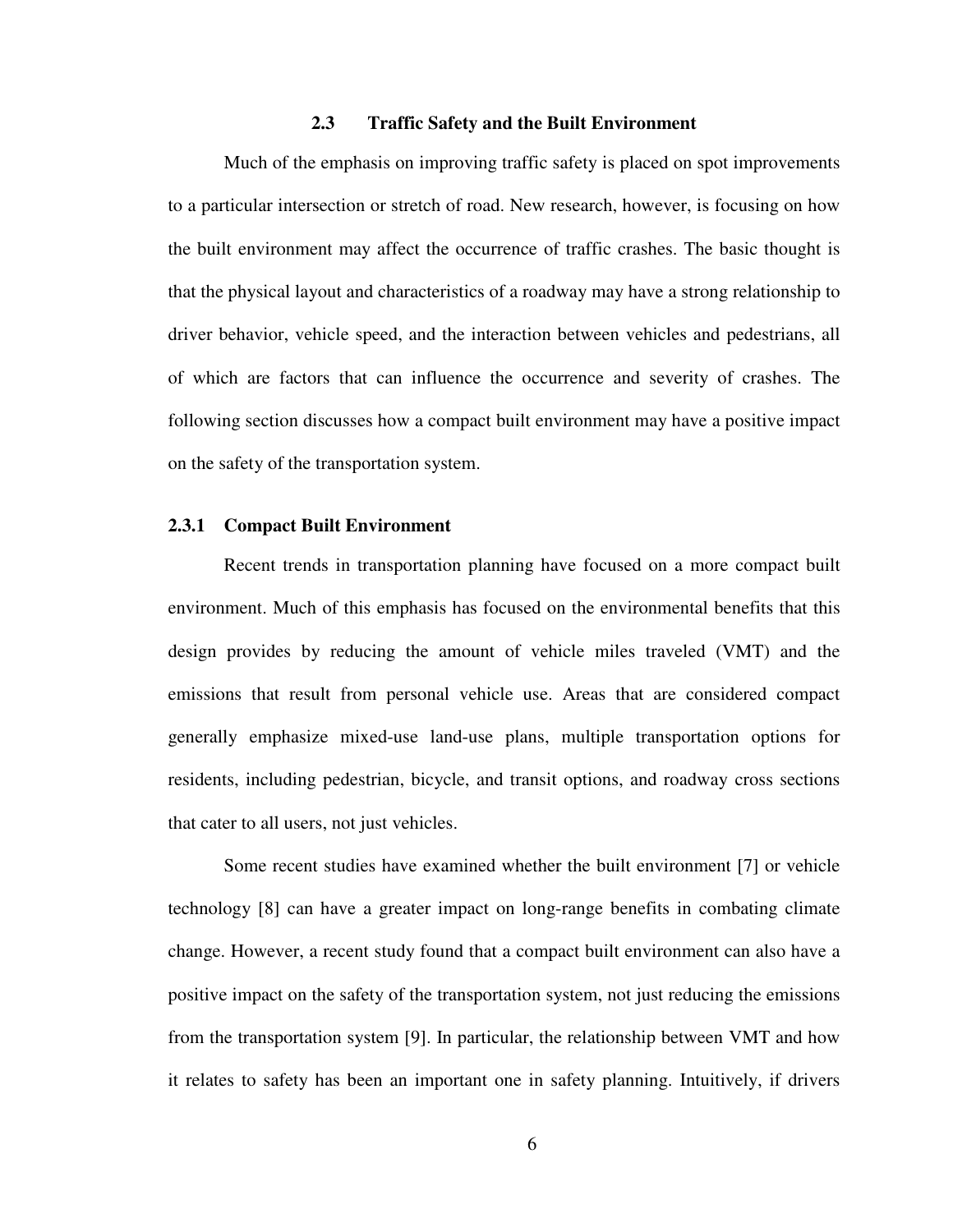spend less time on the road, judged by either miles driven or hours driven, the less likely they are to be in a traffic crash. This is the simple factor of exposure, meaning that the less a person is exposed to something, the less likely it is to affect them.

While the potential for a reduction in VMT is a motivating factor for compact land use advocates, other benefits of a compact built environment are being realized. For one, compact built environments have been observed to reduce the overall speed of traffic flows because of a reduced width of travel lanes and the overall design of the roadway cross-section. In 2008, over 50 percent of fatal accidents in the United States occurred on roadways with a posted speed limit of 55 mph or greater while 11 percent occurred on roadways with a posted speed limit of 30 mph or less [10]. By contrast, roughly 22 percent of all crashes were estimated to have occurred on roadways with a posted speed limit of 55 mph or higher while 25 percent of all crashes occurred on roadways with a posted speed limit of 30 mph or lower [10]. These figures show that crashes that occur on high speed roadways are more likely to be fatal, suggesting that these facilities put users at a greater risk. As such, creating a built environment that encourages vehicles to travel at a slower speed can have a positive impact on the safety of a facility [7].

#### **2.4 Trends in Crash Occurrences**

For the last several decades, traffic fatalities have held relatively constant at around 40,000 per year in the United States [11]. However, in recent years, that number has begun to decline. The most recent reporting year available, 2008, showed a decline to nearly 36,000 fatalities [10]. Furthermore, early estimates for 2009 fatalities are even lower, with an estimate of 33,963 fatalities [12].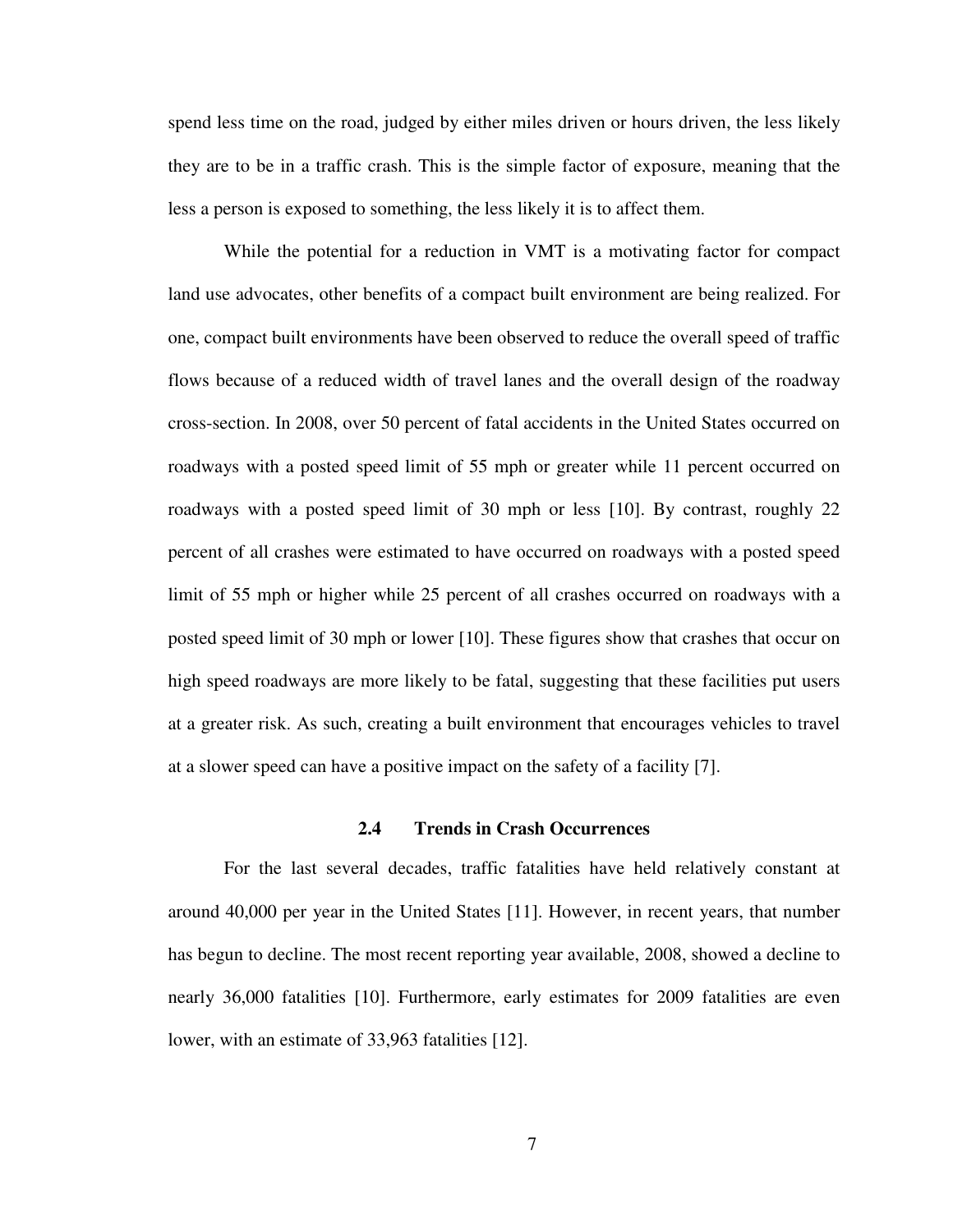While fatalities only represent a small fraction of all crash occurrences, the data associated with these types of crashes is very reliable because of the extremely high reporting percentage that occurs for fatality crashes. As such, fatality data represents a good indicator of how crash occurrences and rates are changing over time.

Figure 1 below shows how the occurrence and rate of traffic crash-related fatalities in the US have changed over the past several years. As can be seen, both have experienced a decline since 2005.



**Figure 1: Trend of the Occurrence of Fatalities and the Fatality Rate in the U.S.**  Source: http://www-fars.nhtsa.dot.gov

### **2.4.1 Causes of Declines in Crash Occurrences**

From 2005 to 2008, the total number of fatality accidents in the United States declined from 39,189 to 34,017, a decrease of 13.2% [13]. As mentioned previously, this reduction is symbolic of a downward trend in traffic crashes being observed in the United States. While many hypotheses exist for why this reduction is occurring, little research has been done that unequivocally explains this phenomenon.

A common explanation is the economic downturn that has been evidenced by a declining national VMT figure. This downturn has led many to believe that auto users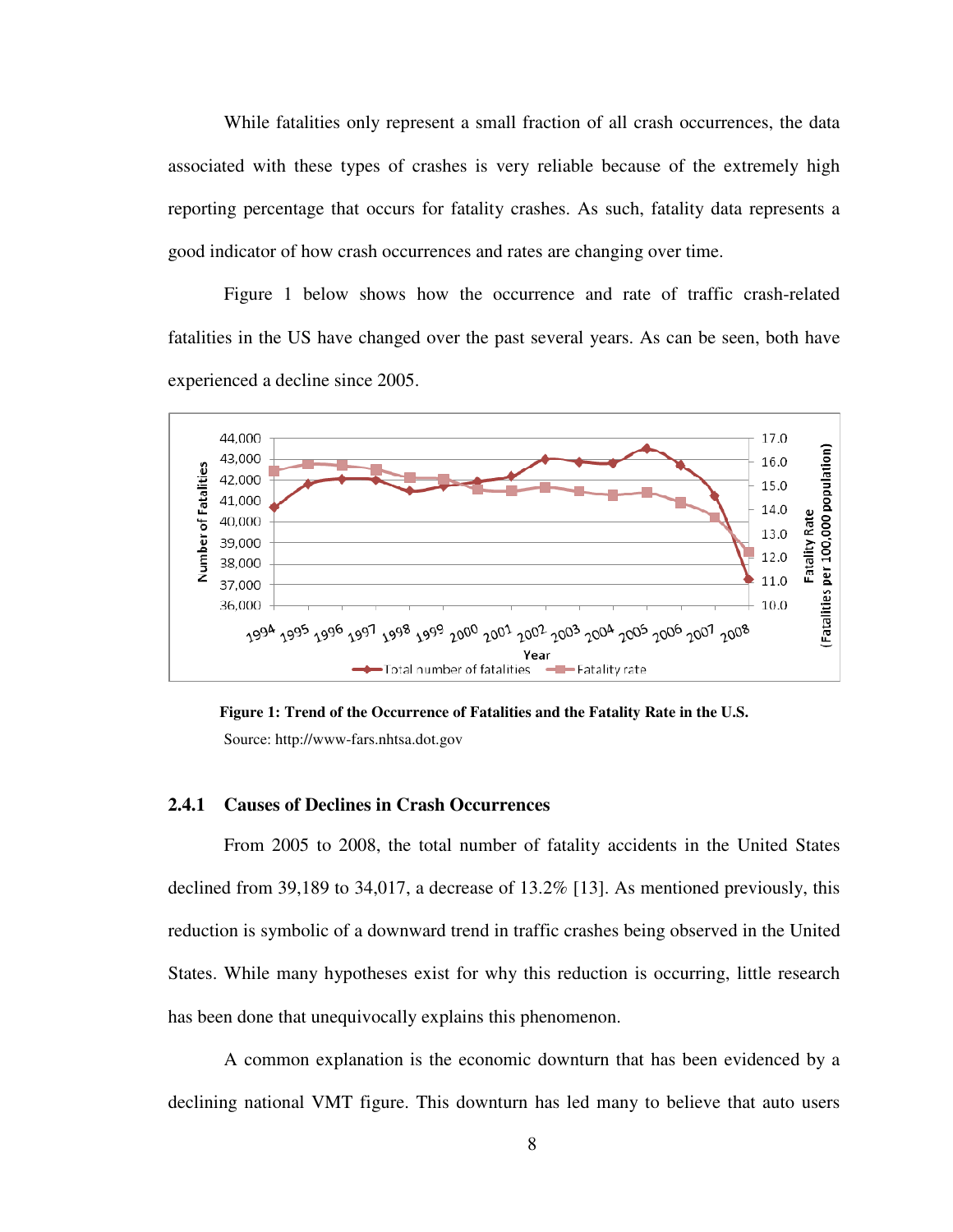have altered their driving habits to reduce the overall cost of owning and operating a vehicle. This includes driving slower to improve fuel economy, buying vehicles with a higher average mile per gallon (MPG) rating, and reducing the overall number of miles driven.

In addition to a significant drop in the total number of traffic fatalities in the United States, other interesting trends have emerged that could help explain the phenomenon. First, fatalities on rural principle arterials have dropped by 22.4 percent between 2005 and 2008, from 2,674 to 2,075 [13]. Interestingly, this could be explained by the economy because vacationers could be choosing to stay closer to home, reducing the amount of long-distance travel that would likely utilize these types of facilities. Second, the number of fatal accidents that occurred in construction zones declined by 30.2 percent, from 949 in 2005 to 662 in 2008 [13]. This phenomenon could be explained by a reduction in the number of roadway construction projects that occurred due to the economic climate. Interestingly, however, the number of fatalities involving motorcycles increased from 4,492 to 5,129, an increase of 14.2 percent, over the same period [13]. This could be explained by individuals looking to reduce the amount of money spent on fuel by buying a motorcycle that has a high MPG rating. However, the level of motorcycle use had been increasing in the United States over the past 10 years, especially for middle aged men. Some believe it is this new, relatively inexperienced, motorcycle driver that has resulted in higher motorcycle-related fatalities, they tend not to survive such crashes as compared to similar aged drivers in automobiles [13].

While many explanations exists for why the number of fatal accidents are declining, in reality it is hard to find just one reason that accounts for all the variables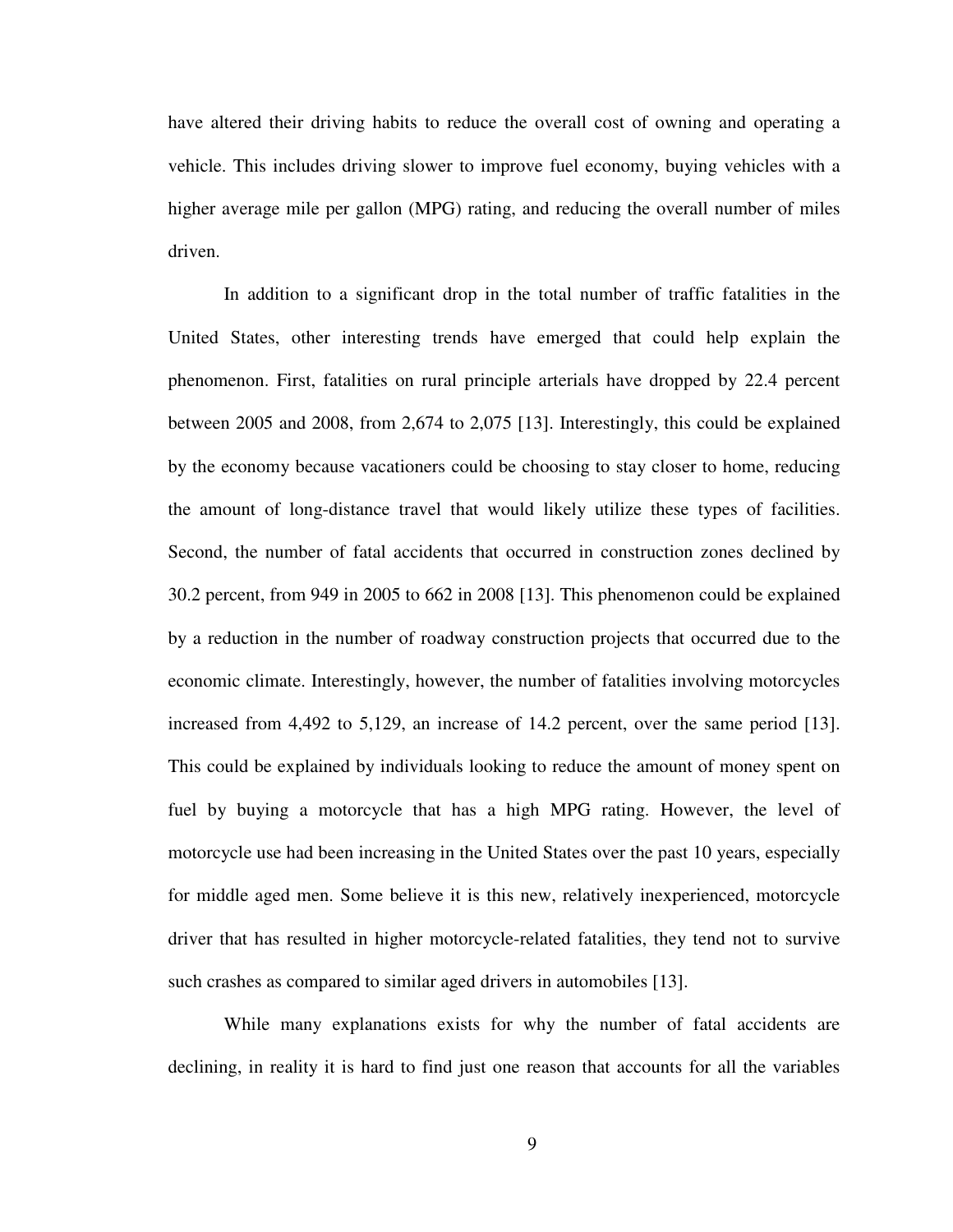involved. Likely, the reduction in crashes is a product of many different factors, including, but not limited to, the recent economic downturn, improved vehicle technology, and driver behavior adjustments.

## **2.4.2 VMT's Role in Fatality Reductions**

The rate at which fatalities occur has been declining steadily for a significant period of time [10], steadily dropping from 25.89 fatalities per 100,000 population in 1966 to 12.25 fatalities per 100,000 population in 2008. Similarly, the fatality rate per 100 million vehicle miles traveled drop from 5.50 to 1.25 over the same time period. Most believe that this long term decline in fatalities with increasing VMT is due to the improved survivability of crash victims given new vehicle technology and safety equipment such as air bags and seat belts. However the recent severe drop in the number of fatalities is most likely the result of limited exposure, meaning people are beginning to drive less than in previous periods. Figure 2 below shows how the total estimated VMT for the United States has changed over time.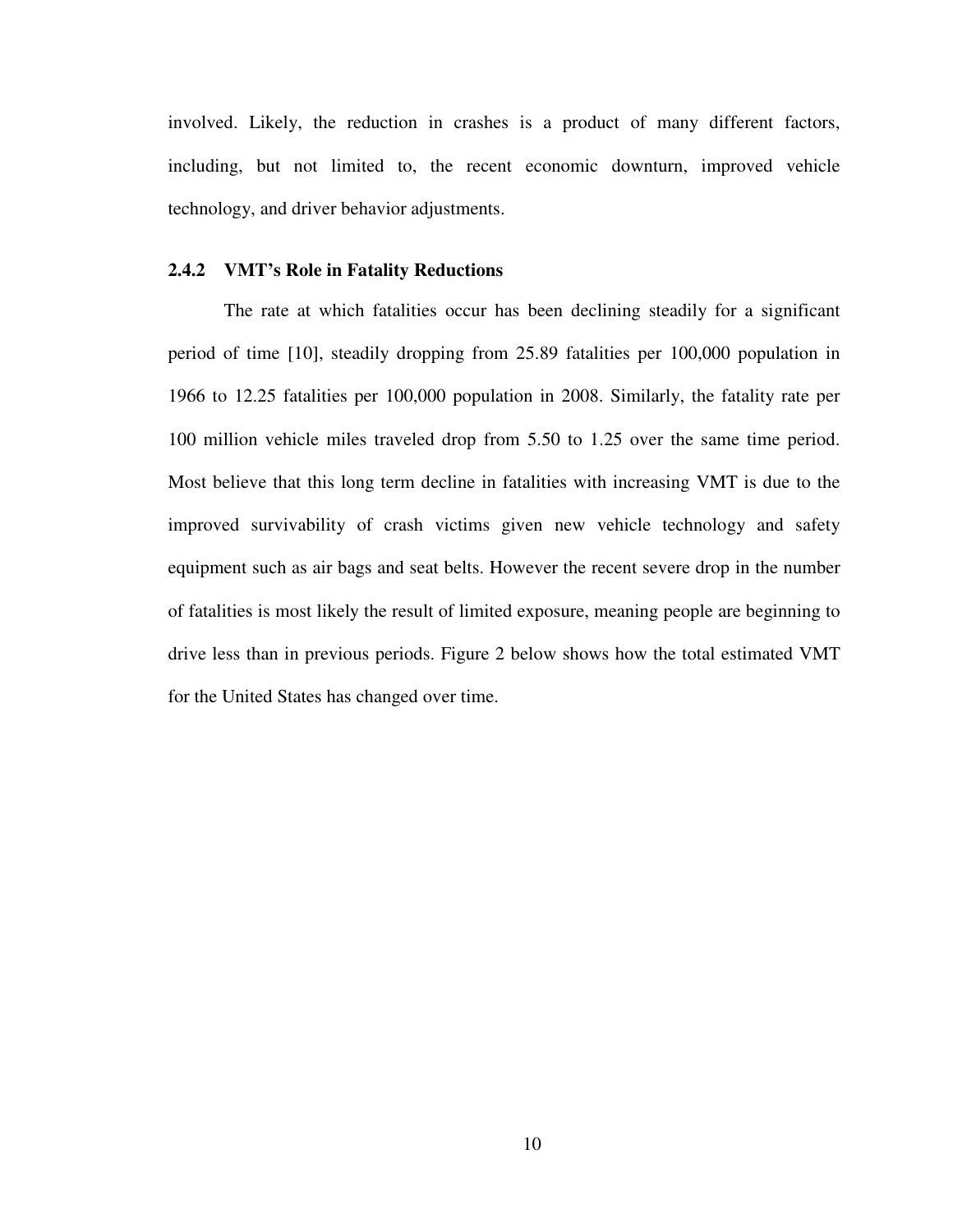

**Figure 2: Trend of Annual VMT in the U.S.**  Source: http://www.fhwa.dot.gov/policyinformation/travel/tvt/history/

As is shown, 2008 reported the first significant decline in VMT ever recorded in the United States outside of war years. This occurrence, when paired with the consistent decline in the fatality rate described early, may be a main reason underlying the large reduction in the gross number of fatalities being observed recently. However, the early estimate for the occurrence of fatalities in 2009 shows another significant decline in the gross number of fatalities while the VMT estimate slightly increases [12].

In general, VMT reduction is likely a significant factor involved in the reduction of traffic fatalities, however it would be difficult to prove that as a fact because of all the variables involved.

## **2.4.3 International Traffic Crash Trends**

Outside of the United States, the occurrence of traffic-related fatalities is also trending downward. The 52 member countries of the International Transportation Forum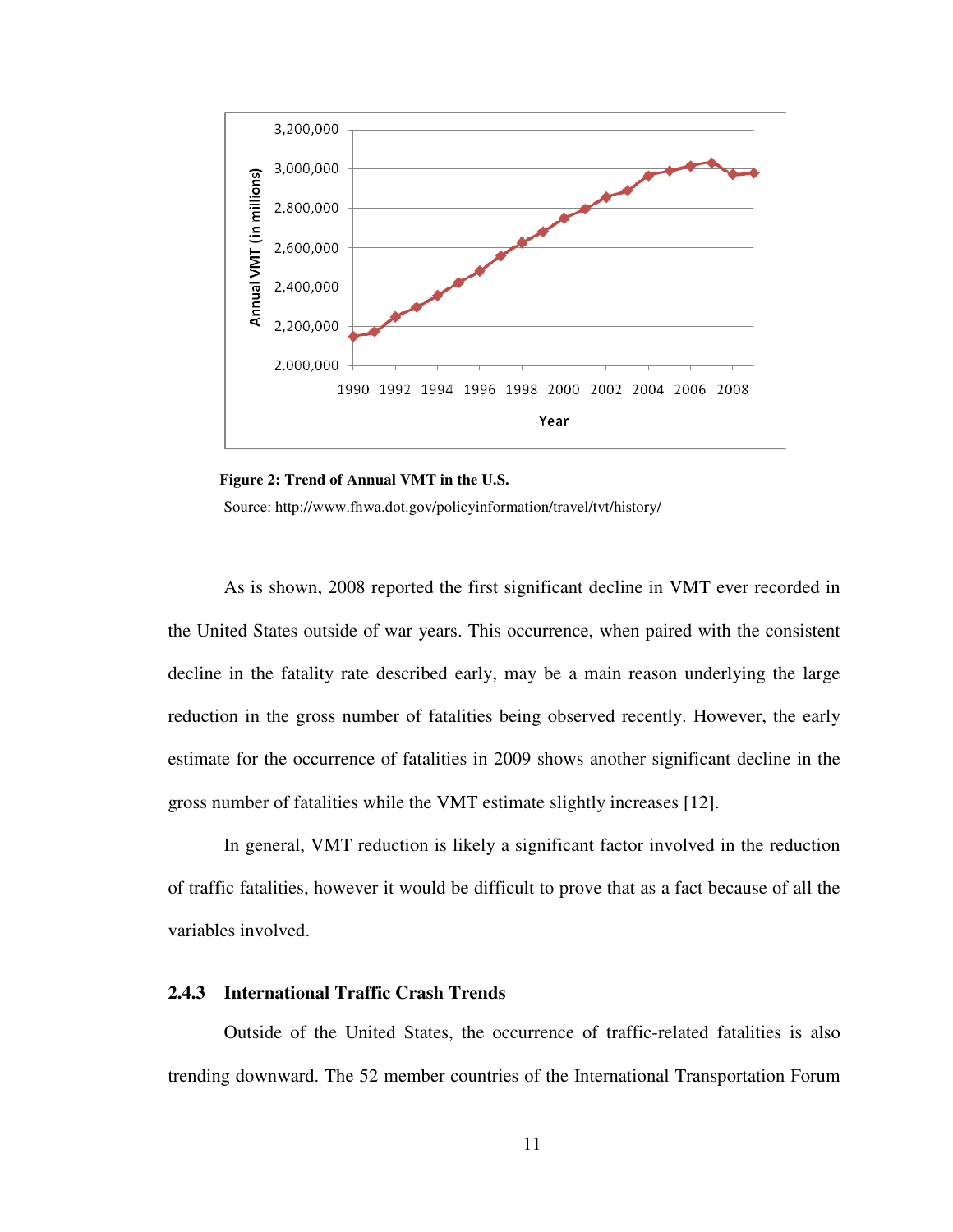(ITF), excluding India, reported a combined total of less than 150,000 traffic related deaths occurring in 2008 for the first time ever [14]. This represents a decline of 8.9 percent from 2007 data. In addition, preliminary data for 2009 is showing another significant drop in fatalities of near 10 percent.

While the economic downturn being experienced in the United States has also affected countries around the world, identifying a cause for this trend would be extremely challenging. Each individual country likely has unique factors that affect the occurrence of fatalities within its borders.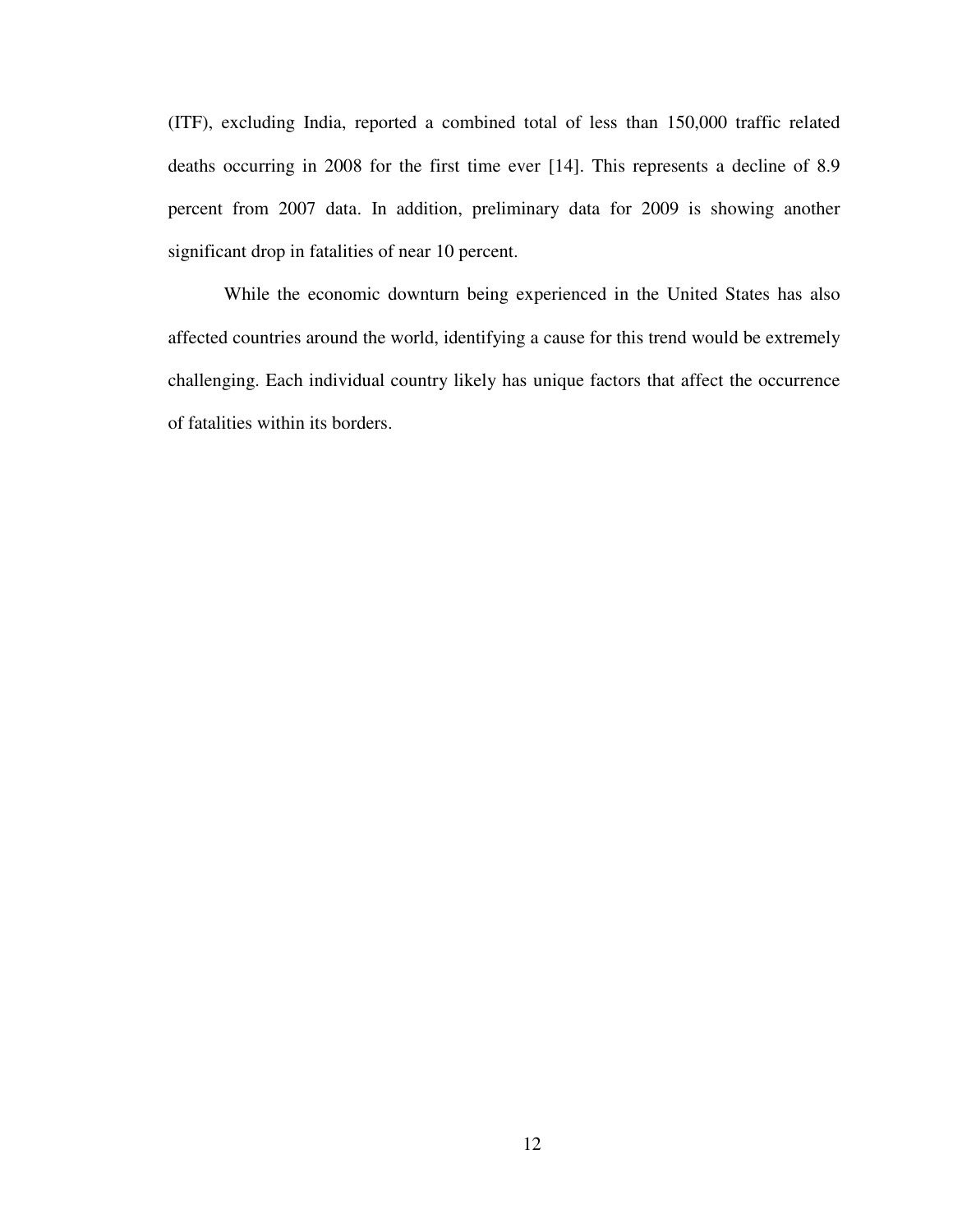# **CHAPTER 3 DATA COLLECTION**

This chapter outlines the data collection efforts for this study. The goal of this effort was to acquire the data necessary to compare the economic cost of crashes to the economic cost of congestion. The data related to the congestion costs was based on information provided by the 2009 *Urban Mobility Report*, which uses 2007 congestion data. However, the data needed to calculate the cost of crashes had to be collected. The required data to calculate this cost was the occurrence of fatalities and injuries related to traffic crashes for the areas analyzed. In general, acquiring the traffic fatality data was relatively easy, but acquiring the traffic injury data was more challenging. This is primarily due to the manner in which the different kind of data is stored--fatality data is stored in a national database and injury data is often stored at the state level. As such, different levels of confidence are associated with the consistency of reporting methods for the different types of data.

Data was collected for the 2008 reporting year in most cases. However, when that information was not available, the most recent reporting year available was collected instead. Data other than 2008 was noted in the database when used.

### **3.1 Scope of Data Collection Effort**

This study analyzed 85 metropolitan areas included in the *Urban Mobility Report*. Table 1 shows the areas analyzed.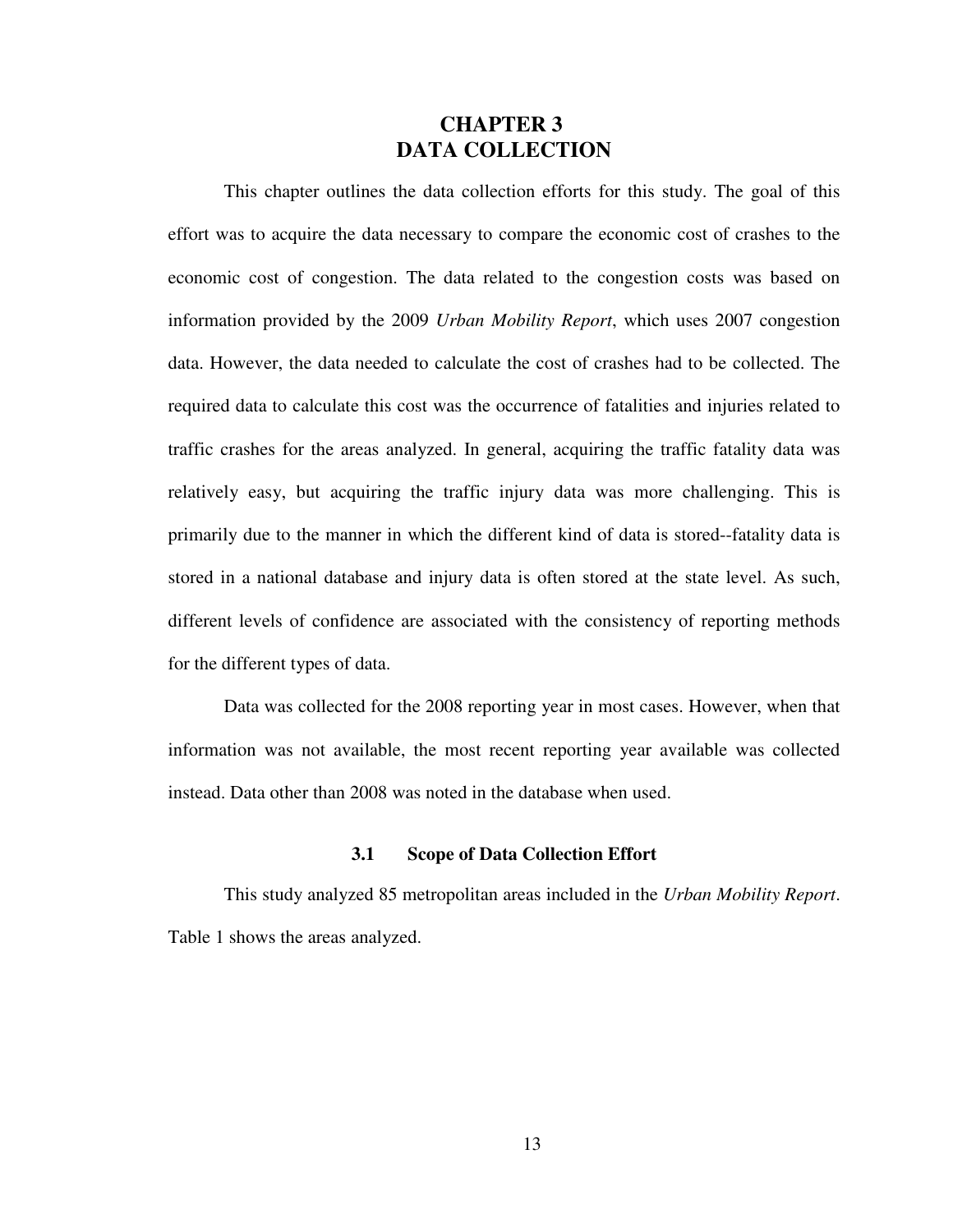| <b>Table 1: Metropolitan Areas Analyzed</b> |                                             |                                                    |
|---------------------------------------------|---------------------------------------------|----------------------------------------------------|
| Akron, OH                                   | Detroit-Warren-Livonia, MI                  | Philadelphia-Camden-Wilmington, PA-<br>NJ-DE-MD    |
| Albany-Schenectady-Troy, NY                 | El Paso, TX                                 | Phoenix-Mesa-Scottsdale, AZ                        |
| Albuquerque, NM                             | Eugene-Springfield, OR                      | Pittsburgh, PA                                     |
| Allentown-Bethlehem-Easton, PA-NJ           | Fresno, CA                                  | Portland-Vancouver-Beaverton, OR-<br>WA            |
| Anchorage, AK                               | Grand Rapids-Wyoming, MI                    | Providence-New Bedford-Fall River,<br><b>RI-MA</b> |
| Atlanta-Sandy Springs-Marietta, GA          | Hartford-West Hartford-East Hartford, CT    | Raleigh-Cary, Durham, NC                           |
| Austin-Round Rock, TX                       | Honolulu, HI                                | Richmond, VA                                       |
| Bakersfield, CA                             | Houston-Baytown-Sugar Land, TX              | Riverside-San Bernardino-Ontario, CA               |
| Baltimore-Towson, MD                        | Indianapolis, IN                            | Rochester, NY                                      |
| Beaumont-Port Arthur, TX                    | Jacksonville, FL                            | Sacramento-Arden-Arcade-Roseville,<br><b>CA</b>    |
| Birmingham-Hoover, AL                       | Kansas City, MO-KS                          | Salem, OR                                          |
| Boston-Cambridge-Quincy, MA-NH              | Laredo, TX                                  | Salt Lake City, UT                                 |
| Boulder, CO                                 | Las Vegas-Paradise, NV                      | San Antonio, TX                                    |
| Bridgeport-Stamford-Norwalk, CT             | Little Rock-North Little Rock, AR           | San Diego-Carlsbad-San Marcos, CA                  |
| Brownsville-Harlingen, TX                   | Los Angeles-Long Beach-Santa Ana, CA        | San Francisco-Oakland-Fremont, CA                  |
| Buffalo-Cheektowaga-Tonawanda, NY           | Louisville, KY-IN                           | San Jose-Sunnyvale-Santa Clara, CA                 |
| Cape Coral-Fort Myers, FL                   | Memphis, TN-MS-AR                           | Sarasota-Bradenton-Venice, FL                      |
| Charleston-North Charleston, SC             | Miami-Fort Lauderdale-Miami Beach, FL       | Seattle-Tacoma-Bellevue, WA                        |
| Charlotte-Gastonia-Concord, NC-SC           | Milwaukee-Waukesha-West Allis, WI           | Spokane, WA                                        |
| Chicago-Naperville-Joliet, IL-IN-WI         | Minneapolis-St. Paul-Bloomington, MN-<br>WI | Springfield, MA                                    |
| Cincinnati-Middletown, OH-KY-IN             | Nashville-Davidson-Murfreesboro, TN         | St. Louis, MO-IL                                   |
| Cleveland-Elyria-Mentor, OH                 | New Haven-Milford, CT                       | Tampa-St. Petersburg-Clearwater, FL                |
| Colorado Springs, CO                        | New Orleans-Metairie-Kenner, LA             | Toledo, OH                                         |
| Columbia, SC                                | New York-Newark-Edison, NY-NJ-PA            | Tucson, AZ                                         |
| Columbus, OH                                | Oklahoma City, OK                           | Tulsa, OK                                          |
| Corpus Christi, TX                          | Omaha-Council Bluffs, NE-IA                 | Virginia Beach-Norfolk-Newport News,<br>VA-NC      |
| Dallas-Fort Worth-Arlington, TX             | Orlando, FL                                 | Washington-Arlington-Alexandria, DC-<br>VA-MD-WV   |
| Dayton, OH                                  | Oxnard-Thousand Oaks-Ventura, CA            |                                                    |
| Denver-Aurora, CO                           | Pensacola-Ferry Pass-Brent, FL              |                                                    |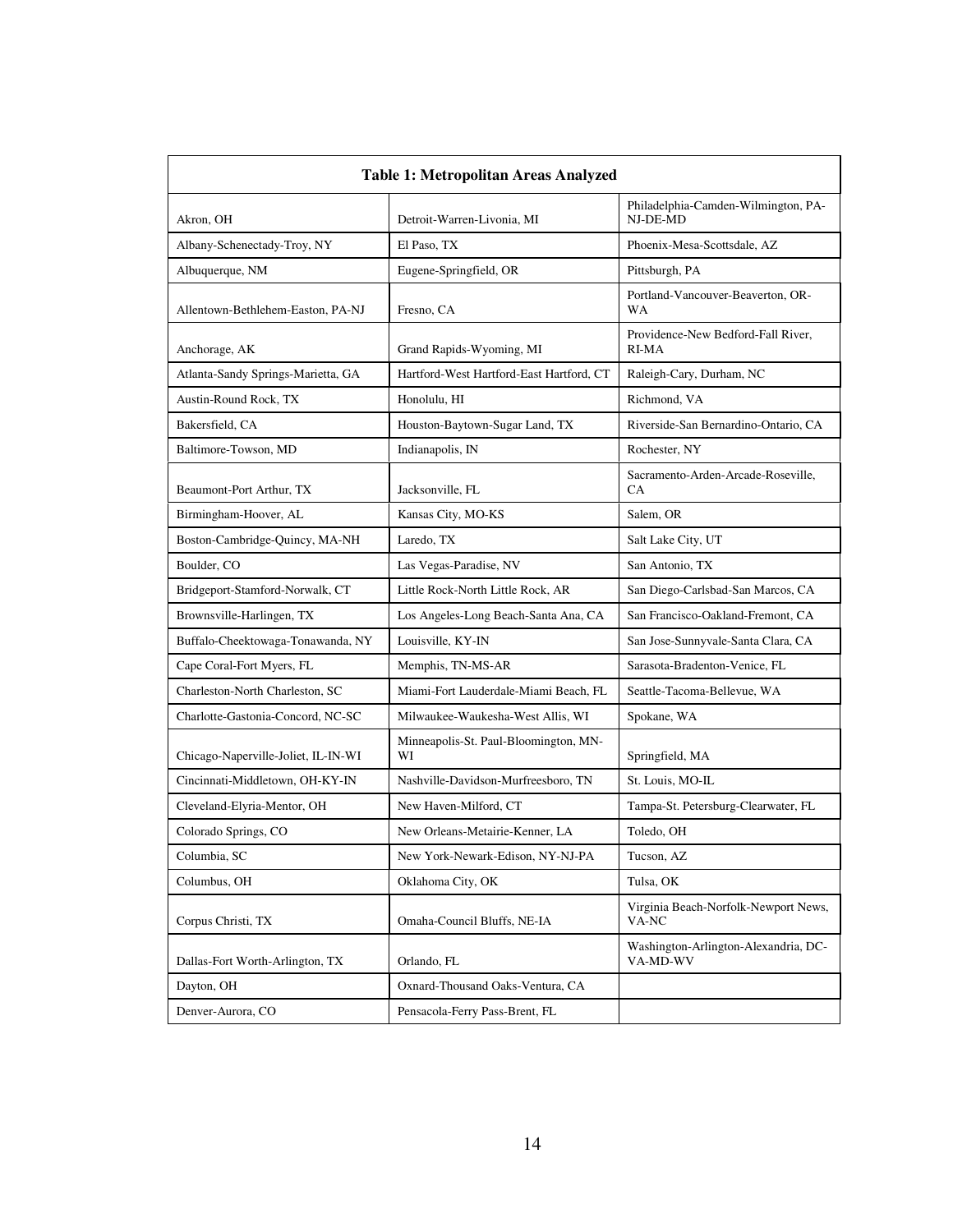## **3.2 Metropolitan Area Boundaries**

The congestion data for the *Urban Mobility Report* is based on Urbanized Area (UA) boundaries. These boundaries are defined by the U.S. Census Bureau and based on population density [15]. These boundaries are irregular and do not necessarily follow other established political boundaries, such as county lines. By contrast, aggregated traffic crash data is usually kept, at best, at the county level. This disparity causes a problem when trying to compare the economic costs developed for congestion and crashes. The method used to account for this discrepancy will be addressed in Chapter 4.

This research used the Metropolitan Statistical Area (MSA), which is defined by county boundaries, as the basis for linking crash statistics to metropolitan areas. This definition fits well with the how traffic crash data is kept which is, as noted previously, at the county level. In addition, the MSA boundary was used by the AAA report to calculate the cost of crashes, allowing for comparisons between the results of that report and this research effort.

#### **3.3 Fatality Data**

The National Highway Traffic Safety Administration (NHTSA) maintains a database of every reported road-related fatality in the U.S. This database, called the Fatality Analysis Reporting System (FARS), can be queried based on a variety of variables related to the crash, including year, travel mode, and, most importantly for this research, location. Because of this feature, collecting fatality data for the 85 metropolitan areas was as simple as setting up a query search for the relevant information.

Fatality data from each state was queried at the county level. These queries resulted in a raw data set for each state. These data sets were then imported into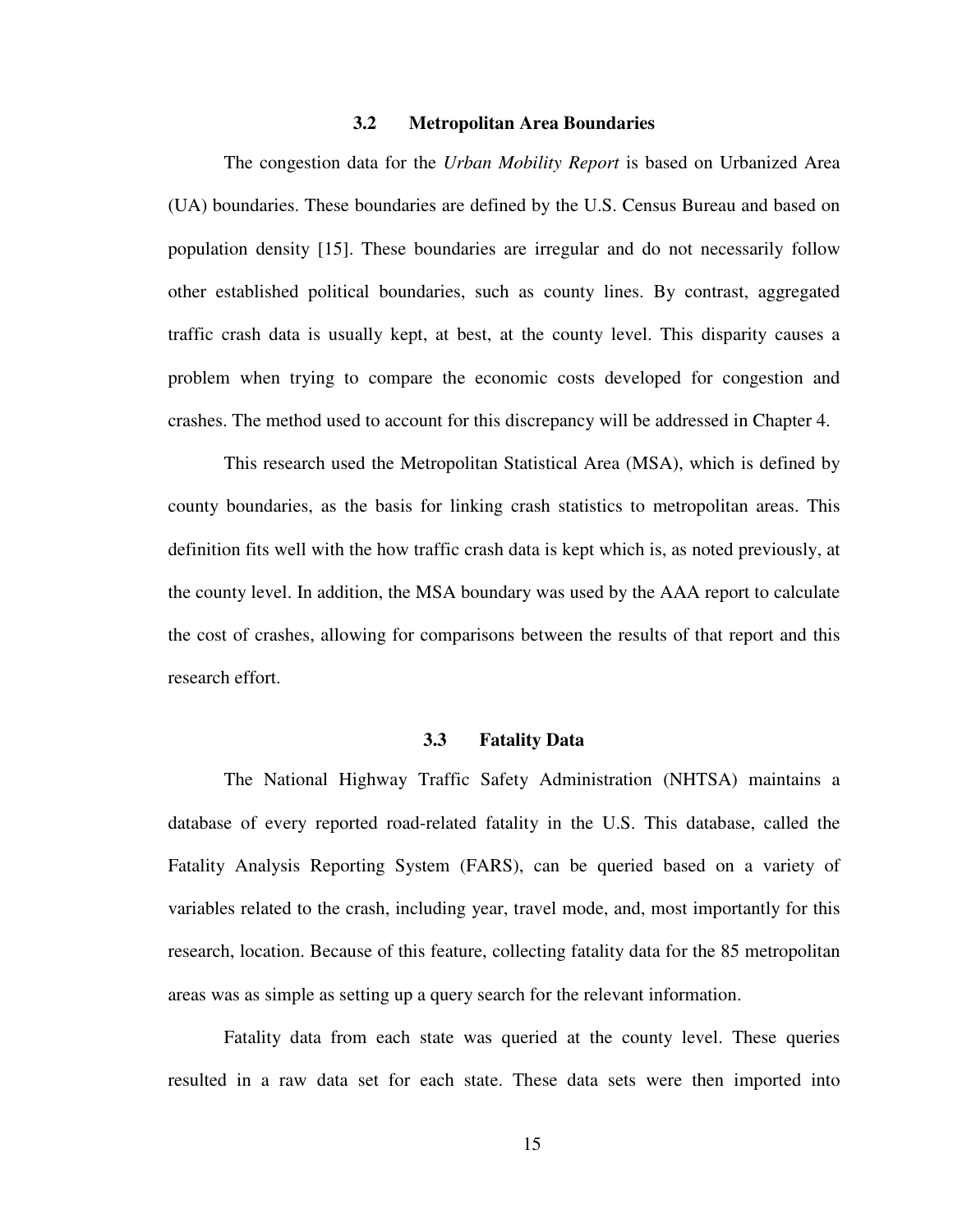Microsoft Excel and aggregated based on the defined MSAs for each metropolitan area. In many cases, the MSAs crossed state lines, requiring information from two or more queries of the FARS database. MSA definitions for each metropolitan area can be found in Appendix A.

From this collection effort, fatality data for all 85 metropolitan areas for the 2008 reporting year was compiled. The raw data can be seen in Table 2.

### **3.4 Injury Data**

Unlike fatality data, no national database exists for injury data. As such, the data collection effort was more difficult for road-related injuries. In all cases, an effort was made to obtain crash data for the 2008 reporting year, however, that was not always possible. For the following states, 2007 data was the most recent available:

- Arkansas
- Maryland
- New Mexico
- New York
- North Carolina
- South Carolina
- Tennessee
- Utah

In the case of Colorado, 2005 was the most recent reporting year available. Also, injury crash data was not available for Hawaii, Rhode Island, and Washington, DC. A detailed account of the data collection efforts is outlined in a following section. Injury data for the metropolitan dataset is shown in Table 2.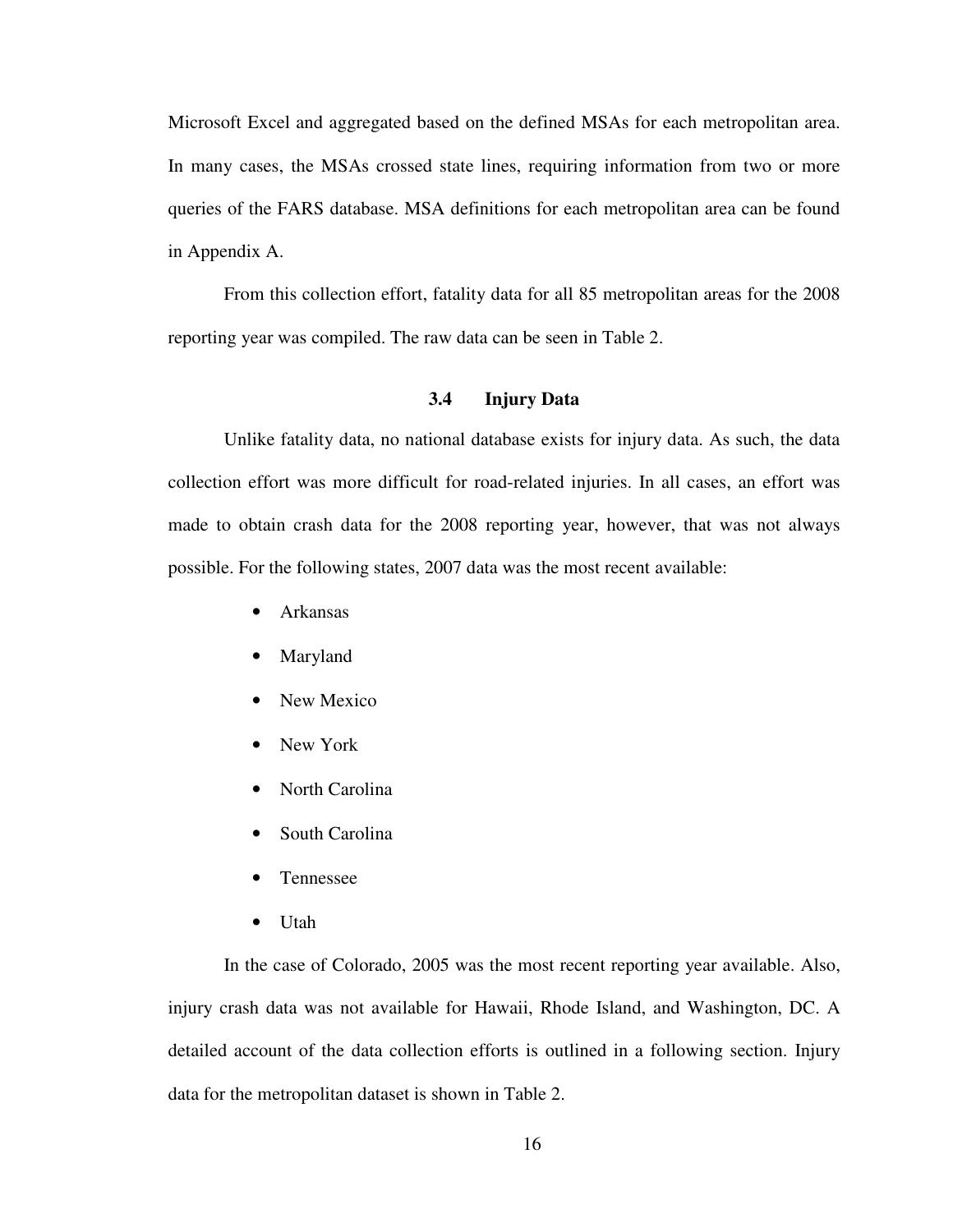| Table 2: Crash Statistics by Metropolitan Area, 2008 |                                       |                                     |
|------------------------------------------------------|---------------------------------------|-------------------------------------|
| <b>Metropolitan Area</b>                             | <b>Total No.</b><br><b>Fatalities</b> | <b>Total No.</b><br><b>Injuries</b> |
| Akron, OH                                            | 48                                    | 6,861                               |
| Albany-Schenectady-Troy, NY                          | 57                                    | $7,856^5$                           |
| Albuquerque, NM                                      | 96                                    | $9,742^{4}$                         |
| Allentown-Bethlehem-Easton, PA-NJ                    | 86                                    | 6,605                               |
| Anchorage, AK                                        | 33                                    | 1,998                               |
| Atlanta-Sandy Springs-Marietta, GA                   | 604                                   | 63,027                              |
| Austin-Round Rock, TX                                | 198                                   | 16,383                              |
| Bakersfield, CA                                      | 115                                   | 5,338                               |
| Baltimore-Towson, MD                                 | 243                                   | $25,402^3$                          |
| Beaumont-Port Arthur, TX                             | 99                                    | 5,051                               |
| Birmingham-Hoover, AL                                | 195                                   | 7,428                               |
| Boston-Cambridge-Quincy, MA-NH                       | 226                                   | 14,696                              |
| Boulder, CO                                          | 23                                    | $2,589^2$                           |
| Bridgeport-Stamford-Norwalk, CT                      | 46                                    | 9,501                               |
| Brownsville-Harlingen, TX                            | 38                                    | 4,116                               |
| Buffalo-Cheektowaga-Tonawanda, NY                    | 84                                    | $12,094^5$                          |
| Cape Coral-Fort Myers, FL                            | 77                                    | 4,551                               |
| Charleston-North Charleston, SC                      | 125                                   | $7,593^7$                           |
| Charlotte-Gastonia-Concord, NC-SC                    | 176                                   | $24,050^{6,7}$                      |
| Chicago-Naperville-Joliet, IL-IN-WI                  | 595                                   | 70,472                              |
| Cincinnati-Middletown, OH-KY-IN                      | 192                                   | 19,216                              |
| Cleveland-Elyria-Mentor, OH                          | 170                                   | 19,032                              |
| Colorado Springs, CO                                 | 49                                    | $5,847^2$                           |
| Columbia, SC                                         | 133                                   | $8,096^7$                           |
| Columbus, OH                                         | 173                                   | 18,278                              |
| Corpus Christi, TX                                   | 40                                    | 4,872                               |
| Dallas-Fort Worth-Arlington, TX                      | 546                                   | 53,965                              |
| Dayton, OH                                           | 74                                    | 7,714                               |
| Denver-Aurora, CO                                    | 203                                   | $21,069^2$                          |
| Detroit-Warren-Livonia, MI                           | 298                                   | 32,954                              |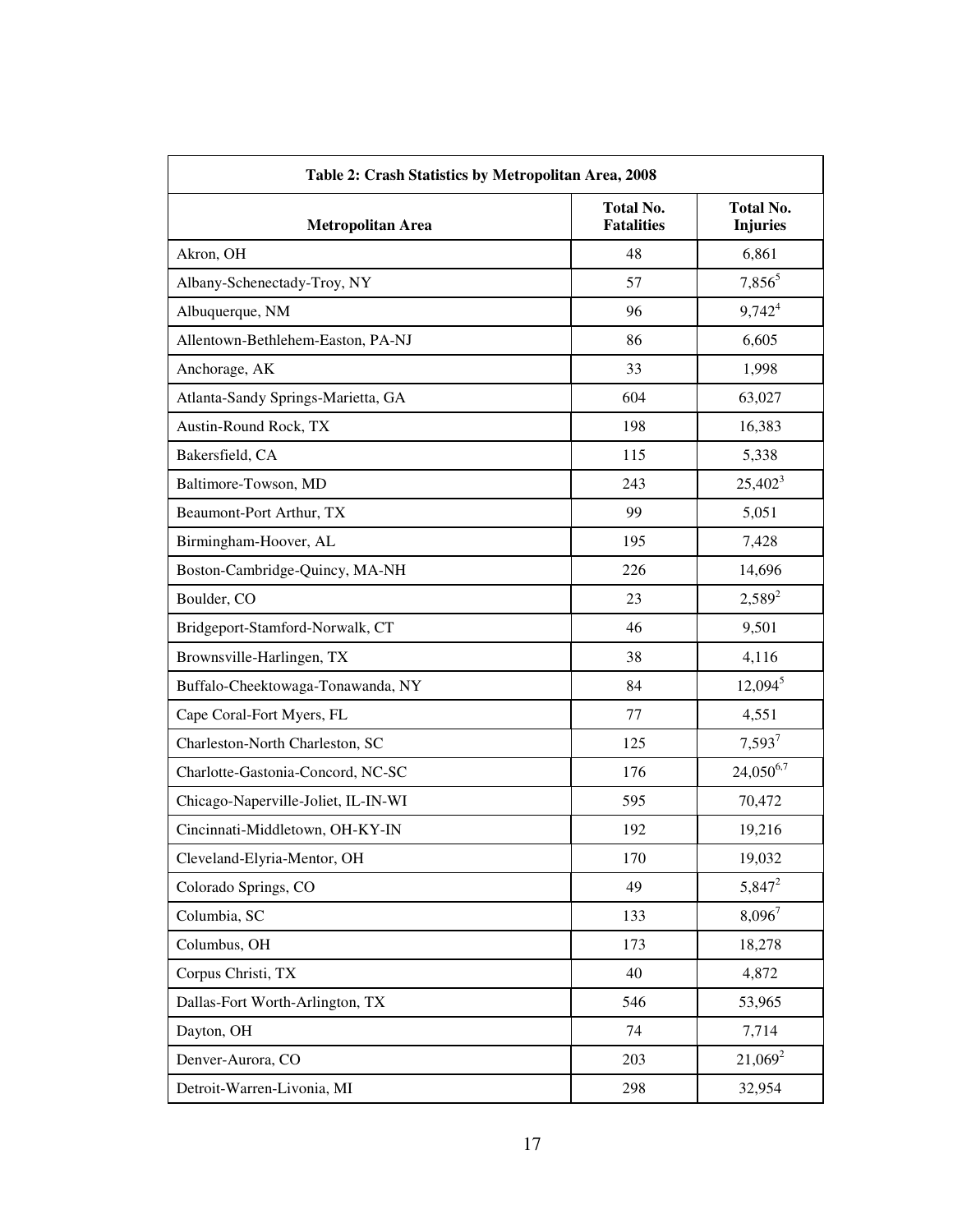| Table 2: Crash Statistics by Metropolitan Area, 2008 |                                       |                                     |  |
|------------------------------------------------------|---------------------------------------|-------------------------------------|--|
| <b>Metropolitan Area</b>                             | <b>Total No.</b><br><b>Fatalities</b> | <b>Total No.</b><br><b>Injuries</b> |  |
| El Paso, TX                                          | 63                                    | 6,599                               |  |
| Eugene-Springfield, OR                               | 33                                    | 2,155                               |  |
| Fresno, CA                                           | 138                                   | 5,200                               |  |
| Grand Rapids-Wyoming, MI                             | 79                                    | 5,700                               |  |
| Hartford-West Hartford-East Hartford, CT             | 86                                    | 12,564                              |  |
| Honolulu, HI                                         | 43                                    |                                     |  |
| Houston-Baytown-Sugar Land, TX                       | 603                                   | 55,053                              |  |
| Indianapolis, IN                                     | 178                                   | 12,448                              |  |
| Jacksonville, FL                                     | 207                                   | 14,447                              |  |
| Kansas City, MO-KS                                   | 225                                   | 16,477                              |  |
| Laredo, TX                                           | 27                                    | 2,335                               |  |
| Las Vegas-Paradise, NV                               | 201                                   | 23,150                              |  |
| Little Rock-North Little Rock, AR                    | 122                                   | 13,007 <sup>1</sup>                 |  |
| Los Angeles-Long Beach-Santa Ana, CA                 | 874                                   | 93,784                              |  |
| Louisville, KY-IN                                    | 165                                   | 11,510                              |  |
| Memphis, TN-MS-AR                                    | 193                                   | $16,116^{1,8}$                      |  |
| Miami-Fort Lauderdale-Miami Beach, FL                | 694                                   | 61,661                              |  |
| Milwaukee-Waukesha-West Allis, WI                    | 86                                    | 14,292                              |  |
| Minneapolis-St. Paul-Bloomington, MN-WI              | 193                                   | 20,747                              |  |
| Nashville-Davidson-Murfreesboro, TN                  | 230                                   | $19,083^7$                          |  |
| New Haven-Milford, CT                                | 76                                    | 9,826                               |  |
| New Orleans-Metairie-Kenner, LA                      | 145                                   | 18,459                              |  |
| New York-Newark-Edison, NY-NJ-PA                     | 992                                   | 195,813 <sup>5</sup>                |  |
| Oklahoma City, OK                                    | 154                                   | 13,355                              |  |
| Omaha-Council Bluffs, NE-IA                          | 67                                    | 7,960                               |  |
| Orlando, FL                                          | 328                                   | 21,969                              |  |
| Oxnard-Thousand Oaks-Ventura, CA                     | 76                                    | 5,280                               |  |
| Pensacola-Ferry Pass-Brent, FL                       | 78                                    | 5,831                               |  |
| Philadelphia-Camden-Wilmington, PA-NJ-DE-MD          | 456                                   | $47,857^3$                          |  |
| Phoenix-Mesa-Scottsdale, AZ                          | 449                                   | 37,185                              |  |
| Pittsburgh, PA                                       | 242                                   | 14,747                              |  |
| Portland-Vancouver-Beaverton, OR-WA                  | 127                                   | 15,152                              |  |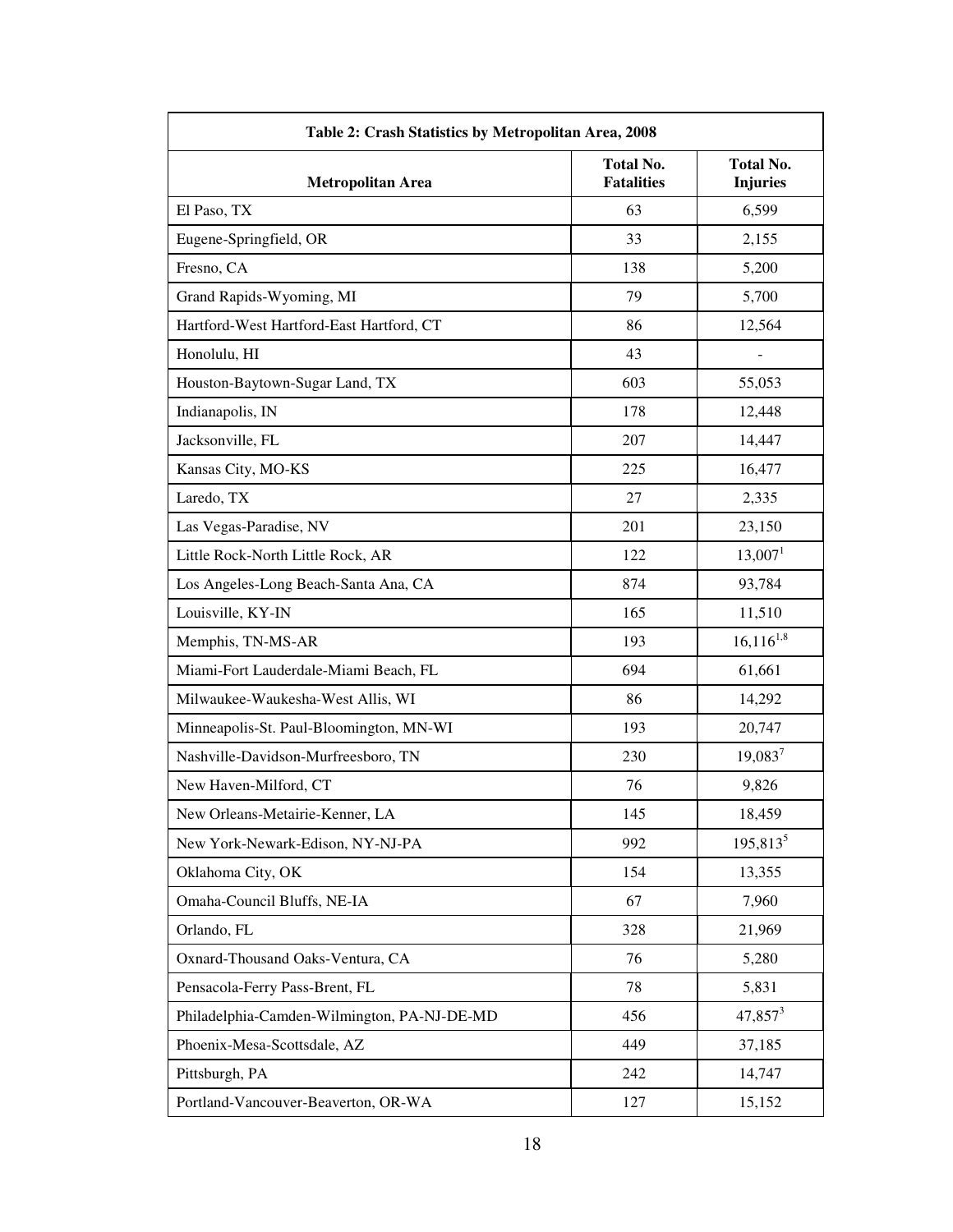| Table 2: Crash Statistics by Metropolitan Area, 2008                                                                                                                                                                                                                                                                                                                                                                                                                                                                                                                                                                                                  |                                       |                                     |
|-------------------------------------------------------------------------------------------------------------------------------------------------------------------------------------------------------------------------------------------------------------------------------------------------------------------------------------------------------------------------------------------------------------------------------------------------------------------------------------------------------------------------------------------------------------------------------------------------------------------------------------------------------|---------------------------------------|-------------------------------------|
| <b>Metropolitan Area</b>                                                                                                                                                                                                                                                                                                                                                                                                                                                                                                                                                                                                                              | <b>Total No.</b><br><b>Fatalities</b> | <b>Total No.</b><br><b>Injuries</b> |
| Providence-New Bedford-Fall River, RI-MA                                                                                                                                                                                                                                                                                                                                                                                                                                                                                                                                                                                                              | 108                                   |                                     |
| Raleigh-Cary, Durham, NC                                                                                                                                                                                                                                                                                                                                                                                                                                                                                                                                                                                                                              | 123                                   | $12,481^6$                          |
| Richmond, VA                                                                                                                                                                                                                                                                                                                                                                                                                                                                                                                                                                                                                                          | 150                                   | 12,490                              |
| Riverside-San Bernardino-Ontario, CA                                                                                                                                                                                                                                                                                                                                                                                                                                                                                                                                                                                                                  | 546                                   | 25,136                              |
| Rochester, NY                                                                                                                                                                                                                                                                                                                                                                                                                                                                                                                                                                                                                                         | 70                                    | $9,350^5$                           |
| Sacramento-Arden-Arcade-Roseville, CA                                                                                                                                                                                                                                                                                                                                                                                                                                                                                                                                                                                                                 | 169                                   | 15,254                              |
| Salem, OR                                                                                                                                                                                                                                                                                                                                                                                                                                                                                                                                                                                                                                             | 39                                    | 3,002                               |
| Salt Lake City, UT                                                                                                                                                                                                                                                                                                                                                                                                                                                                                                                                                                                                                                    | 91                                    | $12,166^8$                          |
| San Antonio, TX                                                                                                                                                                                                                                                                                                                                                                                                                                                                                                                                                                                                                                       | 221                                   | 25,453                              |
| San Diego-Carlsbad-San Marcos, CA                                                                                                                                                                                                                                                                                                                                                                                                                                                                                                                                                                                                                     | 263                                   | 19,051                              |
| San Francisco-Oakland-Fremont, CA                                                                                                                                                                                                                                                                                                                                                                                                                                                                                                                                                                                                                     | 225                                   | 23,552                              |
| San Jose-Sunnyvale-Santa Clara, CA                                                                                                                                                                                                                                                                                                                                                                                                                                                                                                                                                                                                                    | 106                                   | 9,368                               |
| Sarasota-Bradenton-Venice, FL                                                                                                                                                                                                                                                                                                                                                                                                                                                                                                                                                                                                                         | 96                                    | 5,763                               |
| Seattle-Tacoma-Bellevue, WA                                                                                                                                                                                                                                                                                                                                                                                                                                                                                                                                                                                                                           | 200                                   | 23,555                              |
| Spokane, WA                                                                                                                                                                                                                                                                                                                                                                                                                                                                                                                                                                                                                                           | 22                                    | 3,050                               |
| Springfield, MA                                                                                                                                                                                                                                                                                                                                                                                                                                                                                                                                                                                                                                       | 44                                    | 2,328                               |
| St. Louis, MO-IL                                                                                                                                                                                                                                                                                                                                                                                                                                                                                                                                                                                                                                      | 308                                   | 23,056                              |
| Tampa-St. Petersburg-Clearwater, FL                                                                                                                                                                                                                                                                                                                                                                                                                                                                                                                                                                                                                   | 421                                   | 36,312                              |
| Toledo, OH                                                                                                                                                                                                                                                                                                                                                                                                                                                                                                                                                                                                                                            | 70                                    | 7,603                               |
| Tucson, AZ                                                                                                                                                                                                                                                                                                                                                                                                                                                                                                                                                                                                                                            | 137                                   | 9,317                               |
| Tulsa, OK                                                                                                                                                                                                                                                                                                                                                                                                                                                                                                                                                                                                                                             | 143                                   | 10,688                              |
| Virginia Beach-Norfolk-Newport News, VA-NC                                                                                                                                                                                                                                                                                                                                                                                                                                                                                                                                                                                                            | 153                                   | $14,515^6$                          |
| Washington-Arlington-Alexandria, DC-VA-MD-WV                                                                                                                                                                                                                                                                                                                                                                                                                                                                                                                                                                                                          | 392                                   | 38,032 <sup>3,9</sup>               |
| "-" indicates that data is not available<br>Notes:<br><sup>1</sup> 2007 injury data used for Arkansas counties<br><sup>2</sup> 2006 injury data used for Colorado counties<br><sup>3</sup> 2007 injury data used for Maryland counties<br><sup>4</sup> 2007 injury data used for New Mexico counties<br><sup>5</sup> 2007 injury data used for New York counties<br><sup>6</sup> 2007 injury data used for North Carolina counties<br>$12007$ injury data used for South Carolina counties<br><sup>8</sup> 2007 injury data used for Tennessee counties<br><sup>9</sup> Does not include data for Jefferson County, WV and Washington, DC city limits |                                       |                                     |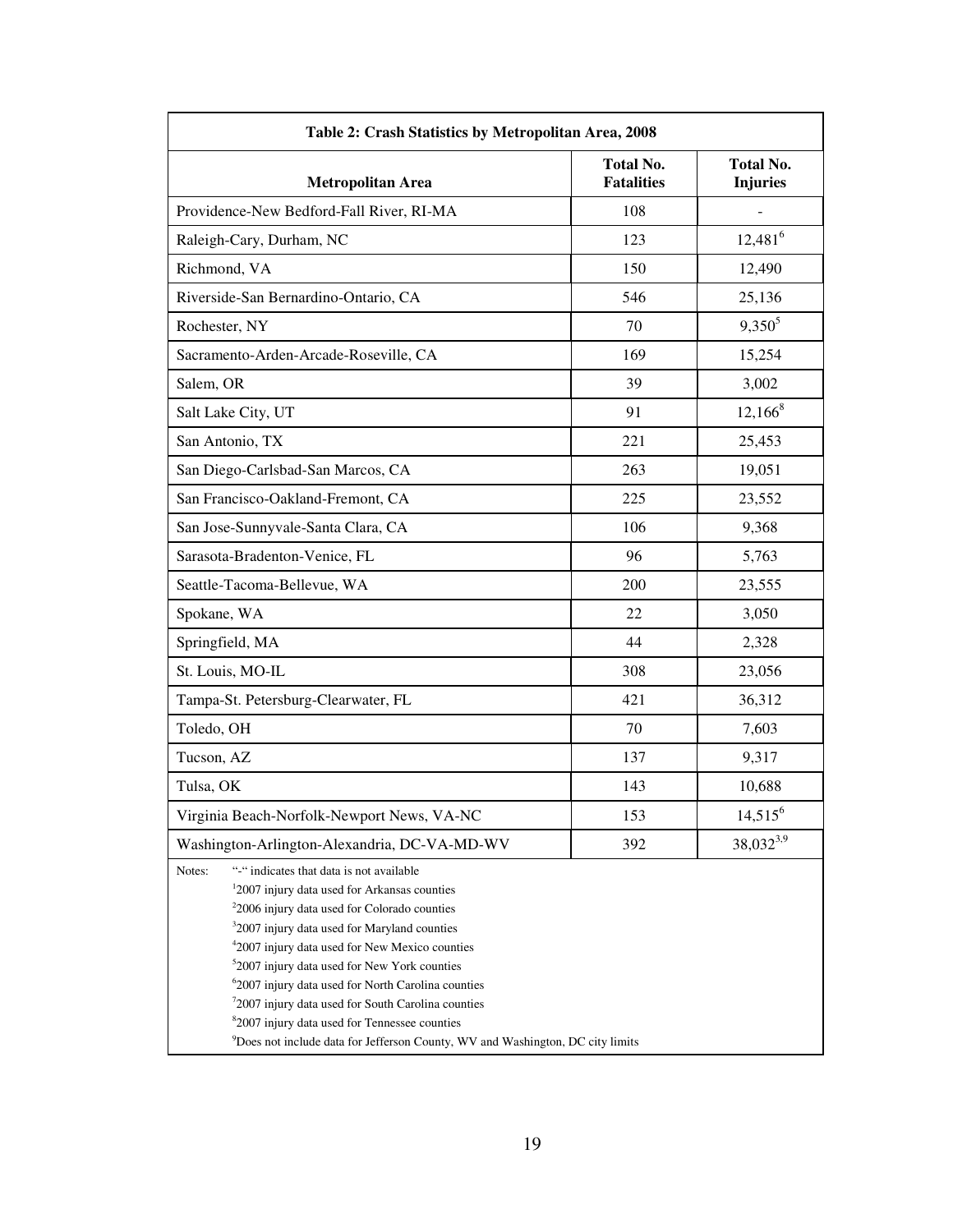### **3.4.1 Crash Data Reports**

In most cases, crash injury data is stored at the state level, usually with the state Department of Transportation. In addition, most states produce an annual report on the occurrence of traffic crashes within the state. The scope, format, and availability of these reports vary widely between states. In many cases, these reports were available online. However, not all crash data reports contained complete injury data at the county level. For example, some crash reports included the number of injury crashes that occurred at the county level, but did not contain the number of persons injured. For the purposes of this research, the number of persons injured is required. As such, further inquiries about crash data were needed for several states.

## **3.4.2 Phone or Email Efforts**

When crash data reports were either not available, not current (i.e., for a year prior to 2008), or did not contain the required information, an effort was made to contact a technical resource in the respective state. In some cases, this contact person was able to provide an updated crash data report or provide the requested information directly. In other cases, crash data for a year prior to 2008 was provided because later years had not yet been summarized.

The injury crash data used for this research came from a variety of sources, not just state DOTs. For example, in some states this data was found by speaking with the Governor's Office of Transportation Safety, the State Police, or a local university, to name a few. In general, it was found that while the majority of states store crash data with the state DOT, this is far from a uniform practice. Because of this, obtaining injury crash data for all 85 metropolitan areas became a daunting task that took several months and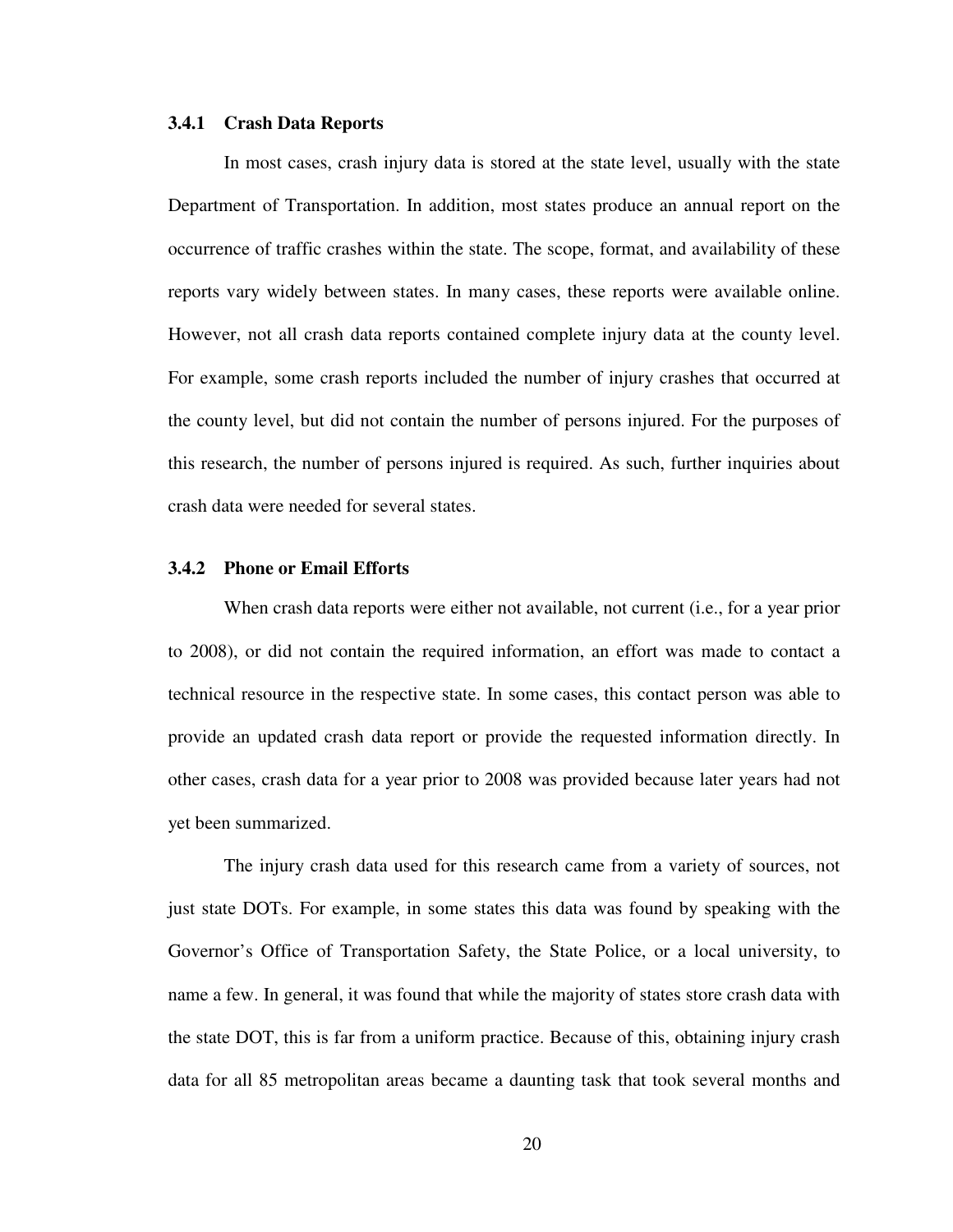countless phone calls and emails. The sources of the crash data used for each state can be found in Appendix C.

In the end, injury crash data was found for 83 of the 85 metropolitan areas considered. Crash data was not successfully obtained for Providence, RI and Honolulu, HI. In the case of Providence, RI, the Rhode Island DOT was unable to release the crash data without extensive review by their legal department. In the case of Honolulu, HI, successful contact with the appropriate agency officials was not accomplished in time for this thesis. Also, an incomplete injury data set for the Washington DC MSA was compiled with data missing from Jackson County, WV and Washington DC. However, injury data for the other 20 counties in the Washington DC MSA was found. As such, Washington DC was included in the study. However, all relevant analysis will note this incomplete data set.

### **3.5 Property Damage Only Data**

Like injury crash data, no national database exists that summarizes property damage only (PDO) data. As such, the data collection effort to obtain PDO crash information for the 85 metropolitan areas would be substantial. Due to assumed limitations in the PDO data and the relatively low economic costs associated with these types of crashes, PDO crash data was not collected or included in this research.

#### **3.6 Confidence in Data**

No standard methods exist for collecting and reporting traffic crash data. As a result, the consistency that exists in data collection methods between different states or jurisdictions is unknown. The potential differences or discrepancies are outlined below.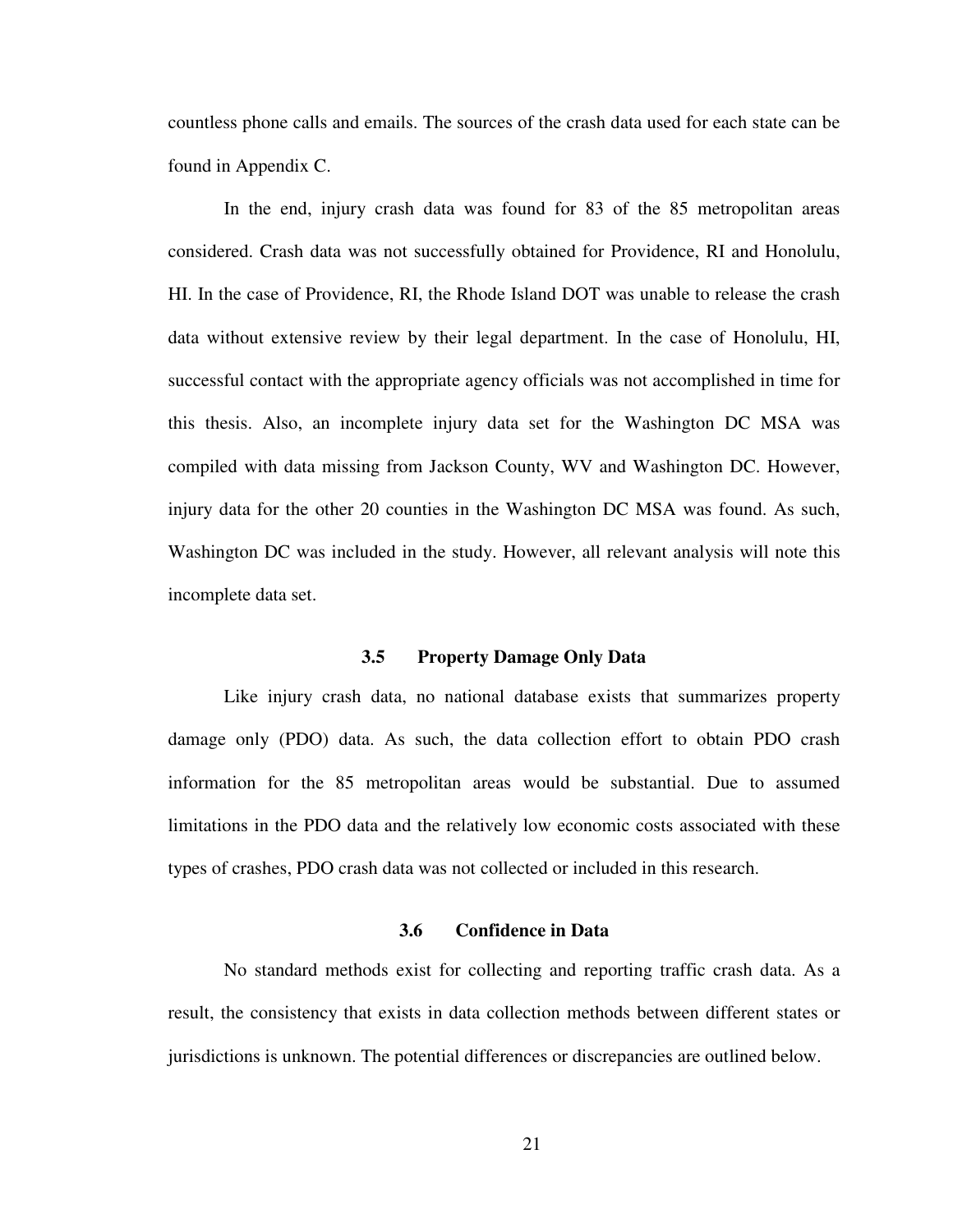First, crash data is only as good as the agencies or individuals charged with producing that data. This means that individual police officers that respond to a traffic crash and produce a crash report is solely responsible for the quality of data related to that crash. Any omissions, errors, or oversight by the reporting officer amounts to an incomplete data set.

Second, traffic crash reporting is an inexact science as best. For example, an officer will likely report a crash as an injury crash if obvious signs of injury are present at the scene. However, if a person involved in the crash develops signs of an injury related to the crash in the days or weeks following the crash, the crash record might not be updated to reflect that. Furthermore, the severity of an injury is somewhat of a judgment call, particularly for officers who are not trained extensively in that area. These examples and others highlight some of the areas where crash statistics can be flawed.

Third, the accuracy of crash statistics faces the problem of crashes going unreported. It is estimated that roughly 50 percent of PDO crashes and 21 percent of injury crashes go unreported. [5]. These estimates represent a significant gap in the data set. Based on 2008 national crash data, that means that roughly 400,000 injury crashes and 4 million PDO crashes went unreported [10]. However, a high level of confidence can be had in the accuracy of reporting related to fatality crash occurrence. This is due to the significance of the event when a fatality occurs. These crashes generally result in an in-depth investigation and review. As such, it can be assumed that few fatality crashes go unreported.

Lastly, state reporting methods for what constitutes an injury crash is another area where discrepancies can arise. In general, states classify injuries as incapacitating, non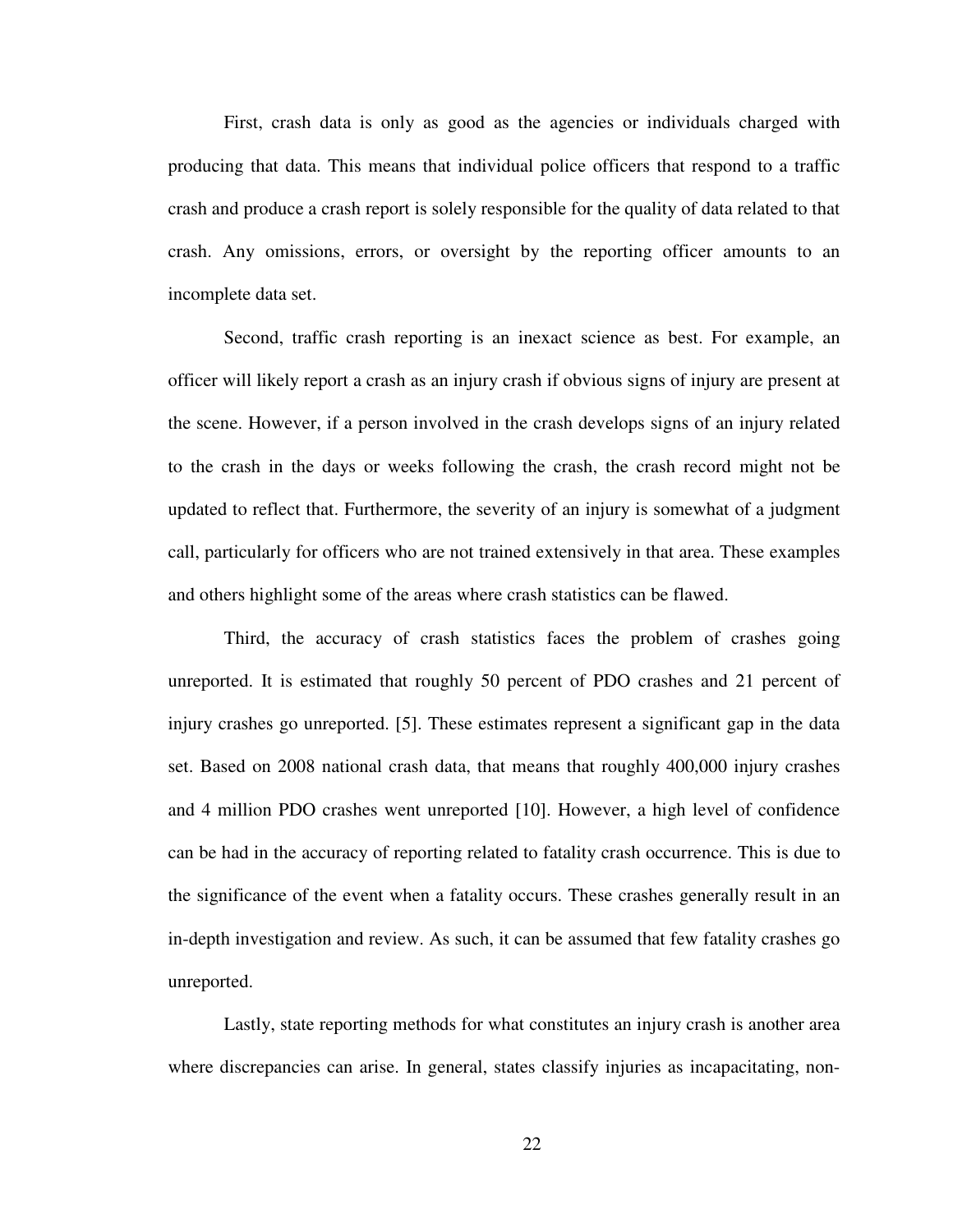incapacitating, or possible injury. When reporting aggregated injury numbers, however, some states may include possible injuries in the total number of injuries whereas others do not. By leaving these out, a state could artificially reduce the number of injuries that appear to occur within its borders. Further investigation into the reporting methods of each state would need to be conducted to verify the consistency related to this issue.

In general, crash data is widely known to have significant limitations and flaws. For that reason, this research attempts to outline those limitations when applicable and take a conservative approach on reporting the occurrence of crashes for different jurisdictions.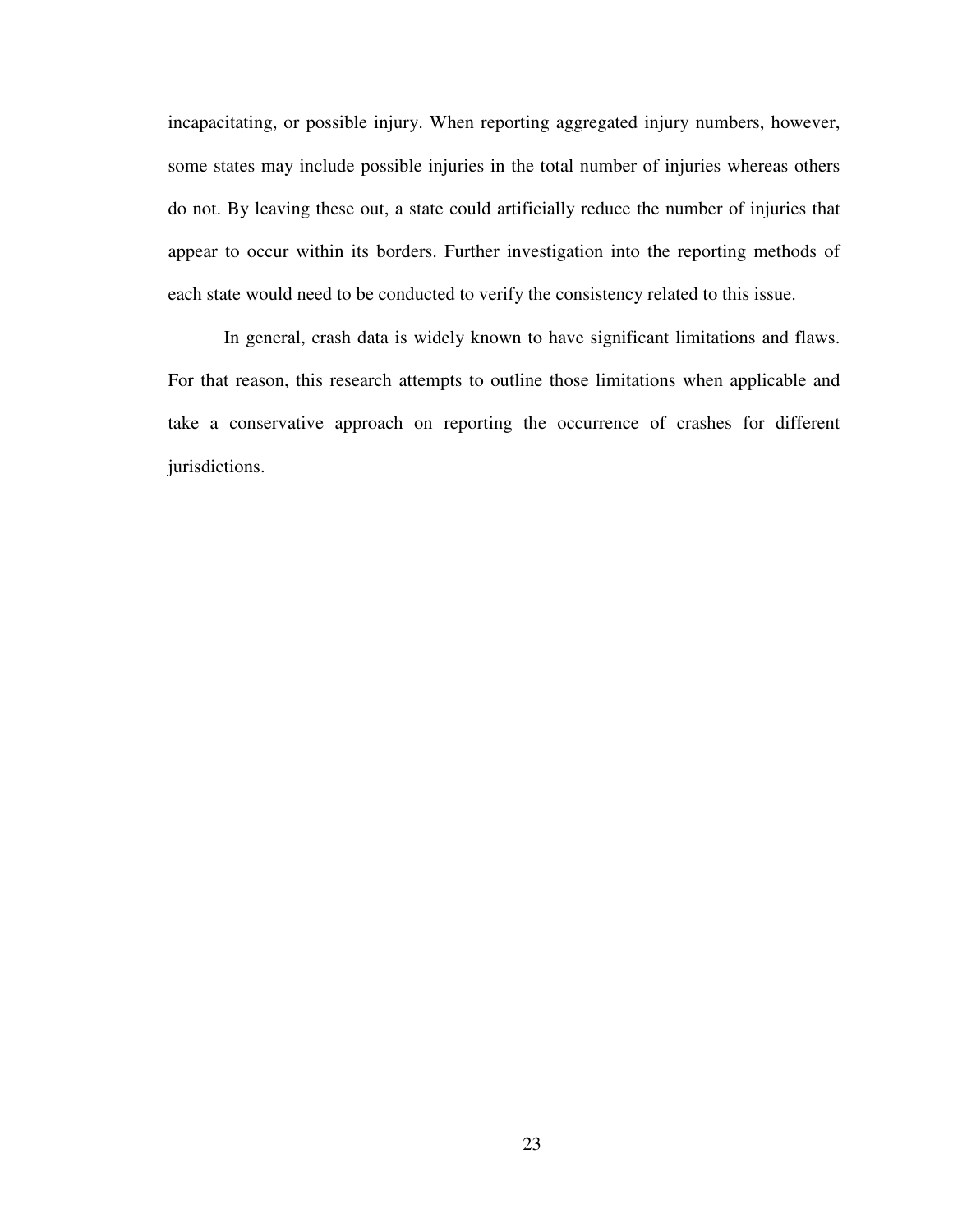# **CHAPTER 4 METHODOLOGY**

This chapter outlines the methodology used for this research. Specifically, the methods used to calculate the economic cost of traffic crashes will be discussed. In addition, the methods used to compare the economic cost of traffic crashes to the economic cost of traffic congestion will be outlined.

### **4.1 Gross Calculation Method**

To calculate the economic cost of traffic crashes, two factors will be considered, the number of fatalities and the number of injuries that occur as a result of traffic crashes in a given MSA. As noted previously, the occurrence of PDO crashes has been excluded from this study because of the low confidence in the completeness of the data set and the relatively low economic costs associated with these crashes. In addition, by excluding crashes of this type, the overall cost estimate can be assumed to be more conservative, meaning the actual cost of crashes is higher than the value being reported.

A simple equation is used to estimate the gross economic cost of traffic crashes. This equation is shown below. The Value of a Statistical Life (VSL) and the cost of injury estimate are described later in this chapter.

# Cost of crashes = Total number of fatalities  $\times$  VSL + Total Number of injuries  $\times$  Cost of injury estimate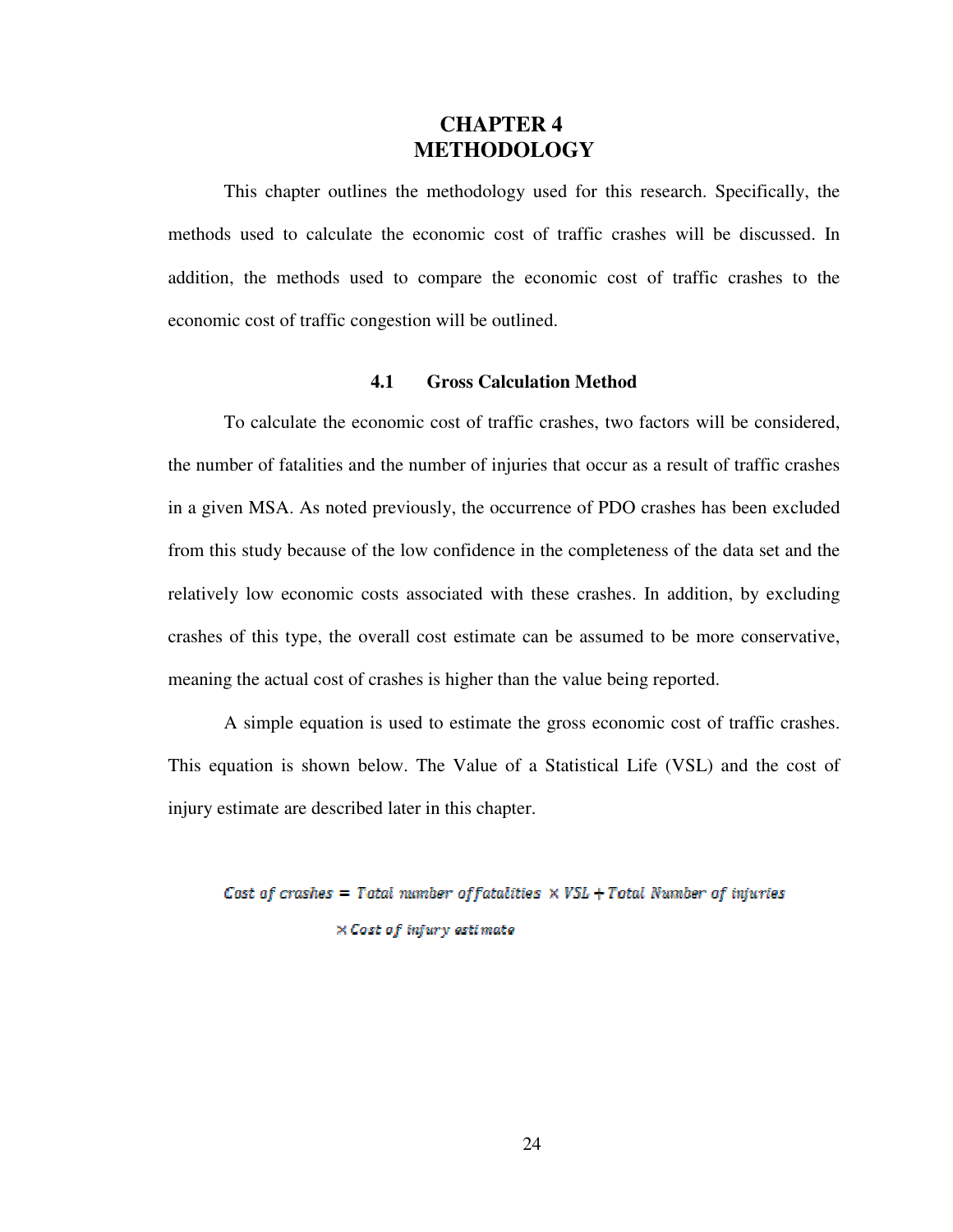## **4.2 Value of a Statistical Life**

Periodically, the FHWA develops guidance for an appropriate estimate for the VSL. The VSL is a figure used to estimate the economic costs to society when a person is killed as a result of a traffic crash. This estimate is a generalized number that attempts to take into account a variety of factors including medical costs, repair costs, nonrecurring congestion, and lost productivity, to name a few. A guidance memorandum from the FHWA describes the VSL as, "the value of improvements in safety that result in a reduction by one in the expected number of fatalities." [6]

## **4.2.1 History of VSL**

In January 1993, the FHWA adopted the guidance memorandum, "Treatment of Value of Life and Injuries in Preparing Economic Evaluations" [16]. This document outlined the procedures that should be used to estimate the economic cost of traffic crashes. At the time, the VSL was estimated to be \$2.5 million. This meant that any time a person was killed as a result of a traffic crash, the economic cost to society of that event was assumed to be \$2.5 million. In subsequent years, the FHWA has periodically issued updates to this estimate based on the implicit gross domestic product (GDP) price deflator. Table 3 shows how the VSL estimate changed over time.

| Table 3: VSL Estimate Over Time                                                                                                                                                                                                           |                              |  |
|-------------------------------------------------------------------------------------------------------------------------------------------------------------------------------------------------------------------------------------------|------------------------------|--|
| Year                                                                                                                                                                                                                                      | Value                        |  |
| 1993                                                                                                                                                                                                                                      | \$2.5 million $1$            |  |
| 2002                                                                                                                                                                                                                                      | \$3.0 million $1$            |  |
| 2006                                                                                                                                                                                                                                      | $$3.25$ million <sup>2</sup> |  |
| <sup>1</sup> "Treatment of the Economic Value of a Statistical Life in Departmental Analyses Report," 2008.<br>Source:<br><sup>2</sup> Cambridge Systematics and M.D. Meyer, "Crashes vs Congestion - What's the Cost to Society?," 2008. |                              |  |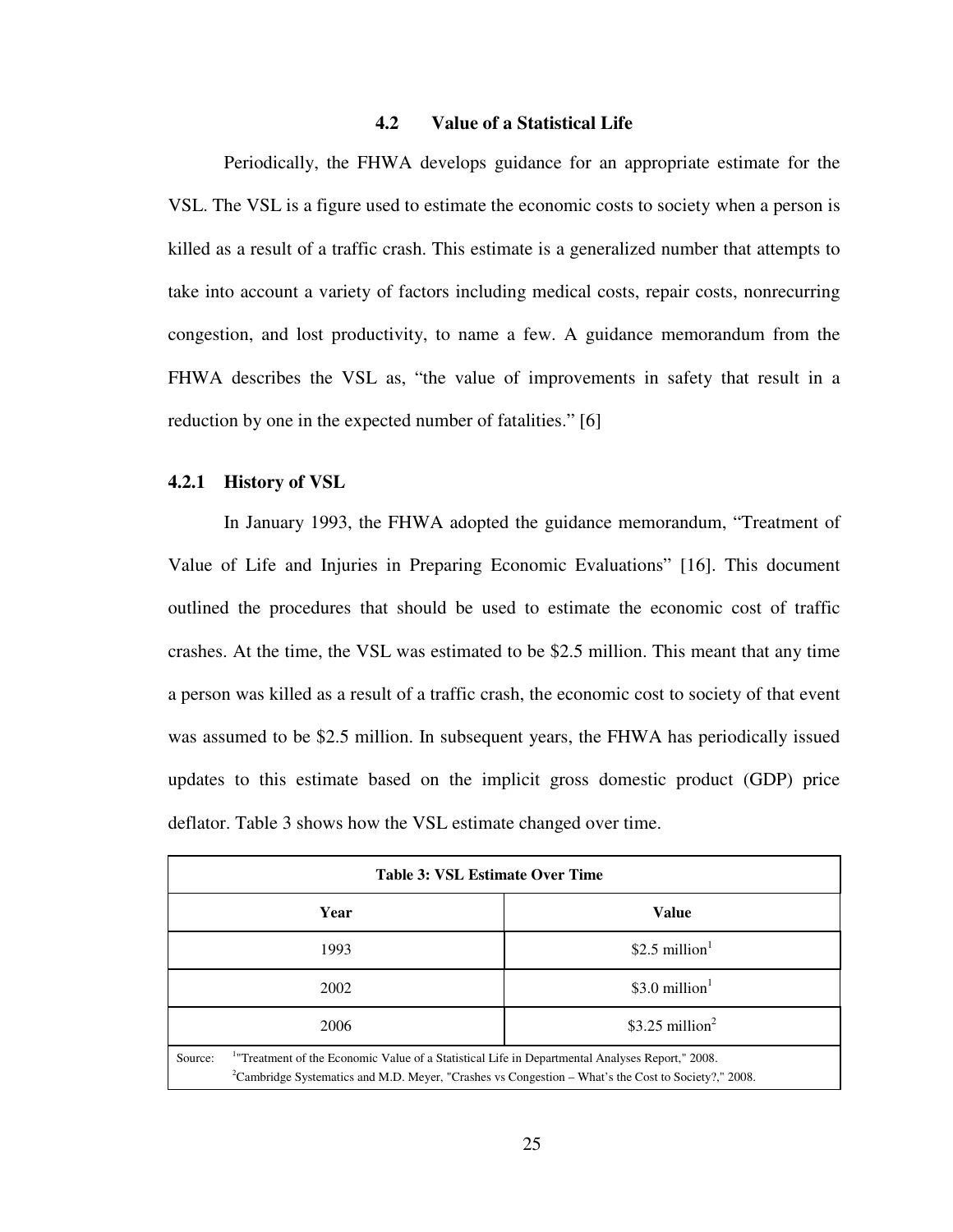However, the updating method used by the FHWA to adjust the 1993 value was found to be underestimating the VSL for two major reasons. First, the implicit GDP price deflator was found not to be an accurate way to adjust for the change in cost over time [6], resulting in a downward bias trend. Second, the previous estimate did not account for the rising income of US households and that as people grow richer, they become more willing to pay for safety. As such, the change in the VSL estimate could very well differ between income classes more or less than it does for the country as a whole [6], making simplified adjustments less meaningful.

### **4.2.2 Updated VSL Estimate**

In 2008, rather than simply increasing the 1993 estimate incrementally, the FHWA revisited the issue of the VSL. Upon review, it was determined that a new estimate should be made based on recent research. In particular, the review considered five independent studies that had been completed between 2000 and 2004. Each of these studies developed an estimate for what the appropriate VSL estimate should be. Table 4 shows these studies and the VSL values that each developed.

| <b>Table 4: VSL Estimates</b>                                                                                                                                                 |                       |                     |  |
|-------------------------------------------------------------------------------------------------------------------------------------------------------------------------------|-----------------------|---------------------|--|
| <b>Study</b>                                                                                                                                                                  | <b>Year Completed</b> | <b>VSL Estimate</b> |  |
| Mrozek and Taylor [17]                                                                                                                                                        | <b>2000</b>           | \$2.6 million       |  |
| Miller $[18]$                                                                                                                                                                 | 2000                  | \$5.2 million       |  |
| Viscusi $[19]$                                                                                                                                                                | 2004                  | \$6.1 million       |  |
| Kochi et al. [20]                                                                                                                                                             | 2003                  | \$6.6 million       |  |
| Viscusi and Aldy [21]                                                                                                                                                         | 2003                  | \$8.5 million       |  |
| Note:<br>Values from each study have been adjusted to 2007 dollars.<br>Source: "Treatment of the Economic Value of a Statistical Life in Departmental Analyses Report," 2008. |                       |                     |  |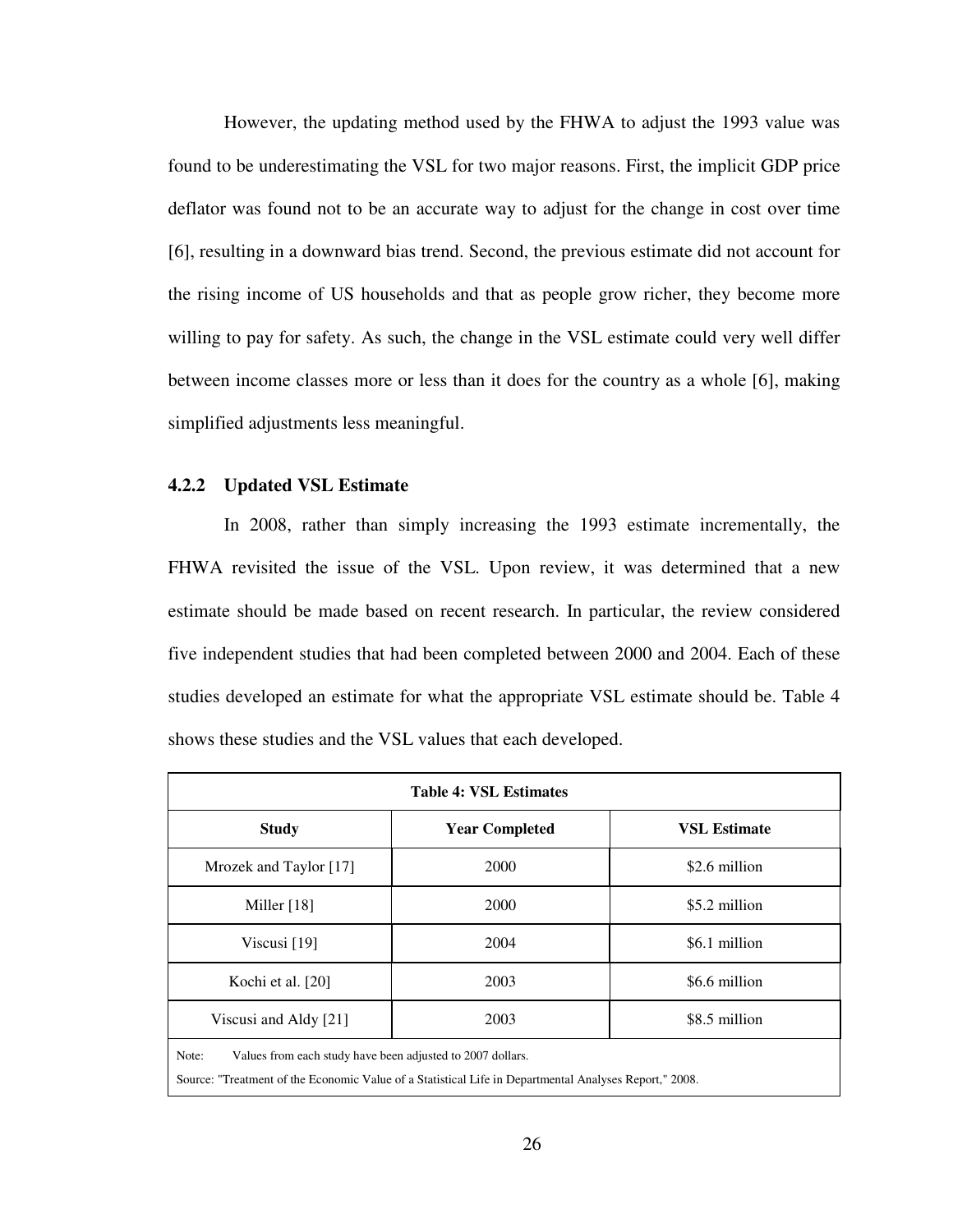As can be seen by the values shown, little consensus existed as to an appropriate estimate for the VSL value. To determine a value for FHWA studies, the agency simply took the average of the five studies, resulting in a VSL estimate of \$5.8 million, although the corresponding guidance did recommend that analyses do a sensitivity analysis with both a higher and lower value.

## **4.3 Estimating the Value of Preventing an Injury**

While several studies have been conducted to estimate an appropriate VSL, few, if any, have been conducted recently that focus on the value of preventing an injury related to a traffic crash. This is likely for several reasons. First, injuries demand less attention than fatalities because they are assumed to be a less significant event. Because of the rarity of fatalities and the extreme consequences of their occurrence, the effects of those crashes seem to be studied more. Second, it is extremely difficult to estimate the economic costs associated with injury crashes because of the wide range of injuries that could occur. An injury could range from a minor bruise to a life threatening event. As such, capturing the economic costs of these events in one, or even several, generalized estimates is extremely difficult. Lastly, as mentioned previously, the likelihood that an injury crash is reported is roughly 80 percent, leaving the researcher with the task of accounting for the uncertainty that exists in the available data sets.

### **4.3.1 Abbreviated Injury Scale**

In the original 1993 FHWA study, an injury scale, called the Abbreviated Injury Scale (AIS), was adopted that based the costs associated with different types of injuries on a percentage of the assumed VSL estimate. This scale can be seen in Table 5.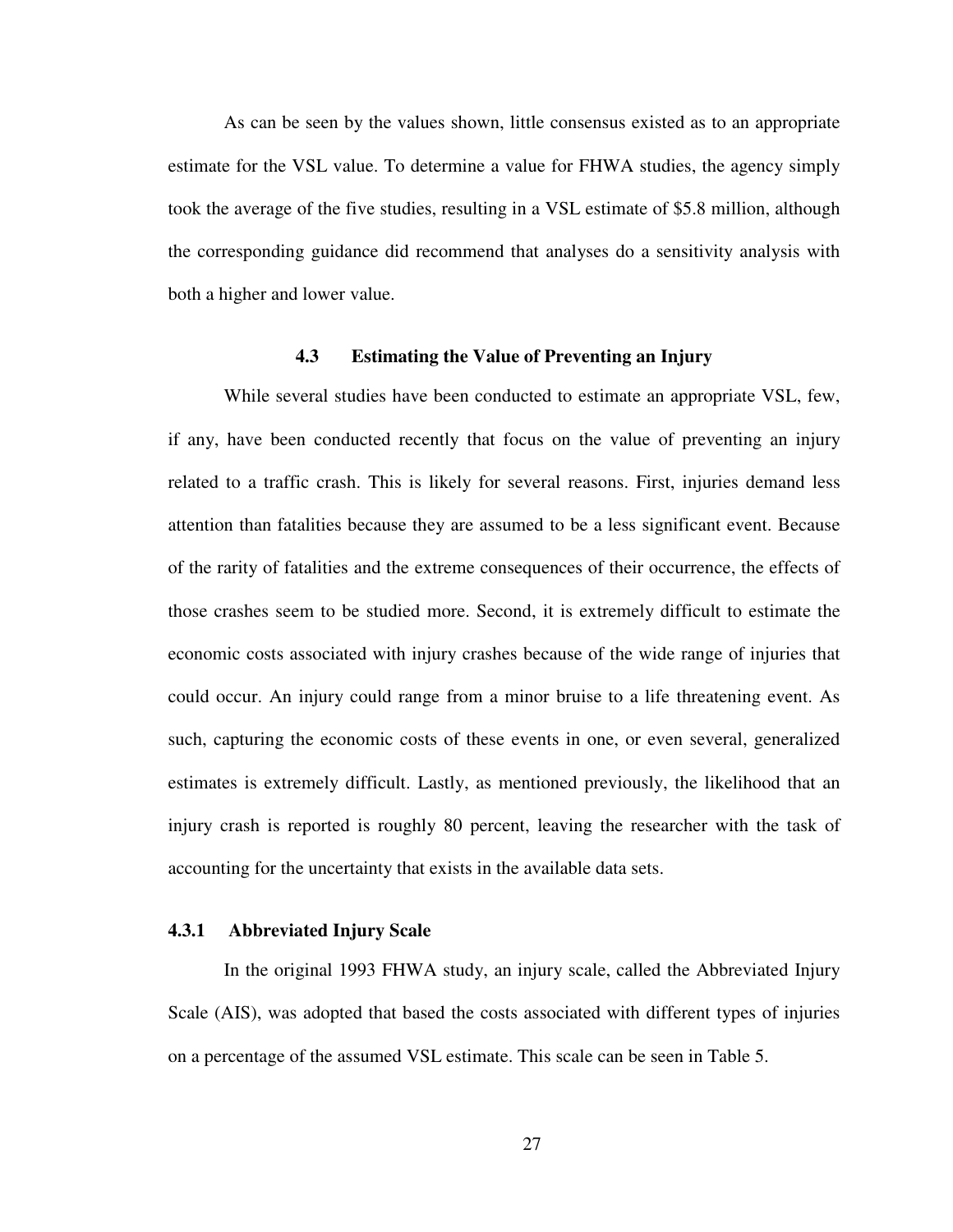| Table 5: Relative Disutility Factors by Injury Severity Level |                        |  |  |  |  |
|---------------------------------------------------------------|------------------------|--|--|--|--|
| <b>Severity</b>                                               | <b>Fraction of VSL</b> |  |  |  |  |
| Minor                                                         | 0.0020                 |  |  |  |  |
| Moderate                                                      | 0.0155                 |  |  |  |  |
| Serious                                                       | 0.0575                 |  |  |  |  |
| Severe                                                        | 0.1875                 |  |  |  |  |
| Critical                                                      | 0.7625                 |  |  |  |  |
| Fatal                                                         | 1.0000                 |  |  |  |  |
|                                                               |                        |  |  |  |  |

Because of the lack of data to update these values, the FHWA has issued guidance that this scale should be applied to the updated VSL estimate when considering the costs associated with injuries.

The estimates presented in this scale present several challenges. Most notably, as part of this research, no states were found that kept injury data at this level of detail. Rather, most states, at best, keep injury data in three categories, incapacitating injury, non-incapacitating injury, and possible injury. While these categories do an adequate job of summarizing the types of injuries that occur within a given jurisdiction, they do not fall easily into the AIS scale outlined above. Because of this, estimating the costs associated with injuries becomes a challenging task.

This challenge is further exacerbated by the limited data that exists for injury crashes. While some states maintain a crash database that classifies crashes into three categories, many only publish the occurrence of uncategorized injuries. This reality creates the need for a singular generalized estimate for injuries. The procedure used to develop this estimate can be found in the following section.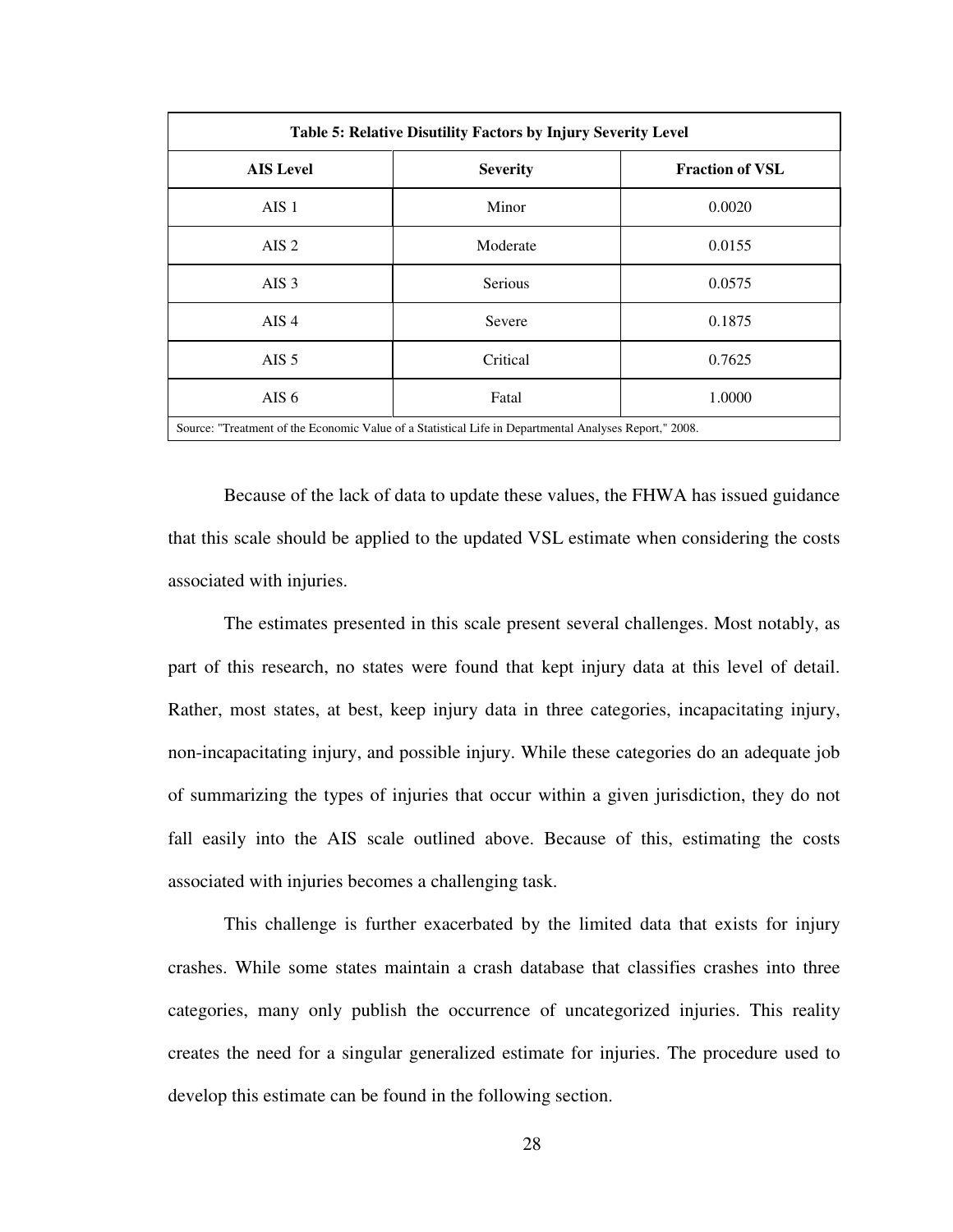### **4.3.2 Cost of Injury Estimating Procedure**

Due to the lack of detailed crash data, a procedure was developed to create a generalized estimate for the costs associated with the occurrence of injuries related to traffic crashes.

First, the estimates for the occurrence of injuries based on the AIS scale needed to be developed. This was done by observing the occurrence of incapacitating, nonincapacitating, and possible injury crashes in several states. The findings of this analysis are displayed in Table 6.

| <b>Table 6: Injury Severity Analysis</b> |                   |                           |                        |  |  |
|------------------------------------------|-------------------|---------------------------|------------------------|--|--|
| <b>Injury Type</b>                       |                   |                           |                        |  |  |
| <b>State</b>                             | Incapacitating    | <b>Non-Incapacitating</b> | <b>Possible Injury</b> |  |  |
| Arizona                                  | 5,330<br>$(10\%)$ | 19,672<br>(35%)           | 31,007<br>(55%)        |  |  |
| Florida                                  | 23,758<br>(12%)   | 64,883<br>(32%)           | 111,016<br>(56%)       |  |  |
| Kentucky                                 | 4,620<br>(12%)    | 13,351<br>(36%)           | 19,520<br>(52%)        |  |  |
| <b>Massachusetts</b>                     | 3,983<br>$(8\%)$  | 18,806<br>$(40\%)$        | 24,703<br>(52%)        |  |  |
| Average                                  | $10\%$            | $36\%$                    | 54%                    |  |  |
| Source: 2008 state crash reports         |                   |                           |                        |  |  |

As can be seen by table above, the split between incapacitating, nonincapacitating, and possible injury crashes was found to be very similar between the four states observed. Specifically, the average occurrence of incapacitating injuries was found to be 10 percent, the average occurrence of non-incapacitating injuries was found to be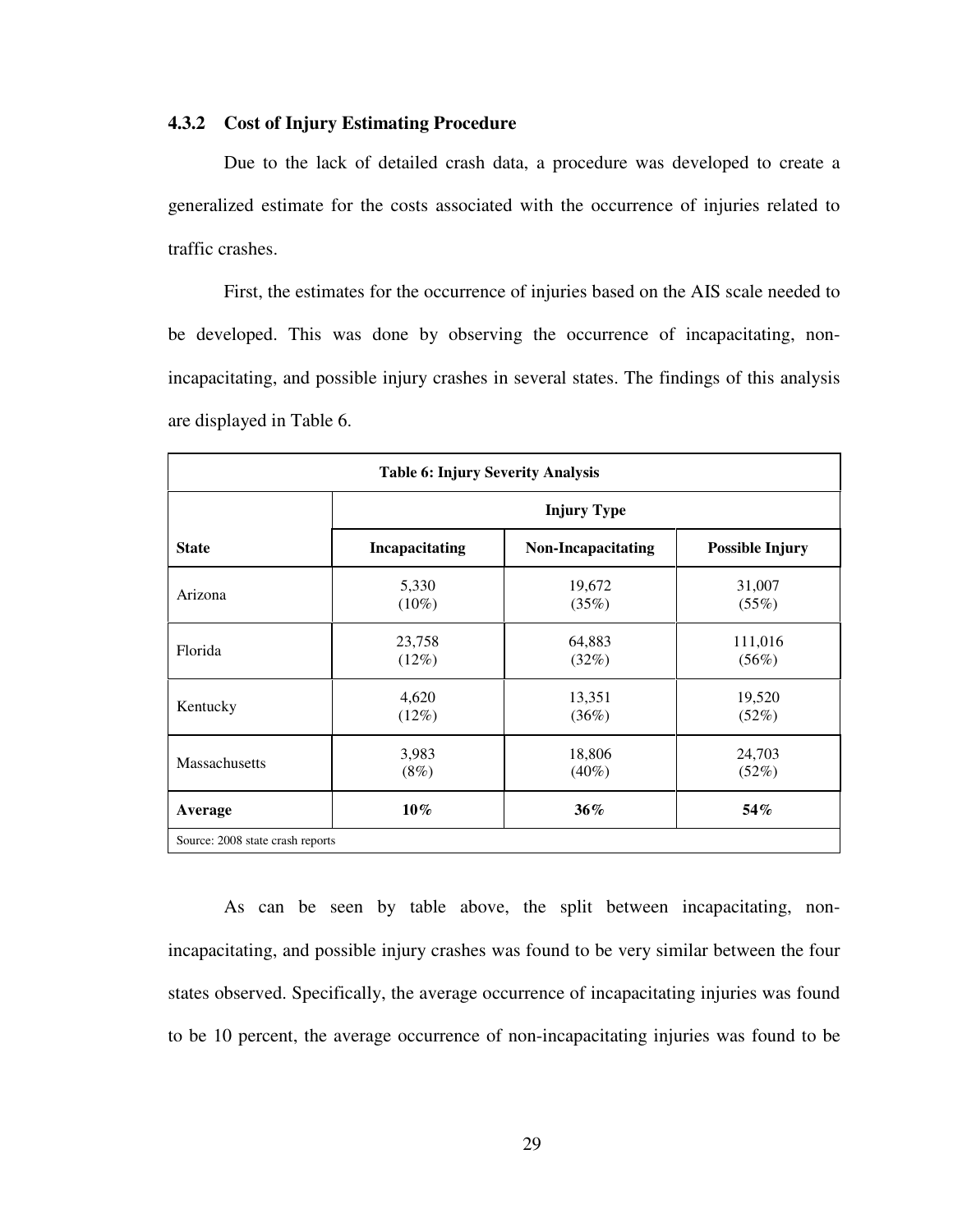36 percent, and the average occurrence of possible injuries was found to be 54 percent. These estimates are using 2008 statewide crash data.

Now that the average occurrence of these crashes has been estimated, the same needs to be done for the AIS scale. As stated before, crash data could not be located that is kept at the level of detail contained in the AIS scaled structure. However, assumptions were made to apply the data found in Table 6 to estimate the occurrence of each AIS severity level. Those assumptions can be found in Table 7 below.

|                              | <b>Table 7: Relative Disutility Factors by Injury Severity Level</b>                                                                                                                                                                                             |                 |                              |                                   |                          |  |  |  |  |
|------------------------------|------------------------------------------------------------------------------------------------------------------------------------------------------------------------------------------------------------------------------------------------------------------|-----------------|------------------------------|-----------------------------------|--------------------------|--|--|--|--|
| <b>Injury Type</b>           | <b>AIS Level</b>                                                                                                                                                                                                                                                 | <b>Severity</b> | Fraction of VSL <sup>1</sup> | <b>Subdivision</b><br>Weight $^2$ | <b>Economic</b><br>Costs |  |  |  |  |
| Possible Injury              | AIS <sub>1</sub>                                                                                                                                                                                                                                                 | Minor           | 0.0020                       | N/A                               | \$11,600                 |  |  |  |  |
| Non-Incapacitating           | AIS 2                                                                                                                                                                                                                                                            | Moderate        | 0.0155                       | N/A                               | \$89,000                 |  |  |  |  |
|                              | AIS 3                                                                                                                                                                                                                                                            | <b>Serious</b>  | 0.0575                       | 0.73                              |                          |  |  |  |  |
| Incapacitating               | AIS 4                                                                                                                                                                                                                                                            | Severe          | 0.1875                       | 0.21                              | \$718,792                |  |  |  |  |
|                              | AIS 5                                                                                                                                                                                                                                                            | Critical        | 0.7625                       | 0.06                              |                          |  |  |  |  |
| Notes:<br>$VSL = $5,800,000$ |                                                                                                                                                                                                                                                                  |                 |                              |                                   |                          |  |  |  |  |
| Source:                      | <sup>1</sup> "Treatment of the Economic Value of a Statistical Life in Departmental Analyses Report," 2008.<br><sup>2</sup> National Highway Traffic Safety Administration, Early Estimates of Motor Vehicle Traffic Fatalities in 2009,<br>Washington, DC: 2010 |                 |                              |                                   |                          |  |  |  |  |

As can be seen by the Table above, incapacitating injuries were assumed to describe AIS levels 3, 4, and 5. Because no current data could be found to describe the proportional occurrence of these three levels, data from the report *Economic Impact of Crashes* that was completed in 2000 by the National Highway Traffic Safety Administration (NHTSA) [5], was used. In that study, it was found that 125,903 reported and unreported injuries occurred at AIS level 3, 36,509 reported and unreported injuries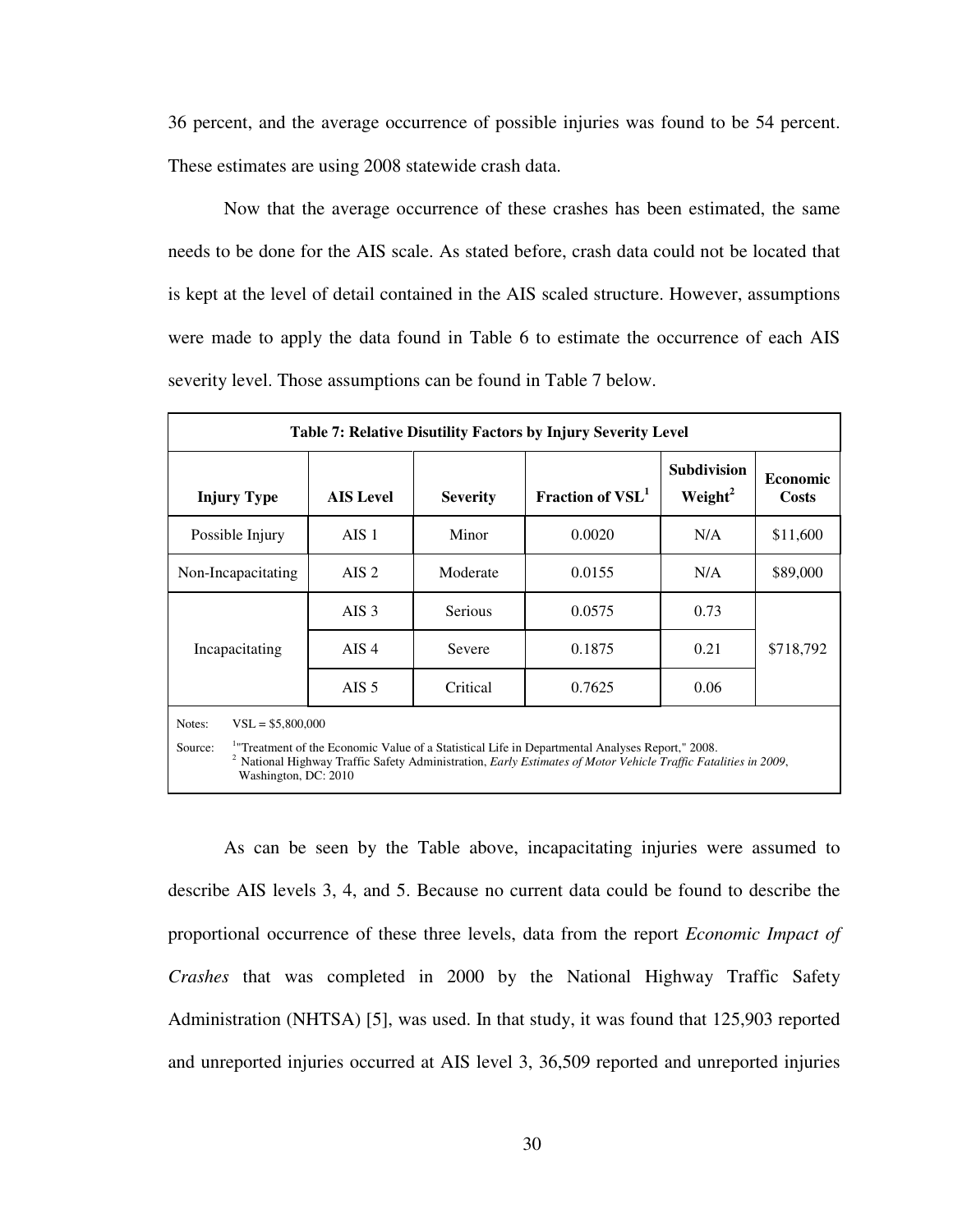occurred at AIS level 4, and 9,463 reported and unreported injuries occurred at AIS level 5. This data is based on occurrences in the U.S. during 2000.

The economic cost shown in Table 7 for each injury type is calculated by multiplying the assumed VSL by the Fraction of VSL value for each (the Fraction of VSL value comes from the original AIS scale). In the case of incapacitating injury, the resultant economic costs of the three AIS levels contained in that category are weighted by the occurrence of crashes found in the *Economic Impact of Crashes* discussed earlier. The economic costs assumed from this process is \$11,600 for possible injury crashes, \$89,000 for non-incapacitating crashes, and \$718,792 for incapacitating crashes.

| <b>Economic Costs</b> |                                   | <b>Aggregated Cost of</b>                                                                      |
|-----------------------|-----------------------------------|------------------------------------------------------------------------------------------------|
|                       | Weight Factor <sup>1</sup>        | Injury                                                                                         |
|                       | 0.538                             |                                                                                                |
|                       | 0.357                             | \$114,036                                                                                      |
|                       | 0.105                             |                                                                                                |
|                       | \$11,600<br>\$89,000<br>\$718,792 | Weight factor is based on observed injury split of 2008 data for four states (AZ, FL, KY, .MA) |

These values are then weighted based on the state level data discussed earlier. This procedure can be seen in Table 8 below.

As can be seen in Table 8, the assumed total aggregated cost of an injury is \$114,036. This value, as described above, accounts for the variation in injury severity. This value will be applied the total number of injuries that were found to occur in each MSA area.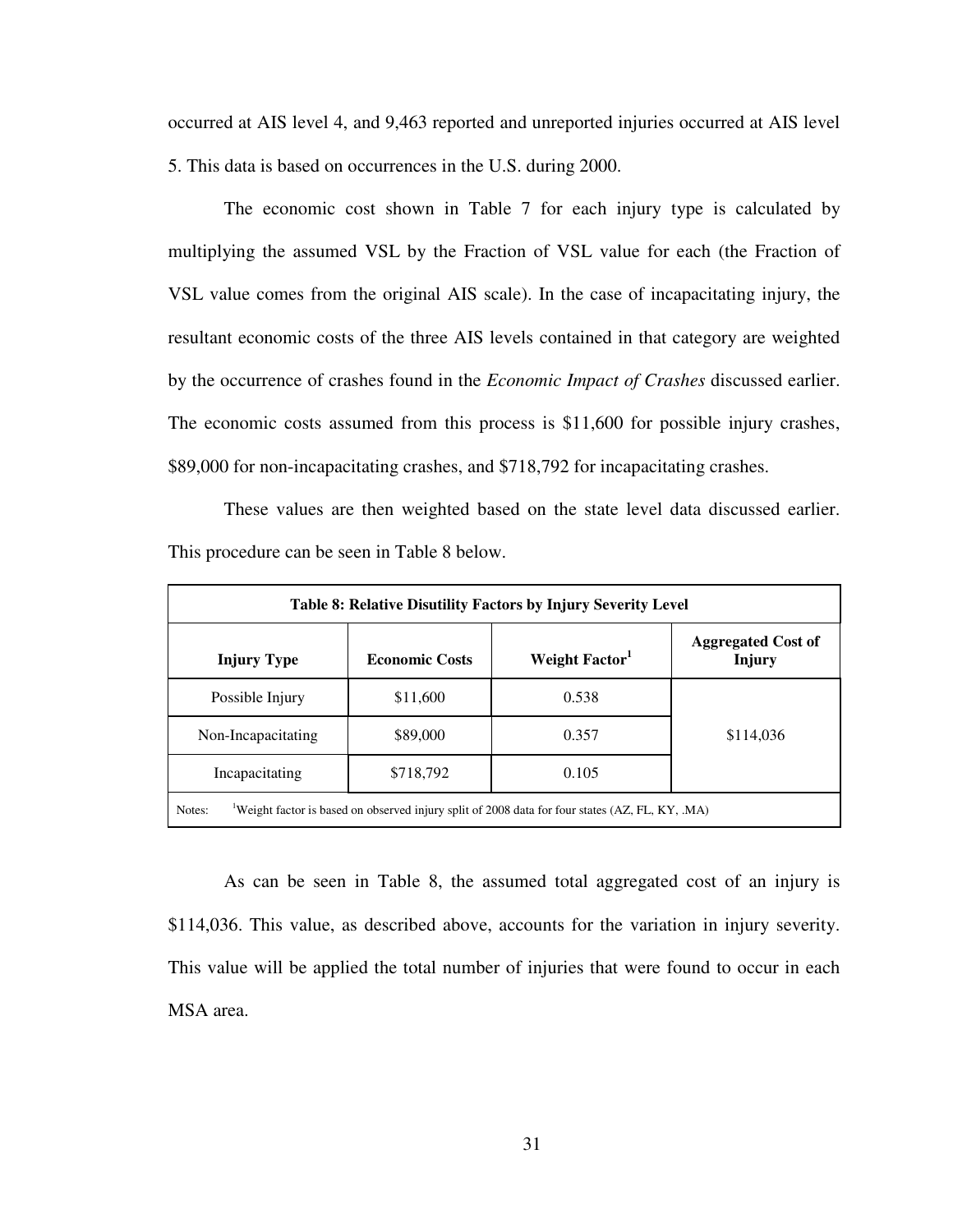#### **4.4 Comparing the Cost of Crashes to the Cost of Congestion**

As noted earlier, the cost of crashes cannot be directly compared to the cost of traffic congestion because of inconsistent boundaries for each calculation. That issue, and the method developed for accounting for that issue, is described in the following sections.

#### **4.4.1 Inconsistent Boundary Issue**

The study that calculates the cost of congestion for different metropolitan areas does so based on an Urbanized Area (UA) boundary. The UA boundary is an area defined by the United States Census Bureau that does not necessarily follow any other predefined boundaries. This research effort, which is looking at the cost of crashes for different metropolitan areas, does so based on the Metropolitan Statistical Area (MSA) boundary for each area. This boundary was chosen because these areas are defined based on county boundaries. This is useful because crash data can be consistently found aggregated on the county level. Given that this boundary is different from the UA boundary described above, a process needed to be created so that data from the two studies could be compared. Figure 3 below shows the UA versus MSA boundary discrepancy issue visually for the Tucson, AZ area. This example was previously used in the AAA report [3].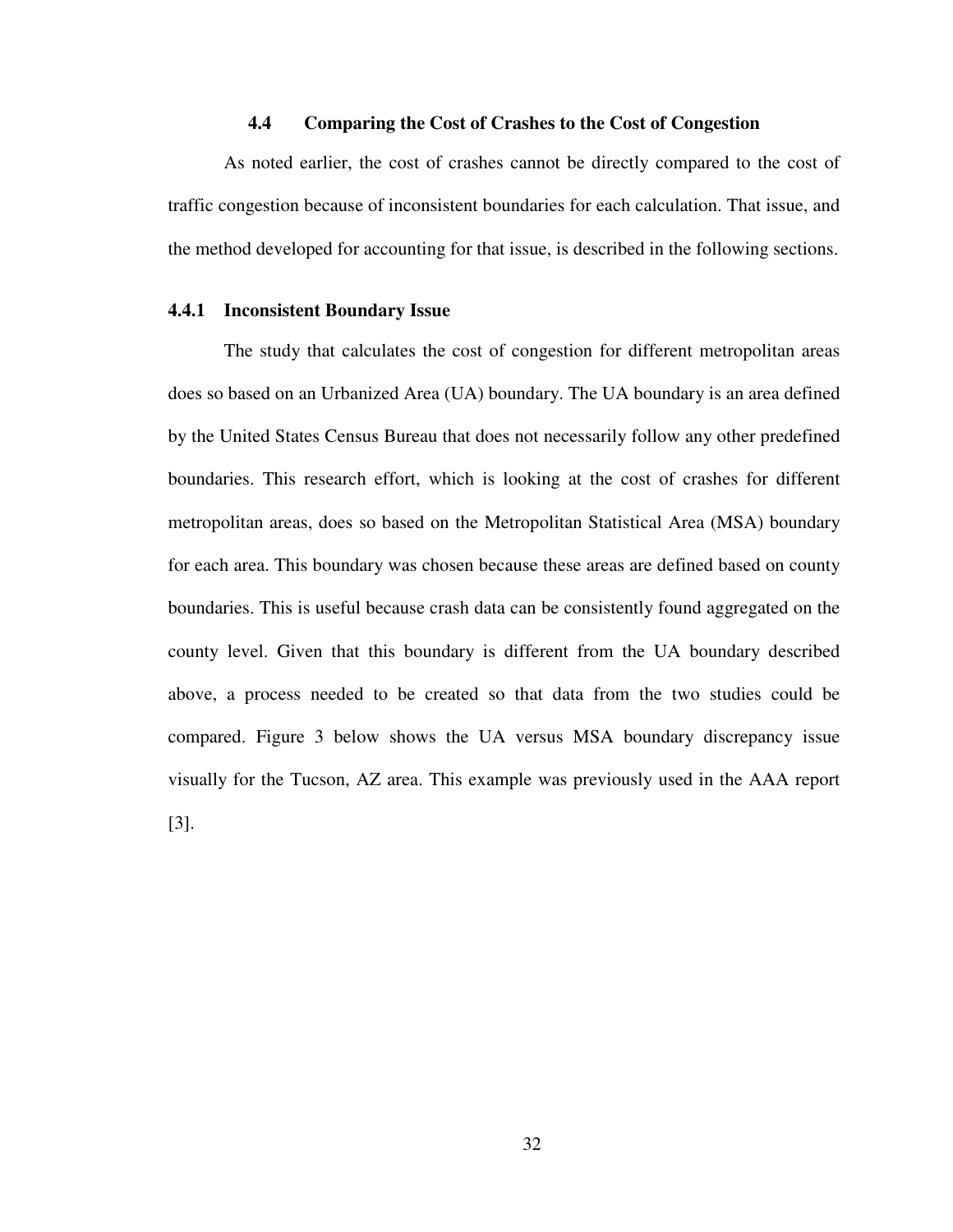

Source: U.S. Bureau of the Census, 2008.

#### **Figure 3: MSA vs UA for Tucson, AZ**

In the figure above, the black circle highlights the shaded area that represents the UA boundary for the Tucson area. However, the MSA area for Tucson is defined by Pima County, whose boundary is shown to be much broader [3]

#### **4.4.2 Normalizing Economic Estimates**

To account for the boundary discrepancies that were described above, a normalization procedure was developed to make the results of the two studies comparable. This is done by dividing the total estimated economic cost for congestion and crashes by the appropriate population estimate for each boundary area. This will produce a cost per person estimate for each that can be compared against the other for relative magnitude.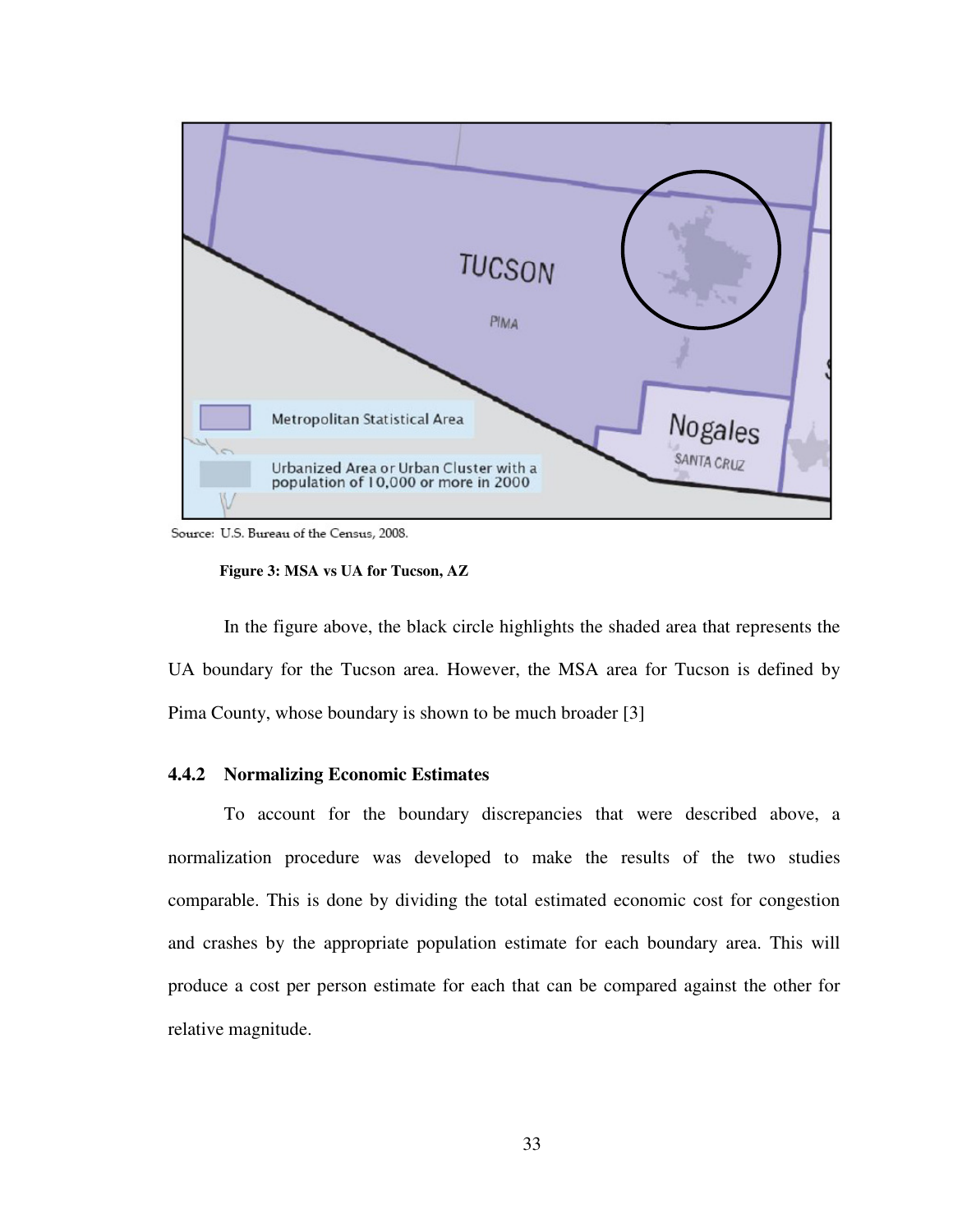# **CHAPTER 5 ANALYSIS AND RESULTS**

This chapter describes the analysis and subsequent results of this research. Specifically, the cost of crashes for the different metropolitan areas analyzed for this study will be presented as well as generalized cost estimates based on population size categories and other metrics. In addition, the cost of congestion for each of the analyzed areas will be presented for comparison purposes.

#### **5.1 Cost of Crashes by Metropolitan Area Size**

Tables 9 to 12 show the total cost of crashes for each metropolitan area organized by metropolitan area size. The population size categories are as follows:

- Small Less than  $500,000$
- Medium 500,000 to 1,000,000
- Large 1,000,000 to 3,000,000
- Very Large Greater than 3,000,000

The metropolitan areas have been placed into the same size categories as they were for the original AAA study for comparison purposes. The original category placements in that study were based upon the estimated UA boundary population used in the *Urban Mobility Report* that year. Given that MSA's define a larger area and populations have likely grown in the different metropolitan areas since the previous study, a metropolitan area's current population listed below may fall outside of the above criteria.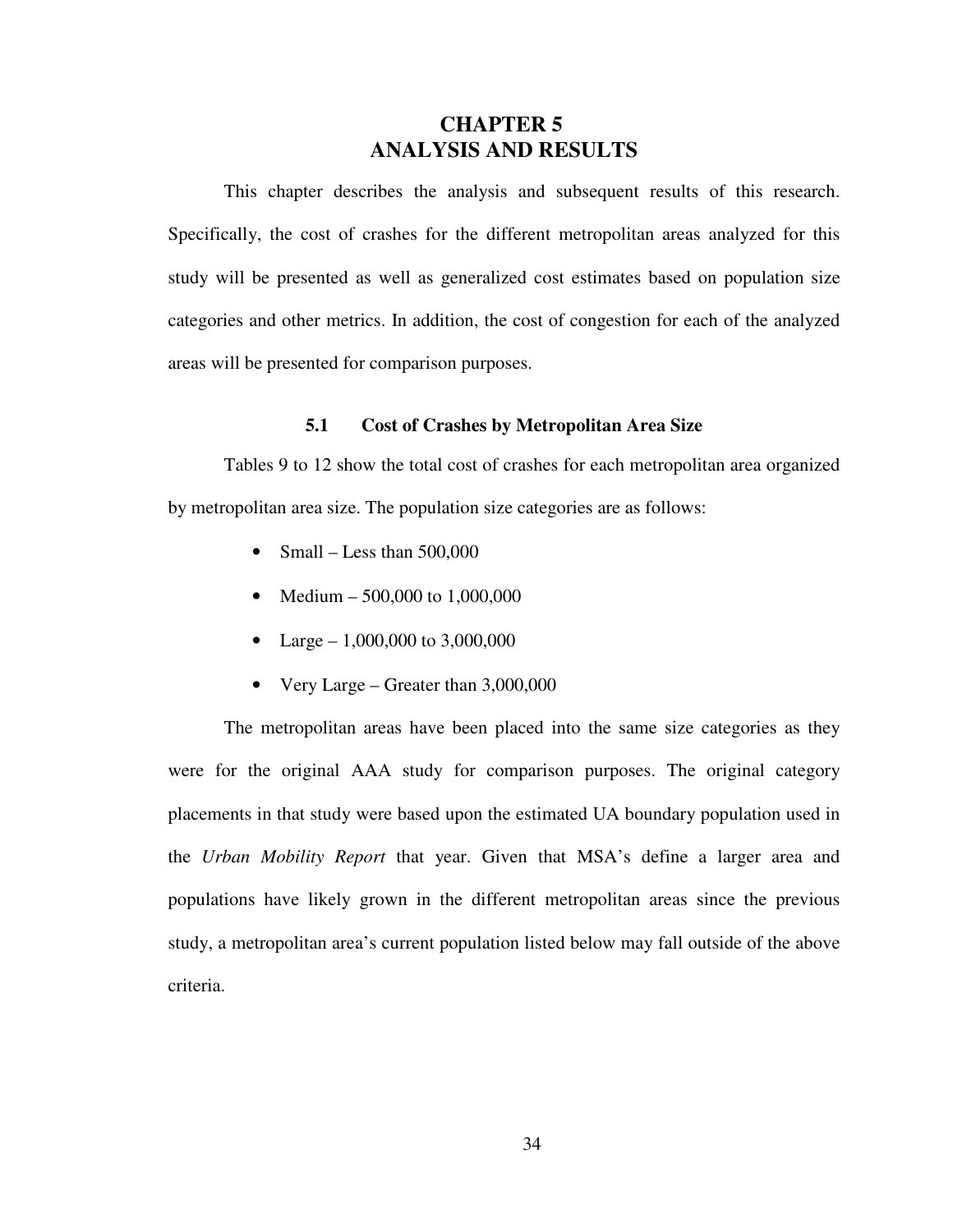| Table 9: Small Metropolitan Areas Cost of Crashes Estimates |                         |                                           |                        |  |  |  |
|-------------------------------------------------------------|-------------------------|-------------------------------------------|------------------------|--|--|--|
| <b>Metropolitan Area</b>                                    | Population <sup>1</sup> | <b>Cost of Crashes</b><br><b>Estimate</b> | <b>Cost per Person</b> |  |  |  |
| Anchorage, AK                                               | 364,701                 | \$419,243,928                             | \$1,150                |  |  |  |
| Bakersfield, CA                                             | 800,458                 | \$1,275,724,168                           | \$1,594                |  |  |  |
| Beaumont-Port Arthur, TX                                    | 378,255                 | \$1,150,195,836                           | \$3,041                |  |  |  |
| Boulder, CO                                                 | 293,161                 | \$428,639,204                             | \$1,462                |  |  |  |
| Brownsville-Harlingen, TX                                   | 392,736                 | \$689,772,176                             | \$1,756                |  |  |  |
| Cape Coral-Fort Myers, FL                                   | 593,136                 | \$965,577,836                             | \$1,628                |  |  |  |
| Charleston-North Charleston, SC                             | 644,506                 | \$1,590,875,348                           | \$2,468                |  |  |  |
| Colorado Springs, CO                                        | 617,714                 | \$950,968,492                             | \$1,539                |  |  |  |
| Columbia, SC                                                | 728,063                 | \$1,694,635,456                           | \$2,328                |  |  |  |
| Corpus Christi, TX                                          | 415,376                 | \$787,583,392                             | \$1,896                |  |  |  |
| Eugene-Springfield, OR                                      | 346,560                 | \$437,147,580                             | \$1,261                |  |  |  |
| Laredo, TX                                                  | 236,941                 | \$422,874,060                             | \$1,785                |  |  |  |
| Little Rock-North Little Rock, AR                           | 675,069                 | \$2,190,866,252                           | \$3,245                |  |  |  |
| Pensacola-Ferry Pass-Brent, FL                              | 452,992                 | \$1,117,343,916                           | \$2,467                |  |  |  |
| Salem, OR                                                   | 391,680                 | \$568,536,072                             | \$1,452                |  |  |  |
| Spokane, WA                                                 | 462,677                 | \$475,409,800                             | \$1,028                |  |  |  |
| <sup>1</sup> 2008 estimate based on MSA boundary<br>Notes:  |                         |                                           |                        |  |  |  |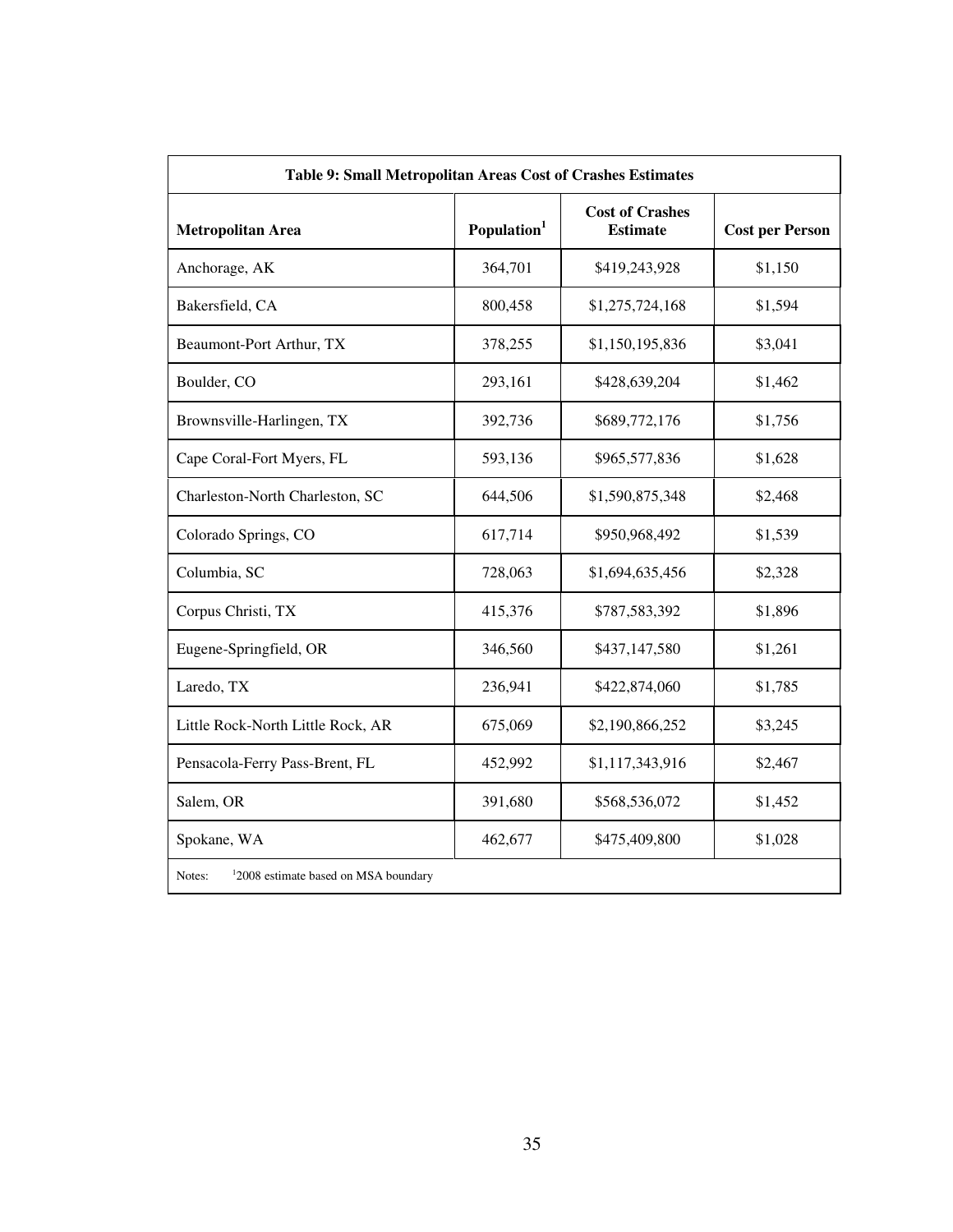| Table 10: Medium Metropolitan Areas Cost of Crashes Estimates |                         |                                           |                        |  |  |  |  |
|---------------------------------------------------------------|-------------------------|-------------------------------------------|------------------------|--|--|--|--|
| <b>Metropolitan Area</b>                                      | Population <sup>1</sup> | <b>Cost of Crashes</b><br><b>Estimate</b> | <b>Cost per Person</b> |  |  |  |  |
| Akron, OH                                                     | 698,553                 | \$1,060,800,996                           | \$1,519                |  |  |  |  |
| Albany-Schenectady-Troy, NY                                   | 853,919                 | \$1,226,466,816                           | \$1,436                |  |  |  |  |
| Albuquerque, NM                                               | 845,913                 | \$1,667,738,712                           | \$1,972                |  |  |  |  |
| Allentown-Bethlehem-Easton, PA-NJ                             | 808,210                 | \$1,252,007,780                           | \$1,549                |  |  |  |  |
| Austin-Round Rock, TX                                         | 1,652,602               | \$3,016,651,788                           | \$1,825                |  |  |  |  |
| Birmingham-Hoover, AL                                         | 1,117,608               | \$1,978,059,408                           | \$1,770                |  |  |  |  |
| Bridgeport-Stamford-Norwalk, CT                               | 895,030                 | \$1,350,256,036                           | \$1,509                |  |  |  |  |
| Charlotte-Gastonia-Concord, NC-SC                             | 1,701,799               | \$3,763,365,800                           | \$2,211                |  |  |  |  |
| Dayton, OH                                                    | 836,544                 | \$1,308,873,704                           | \$1,565                |  |  |  |  |
| El Paso, TX                                                   | 742,062                 | \$1,117,923,564                           | \$1,507                |  |  |  |  |
| Fresno, CA                                                    | 909,153                 | \$1,393,387,200                           | \$1,533                |  |  |  |  |
| Grand Rapids-Wyoming, MI                                      | 776,833                 | \$1,108,205,200                           | \$1,427                |  |  |  |  |
| Hartford-West Hartford-East Hartford, CT                      | 1,190,512               | \$1,931,548,304                           | \$1,622                |  |  |  |  |
| Honolulu, $HI2$                                               |                         |                                           |                        |  |  |  |  |
| Jacksonville, FL                                              | 1,313,228               | \$2,848,078,092                           | \$2,169                |  |  |  |  |
| Louisville, KY-IN                                             | 1,244,696               | \$2,269,554,360                           | \$1,823                |  |  |  |  |
| Nashville-Davidson-Murfreesboro, TN                           | 1,550,733               | \$3,510,148,988                           | \$2,264                |  |  |  |  |
| New Haven-Milford, CT                                         | 846,101                 | \$1,561,317,736                           | \$1,845                |  |  |  |  |
| Oklahoma City, OK                                             | 1,206,142               | \$2,416,150,780                           | \$2,003                |  |  |  |  |
| Omaha-Council Bluffs, NE-IA                                   | 837,925                 | \$1,296,326,560                           | \$1,547                |  |  |  |  |
| Oxnard-Thousand Oaks-Ventura, CA                              | 797,740                 | \$1,042,910,080                           | \$1,307                |  |  |  |  |
| Raleigh-Cary, Durham, NC                                      | 1,088,765               | \$2,136,683,316                           | \$1,962                |  |  |  |  |
| Richmond, VA                                                  | 1,225,626               | \$2,294,309,640                           | \$1,872                |  |  |  |  |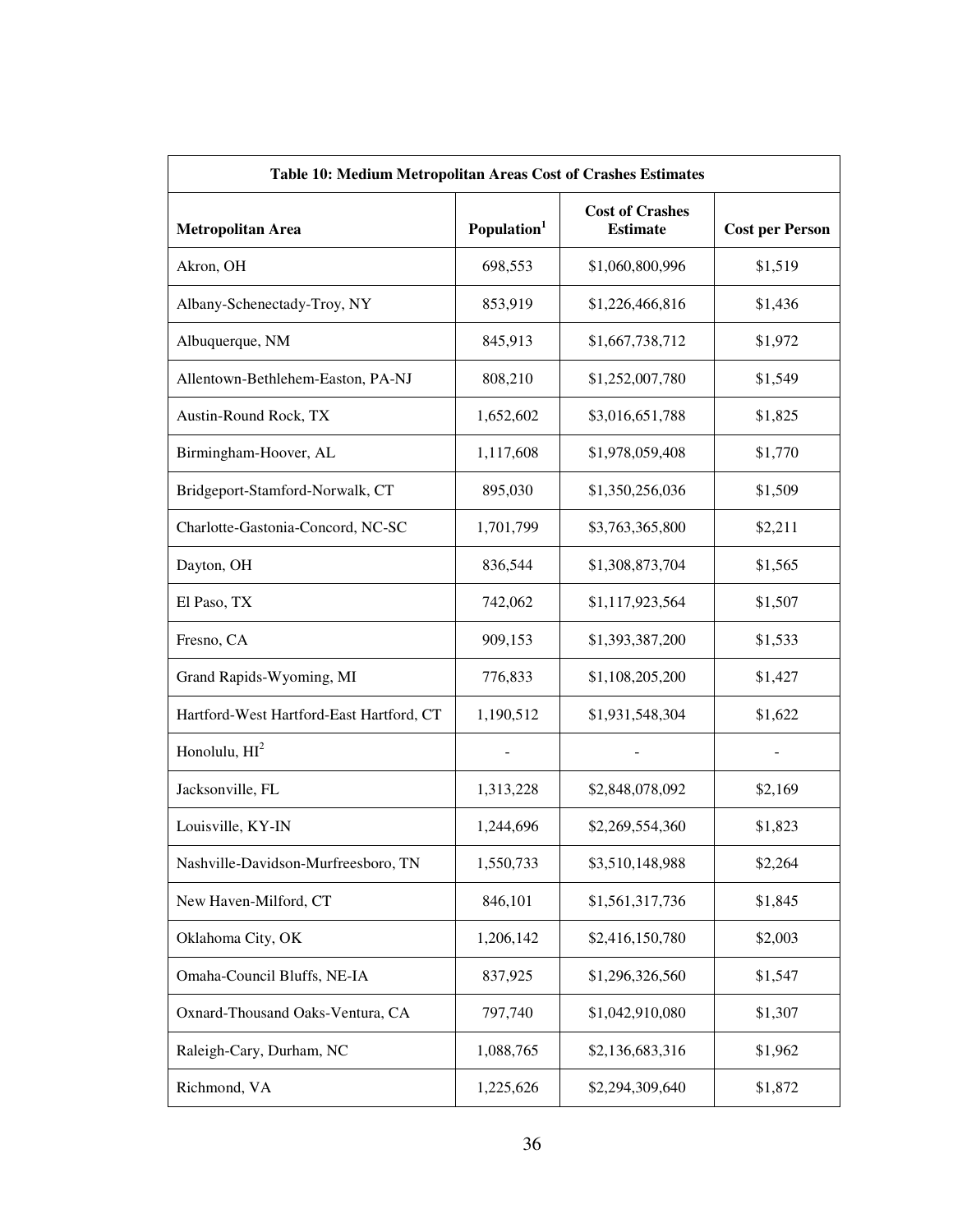| Table 10: Medium Metropolitan Areas Cost of Crashes Estimates                                                  |                                                   |                 |                        |  |  |  |
|----------------------------------------------------------------------------------------------------------------|---------------------------------------------------|-----------------|------------------------|--|--|--|
| <b>Metropolitan Area</b>                                                                                       | <b>Cost of Crashes</b><br>Population <sup>1</sup> |                 | <b>Cost per Person</b> |  |  |  |
| Rochester, NY                                                                                                  | 1,034,090                                         | \$1,472,236,600 | \$1,424                |  |  |  |
| Salt Lake City, UT                                                                                             | 1,115,692                                         | \$1,915,161,976 | \$1,717                |  |  |  |
| Sarasota-Bradenton-Venice, FL                                                                                  | 687,823                                           | \$1,213,989,468 | \$1,765                |  |  |  |
| Springfield, MA                                                                                                | 687,558                                           | \$520,675,808   | \$757                  |  |  |  |
| Toledo, OH                                                                                                     | 649,104                                           | \$1,273,015,708 | \$1,961                |  |  |  |
| Tucson, AZ                                                                                                     | 1,012,018                                         | \$1,857,073,412 | \$1,835                |  |  |  |
| Tulsa, OK                                                                                                      | 916,079                                           | \$2,045,936,048 | \$2,233                |  |  |  |
| <sup>1</sup> 2008 estimate based on MSA boundary<br>Notes:<br><sup>2</sup> Data not available for Honolulu, HI |                                                   |                 |                        |  |  |  |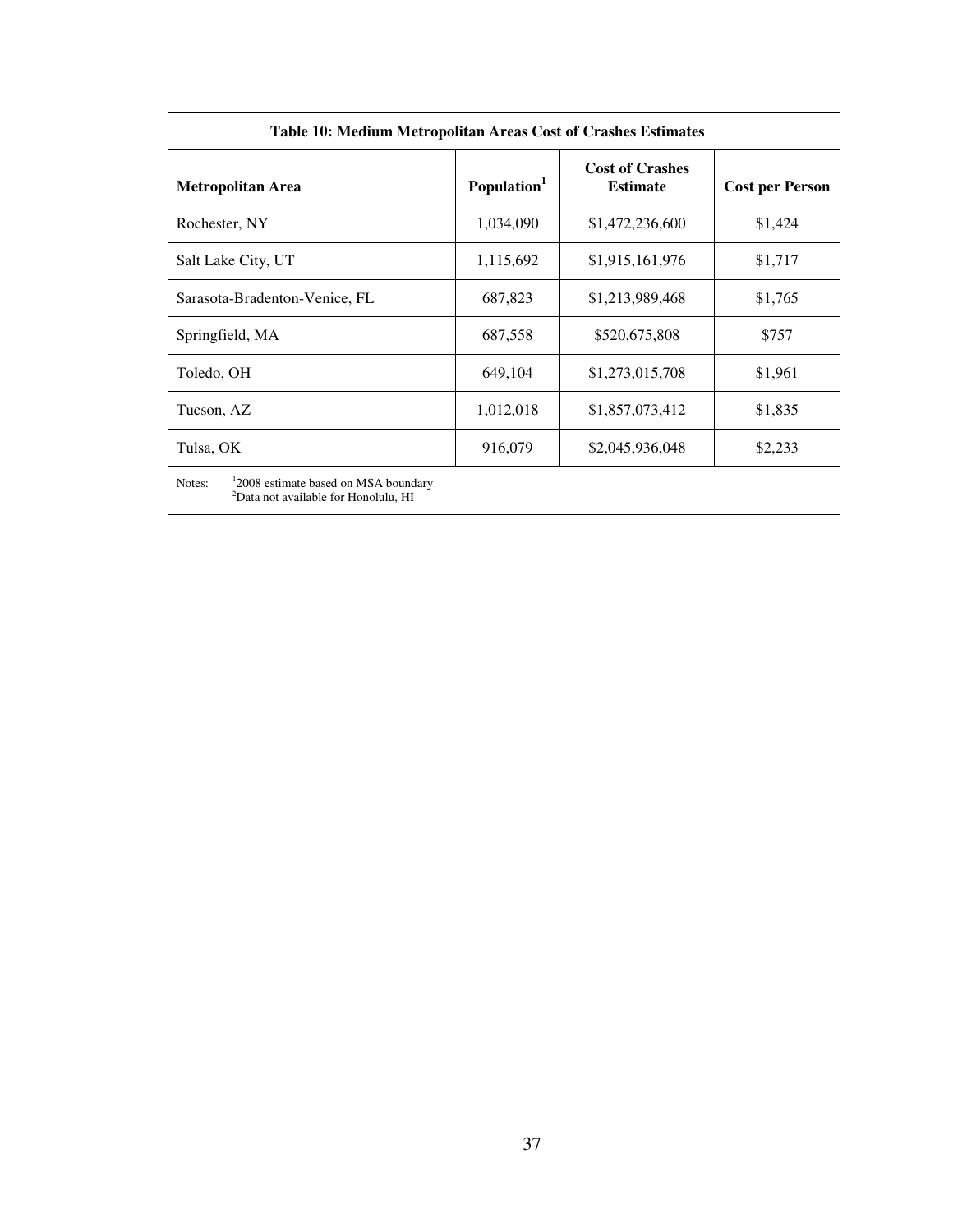| Table 11: Large Metropolitan Areas Cost of Crashes Estimates |                         |                                           |                        |  |  |  |  |
|--------------------------------------------------------------|-------------------------|-------------------------------------------|------------------------|--|--|--|--|
| <b>Metropolitan Area</b>                                     | Population <sup>1</sup> | <b>Cost of Crashes</b><br><b>Estimate</b> | <b>Cost per Person</b> |  |  |  |  |
| Baltimore-Towson, MD                                         | 2,667,117               | \$4,306,142,472                           | \$1,615                |  |  |  |  |
| Buffalo-Cheektowaga-Tonawanda, NY                            | 1,124,309               | \$1,866,351,384                           | \$1,660                |  |  |  |  |
| Cincinnati-Middletown, OH-KY-IN                              | 2,155,137               | \$3,304,915,776                           | \$1,534                |  |  |  |  |
| Cleveland-Elyria-Mentor, OH                                  | 2,088,291               | \$3,156,333,152                           | \$1,511                |  |  |  |  |
| Columbus, OH                                                 | 1,773,120               | \$3,087,750,008                           | \$1,741                |  |  |  |  |
| Denver-Aurora, CO                                            | 2,506,626               | \$3,580,024,484                           | \$1,428                |  |  |  |  |
| Indianapolis, IN                                             | 1,715,459               | \$2,451,920,128                           | \$1,429                |  |  |  |  |
| Kansas City, MO-KS                                           | 2,002,047               | \$3,183,971,172                           | \$1,590                |  |  |  |  |
| Las Vegas-Paradise, NV                                       | 1,865,746               | \$3,805,733,400                           | \$2,040                |  |  |  |  |
| Memphis, TN-MS-AR                                            | 1,285,732               | \$2,957,204,176                           | \$2,300                |  |  |  |  |
| Milwaukee-Waukesha-West Allis, WI                            | 1,549,308               | \$2,128,602,512                           | \$1,374                |  |  |  |  |
| Minneapolis-St. Paul-Bloomington, MN-<br>WI                  | 3,229,878               | \$3,485,304,892                           | \$1,079                |  |  |  |  |
| New Orleans-Metairie-Kenner, LA                              | 1,134,029               | \$2,945,990,524                           | \$2,598                |  |  |  |  |
| Orlando, FL                                                  | 2,054,574               | \$4,407,656,884                           | \$2,145                |  |  |  |  |
| Pittsburgh, PA                                               | 2,351,192               | \$3,085,288,892                           | \$1,312                |  |  |  |  |
| Portland-Vancouver-Beaverton, OR-WA                          | 2,207,462               | \$2,464,473,472                           | \$1,116                |  |  |  |  |
| Providence-New Bedford-Fall River, RI-<br>MA <sup>2</sup>    |                         |                                           |                        |  |  |  |  |
| Riverside-San Bernardino-Ontario, CA                         | 4,115,871               | \$6,033,208,896                           | \$1,466                |  |  |  |  |
| Sacramento-Arden-Arcade-Roseville, CA                        | 2,109,832               | \$2,719,705,144                           | \$1,289                |  |  |  |  |
| San Antonio, TX                                              | 2,031,445               | \$4,184,358,308                           | \$2,060                |  |  |  |  |
| San Diego-Carlsbad-San Marcos, CA                            | 3,001,072               | \$3,697,899,836                           | \$1,232                |  |  |  |  |
| San Jose-Sunnyvale-Santa Clara, CA                           | 1,819,198               | \$1,683,089,248                           | \$925                  |  |  |  |  |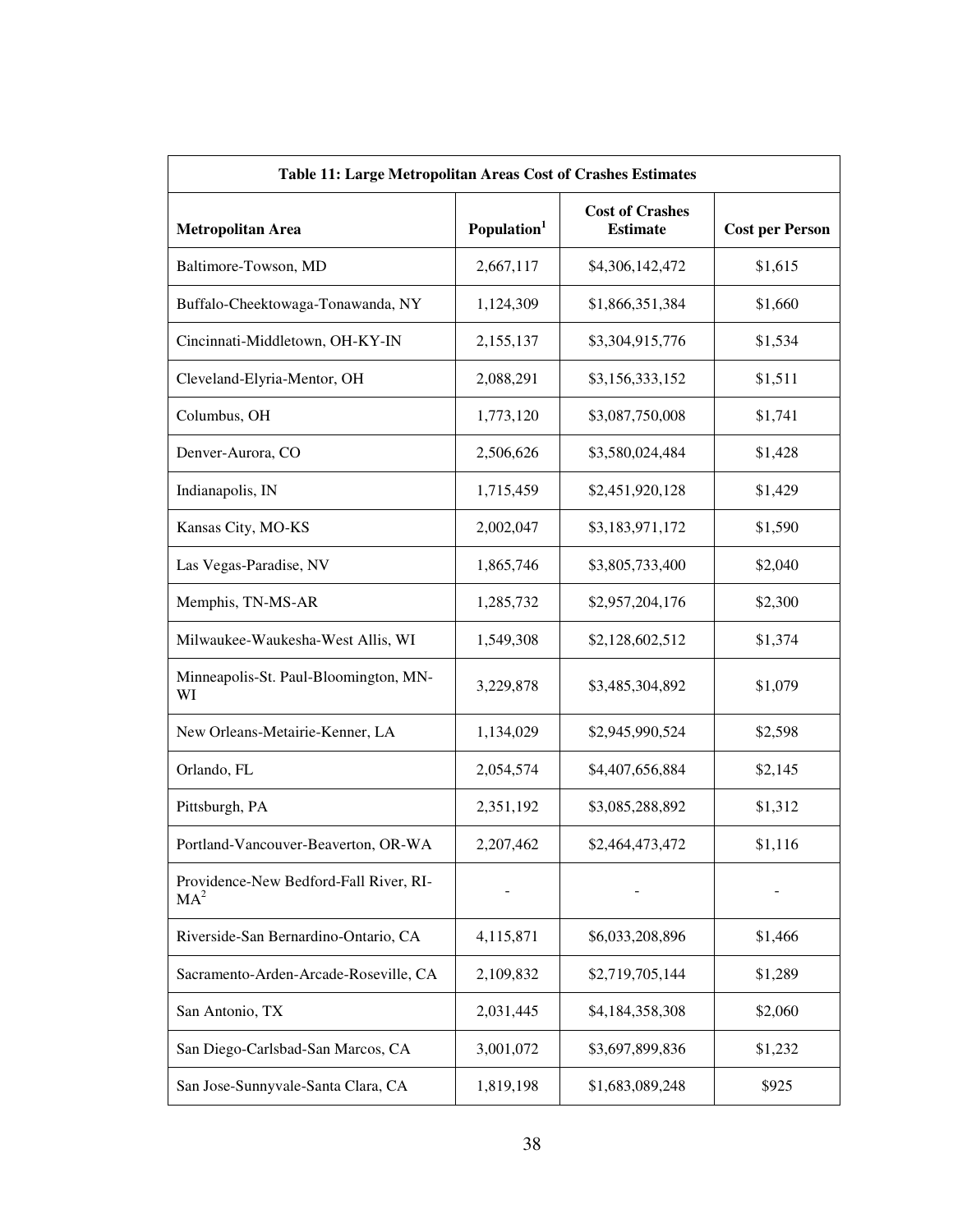| <b>Table 11: Large Metropolitan Areas Cost of Crashes Estimates</b>                                              |                         |                                           |                        |  |  |  |
|------------------------------------------------------------------------------------------------------------------|-------------------------|-------------------------------------------|------------------------|--|--|--|
| <b>Metropolitan Area</b>                                                                                         | Population <sup>1</sup> | <b>Cost of Crashes</b><br><b>Estimate</b> | <b>Cost per Person</b> |  |  |  |
| St. Louis, MO-IL                                                                                                 | 2,816,710               | \$4,415,614,016                           | \$1,568                |  |  |  |
| Tampa-St. Petersburg-Clearwater, FL                                                                              | 2,733,761               | \$6,582,675,232                           | \$2,408                |  |  |  |
| Virginia Beach-Norfolk-Newport News,<br>VA-NC                                                                    | 1,658,292               | \$2,542,632,540                           | \$1,533                |  |  |  |
| Notes:<br><sup>1</sup> 2008 estimate based on MSA boundary<br><sup>2</sup> Data not available for Providence, RI |                         |                                           |                        |  |  |  |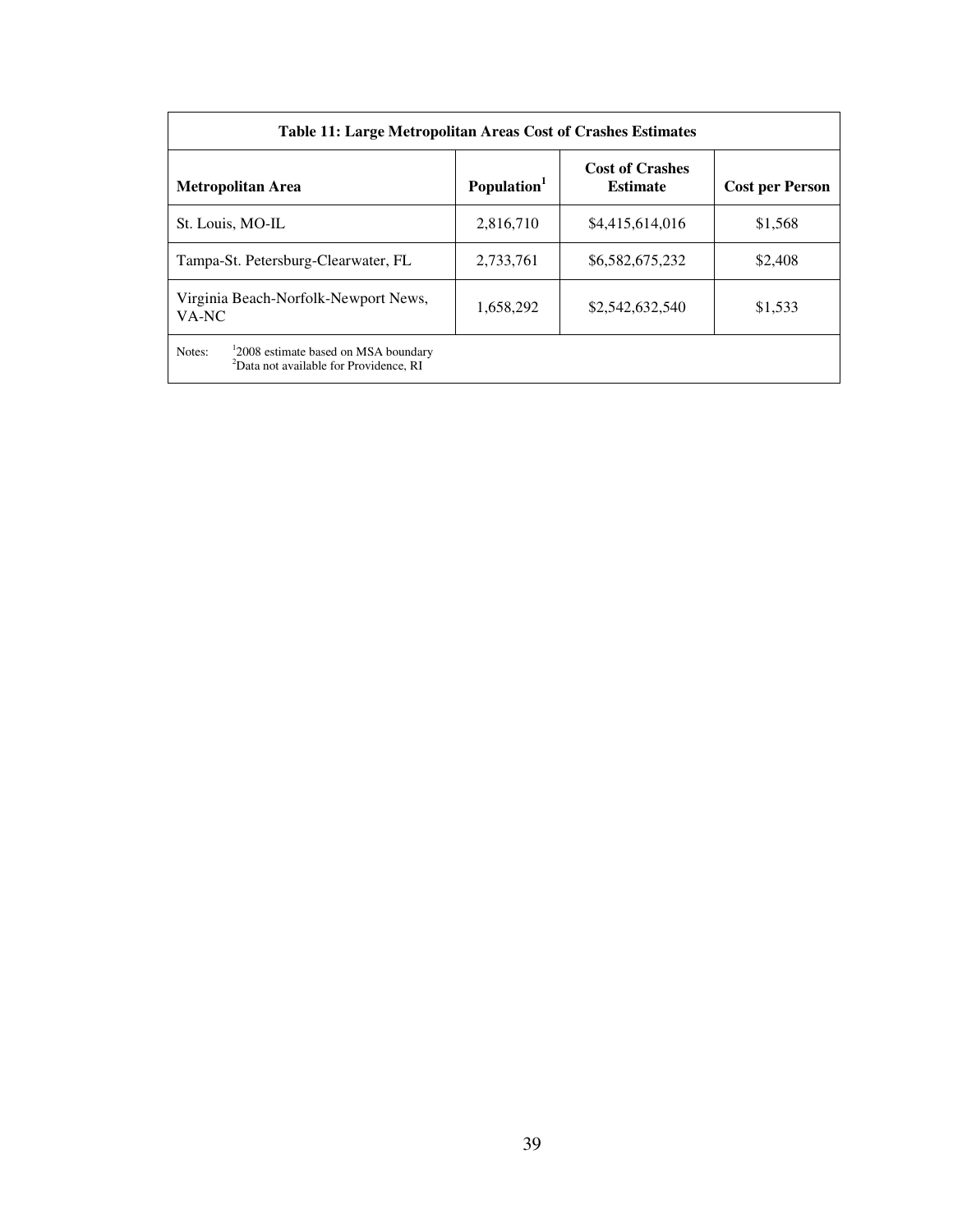| Table 12: Very Large Metropolitan Areas Cost of Crashes Estimates                                                                                                                       |                         |                                           |                        |  |  |  |
|-----------------------------------------------------------------------------------------------------------------------------------------------------------------------------------------|-------------------------|-------------------------------------------|------------------------|--|--|--|
| <b>Metropolitan Area</b>                                                                                                                                                                | Population <sup>1</sup> | <b>Cost of Crashes</b><br><b>Estimate</b> | <b>Cost per Person</b> |  |  |  |
| Atlanta-Sandy Springs-Marietta, GA                                                                                                                                                      | 5,376,285               | \$10,690,546,972                          | \$1,988                |  |  |  |
| Boston-Cambridge-Quincy, MA-NH                                                                                                                                                          | 4,522,858               | \$2,986,673,056                           | \$660                  |  |  |  |
| Chicago-Naperville-Joliet, IL-IN-WI                                                                                                                                                     | 9,569,624               | \$11,487,344,992                          | \$1,200                |  |  |  |
| Dallas-Fort Worth-Arlington, TX                                                                                                                                                         | 6,300,006               | \$9,320,752,740                           | \$1,479                |  |  |  |
| Detroit-Warren-Livonia, MI                                                                                                                                                              | 4,425,110               | \$5,486,342,344                           | \$1,240                |  |  |  |
| Houston-Baytown-Sugar Land, TX                                                                                                                                                          | 5,728,143               | \$9,775,423,908                           | \$1,707                |  |  |  |
| Los Angeles-Long Beach-Santa Ana, CA                                                                                                                                                    | 12,872,808              | \$15,763,952,224                          | \$1,225                |  |  |  |
| Miami-Fort Lauderdale-Miami Beach, FL                                                                                                                                                   | 5,414,772               | \$11,056,773,796                          | \$2,042                |  |  |  |
| New York-Newark-Edison, NY-NJ-PA                                                                                                                                                        | 19,006,798              | \$28,083,331,268                          | \$1,478                |  |  |  |
| Philadelphia-Camden-Wilmington, PA-<br>NJ-DE-MD                                                                                                                                         | 5,838,471               | \$8,102,220,852                           | \$1,388                |  |  |  |
| Phoenix-Mesa-Scottsdale, AZ                                                                                                                                                             | 4,281,899               | \$6,844,628,660                           | \$1,599                |  |  |  |
| San Francisco-Oakland-Fremont, CA                                                                                                                                                       | 4,274,531               | \$3,990,775,872                           | \$934                  |  |  |  |
| Seattle-Tacoma-Bellevue, WA                                                                                                                                                             | 3,344,813               | \$3,846,117,980                           | \$1,150                |  |  |  |
| Washington-Arlington-Alexandria, DC-<br>$VA-MD-WV2$                                                                                                                                     | 5,358,130               | \$6,610,617,152                           | \$1,234                |  |  |  |
| <sup>1</sup> 2008 estimate based on MSA boundary<br>Notes:<br><sup>2</sup> Washington, DC estimate is missing injury data from Jefferson County, WV and the Washington, DC city limits. |                         |                                           |                        |  |  |  |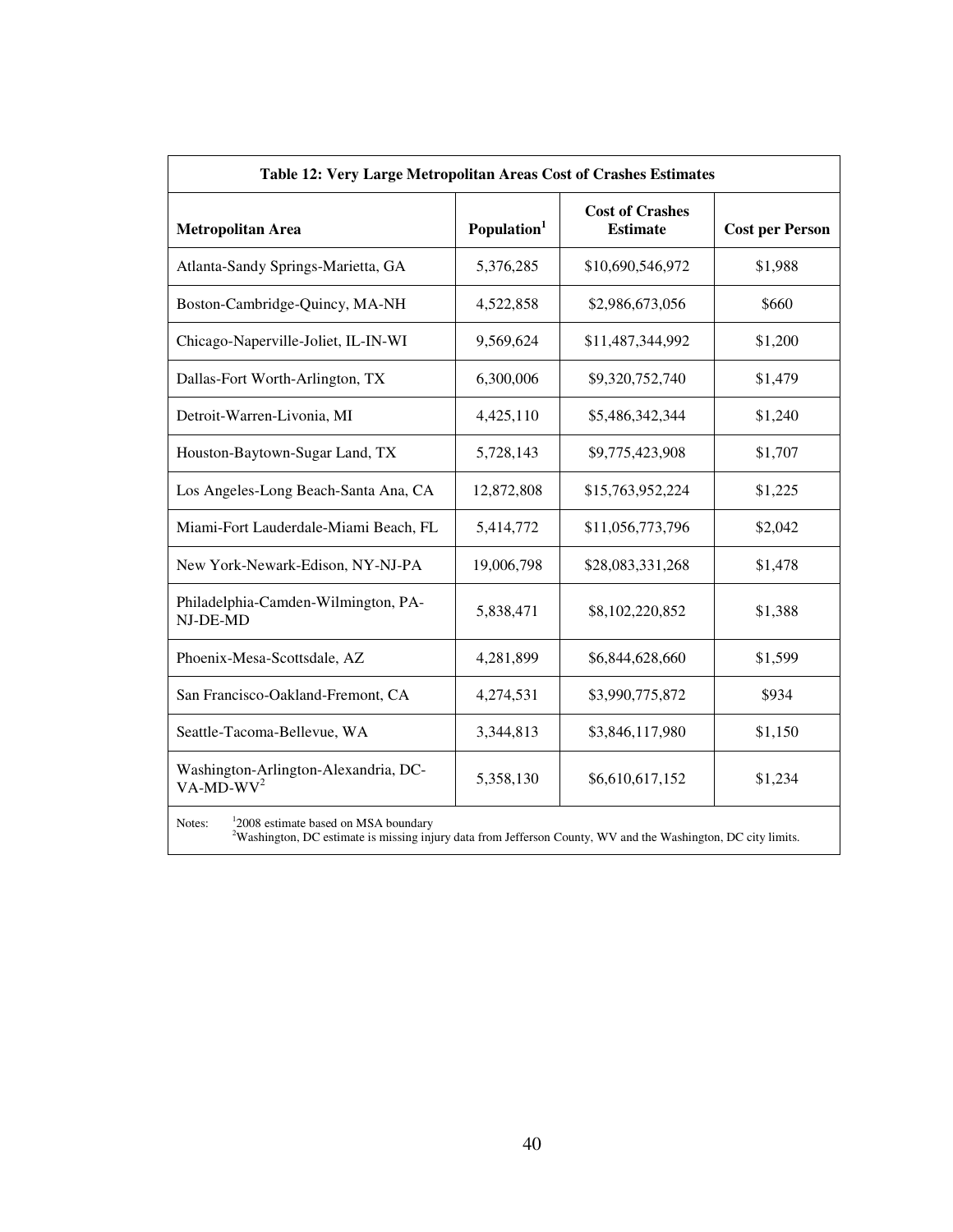### **5.2 High and Low Cost of Crash Locations**

The following tables present the metropolitan areas with the extreme values observed for a variety of different analysis approaches. The metropolitan areas are divided into four groups based on population size as described previously. The analysis is displayed in a way that is similar to the original AAA report.

Table 13 presents the extreme values observed for the cost of crashes per person for each metropolitan area studied.

|                      | Table 13: High and Low Cost of Crash Locations                                               |                   |                                                   |         |                                                       |         |                                                |         |
|----------------------|----------------------------------------------------------------------------------------------|-------------------|---------------------------------------------------|---------|-------------------------------------------------------|---------|------------------------------------------------|---------|
|                      | Very Large                                                                                   | Cost <sup>1</sup> | Large                                             | Cost    | Medium                                                | Cost    | Small                                          | Cost    |
| High                 | Miami-Fort<br>Lauderdale-<br>Miami<br>Beach, FL                                              | \$2,042           | <b>New</b><br>Orleans-<br>Metairie-<br>Kenner, LA | \$2,598 | Nashville-<br>Davidson-<br>Murfreesboro,<br><b>TN</b> | \$2,264 | Little<br>Rock-<br>North<br>Little<br>Rock, AR | \$3,245 |
| Low                  | Boston-<br>Cambridge-<br>Quincy, MA-<br><b>NH</b>                                            | \$660             | San Jose-<br>Sunnyvale-<br>Santa Clara,<br>CA.    | \$925   | Springfield,<br><b>MA</b>                             | \$757   | Spokane,<br><b>WA</b>                          | \$1,028 |
| Average <sup>2</sup> |                                                                                              | \$1,392           |                                                   | \$1,579 |                                                       | \$1,773 |                                                | \$1,946 |
| Notes:               | <sup>1</sup> Cost of crashes per person<br><sup>2</sup> Average for respective size category |                   |                                                   |         |                                                       |         |                                                |         |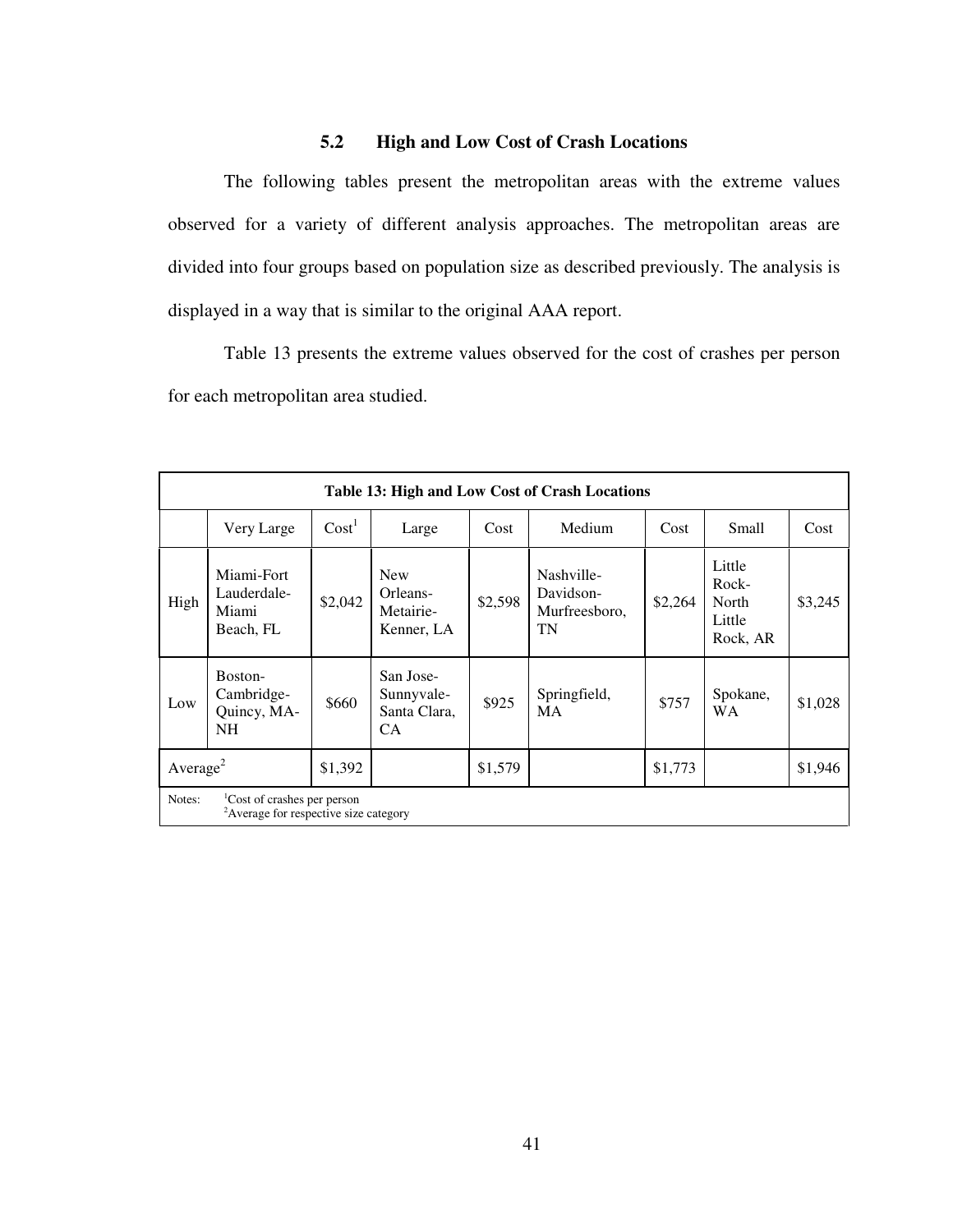Table 14 presents the extreme values observed for the cost of congestion per person for each metropolitan area studied. These values are based on information provided in the *2009 Urban Mobility Report*. As noted previously, these values are based on 2007 congestion data.

|                               | Table 14: High and Low Cost of Congestion Locations                                                                                    |                   |                                           |       |                                                       |       |                                                  |       |
|-------------------------------|----------------------------------------------------------------------------------------------------------------------------------------|-------------------|-------------------------------------------|-------|-------------------------------------------------------|-------|--------------------------------------------------|-------|
|                               | Very Large                                                                                                                             | Cost <sup>T</sup> | Large                                     | Cost  | Medium                                                | Cost  | <b>Small</b>                                     | Cost  |
| High                          | Los Angeles-<br>Long Beach-<br>Santa Ana, CA                                                                                           | \$807             | San Diego-<br>Carlsbad-San<br>Marcos, CA  | \$605 | Oxnard-<br>Thousand<br>Oaks-<br>Ventura,<br><b>CA</b> | \$605 | Charleston-<br>North<br>Charleston,<br><b>SC</b> | \$431 |
| Low                           | Philadelphia-<br>Camden-<br>Wilmington,<br>PA-NJ-DE-MD                                                                                 | \$436             | Buffalo-<br>Cheektowaga-<br>Tonawanda, NY | \$119 | Akron, OH                                             | \$102 | Brownsville-<br>Harlingen, TX                    | \$87  |
| Average <sup>2</sup><br>\$575 |                                                                                                                                        | \$407             |                                           | \$322 |                                                       | \$214 |                                                  |       |
| Notes:                        | <sup>1</sup> Cost of congestion per person<br><sup>2</sup> Average for respective size category<br>Source: Urban Mobility Report, 2009 |                   |                                           |       |                                                       |       |                                                  |       |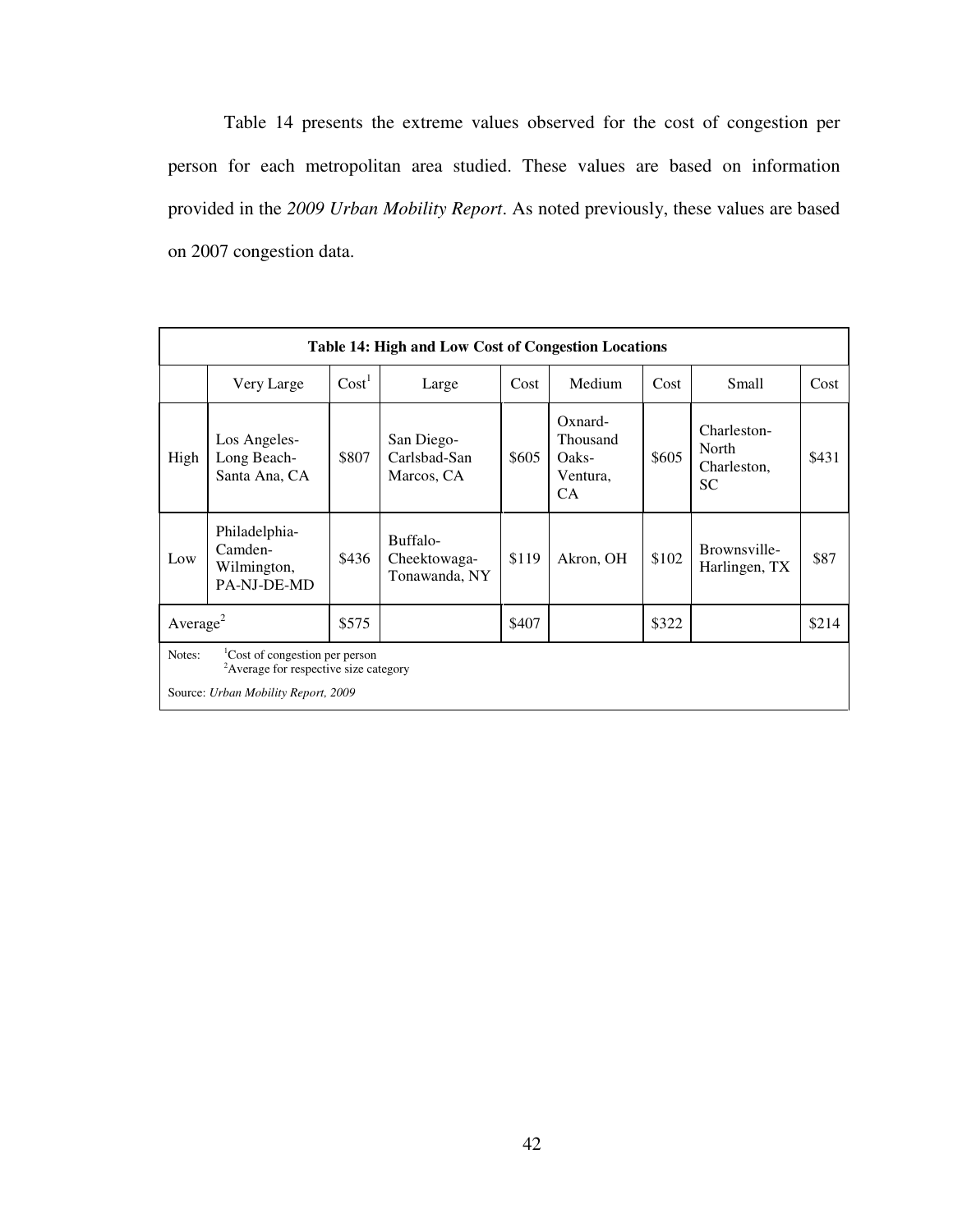Table 15 presents the extreme values observed for the ratio of the cost of crashes per person to the cost of congestion per person for each metropolitan area observed.

|                      | Table 15: High and Low Crash to Congestion Locations                                                                                  |                    |                                           |       |                                                |       |                                  |       |  |  |
|----------------------|---------------------------------------------------------------------------------------------------------------------------------------|--------------------|-------------------------------------------|-------|------------------------------------------------|-------|----------------------------------|-------|--|--|
|                      | Very Large                                                                                                                            | Ratio <sup>1</sup> | Large                                     | Ratio | Medium                                         | Ratio | Small                            | Ratio |  |  |
| High                 | Miami-Fort<br>Lauderdale-<br>Miami Beach,<br>FL.                                                                                      | 3.75               | Buffalo-<br>Cheektowaga-<br>Tonawanda, NY | 13.94 | Akron, OH                                      | 14.94 | Beaumont-<br>Port Arthur,<br>ТX  | 24.43 |  |  |
| Low                  | Boston-<br>Cambridge-<br>Quincy, MA-<br><b>NH</b>                                                                                     | 1.39               | San Jose-<br>Sunnyvale-Santa<br>Clara, CA | 1.56  | $Ox$ nard-<br>Thousand<br>Oaks-<br>Ventura, CA | 2.16  | Cape Coral-<br>Fort Myers,<br>FL | 4.93  |  |  |
| Average <sup>2</sup> |                                                                                                                                       | 2.42               |                                           | 3.88  |                                                | 5.51  |                                  | 9.10  |  |  |
| Notes:               | $Rati\alpha = \text{Cost}$ of crashes per person / Cost of congestion per person<br><sup>2</sup> Average for respective size category |                    |                                           |       |                                                |       |                                  |       |  |  |

Interestingly, the metropolitan area with the lowest cost of congestion for medium, large, and very large areas is also the metropolitan area with the highest ratio of the cost of crashes per person to the cost of congestion per person. This suggests that the high ratio values are being driven more by the low cost of congestion than the high cost of safety.

## **5.3 Cost of Crashes vs Cost of Congestion**

The following graphs show the average cost of crashes per person compared to the average cost of congestion per person. The estimates are based on groups of metropolitan areas by different population size categories.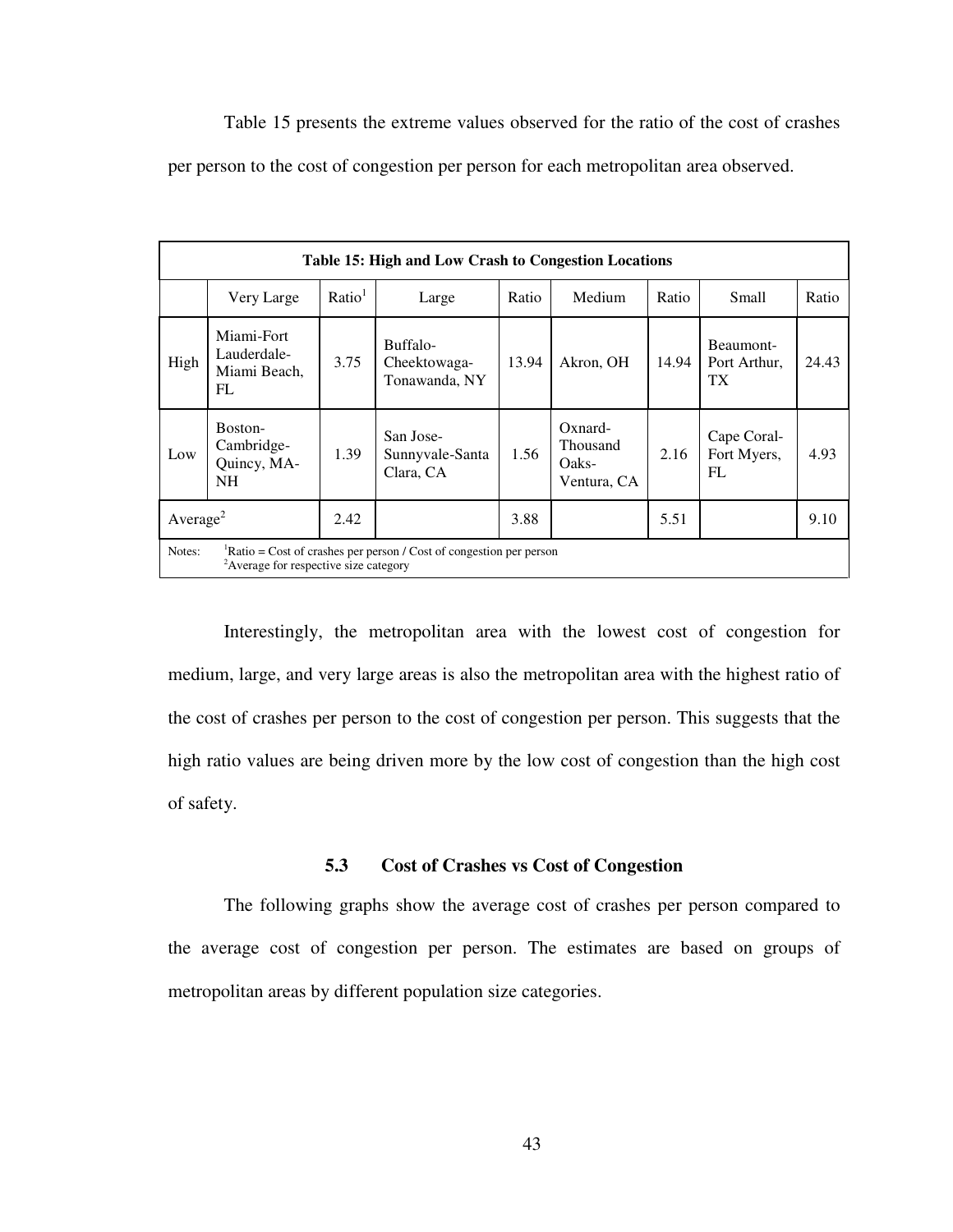

**Figure 4: Cost of Crash per person vs Cost of Crashes per person** 

As can be seen in Figure 4, the average cost of crashes rises as the size of the metropolitan area increases. By contrast, the average cost of congestion decreases as the size of the metropolitan area increases. This inverse difference drives the ratio that can be seen in Figure 5 below. This figure displays how much, on average, the cost of crashes is greater than the cost of congestion for different metropolitan areas based on size categories. As can be seen, the ratio is relatively low for very large metropolitan areas and relatively high for small metropolitan areas.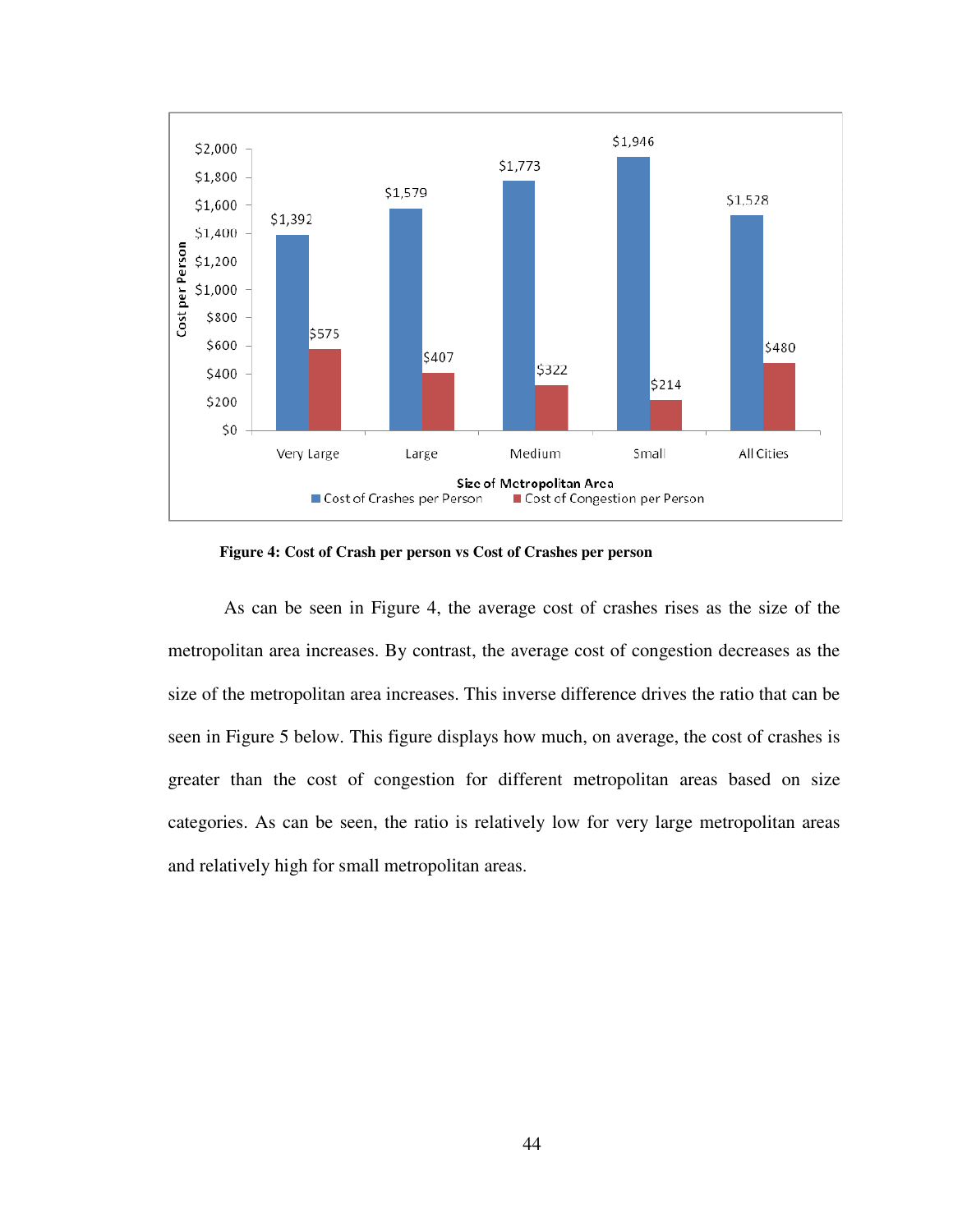

**Figure 5: Ratio of Cost of Crashes per person to Cost of Congestion per person** 

These results raise the question as to why the cost of crashes declines when the population of an area increases and, by contrast, the cost of congestion increases as the population of an area increases. While an exact reason would be difficult to determine, several hypotheses are possible. These hypotheses are discussed in the following sections.

### **5.3.1 Trends in the Cost of Crashes**

As mentioned, the cost of crashes has been observed to decline as the population of a metropolitan area increases. While this occurrence may seem puzzling, several factors could be driving this phenomenon.

First, a certain number of crashes might be inherent to a transportation system, meaning that even in areas with a small population, fatalities and injuries will occur to some extent. Because of the high economic costs attributed to even one fatality, the gross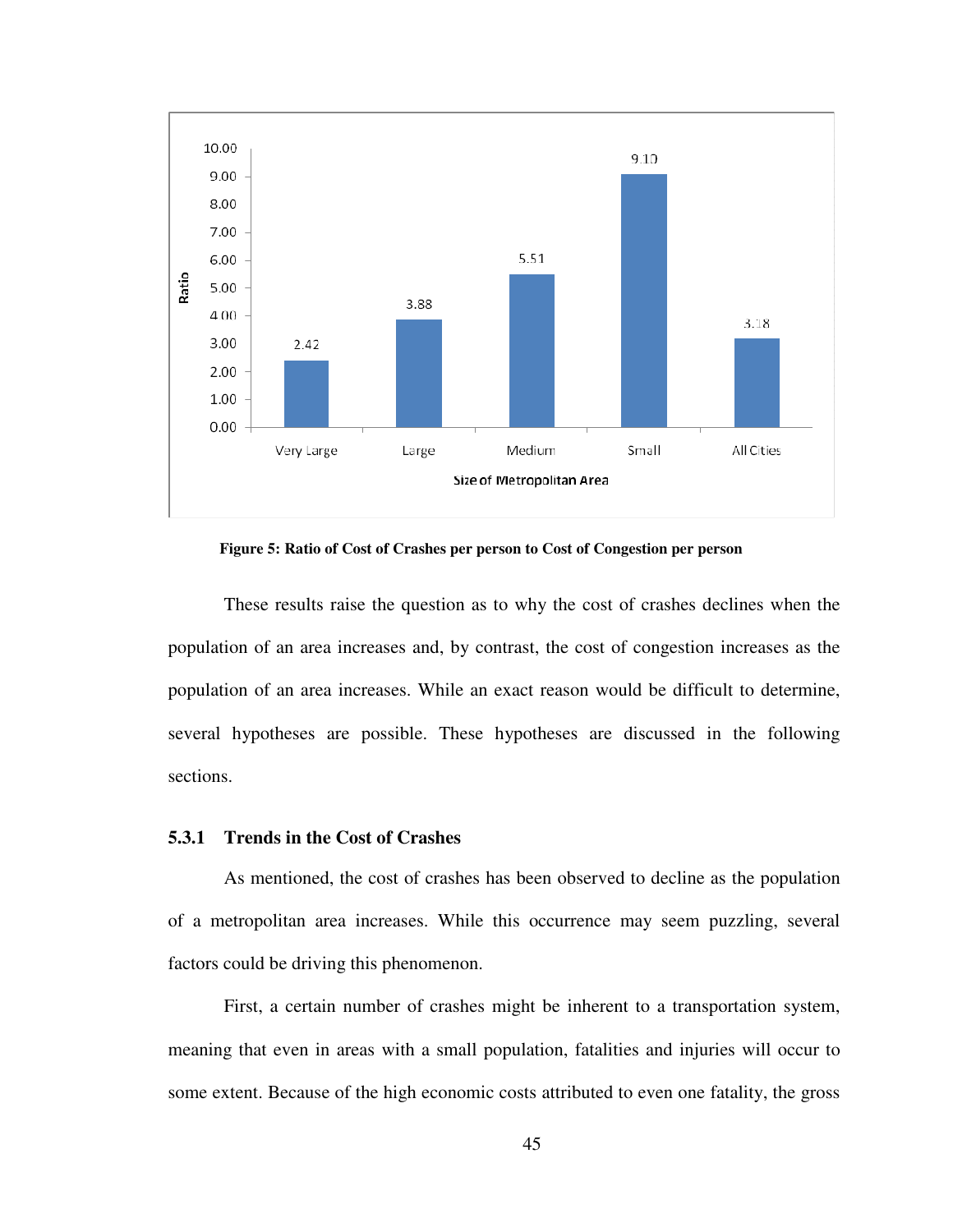amount that crashes cost a metropolitan area, regardless of size, can rise very quickly. When this occurs in areas with a small population, the cost per person can rise quickly.

Second, as population rises, the occurrence of crashes is also likely to rise. However, it is possible at the occurrence of crashes does not rise at the same rate at population. If this is true, then the occurrence of crashes gets "diluted" as population increases. This could be what is happening in the results that are shown.

Lastly, as the size of a metropolitan area increases, congestion likely increases as well. As such, vehicles are likely traveling at a lower rate of speed, thus reducing the severity of crashes when they do occur. This phenomenon could be a factor in the reduced cost of crashes per person seen in areas with larger populations.

#### **5.4 Cost of Fatalities vs Cost of Injuries**

Given the high cost associated with a fatality compared to the relatively low cost associated with an injury, one would expect the total cost of fatalities to outweigh the total cost of injuries. However, the relatively high occurrence of injuries compared to the relatively low occurrence of fatalities causes this balance to shift. In reality, the findings of this research found that the cost of injuries outweigh the cost of fatalities at a rate of nearly 2 to 1. Figure 6 below shows the rate at which the cost of injuries outweighs the cost of fatalities for the different metropolitan area size categories. As can be seen, the cost of injuries exceeds the cost of fatalities for all size categories.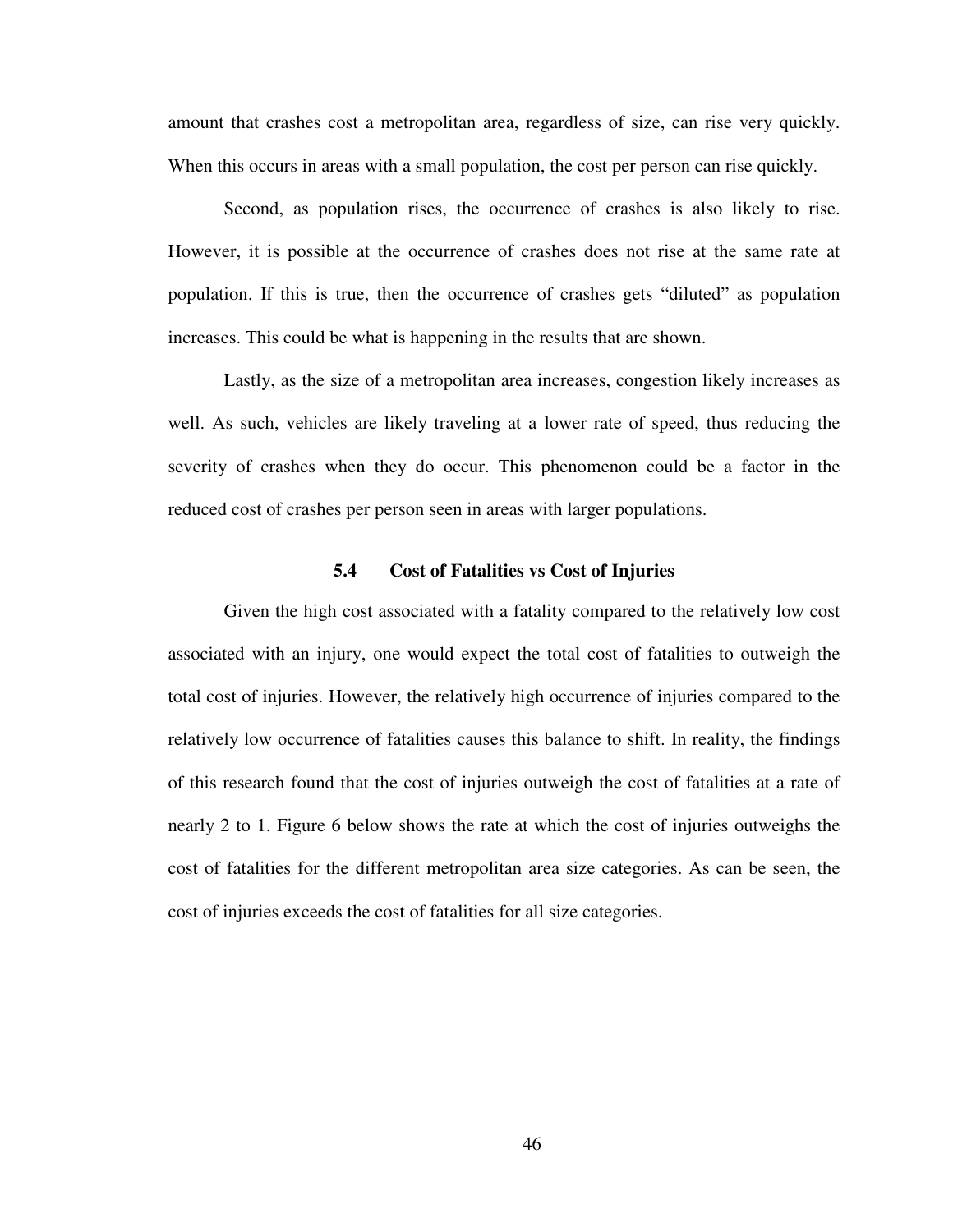

**Figure 6: Ratio of Cost of Injuries to Cost of Fatalities** 

Tables 16 to 19 show the cost of injuries and fatalities for each of the metropolitan areas considered for this research effort as well as the ratio of the cost of injuries to the cost of fatalities. As can be seen, the cost of injuries exceeds the cost of fatalities in all but four of the metropolitan areas. The areas where the cost of fatalities are higher than the gross cost of injuries are Bakersfield, CA, Birmingham-Hoover, AL, Fresno, CA, Riverside-San Bernardino-Ontario, CA. Oddly, three out of four of these areas are located in Southern California.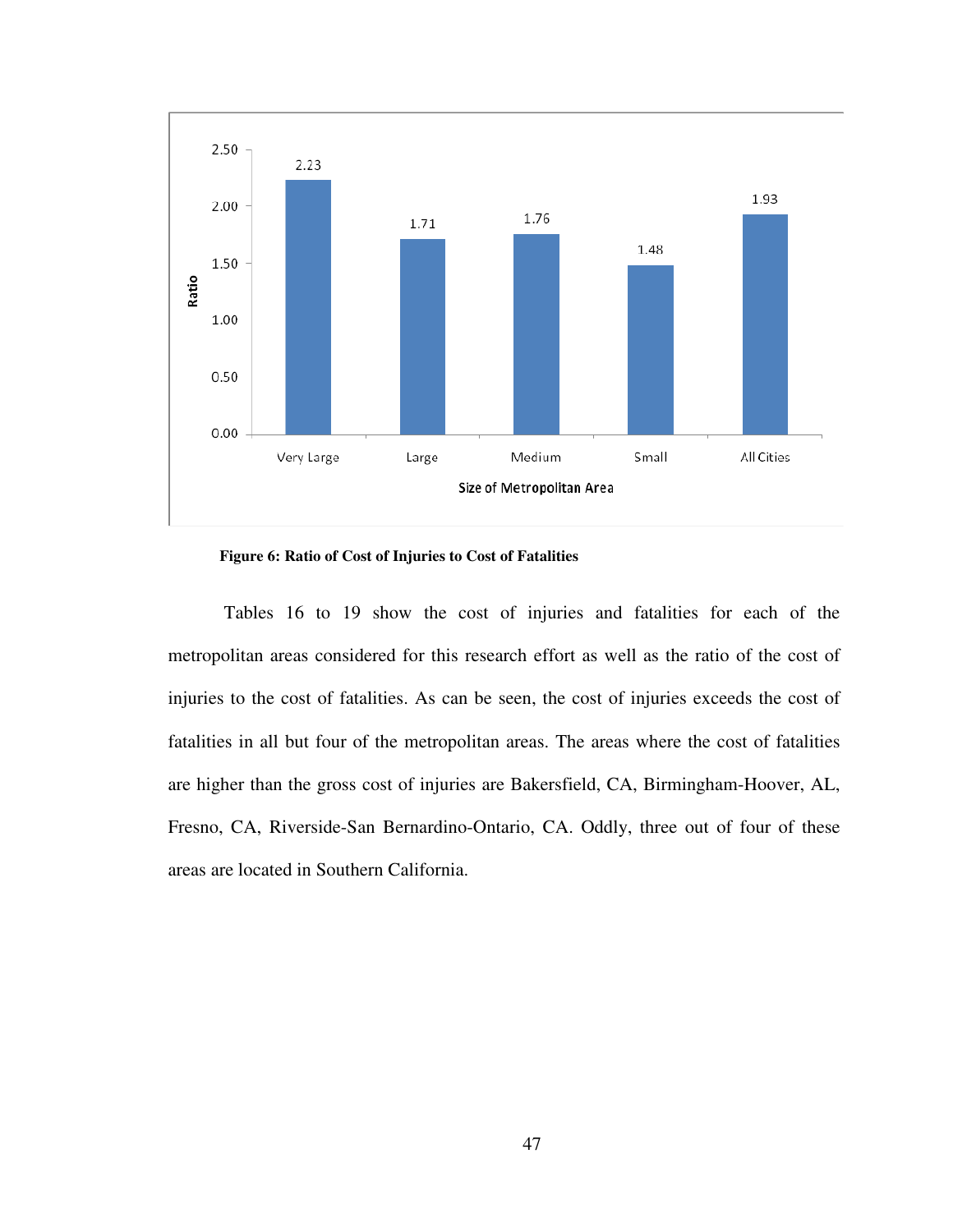| Table 16: Small Metropolitan Areas Cost of Crashes Estimates |                         |                           |                                                           |  |  |
|--------------------------------------------------------------|-------------------------|---------------------------|-----------------------------------------------------------|--|--|
| <b>Metropolitan Area</b>                                     | <b>Cost of Injuries</b> | <b>Cost of Fatalities</b> | <b>Cost of Injuries</b><br>/ Cost of<br><b>Fatalities</b> |  |  |
| Anchorage, AK                                                | \$227,843,928           | \$191,400,000             | 1.19                                                      |  |  |
| Bakersfield, CA                                              | \$608,724,168           | \$667,000,000             | 0.91                                                      |  |  |
| Beaumont-Port Arthur, TX                                     | \$575,995,836           | \$574,200,000             | 1.00                                                      |  |  |
| Boulder, CO                                                  | \$295,239,204           | \$133,400,000             | 2.21                                                      |  |  |
| Brownsville-Harlingen, TX                                    | \$469,372,176           | \$220,400,000             | 2.13                                                      |  |  |
| Cape Coral-Fort Myers, FL                                    | \$518,977,836           | \$446,600,000             | 1.16                                                      |  |  |
| Charleston-North Charleston, SC                              | \$865,875,348           | \$725,000,000             | 1.19                                                      |  |  |
| Colorado Springs, CO                                         | \$666,768,492           | \$284,200,000             | 2.35                                                      |  |  |
| Columbia, SC                                                 | \$923,235,456           | \$771,400,000             | 1.20                                                      |  |  |
| Corpus Christi, TX                                           | \$555,583,392           | \$232,000,000             | 2.39                                                      |  |  |
| Eugene-Springfield, OR                                       | \$245,747,580           | \$191,400,000             | 1.28                                                      |  |  |
| Laredo, TX                                                   | \$266,274,060           | \$156,600,000             | 1.70                                                      |  |  |
| Little Rock-North Little Rock, AR                            | \$1,483,266,252         | \$707,600,000             | 2.10                                                      |  |  |
| Pensacola-Ferry Pass-Brent, FL                               | \$664,943,916           | \$452,400,000             | 1.47                                                      |  |  |
| Salem, OR                                                    | \$342,336,072           | \$226,200,000             | 1.51                                                      |  |  |
| Spokane, WA                                                  | \$347,809,800           | \$127,600,000             | 2.73                                                      |  |  |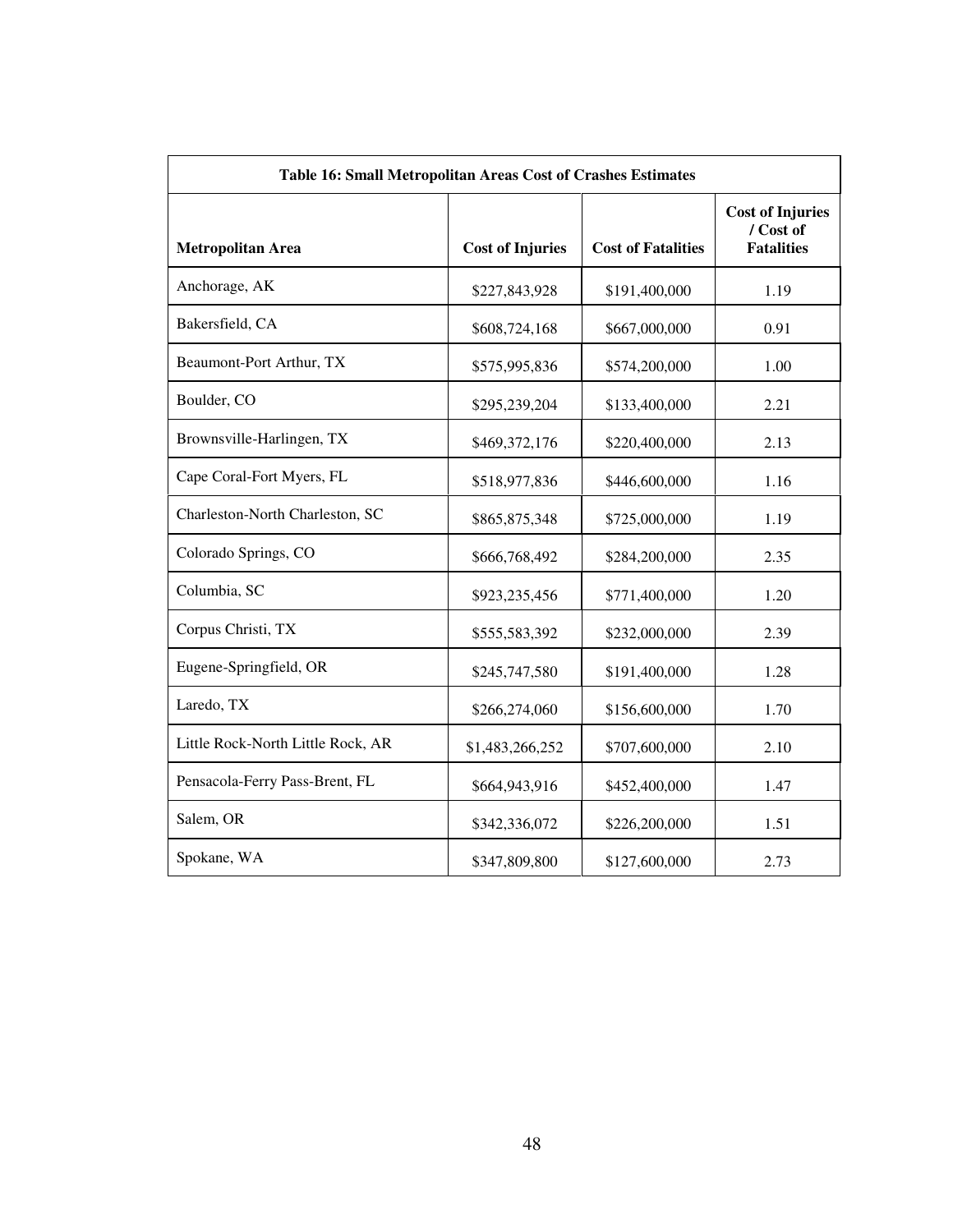| Table 17: Medium Metropolitan Areas Cost of Crashes Estimates |                         |                           |                                                           |  |  |  |
|---------------------------------------------------------------|-------------------------|---------------------------|-----------------------------------------------------------|--|--|--|
| <b>Metropolitan Area</b>                                      | <b>Cost of Injuries</b> | <b>Cost of Fatalities</b> | <b>Cost of Injuries</b><br>/ Cost of<br><b>Fatalities</b> |  |  |  |
| Akron, OH                                                     | \$782,400,996           | \$278,400,000             | 2.81                                                      |  |  |  |
| Albany-Schenectady-Troy, NY                                   | \$895,866,816           | \$330,600,000             | 2.71                                                      |  |  |  |
| Albuquerque, NM                                               | \$1,110,938,712         | \$556,800,000             | 2.00                                                      |  |  |  |
| Allentown-Bethlehem-Easton, PA-NJ                             | \$753,207,780           | \$498,800,000             | 1.51                                                      |  |  |  |
| Austin-Round Rock, TX                                         | \$1,868,251,788         | \$1,148,400,000           | 1.63                                                      |  |  |  |
| Birmingham-Hoover, AL                                         | \$847,059,408           | \$1,131,000,000           | 0.75                                                      |  |  |  |
| Bridgeport-Stamford-Norwalk, CT                               | \$1,083,456,036         | \$266,800,000             | 4.06                                                      |  |  |  |
| Charlotte-Gastonia-Concord, NC-SC                             | \$2,742,565,800         | \$1,020,800,000           | 2.69                                                      |  |  |  |
| Dayton, OH                                                    | \$879,673,704           | \$429,200,000             | 2.05                                                      |  |  |  |
| El Paso, TX                                                   | \$752,523,564           | \$365,400,000             | 2.06                                                      |  |  |  |
| Fresno, CA                                                    | \$592,987,200           | \$800,400,000             | 0.74                                                      |  |  |  |
| Grand Rapids-Wyoming, MI                                      | \$650,005,200           | \$458,200,000             | 1.42                                                      |  |  |  |
| Hartford-West Hartford-East Hartford,<br>CT                   | \$1,432,748,304         | \$498,800,000             | 2.87                                                      |  |  |  |
| Honolulu, $HI1$                                               |                         |                           |                                                           |  |  |  |
| Jacksonville, FL                                              | \$1,647,478,092         | \$1,200,600,000           | 1.37                                                      |  |  |  |
| Louisville, KY-IN                                             | \$1,312,554,360         | \$957,000,000             | 1.37                                                      |  |  |  |
| Nashville-Davidson-Murfreesboro, TN                           | \$2,176,148,988         | \$1,334,000,000           | 1.63                                                      |  |  |  |
| New Haven-Milford, CT                                         | \$1,120,517,736         | \$440,800,000             | 2.54                                                      |  |  |  |
| Oklahoma City, OK                                             | \$1,522,950,780         | \$893,200,000             | 1.71                                                      |  |  |  |
| Omaha-Council Bluffs, NE-IA                                   | \$907,726,560           | \$388,600,000             | 2.34                                                      |  |  |  |
| Oxnard-Thousand Oaks-Ventura, CA                              | \$602,110,080           | \$440,800,000             | 1.37                                                      |  |  |  |
| Raleigh-Cary, Durham, NC                                      | \$1,423,283,316         | \$713,400,000             | 2.00                                                      |  |  |  |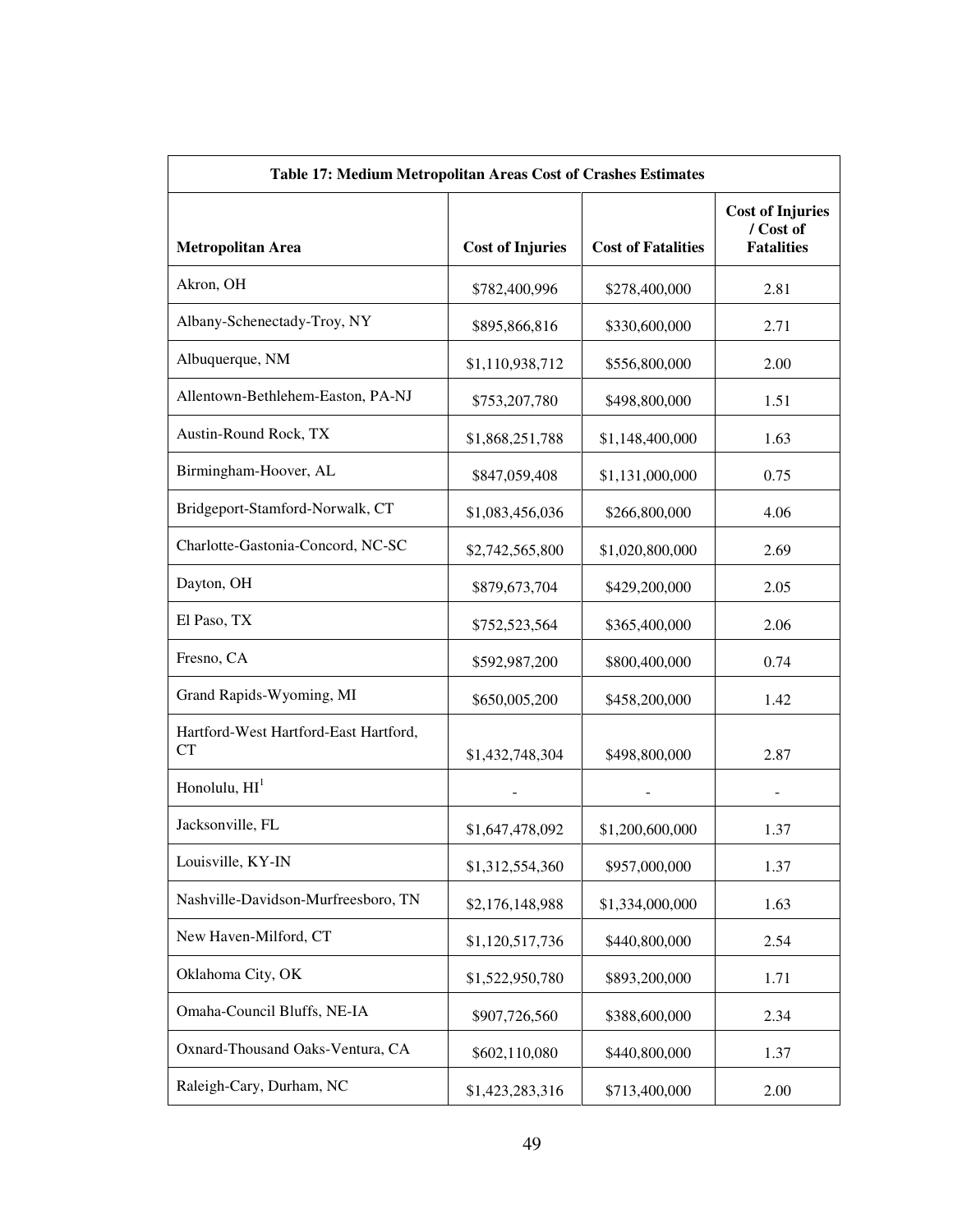| Table 17: Medium Metropolitan Areas Cost of Crashes Estimates |                         |                           |                                                           |  |  |
|---------------------------------------------------------------|-------------------------|---------------------------|-----------------------------------------------------------|--|--|
| <b>Metropolitan Area</b>                                      | <b>Cost of Injuries</b> | <b>Cost of Fatalities</b> | <b>Cost of Injuries</b><br>/ Cost of<br><b>Fatalities</b> |  |  |
| Richmond, VA                                                  | \$1,424,309,640         | \$870,000,000             | 1.64                                                      |  |  |
| Rochester, NY                                                 | \$1,066,236,600         | \$406,000,000             | 2.63                                                      |  |  |
| Salt Lake City, UT                                            | \$1,387,361,976         | \$527,800,000             | 2.63                                                      |  |  |
| Sarasota-Bradenton-Venice, FL                                 | \$657,189,468           | \$556,800,000             | 1.18                                                      |  |  |
| Springfield, MA                                               | \$265,475,808           | \$255,200,000             | 1.04                                                      |  |  |
| Toledo, OH                                                    | \$867,015,708           | \$406,000,000             | 2.14                                                      |  |  |
| Tucson, AZ                                                    | \$1,062,473,412         | \$794,600,000             | 1.34                                                      |  |  |
| Tulsa, OK                                                     | \$1,216,536,048         | \$829,400,000             | 1.47                                                      |  |  |
| <sup>1</sup> Data not available for Honolulu, HI<br>Notes:    |                         |                           |                                                           |  |  |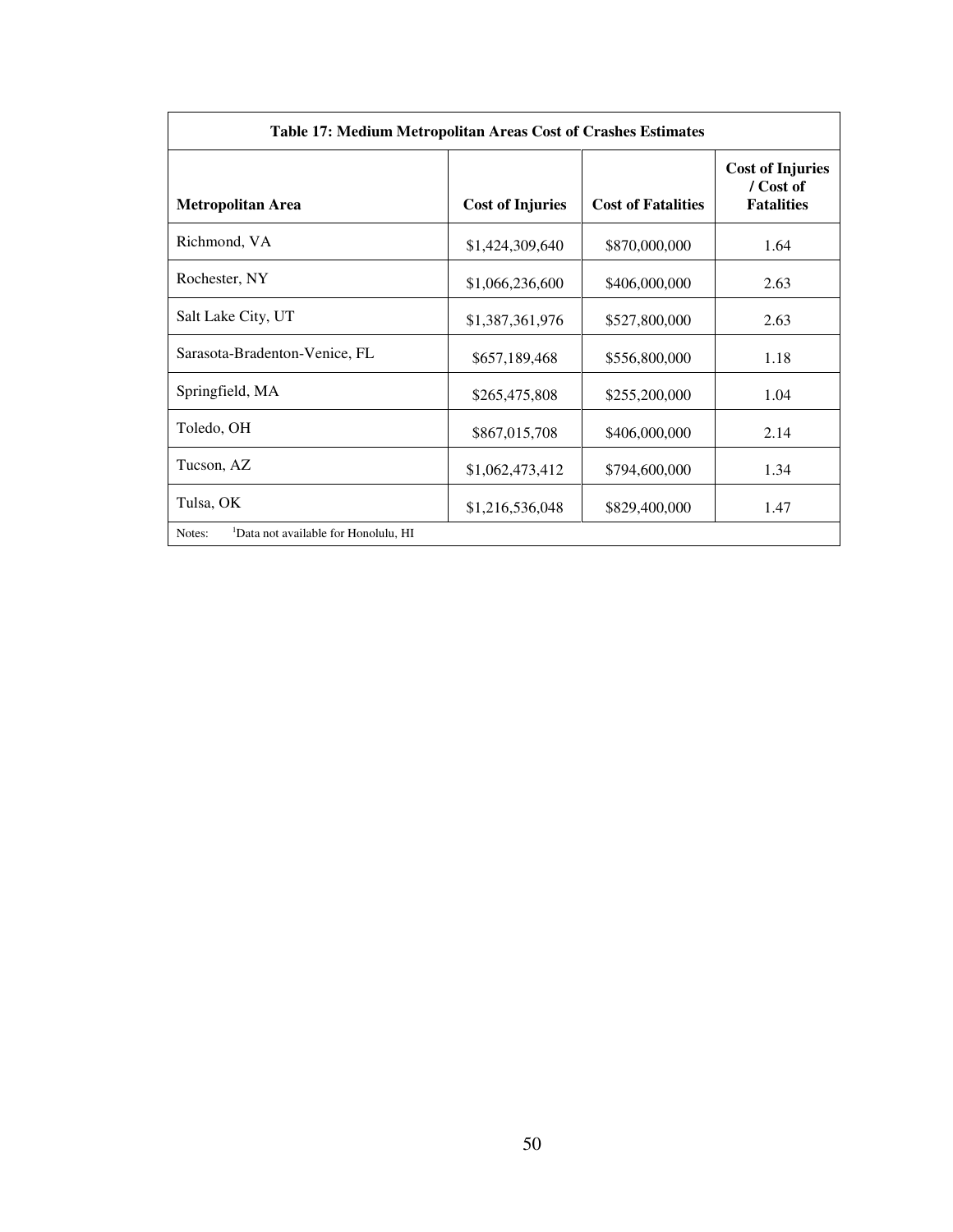| Table 18: Large Metropolitan Areas Cost of Crashes Estimates |                         |                           |                                                           |  |  |  |
|--------------------------------------------------------------|-------------------------|---------------------------|-----------------------------------------------------------|--|--|--|
| <b>Metropolitan Area</b>                                     | <b>Cost of Injuries</b> | <b>Cost of Fatalities</b> | <b>Cost of Injuries</b><br>/ Cost of<br><b>Fatalities</b> |  |  |  |
| Baltimore-Towson, MD                                         | \$2,896,742,472         | \$1,409,400,000           | 2.06                                                      |  |  |  |
| Buffalo-Cheektowaga-Tonawanda, NY                            | \$1,379,151,384         | \$487,200,000             | 2.83                                                      |  |  |  |
| Cincinnati-Middletown, OH-KY-IN                              | \$2,191,315,776         | \$1,113,600,000           | 1.97                                                      |  |  |  |
| Cleveland-Elyria-Mentor, OH                                  | \$2,170,333,152         | \$986,000,000             | 2.20                                                      |  |  |  |
| Columbus, OH                                                 | \$2,084,350,008         | \$1,003,400,000           | 2.08                                                      |  |  |  |
| Denver-Aurora, CO                                            | \$2,402,624,484         | \$1,177,400,000           | 2.04                                                      |  |  |  |
| Indianapolis, IN                                             | \$1,419,520,128         | \$1,032,400,000           | 1.37                                                      |  |  |  |
| Kansas City, MO-KS                                           | \$1,878,971,172         | \$1,305,000,000           | 1.44                                                      |  |  |  |
| Las Vegas-Paradise, NV                                       | \$2,639,933,400         | \$1,165,800,000           | 2.26                                                      |  |  |  |
| Memphis, TN-MS-AR                                            | \$1,837,804,176         | \$1,119,400,000           | 1.64                                                      |  |  |  |
| Milwaukee-Waukesha-West Allis, WI                            | \$1,629,802,512         | \$498,800,000             | 3.27                                                      |  |  |  |
| Minneapolis-St. Paul-Bloomington, MN-<br>WI                  | \$2,365,904,892         | \$1,119,400,000           | 2.11                                                      |  |  |  |
| New Orleans-Metairie-Kenner, LA                              | \$2,104,990,524         | \$841,000,000             | 2.50                                                      |  |  |  |
| Orlando, FL                                                  | \$2,505,256,884         | \$1,902,400,000           | 1.32                                                      |  |  |  |
| Pittsburgh, PA                                               | \$1,681,688,892         | \$1,403,600,000           | 1.20                                                      |  |  |  |
| Portland-Vancouver-Beaverton, OR-WA                          | \$1,727,873,472         | \$736,600,000             | 2.35                                                      |  |  |  |
| Providence-New Bedford-Fall River, RI-<br>MA <sup>1</sup>    |                         |                           |                                                           |  |  |  |
| Riverside-San Bernardino-Ontario, CA                         | \$2,866,408,896         | \$3,166,800,000           | 0.91                                                      |  |  |  |
| Sacramento-Arden-Arcade-Roseville, CA                        | \$1,739,505,144         | \$980,200,000             | 1.77                                                      |  |  |  |
| San Antonio, TX                                              | \$2,902,558,308         | \$1,281,800,000           | 2.26                                                      |  |  |  |
| San Diego-Carlsbad-San Marcos, CA                            | \$2,172,499,836         | \$1,525,400,000           | 1.42                                                      |  |  |  |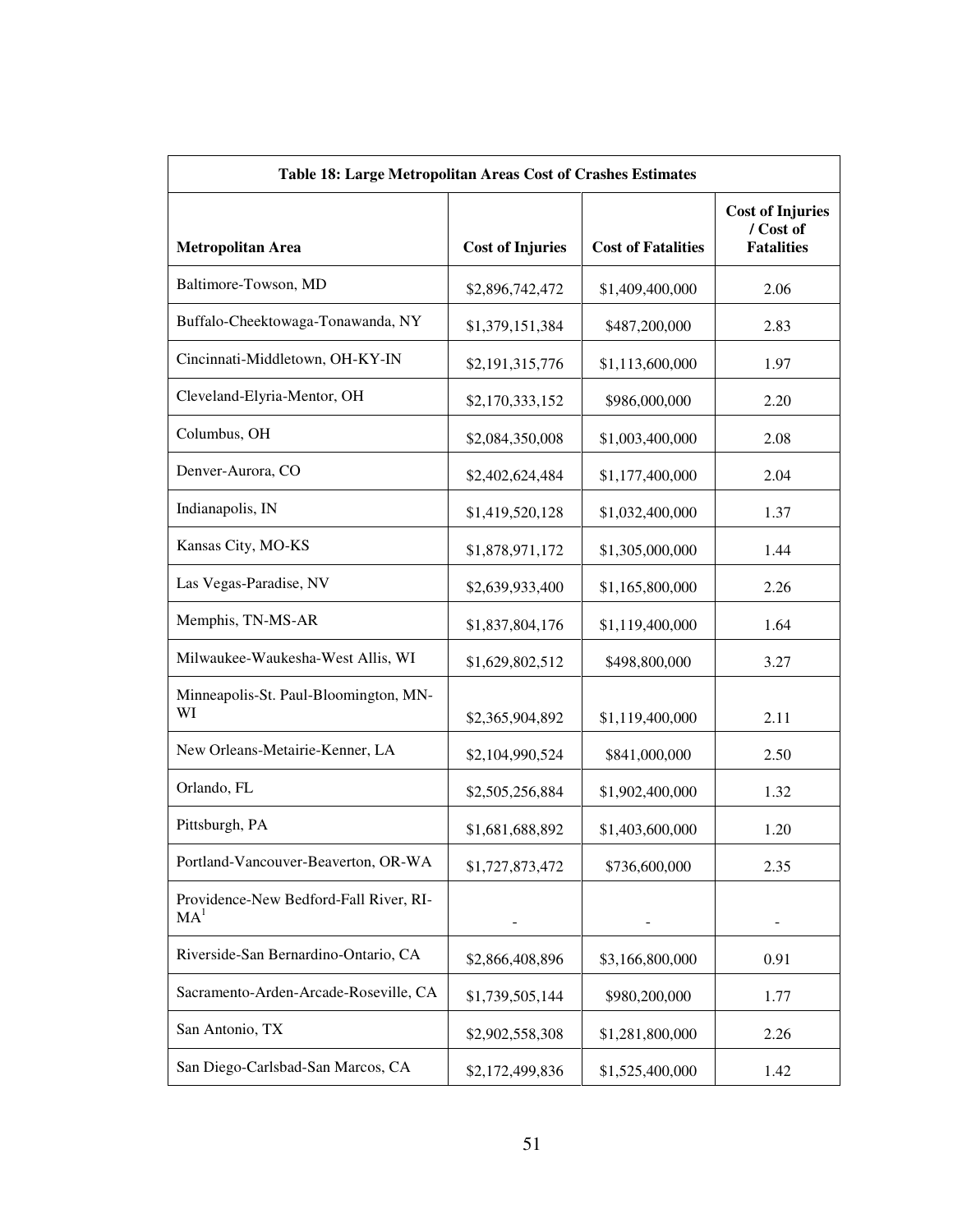| <b>Table 18: Large Metropolitan Areas Cost of Crashes Estimates</b> |                         |                           |                                                           |  |  |  |
|---------------------------------------------------------------------|-------------------------|---------------------------|-----------------------------------------------------------|--|--|--|
| <b>Metropolitan Area</b>                                            | <b>Cost of Injuries</b> | <b>Cost of Fatalities</b> | <b>Cost of Injuries</b><br>/ Cost of<br><b>Fatalities</b> |  |  |  |
| San Jose-Sunnyvale-Santa Clara, CA                                  | \$1,068,289,248         | \$614,800,000             | 1.74                                                      |  |  |  |
| St. Louis, MO-IL                                                    | \$2,629,214,016         | \$1,786,400,000           | 1.47                                                      |  |  |  |
| Tampa-St. Petersburg-Clearwater, FL                                 | \$4,140,875,232         | \$2,441,800,000           | 1.70                                                      |  |  |  |
| Virginia Beach-Norfolk-Newport News,<br>VA-NC                       | \$1,655,232,540         | \$887,400,000             | 1.87                                                      |  |  |  |
| Notes:<br><sup>1</sup> Data not available for Providence, RI        |                         |                           |                                                           |  |  |  |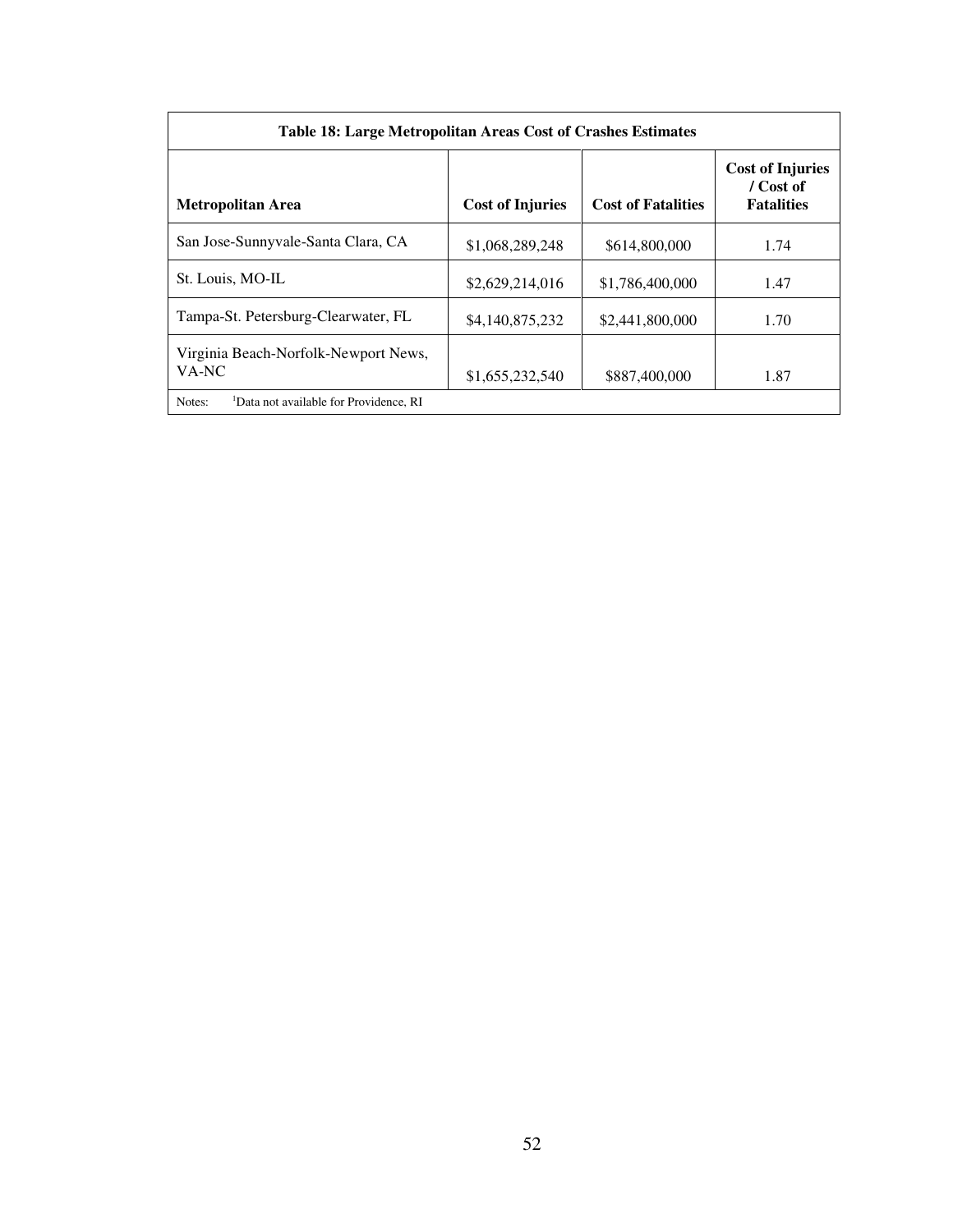| Table 19: Very Large Metropolitan Areas Cost of Crashes Estimates                                                                                                  |                         |                                           |                                                           |  |  |
|--------------------------------------------------------------------------------------------------------------------------------------------------------------------|-------------------------|-------------------------------------------|-----------------------------------------------------------|--|--|
| <b>Metropolitan Area</b>                                                                                                                                           | Population <sup>1</sup> | <b>Cost of Crashes</b><br><b>Estimate</b> | <b>Cost of Injuries</b><br>/ Cost of<br><b>Fatalities</b> |  |  |
| Atlanta-Sandy Springs-Marietta, GA                                                                                                                                 | \$7,187,346,972         | \$3,503,200,000                           | 2.05                                                      |  |  |
| Boston-Cambridge-Quincy, MA-NH                                                                                                                                     | \$1,675,873,056         | \$1,310,800,000                           | 1.28                                                      |  |  |
| Chicago-Naperville-Joliet, IL-IN-WI                                                                                                                                | \$8,036,344,992         | \$3,451,000,000                           | 2.33                                                      |  |  |
| Dallas-Fort Worth-Arlington, TX                                                                                                                                    | \$6,153,952,740         | \$3,166,800,000                           | 1.94                                                      |  |  |
| Detroit-Warren-Livonia, MI                                                                                                                                         | \$3,757,942,344         | \$1,728,400,000                           | 2.17                                                      |  |  |
| Houston-Baytown-Sugar Land, TX                                                                                                                                     | \$6,278,023,908         | \$3,497,400,000                           | 1.80                                                      |  |  |
| Los Angeles-Long Beach-Santa Ana, CA                                                                                                                               | \$10,694,752,224        | \$5,069,200,000                           | 2.11                                                      |  |  |
| Miami-Fort Lauderdale-Miami Beach,<br>FL                                                                                                                           | \$7,031,573,796         | \$4,025,200,000                           | 1.75                                                      |  |  |
| New York-Newark-Edison, NY-NJ-PA                                                                                                                                   | \$22,329,731,268        | \$5,753,600,000                           | 3.88                                                      |  |  |
| Philadelphia-Camden-Wilmington, PA-<br>NJ-DE-MD                                                                                                                    | \$5,457,420,852         | \$2,644,800,000                           | 2.06                                                      |  |  |
| Phoenix-Mesa-Scottsdale, AZ                                                                                                                                        | \$4,240,428,660         | \$2,604,200,000                           | 1.63                                                      |  |  |
| San Francisco-Oakland-Fremont, CA                                                                                                                                  | \$2,685,775,872         | \$1,305,000,000                           | 2.06                                                      |  |  |
| Seattle-Tacoma-Bellevue, WA                                                                                                                                        | \$2,686,117,980         | \$1,160,000,000                           | 2.32                                                      |  |  |
| Washington-Arlington-Alexandria, DC-<br>$VA-MD-WV1$<br><sup>1</sup> Does not include injury data for Jefferson County, WV and Washington, DC city limits<br>Notes: | \$4,337,017,152         | \$2,273,600,000                           | 1.91                                                      |  |  |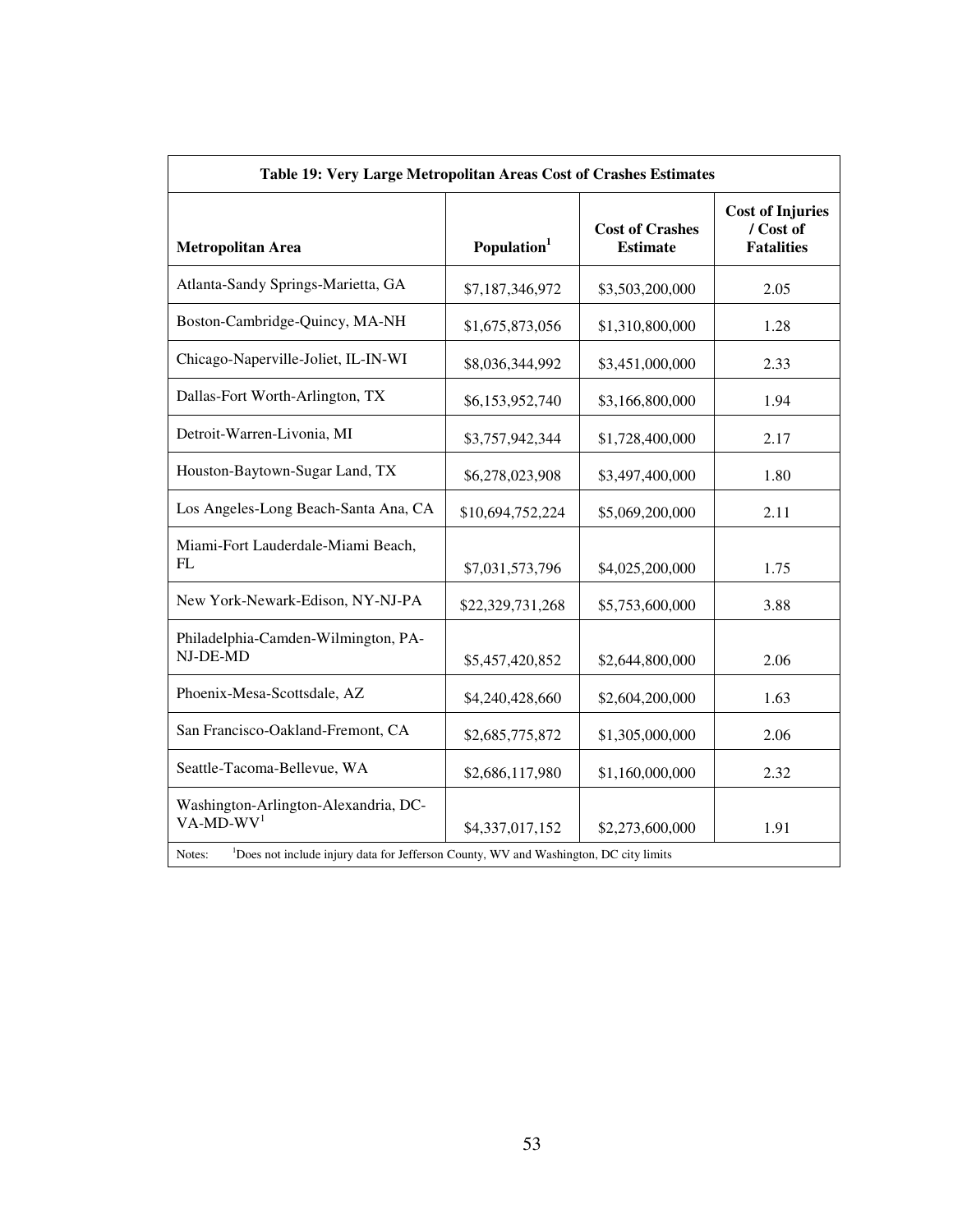#### **5.5 Updated Cost of Crash Estimates vs Previous Cost of Crash Estimates**

The economic cost figures for this research, as has been noted, are based on an updated methodology and cost estimates provided by the FWHA. As such, it is difficult to compare how the cost estimates for different metropolitan areas, or the country as a whole, have changed since the publishing of the original report in 2008.

First, to assess the magnitude of how the changing economic estimates, such as the VSL, affect the overall cost estimates, the following graphs have been prepared. Figure 7 shows the cost of crashes per person for 2008 crash data, but based on the economic cost estimates for fatalities and injuries used in the previous study. The previous cost estimates have been adjusted based on estimated growth in the United States Gross Domestic Product (GDP). The cost of a fatality and injury, based on the GDP adjustment, were assumed to be \$3.48 million and \$73,146, respectively.

For comparison purposes, the cost of crashes per person for 2008 crash data based on the updated VSL estimates has also been included in this section in Figure 8. As can be seen by the two figures, the updated VSL has a significant effect on the resultant cost per person estimates. This is due to the assume VSL rising from \$3.25 million in the previous study to \$5.8 million for this study. In addition, the cost of injuries rose from \$68,170 to \$114,036 based on the updated VSL and methodology for estimating the cost of an injury discussed in the methodology section of this document.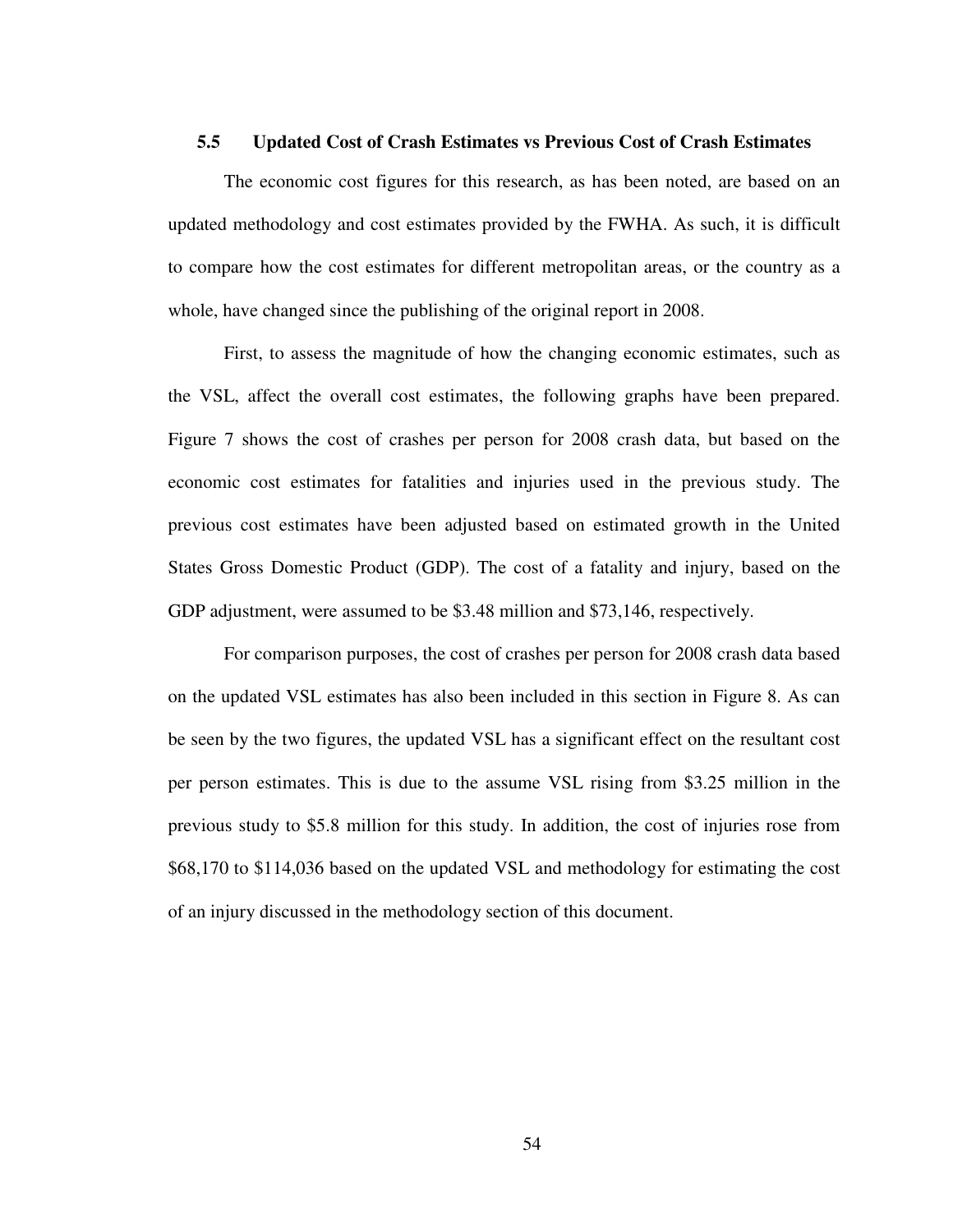

**Figure 7: Cost of Crashes per person vs Cost of Congestion per person (2005 cost estimates)** 



**Figure 8: Cost of Crashes per person vs Cost of Congestion per person (2008 cost estimates)**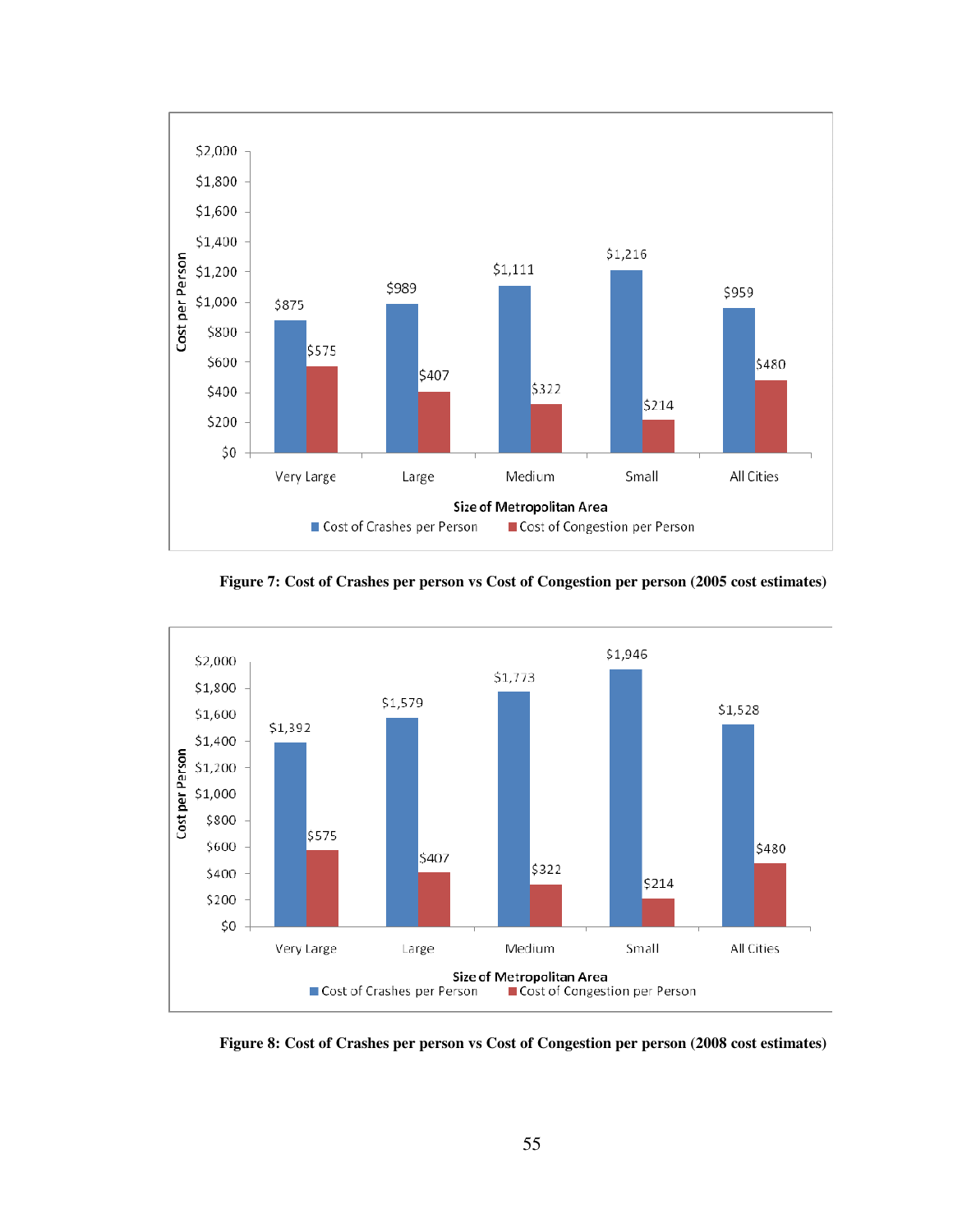Similarly, comparing the cost of crashes per person, based on both the previous cost estimates and the updated cost estimates, to the cost of congestion per person shows a drastic difference.

Figure 9 below shows the ratio of the cost of crashes per person to the cost of congestion per person where the cost of crashes is based on the previous cost estimates adjusted for GDP. In addition, Figure 10 shows the same ratio, but based on the cost of updated costs estimates. Both figures use the same 2008 crash data. The cost of congestion data is same for both figures.

As can be seen, the ratio of the cost of crashes per person to the cost of congestion per person changes a significant amount based on what cost assumptions are used. However, in both cases, the cost of crashes per person still exceeds the cost of congestion per person by a significant margin. For example, even using the previous cost estimates, which are relatively low, the cost of crashes exceeds the cost of congestion by a rate of 2 to 1, on average, for all the metropolitan areas considered for this research effort.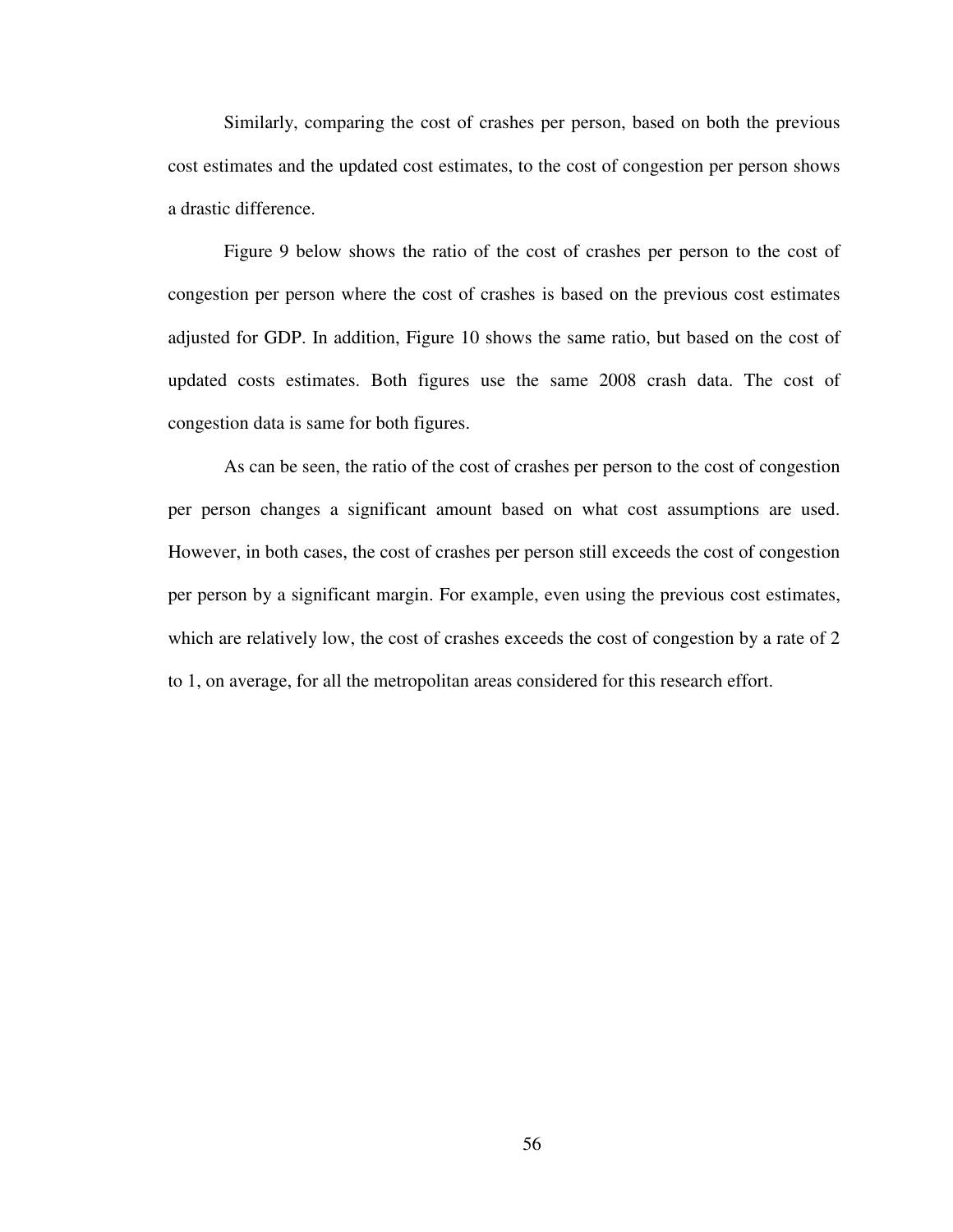

**Figure 9: Ratio of Cost of Crashes per person to Cost of Congestion per person (2005 cost estimates)** 



**Figure 10: Ratio of Cost of Crashes per person to Cost of Congestion per person (2008 cost estimates)**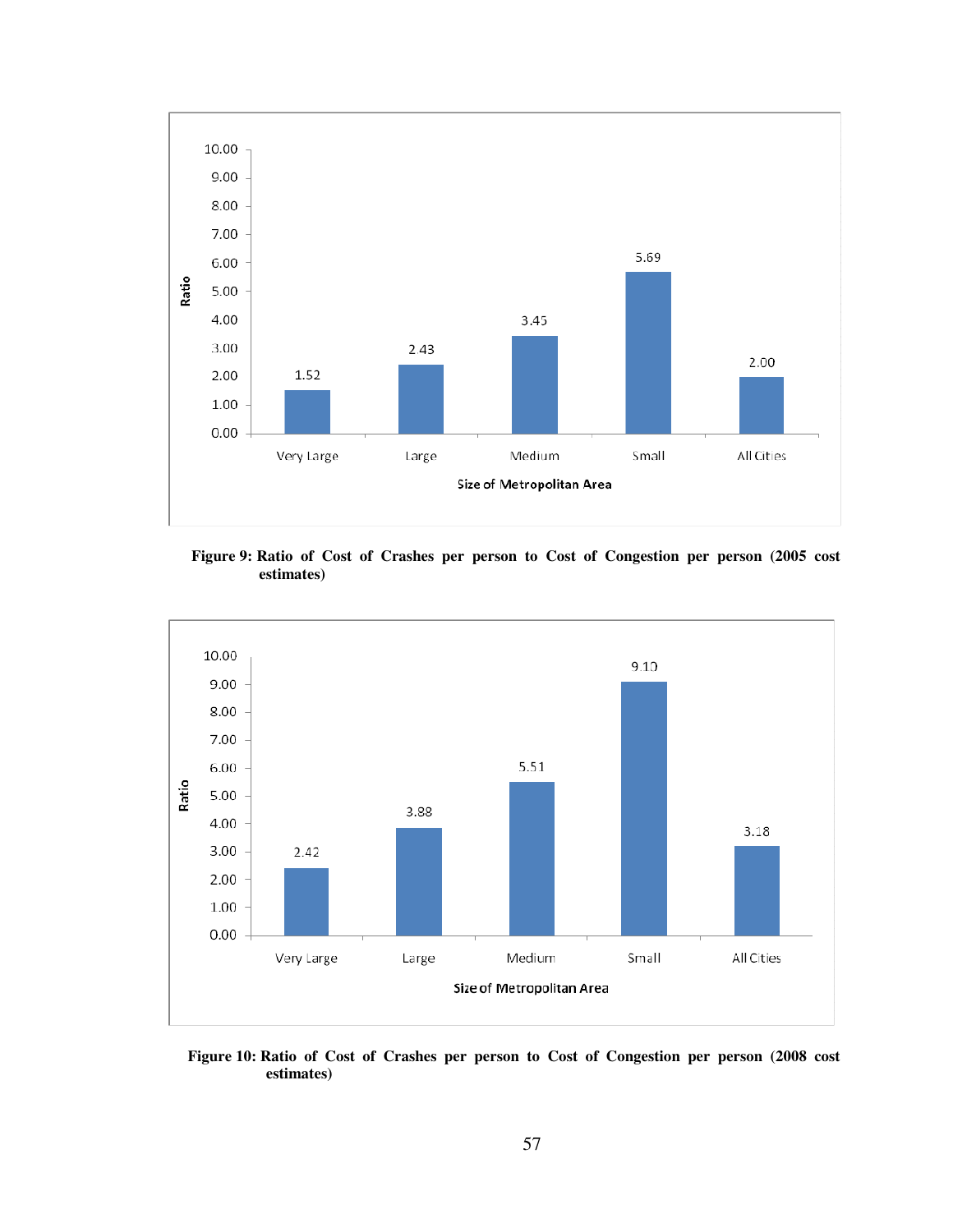### **5.6 2005 Data vs 2008 Data**

In addition to the assumed value for the VSL and cost of an injury changing from the previous research to this research effort, the occurrence of crashes changed as well. Similarly, the cost of congestion, which is calculated biennially in the *Urban Mobility Report*, differs from the previous study. The trends that are occurring in these studies are likely affected by a variety of factors, making the exact reason for a given trend difficult, if not impossible, to pinpoint. However, understanding these trends is still important in putting the data presented in this research into the proper perspective.

Figure 11 shows how the cost of crashes per person and the cost of congestion per person changed, in percentage, from 2005 to 2008 for crashes and 2005 to 2007 for congestion. For the purpose of more comparable data, the cost estimates for 2005 and 2008 were both based on the previous estimates for the VSL and the cost of an injury. In the case of 2008 data, those assumptions were updated based on growth in GDP as outlined in previous sections.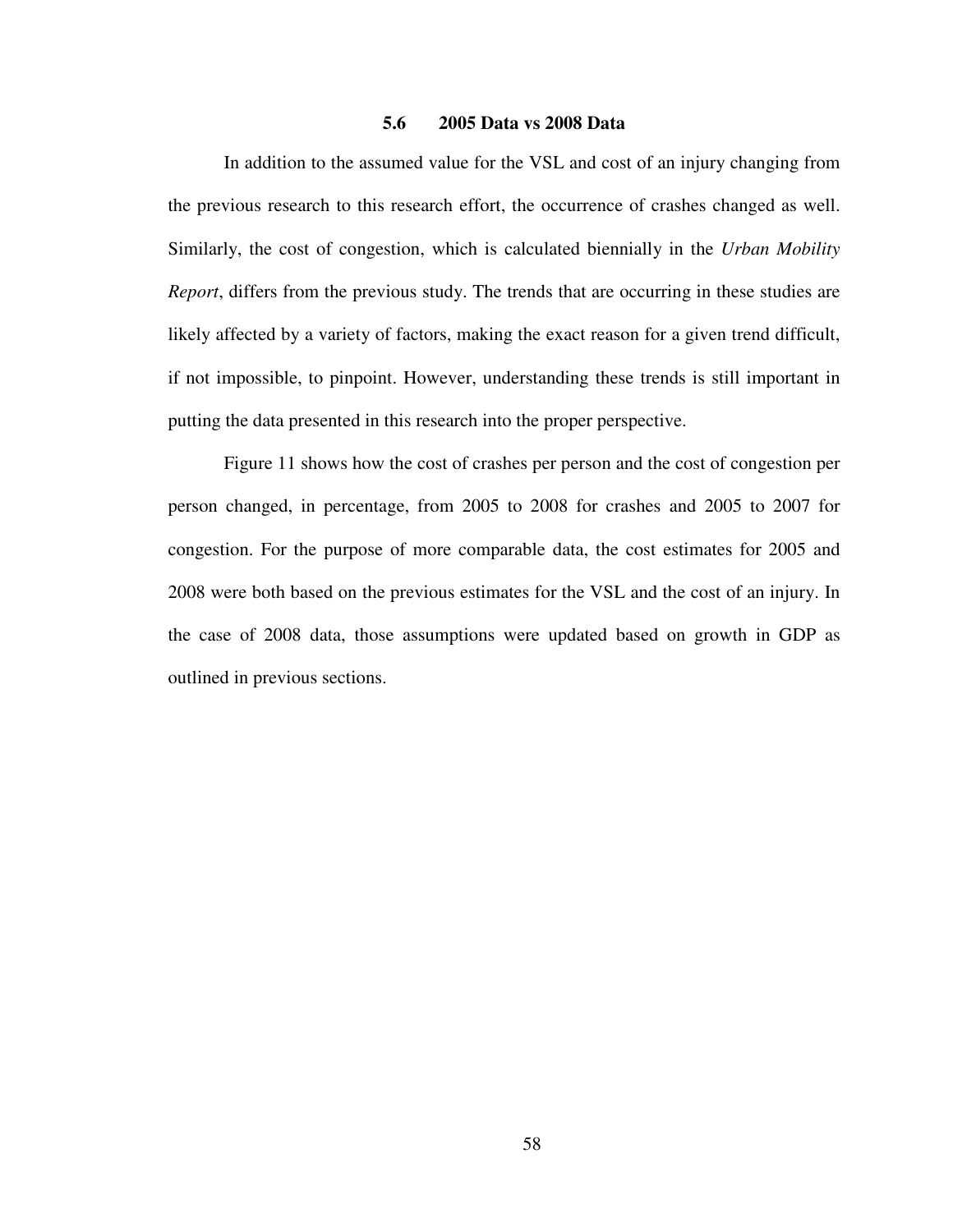

**Figure 11: Change of Cost of Crashes per person (2005-2008) and Cost of Congestion per person (2005-2007)** 

As this figure shows, the cost of congestion per person is rising while the cost of crashes per person is declining. These trends have lead to the gap between the cost of crashes per person and the cost of congestion per person to shrink. Although, as noted earlier, the cost of crashes per person still significantly outweighs the cost of congestion per person.

For a more complete look at how the number of fatalities and injuries changed between 2005 and 2008 for the metropolitan areas considered, Table 20 shows data for both years as well as the percent change between the two. With few exceptions, the values generally decrease from 2005 to 2008 for both fatalities and injuries.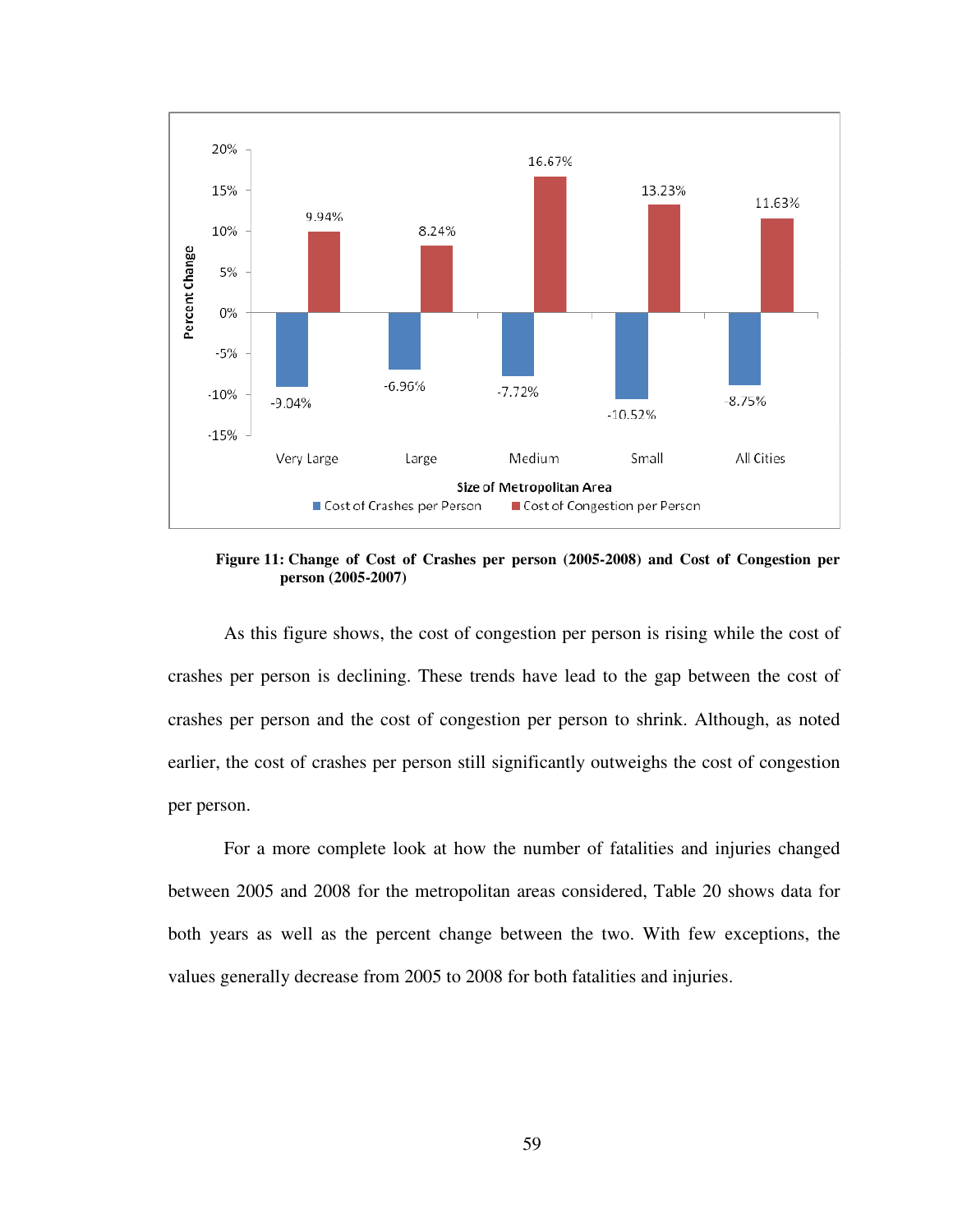| Table 20: Change in Crash Data from 2005 to 2008 |                                       |                                     |                                       |                                     |                          |                          |  |  |
|--------------------------------------------------|---------------------------------------|-------------------------------------|---------------------------------------|-------------------------------------|--------------------------|--------------------------|--|--|
|                                                  | <b>2005 Data</b>                      |                                     | 2008 Data                             |                                     | <b>Change</b>            |                          |  |  |
| <b>Metropolitan Area</b>                         | <b>Total No.</b><br><b>Fatalities</b> | <b>Total No.</b><br><b>Injuries</b> | <b>Total No.</b><br><b>Fatalities</b> | <b>Total No.</b><br><b>Injuries</b> | <b>Fatalities</b>        | <b>Injuries</b>          |  |  |
| Akron, OH                                        | 60                                    | 7,904                               | 48                                    | 6,861                               | $-0.20$                  | $-0.13$                  |  |  |
| Albany-Schenectady-Troy,<br>NY                   | 63                                    | 8,933                               | 57                                    | $7,856^4$                           | $-0.10$                  | $-0.12$                  |  |  |
| Albuquerque, NM                                  | 129                                   | 11,575                              | 96                                    | $9,742^3$                           | $-0.26$                  | $-0.16$                  |  |  |
| Allentown-Bethlehem-<br>Easton, PA-NJ            | 117                                   | 7,736                               | 86                                    | 6,605                               | $-0.26$                  | $-0.15$                  |  |  |
| Anchorage, AK                                    | 38                                    | 4,274                               | 33                                    | 1,998                               | $-0.13$                  | $-0.53$                  |  |  |
| Atlanta-Sandy Springs-<br>Marietta, GA           |                                       |                                     | 604                                   | 63,027                              |                          |                          |  |  |
| Austin-Round Rock, TX                            |                                       |                                     | 198                                   | 16,383                              | $\blacksquare$           |                          |  |  |
| Bakersfield, CA                                  | 177                                   | 6,236                               | 115                                   | 5,338                               | $-0.35$                  | $-0.14$                  |  |  |
| Baltimore-Towson, MD                             | 229                                   | 26,578                              | 243                                   | $25,402^2$                          | 0.06                     | $-0.04$                  |  |  |
| Beaumont-Port Arthur, TX                         |                                       |                                     | 99                                    | 5,051                               | $\overline{a}$           |                          |  |  |
| Birmingham-Hoover, AL                            | 170                                   | 9,616                               | 195                                   | 7,428                               | 0.15                     | $-0.23$                  |  |  |
| Boston-Cambridge-Quincy,<br>MA-NH                | $\overline{\phantom{a}}$              | $\overline{\phantom{a}}$            | 226                                   | 14,696                              | $\overline{\phantom{a}}$ |                          |  |  |
| Boulder, CO                                      | 20                                    | 2,003                               | 23                                    | 2,589 <sup>1</sup>                  | 0.15                     | 0.29                     |  |  |
| Bridgeport-Stamford-<br>Norwalk, CT              | 56                                    | 10,877                              | 46                                    | 9,501                               | $-0.18$                  | $-0.13$                  |  |  |
| Brownsville-Harlingen, TX                        | $\equiv$                              | $\blacksquare$                      | 38                                    | 4,116                               | $\blacksquare$           | $\overline{\phantom{a}}$ |  |  |
| Buffalo-Cheektowaga-<br>Tonawanda, NY            | 66                                    | 12,862                              | 84                                    | $12,094^4$                          | 0.27                     | $-0.06$                  |  |  |
| Cape Coral-Fort Myers, FL                        | 150                                   | 5,686                               | 77                                    | 4,551                               | $-0.49$                  | $-0.20$                  |  |  |
| Charleston-North<br>Charleston, SC               | 123                                   | 7,686                               | 125                                   | $7,593^6$                           | 0.02                     | $-0.01$                  |  |  |
| Charlotte-Gastonia-<br>Concord, NC-SC            | 185                                   | 23,727                              | 176                                   | $24,050^{5,6}$                      | $-0.05$                  | 0.01                     |  |  |
| Chicago-Naperville-Joliet,<br>IL-IN-WI           | 794                                   | 85,089                              | 595                                   | 70,472                              | $-0.25$                  | $-0.17$                  |  |  |
| Cincinnati-Middletown,<br>OH-KY-IN               | 242                                   | 22,204                              | 192                                   | 19,216                              | $-0.21$                  | $-0.13$                  |  |  |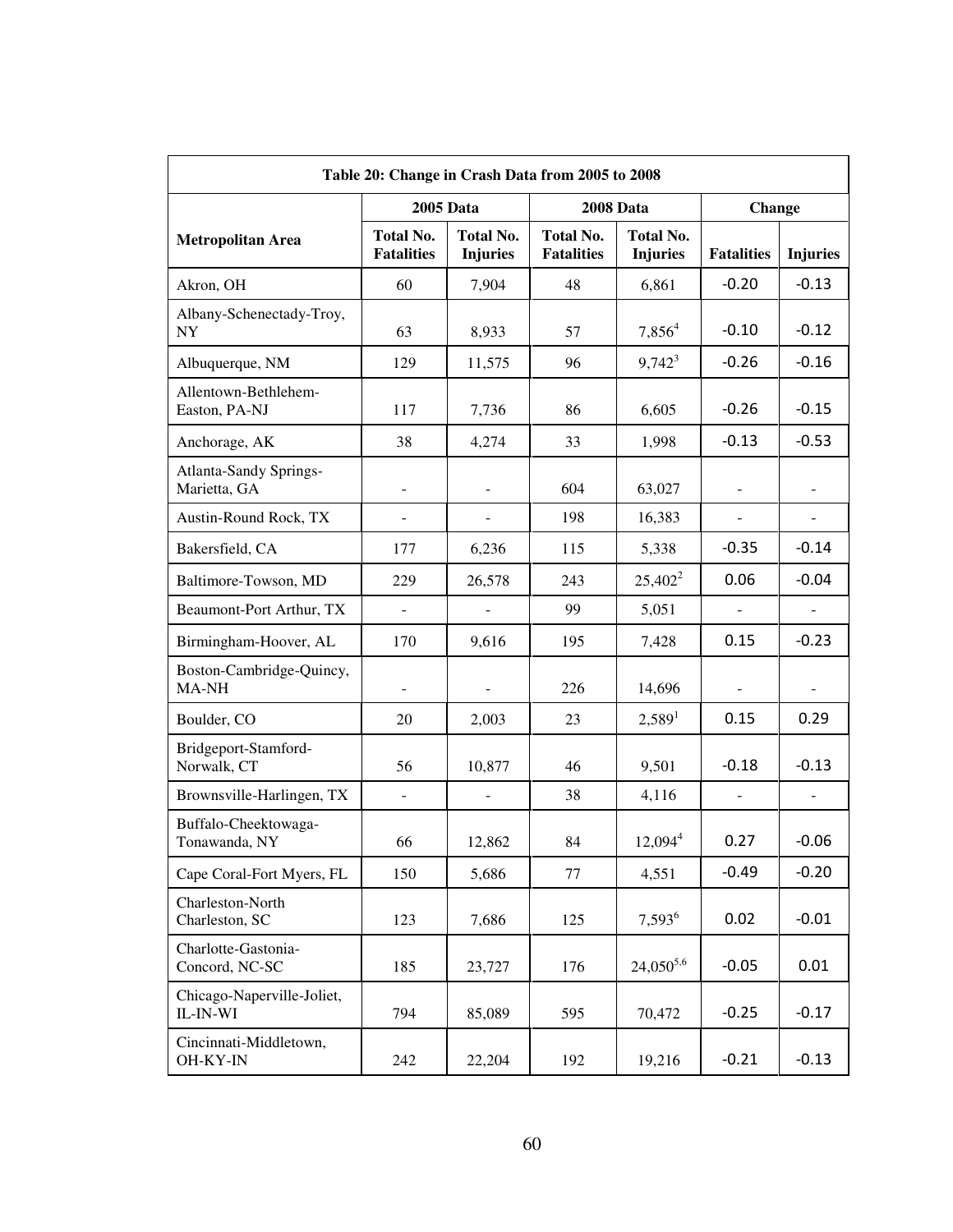| Table 20: Change in Crash Data from 2005 to 2008 |                                       |                                     |                                       |                                     |                          |                 |  |  |
|--------------------------------------------------|---------------------------------------|-------------------------------------|---------------------------------------|-------------------------------------|--------------------------|-----------------|--|--|
|                                                  | <b>2005 Data</b>                      |                                     | 2008 Data                             |                                     | <b>Change</b>            |                 |  |  |
| <b>Metropolitan Area</b>                         | <b>Total No.</b><br><b>Fatalities</b> | <b>Total No.</b><br><b>Injuries</b> | <b>Total No.</b><br><b>Fatalities</b> | <b>Total No.</b><br><b>Injuries</b> | <b>Fatalities</b>        | <b>Injuries</b> |  |  |
| Cleveland-Elyria-Mentor,<br><b>OH</b>            | 114                                   | 21,739                              | 170                                   | 19,032                              | 0.49                     | $-0.12$         |  |  |
| Colorado Springs, CO                             | 52                                    | 3,900                               | 49                                    | $5,847^1$                           | $-0.06$                  | 0.50            |  |  |
| Columbia, SC                                     | 154                                   | 8,538                               | 133                                   | 8,096 <sup>6</sup>                  | $-0.14$                  | $-0.05$         |  |  |
| Columbus, OH                                     | 193                                   | 21,339                              | 173                                   | 18,278                              | $-0.10$                  | $-0.14$         |  |  |
| Corpus Christi, TX                               |                                       |                                     | 40                                    | 4,872                               | $\blacksquare$           |                 |  |  |
| Dallas-Fort Worth-<br>Arlington, TX              |                                       |                                     | 546                                   | 53,965                              |                          |                 |  |  |
| Dayton, OH                                       | 111                                   | 9,025                               | 74                                    | 7,714                               | $-0.33$                  | $-0.15$         |  |  |
| Denver-Aurora, CO                                | 219                                   | 16,420                              | 203                                   | $21,069$ <sup>1</sup>               | $-0.07$                  | 0.28            |  |  |
| Detroit-Warren-Livonia, MI                       | 364                                   | 39,821                              | 298                                   | 32,954                              | $-0.18$                  | $-0.17$         |  |  |
| El Paso, TX                                      | $\overline{a}$                        |                                     | 63                                    | 6,599                               | $\blacksquare$           |                 |  |  |
| Eugene-Springfield, OR                           | 35                                    | 1,700                               | 33                                    | 2,155                               | $-0.06$                  | 0.27            |  |  |
| Fresno, CA                                       | 166                                   | 6,594                               | 138                                   | 5,200                               | $-0.17$                  | $-0.21$         |  |  |
| Grand Rapids-Wyoming,<br>MI                      | 80                                    | 7,205                               | 79                                    | 5,700                               | $-0.01$                  | $-0.21$         |  |  |
| Hartford-West Hartford-<br>East Hartford, CT     | 95                                    | 13,883                              | 86                                    | 12,564                              | $-0.09$                  | $-0.10$         |  |  |
| Honolulu, HI                                     | 76                                    | 5,304                               | 43                                    |                                     | $-0.43$                  |                 |  |  |
| Houston-Baytown-Sugar<br>Land, TX                |                                       |                                     | 603                                   | 55,053                              | $\overline{\phantom{a}}$ |                 |  |  |
| Indianapolis, IN                                 | 195                                   | 14,577                              | 178                                   | 12,448                              | $-0.09$                  | $-0.15$         |  |  |
| Jacksonville, FL                                 | 254                                   | 15,369                              | 207                                   | 14,447                              | $-0.19$                  | $-0.06$         |  |  |
| Kansas City, MO-KS                               | 245                                   | 19,396                              | 225                                   | 16,477                              | $-0.08$                  | $-0.15$         |  |  |
| Laredo, TX                                       | $\blacksquare$                        | $\Box$                              | 27                                    | 2,335                               | $\blacksquare$           | $\Box$          |  |  |
| Las Vegas-Paradise, NV                           | 280                                   | 26,102                              | 201                                   | 23,150                              | $-0.28$                  | $-0.11$         |  |  |
| Little Rock-North Little<br>Rock, AR             | 114                                   | 15,879                              | 122                                   | 13,007                              | 0.07                     | $-0.18$         |  |  |
| Los Angeles-Long Beach-<br>Santa Ana, CA         | 950                                   | 109,610                             | 874                                   | 93,784                              | $-0.08$                  | $-0.14$         |  |  |
| Louisville, KY-IN                                | 181                                   | 13,113                              | 165                                   | 11,510                              | $-0.09$                  | $-0.12$         |  |  |
| Memphis, TN-MS-AR                                | 222                                   | 17,676                              | 193                                   | $16,116^7$                          | $-0.13$                  | $-0.09$         |  |  |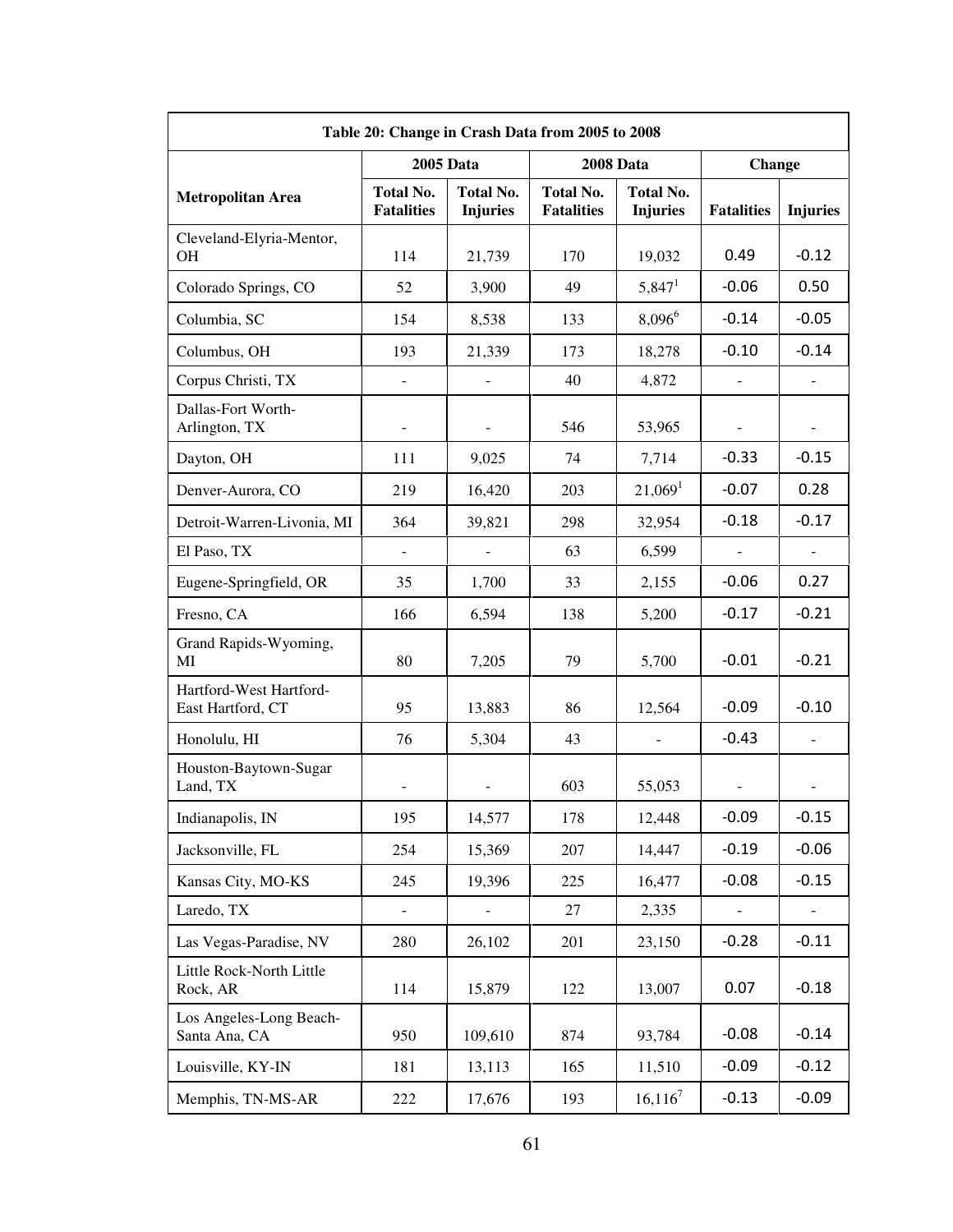| Table 20: Change in Crash Data from 2005 to 2008    |                                       |                                     |                                       |                                     |                   |                 |  |  |
|-----------------------------------------------------|---------------------------------------|-------------------------------------|---------------------------------------|-------------------------------------|-------------------|-----------------|--|--|
|                                                     | <b>2005 Data</b>                      |                                     | 2008 Data                             |                                     | <b>Change</b>     |                 |  |  |
| <b>Metropolitan Area</b>                            | <b>Total No.</b><br><b>Fatalities</b> | <b>Total No.</b><br><b>Injuries</b> | <b>Total No.</b><br><b>Fatalities</b> | <b>Total No.</b><br><b>Injuries</b> | <b>Fatalities</b> | <b>Injuries</b> |  |  |
| Miami-Fort Lauderdale-<br>Miami Beach, FL           | 794                                   | 76,653                              | 694                                   | 61,661                              | $-0.13$           | $-0.20$         |  |  |
| Milwaukee-Waukesha-<br>West Allis, WI               | 114                                   | 15,973                              | 86                                    | 14,292                              | $-0.25$           | $-0.11$         |  |  |
| Minneapolis-St. Paul-<br>Bloomington, MN-WI         | 227                                   | 24,084                              | 193                                   | 20,747                              | $-0.15$           | $-0.14$         |  |  |
| Nashville-Davidson-<br>Murfreesboro, TN             | 252                                   | 20,837                              | 230                                   | 19,0836                             | $-0.09$           | $-0.08$         |  |  |
| New Haven-Milford, CT                               | 69                                    | 11,713                              | 76                                    | 9,826                               | 0.10              | $-0.16$         |  |  |
| New Orleans-Metairie-<br>Kenner, LA                 | 160                                   | 20,873                              | 145                                   | 18,459                              | $-0.09$           | $-0.12$         |  |  |
| New York-Newark-Edison,<br>NY-NJ-PA                 | 1,122                                 | 211,228                             | 992                                   | $195,813^4$                         | $-0.12$           | $-0.07$         |  |  |
| Oklahoma City, OK                                   | 153                                   | 14,533                              | 154                                   | 13,355                              | 0.01              | $-0.08$         |  |  |
| Omaha-Council Bluffs, NE-<br>IA                     | 94                                    | 9,541                               | 67                                    | 7,960                               | $-0.29$           | $-0.17$         |  |  |
| Orlando, FL                                         | 376                                   | 24,263                              | 328                                   | 21,969                              | $-0.13$           | $-0.09$         |  |  |
| <b>Oxnard-Thousand Oaks-</b><br>Ventura, CA         | 71                                    | 6,266                               | 76                                    | 5,280                               | 0.07              | $-0.16$         |  |  |
| Pensacola-Ferry Pass-Brent,<br>FL                   | 89                                    | 7,199                               | 78                                    | 5,831                               | $-0.12$           | $-0.19$         |  |  |
| Philadelphia-Camden-<br>Wilmington, PA-NJ-DE-<br>MD | 520                                   | 54,134                              | 456                                   | $47,857^2$                          | $-0.12$           | $-0.12$         |  |  |
| Phoenix-Mesa-Scottsdale,<br>AZ                      | 609                                   | 48,572                              | 449                                   | 37,185                              | $-0.26$           | $-0.23$         |  |  |
| Pittsburgh, PA                                      | 261                                   | 16,187                              | 242                                   | 14,747                              | $-0.07$           | $-0.09$         |  |  |
| Portland-Vancouver-<br>Beaverton, OR-WA             | 174                                   | 17,566                              | 127                                   | 15,152                              | $-0.27$           | $-0.14$         |  |  |
| Providence-New Bedford-<br>Fall River, RI-MA        | 147                                   | 13,319                              | 108                                   |                                     | $-0.27$           |                 |  |  |
| Raleigh-Cary, Durham, NC                            | 176                                   | 17,979                              | 123                                   | $12,481^5$                          | $-0.30$           | $-0.31$         |  |  |
| Richmond, VA                                        | 158                                   | 12,822                              | 150                                   | 12,490                              | $-0.05$           | $-0.03$         |  |  |
| Riverside-San Bernardino-<br>Ontario, CA            | 758                                   | 32,895                              | 546                                   | 25,136                              | $-0.28$           | $-0.24$         |  |  |
| Rochester, NY                                       | 98                                    | 10,217                              | 70                                    | $9,350^4$                           | $-0.29$           | $-0.08$         |  |  |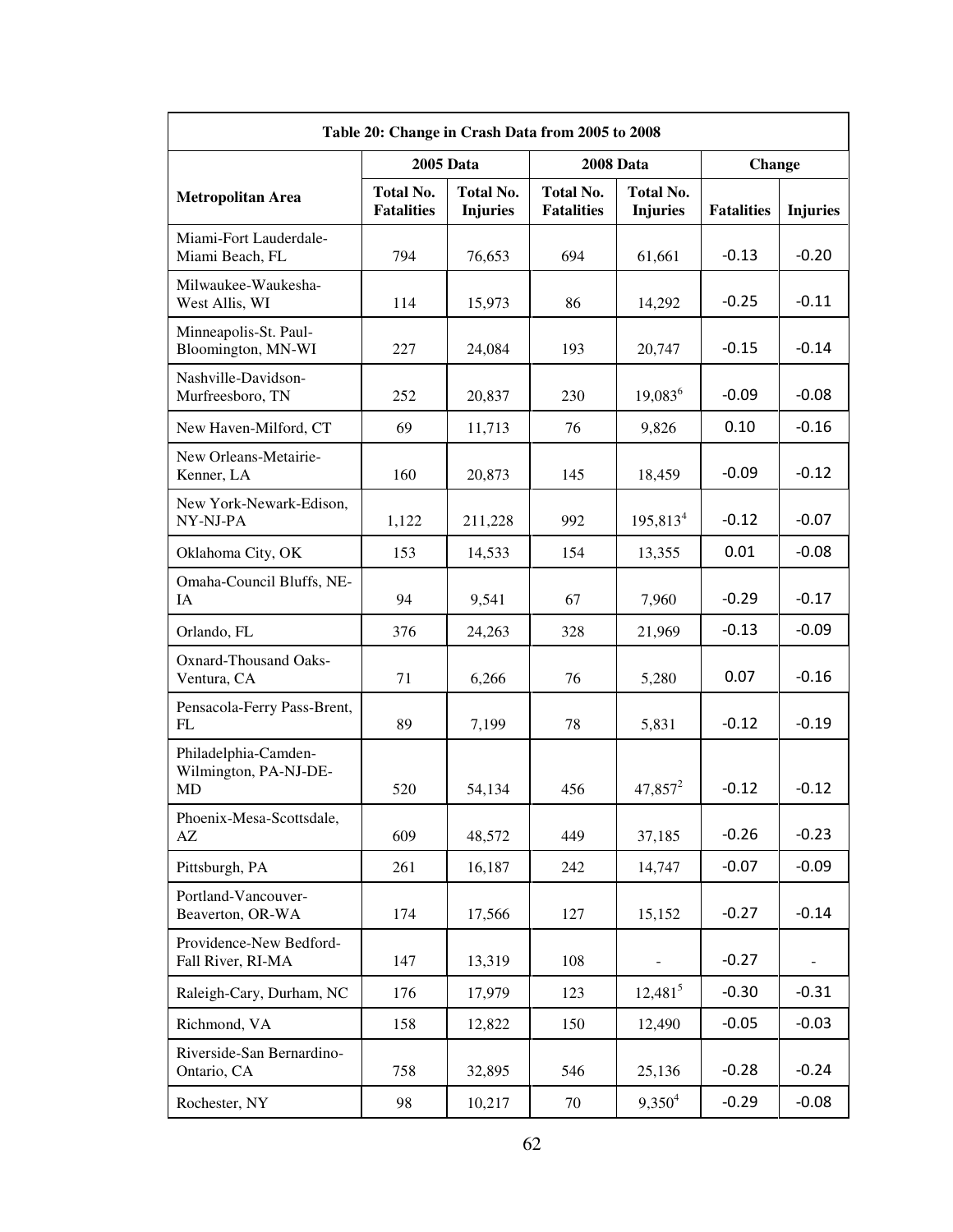| Table 20: Change in Crash Data from 2005 to 2008                                                                                                                                                    |                                       |                                     |                                       |                                     |                   |                 |  |  |
|-----------------------------------------------------------------------------------------------------------------------------------------------------------------------------------------------------|---------------------------------------|-------------------------------------|---------------------------------------|-------------------------------------|-------------------|-----------------|--|--|
|                                                                                                                                                                                                     | <b>2005 Data</b>                      |                                     | 2008 Data                             |                                     | <b>Change</b>     |                 |  |  |
| <b>Metropolitan Area</b>                                                                                                                                                                            | <b>Total No.</b><br><b>Fatalities</b> | <b>Total No.</b><br><b>Injuries</b> | <b>Total No.</b><br><b>Fatalities</b> | <b>Total No.</b><br><b>Injuries</b> | <b>Fatalities</b> | <b>Injuries</b> |  |  |
| Sacramento-Arden-Arcade-<br>Roseville, CA                                                                                                                                                           | 250                                   | 19,239                              | 169                                   | 15,254                              | $-0.32$           | $-0.21$         |  |  |
| Salem, OR                                                                                                                                                                                           | 44                                    | 3,618                               | 39                                    | 3,002                               | $-0.11$           | $-0.17$         |  |  |
| Salt Lake City, UT                                                                                                                                                                                  | 82                                    | 13,502                              | 91                                    | $12,166^7$                          | 0.11              | $-0.10$         |  |  |
| San Antonio, TX                                                                                                                                                                                     | $\overline{\phantom{a}}$              |                                     | 221                                   | 25,453                              | $\blacksquare$    |                 |  |  |
| San Diego-Carlsbad-San<br>Marcos, CA                                                                                                                                                                | 308                                   | 23,248                              | 263                                   | 19,051                              | $-0.15$           | $-0.18$         |  |  |
| San Francisco-Oakland-<br>Fremont, CA                                                                                                                                                               | 261                                   | 27,659                              | 225                                   | 23,552                              | $-0.14$           | $-0.15$         |  |  |
| San Jose-Sunnyvale-Santa<br>Clara, CA                                                                                                                                                               | 118                                   | 10,882                              | 106                                   | 9,368                               | $-0.10$           | $-0.14$         |  |  |
| Sarasota-Bradenton-Venice,<br>FL                                                                                                                                                                    | 128                                   | 6,622                               | 96                                    | 5,763                               | $-0.25$           | $-0.13$         |  |  |
| Seattle-Tacoma-Bellevue,<br><b>WA</b>                                                                                                                                                               | 244                                   | 38,115                              | 200                                   | 23,555                              | $-0.18$           | $-0.38$         |  |  |
| Spokane, WA                                                                                                                                                                                         | 34                                    | 4,681                               | 22                                    | 3,050                               | $-0.35$           | $-0.35$         |  |  |
| Springfield, MA                                                                                                                                                                                     |                                       |                                     | 44                                    | 2,328                               |                   |                 |  |  |
| St. Louis, MO-IL                                                                                                                                                                                    | 390                                   | 30,608                              | 308                                   | 23,056                              | $-0.21$           | $-0.25$         |  |  |
| Tampa-St. Petersburg-<br>Clearwater, FL                                                                                                                                                             | 428                                   | 41,721                              | 421                                   | 36,312                              | $-0.02$           | $-0.13$         |  |  |
| Toledo, OH                                                                                                                                                                                          | 91                                    | 8,933                               | 70                                    | 7,603                               | $-0.23$           | $-0.15$         |  |  |
| Tucson, AZ                                                                                                                                                                                          | 137                                   | 11,265                              | 137                                   | 9,317                               | 0.00              | $-0.17$         |  |  |
| Tulsa, OK                                                                                                                                                                                           | 151                                   | 11,385                              | 143                                   | 10,688                              | $-0.05$           | $-0.06$         |  |  |
| Virginia Beach-Norfolk-<br>Newport News, VA-NC                                                                                                                                                      | 138                                   | 17,007                              | 153                                   | $14,515^5$                          | 0.11              | $-0.15$         |  |  |
| Washington-Arlington-<br>Alexandria, DC-VA-MD-<br>WV                                                                                                                                                | 500                                   | 50,360                              | 392                                   | 38,032 <sup>2</sup>                 | $-0.22$           | $-0.24$         |  |  |
| "-" indicates unavailable data. See respective reports for more details.<br>Notes:<br>Cambridge Systematics and M.D. Meyer, "Crashes vs Congestion – What's the Cost to Society?," 2008.<br>Source: |                                       |                                     |                                       |                                     |                   |                 |  |  |

Source: Cambridge Systematics and M.D. Meyer, "Crashes vs Congestion – What's the Cost to Society?," 2008.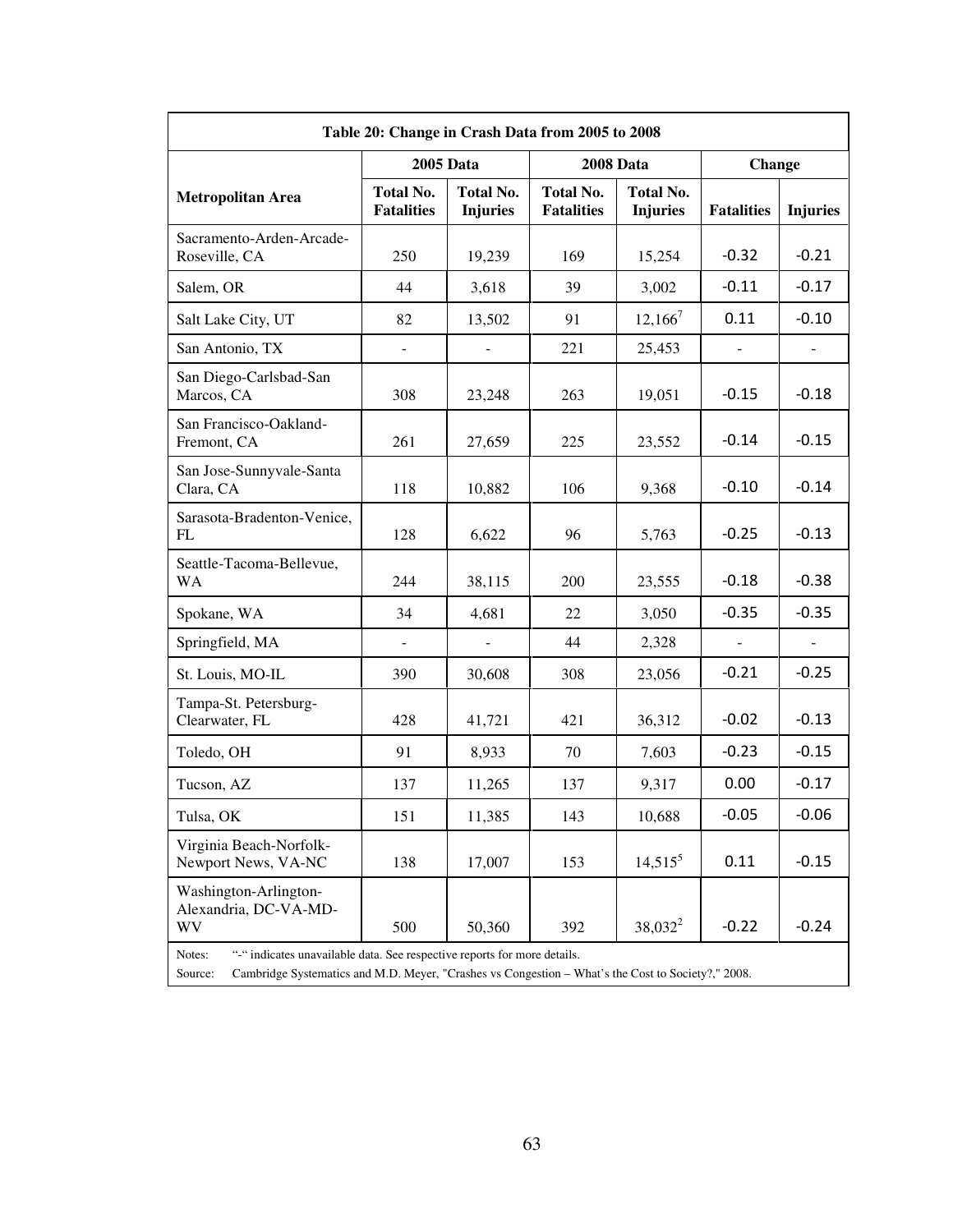## **CHAPTER 6 SAFETY IN PLANNING**

The chapter summarizes key literature on the linkage between safety and longrange transportation planning. An analysis of a possible link between incorporating safety into transportation planning and the economic costs of traffic crashes developed for this research is also included.

#### **6.1 Literature on Safety in Transportation Planning**

This section outlines the literature on safety and transportation planning.

#### **6.1.1 NCHRP Report on Transportation Planning and Safety**

The National Cooperative Highway Research Program (NCHRP) recently published a report that focused on integrating transportation safety into long-range planning. The document, entitled *Incorporating Safety into Long-Range Transportation Planning,* examines long-range transportation planning documents. The report evaluates how different transportation agencies around the United States are incorporating safety into long-range transportation plans and what could be considered best practice. The report concludes that the safety of a transportation system is greatly influenced by the design and layout of that system [22]. As such, considering safety when creating the vision for the transportation system can have a positive effect on the future safety of the system. Specifically, inclusion of safety in the vision and goals of the document was identified as key ways in which safety should be addressed.

Improving safety has also been identified as a way to improve congestion problems that a particular metropolitan area might be facing. It has been estimated that 50 to 70 percent of urban congestion is related to traffic crash incidents [22]. Given these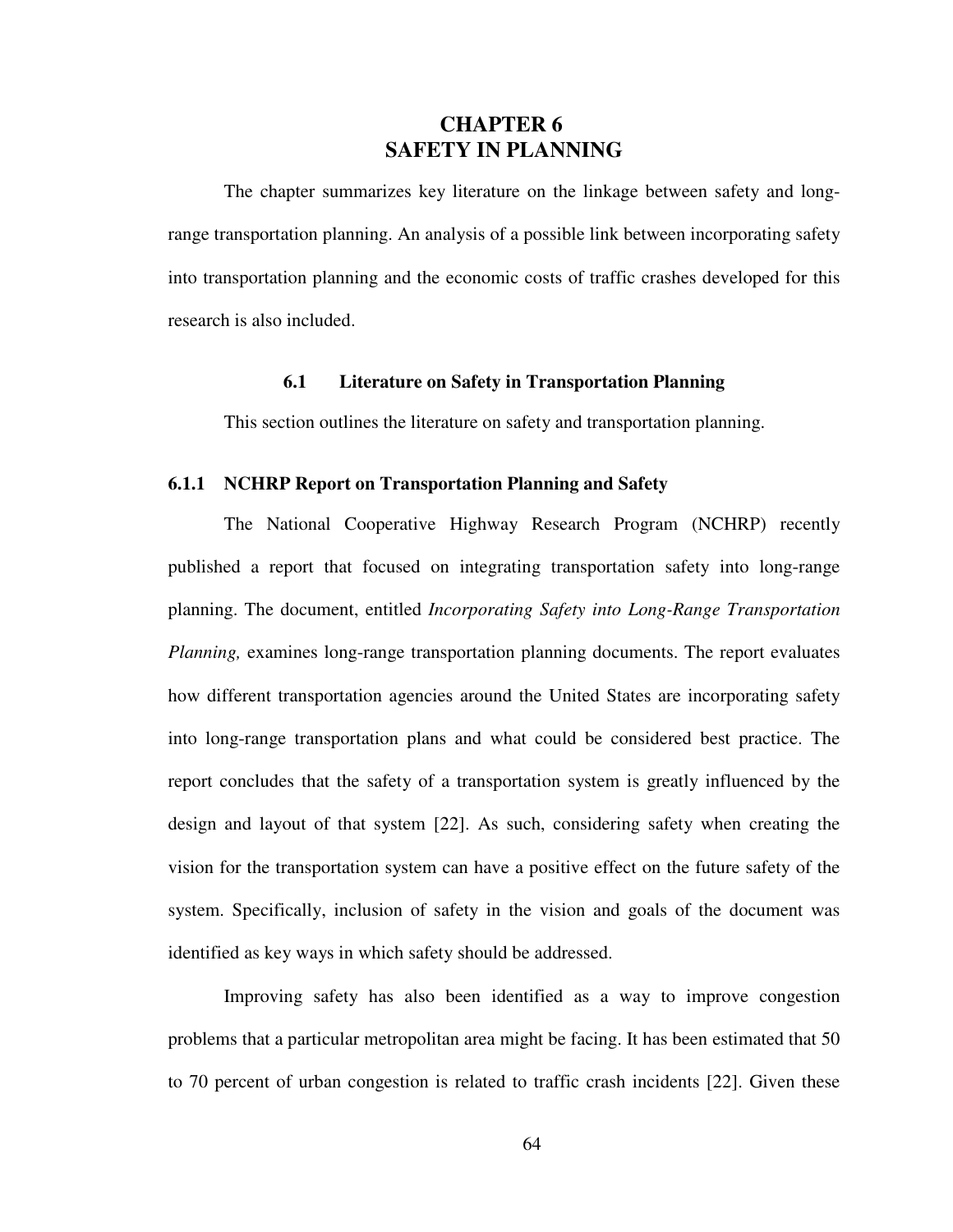figures, it is easy to suggest that improving safety has the potential to positively impact the transportation system in more ways than simply reducing the occurrence of crashes. As such, improving safety becomes a way to "kill two birds with one stone," meaning that a safer transportation system can potentially improve the system in many ways.

Other ways, according to the report, that safety should be addressed by planning agencies include incorporating safety into system performance measures, incorporating safety into technical analysis, creating the ability to evaluate project alternatives in a way that considers safety, developing a safety plan and program that the agency can follow, and creating the ability to monitor the progress of the system related to safety over time. All of these elements provide ways for an agency to incorporate safety not just into the words that are included in the transportation plan, but also into the day to day operations of the workers. The document identifies that for safety to be adequately addressed by the agency, it needs to be thoroughly integrated into the agency as a whole.

#### 6.1.1.1 Best Practices Identified

First and foremost, interagency cooperation is essential to improving the safety of a community over the long-term. This includes cooperation among local, regional, and state agencies. In addition, a variety of agencies from each of those categories can and should have an active role in improving the overall safety of the transportation system including, but not limited to, the Governor's Office of Highway Safety, the Metropolitan Planning Organization (MPO), the State Department of Transportation (DOT), local DOTs, the FHWA, police agencies, and public health agencies.

Second, it is critical to have a solid data collection process in place related to the occurrence of traffic crashes and the built environment. Without this, the true scope of the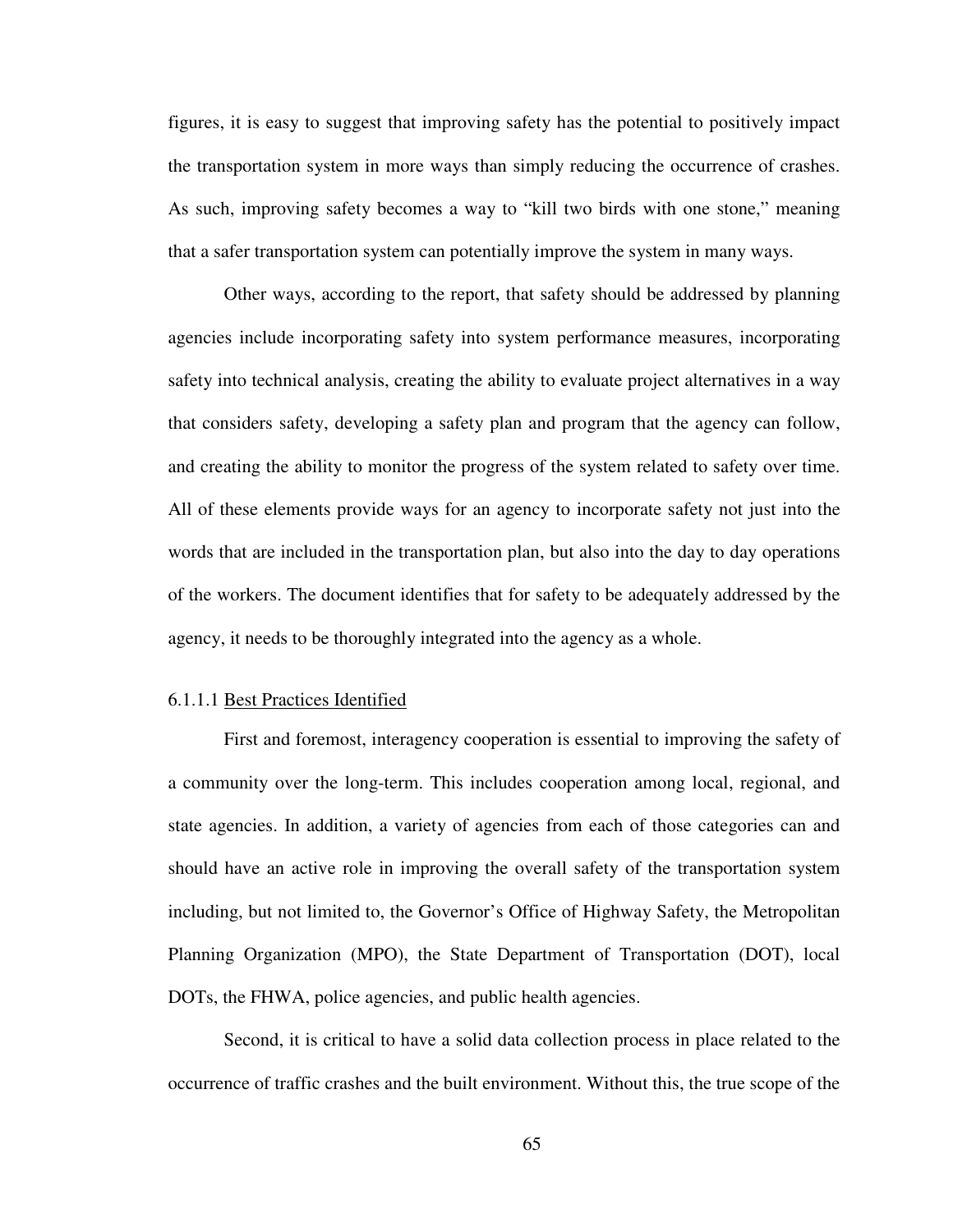problem might not be fully understood. For example, an incomplete data set might understate the occurrence of traffic crashes in a given area, potentially making the issue of transportation safety less prominent than it could be in the eyes of decision-makers. An incomplete data set could arise as a result of poor field reports by reporting officers at the scene of a crash, poor communication between public health officials relaying injury severity information to those responsible for maintaining crash records, or a flawed database related to the built environment, such as the connectivity of a pedestrian or bicycle network. In short, the issues related to transportation safety cannot be understood unless reliable data on the subject is obtained and maintained.

Third, specific goals for transportation safety, and performance measures to assess progress towards those goals, should be included in any long-range transportation plan. This not only brings the issue of transportation safety to the forefront of a planning document, it also provides concrete objectives for an agency, creating meaningful targets to strive for and accountability to ensure adequate effort is being put forth to obtain those goals. In addition, goals should be assigned to specific agencies or departments to champion so that there is no doubt as to who is responsible maintaining progress towards those goals.

It should be noted that while it is important to include safety in transportation planning documents, ensuring that adequate practices are implemented into the daily operations of the agency is equally, if not more, important. During the time of the research for this thesis, an NCHRP report was underway that is tasked with identifying what practices different agencies actually do related to improving transportation safety, not just what they put in a plan. This forthcoming report should be an interesting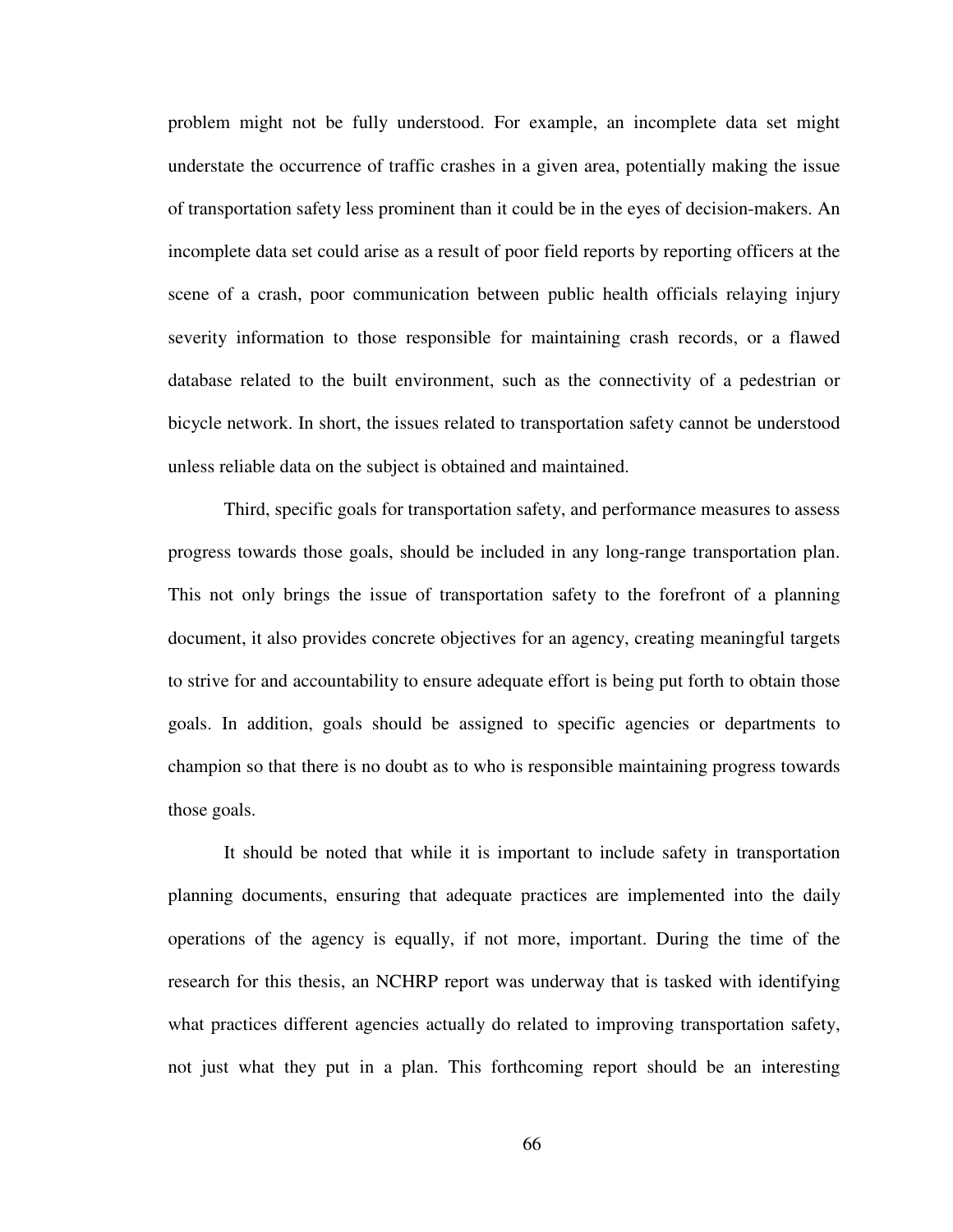comparison to previous reports that look more at what is included in the planning documents and less what is done in the field.

#### **6.1.2 Current Practices of Incorporating Safety into Long-range Planning**

The document *Evaluation of Statewide Long-Range Transportation Plans* [23] looks at state long-range transportation plans (LRTP) for several different content areas and assesses how effective those plans are. One of the areas assessed was how well safety was incorporated into the plan. This study found that safety was identified as a goal in 31 of the 48 state plans surveyed. Of the 31 states that included safety as a goal, it was addressed at different levels of detail throughout each given plan. For example, in Tennessee, a state where safety is addressed very effectively at the state level, the state plan identifies performances measures to evaluate the state's progress towards achieving the safety related goals included in the plan. Similarly, Pennsylvania, another state on the leading edge of safety planning, has performance measures in place to assess its progress towards goals related to reducing the number of injury and fatality crashes that occur in the state. Overall, of the states that included safety in their planning documents, 87 percent addressed it as a broad goal while 29 percent addressed it in specific goals or objectives (these numbers don't add to 100 percent because some states addressed safety in both manners).

In addition to state LRTPs, the document also identifies that the transportation plan for the USDOT also has safety as a goal.

In summary, this document finds that target goals for safety and performance measures to gauge progress towards those goals are key to any state LRTP attempting to incorporate safety. In addition, for safety goals to be effective, this report finds that safety

67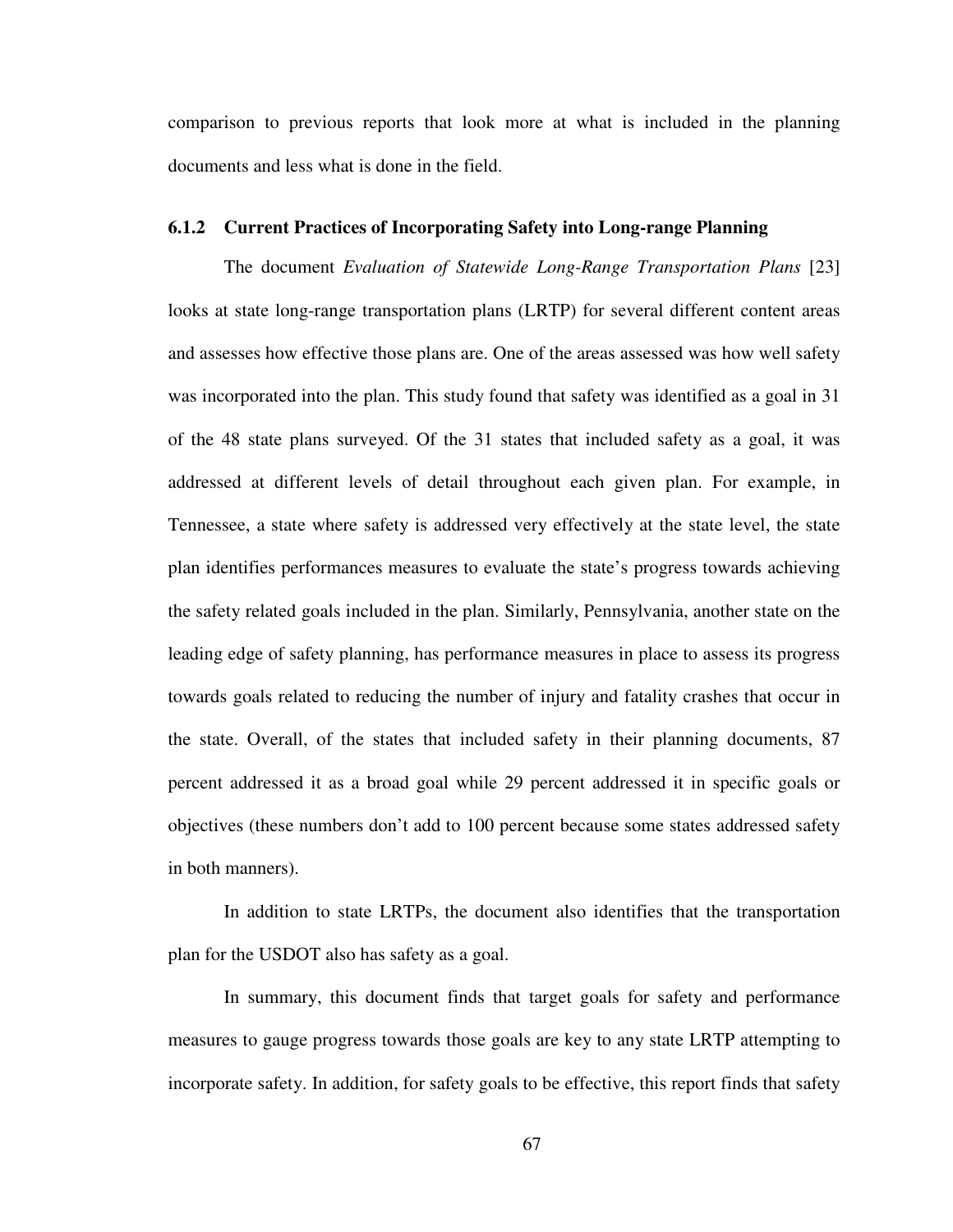evaluation results need to be included in the prioritization process. Also, the report identifies the need for adequate data to evaluate the existing environment related to safety. This means having adequate and up-to-date crash information that the agency can use to identify problem areas. Lastly, the report identifies the benefit of having a commission or individual that will champion cause of safety within the agency.

Another paper, *Safety-Conscious Planning in Midsized Metropolitan Areas – Technical and Institutional Challenges* [24], was written to identify the challenges faced by midsized metropolitan areas that are attempting to incorporate safety into long-range planning. The reason for focusing on midsized areas as opposed to all areas is because of the special challenges faced as a result of the resources and manpower deficiencies that are often experienced by agencies of this size.

This paper focuses on safety conscious planning (SCP), a term that means incorporating safety into all aspects of planning. This practice has been gaining moment as of late as safety has become a more notable issue to the general public.

The main finding of this paper is that while safety is included in the majority of midsized metropolitan area planning documents, the level of effectiveness of implementing the planning document varies widely among the different jurisdictions. The main challenges faced by these agencies include a lack of adequate data, a shortage of staff to dedicate to safety related issues, and a lack of tools to effectively address safety in the decision making process.

In general terms, this paper identifies safety as an area that has not kept pace with other issues in terms of being included in long-range planning documents. This means

68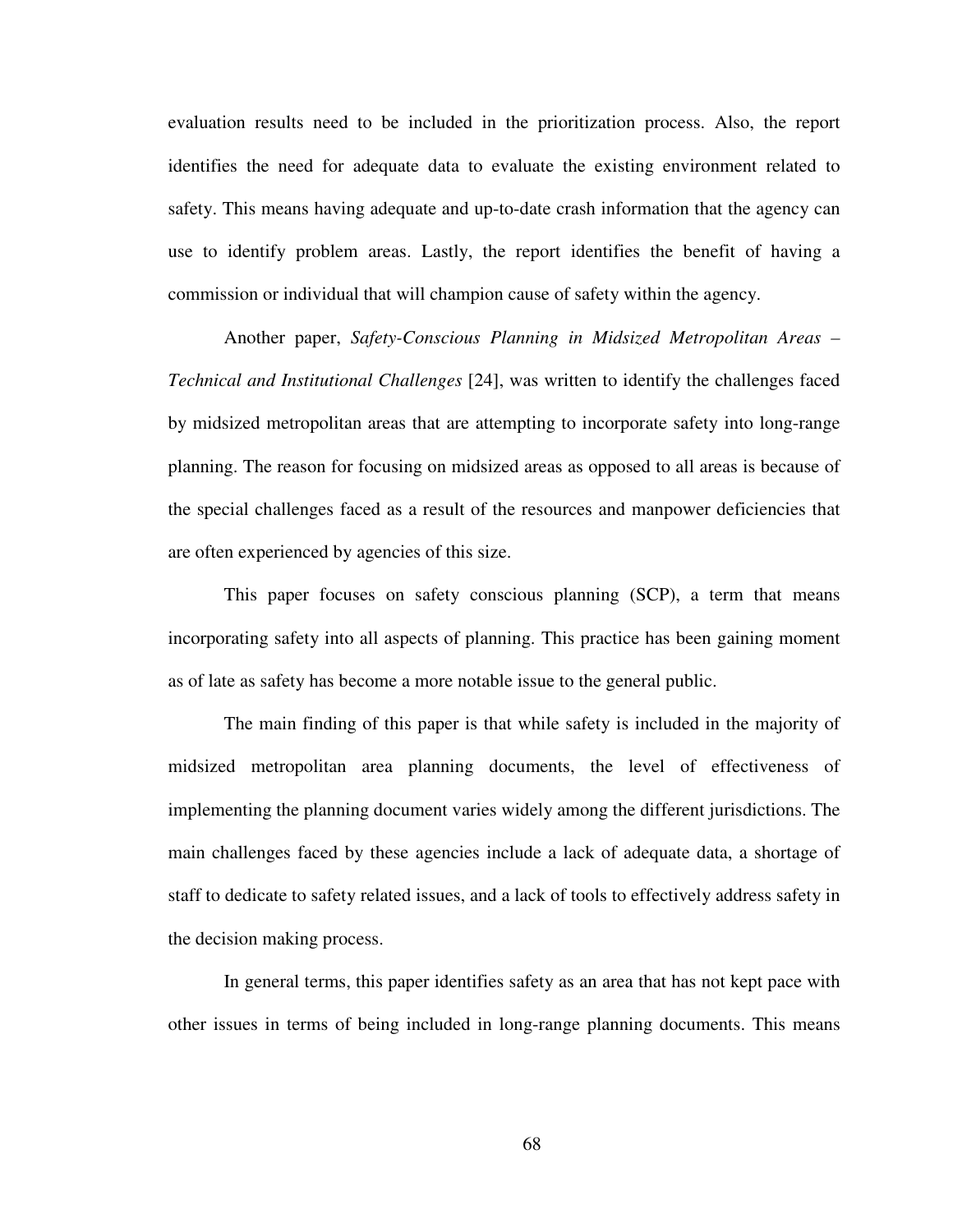that while other areas have had improvements in the tools available to better address long-range issues, safety has been somewhat lagging in this area.

This paper suggests better safety planning processes can result from an internal champion working to increase the awareness and focus on safety issues within an agency. In addition, including safety in the project selection process will help to ensure that safety benefits are considered when transportation improvement funds are allocated. This, however, will not be effective unless an adequate system is in place for quantifying the benefits or costs that would result from constructing, or not constructing, a safety improvement. The paper found that while a lot of agencies identify safety as a goal, few have found ways to adequately quantify safety. Lastly, having a state DOT that is an advocate for advanced safety practices can be very beneficial to improving the capabilities and practices of agencies within the state. This results from interagency information sharing and training sessions.

#### **6.1.3 Transportation Safety Public Campaigns**

A common way for agencies to try and reduce the occurrence of traffic crashes is through public campaigns. These campaigns, even though the tactics can vary, all focus on educating users of the transportation system as to ways in which safety can be improved or crashes reduced.

Several documents were found that focused on the effective implementation of these campaigns. The purpose of this section is to outline the findings of these documents.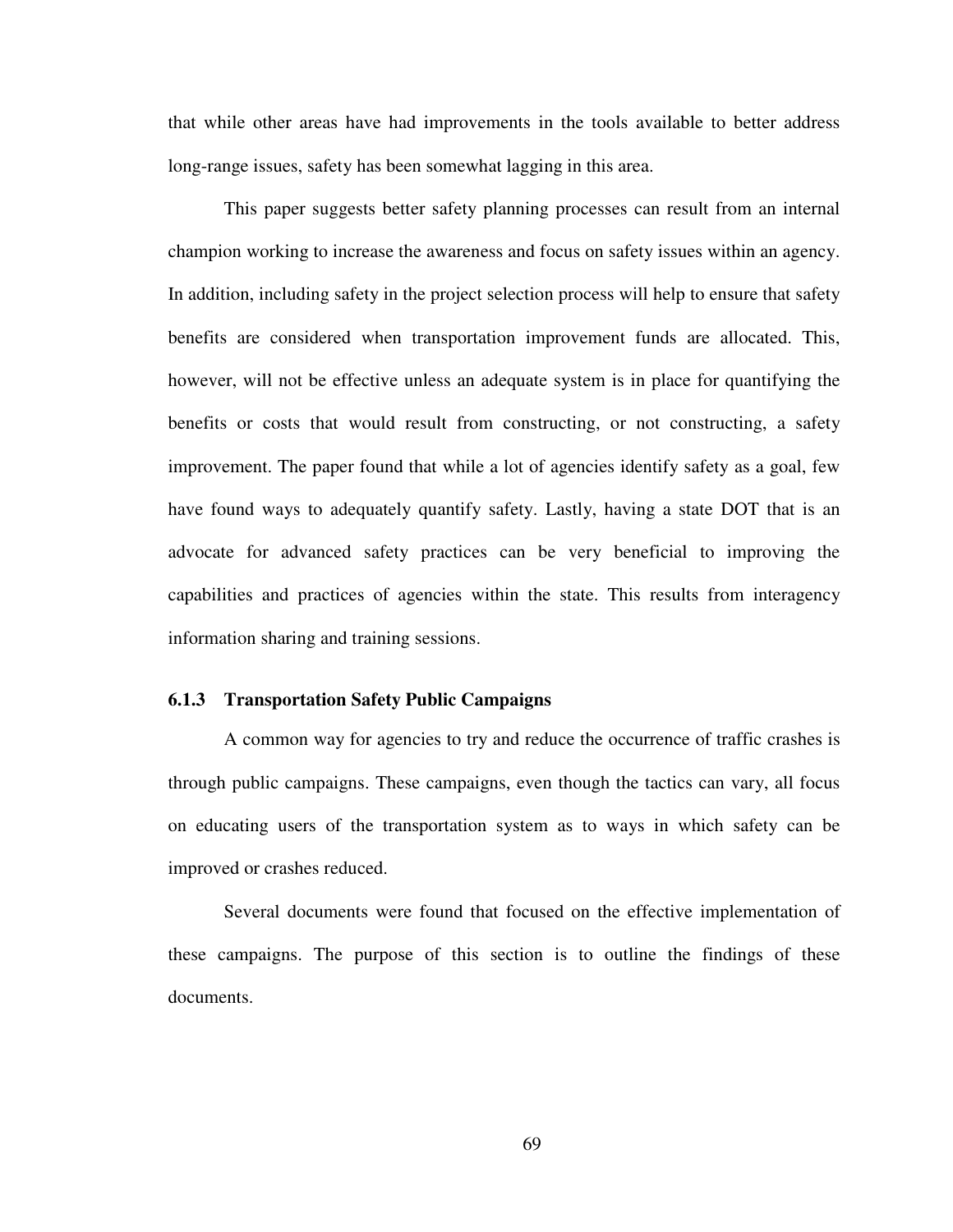#### 6.1.3.1 Current Public Campaign Practices

The paper *Communicating Highway Safety - What Works* [25] is mainly focused on the effects of public campaigns whose purpose is to change driver behavior to benefit traffic safety. Specifically, this paper looks at the, "type of media components, types of collaboration, context or environment in which the campaign is intended to have impact, structure or procedural steps in which campaigns are organized, principles for what works in a campaign, and the desired level of effects of a campaign."

The main motivating element behind this paper is the fact that people's actions can affect traffic safety much more than improved technology. This is contrary to the belief that major future increases in reductions in injuries and fatalities will come from a better design of roads or vehicles. While it is true that improving those designs will help, modifying the driving styles of the public can be just as effective, if not more so, in improving the safety of the roadway system.

The results of this study found that we should have guarded optimism as to the ability of programs to influence driver behavior. This means that programs were found to have some influence, but minor or major challenges may be present in the implementation of these programs.

Some of examples of what was found to work in these programs are listed below:

- More effective campaigns carefully target or segment the audience that the campaign is intended to reach.
- Campaigns for preventive behavior are more effective if they emphasize the negative consequences of current behavior. Arousing fear (at least in the context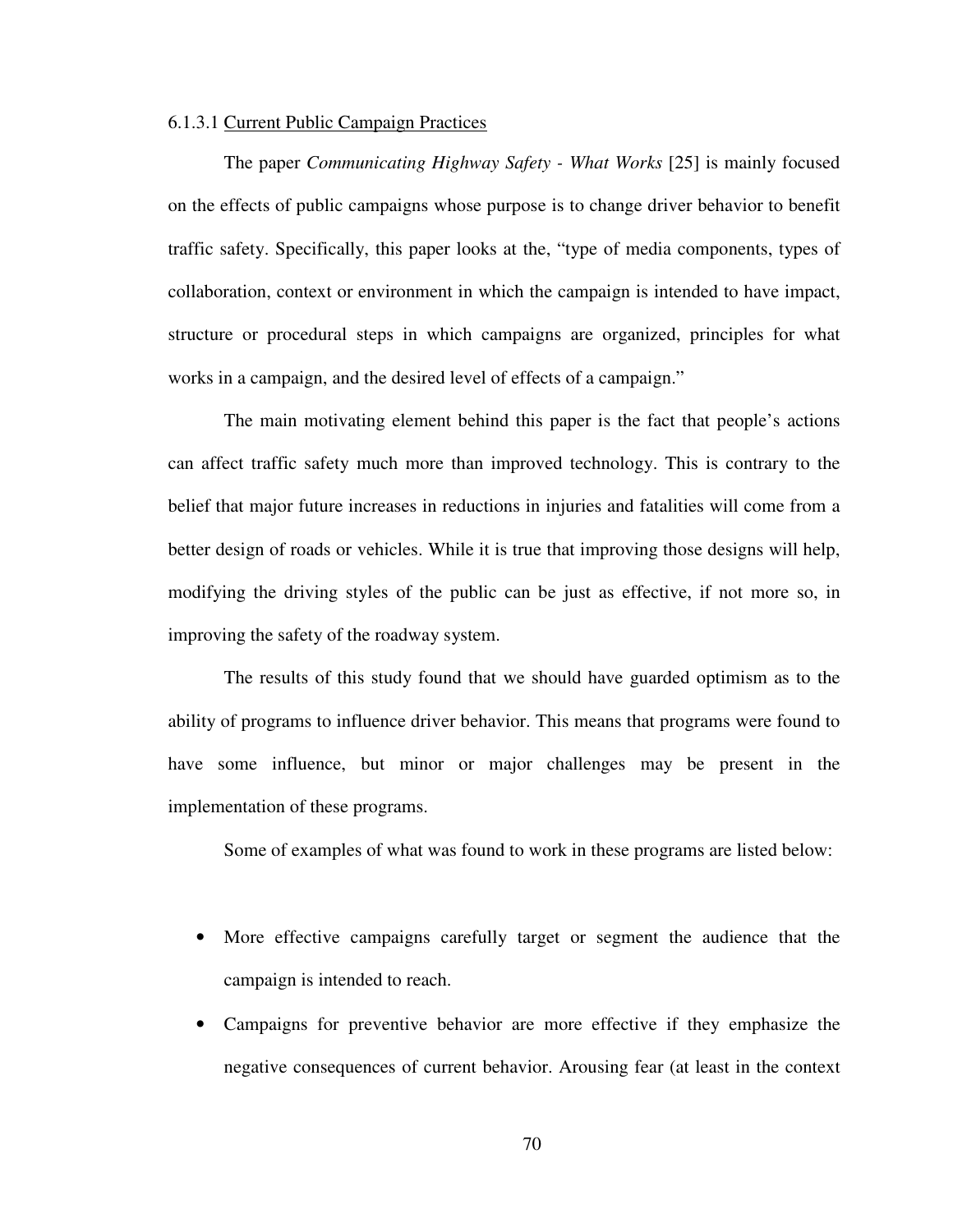of highway safety) has been found to be highly to moderately successful as a campaign strategy.

- Campaigns are more effective if they emphasize current rewards rather than the avoidance of distant negative consequences.
- More effective campaigns set fairly modest, attainable goals in terms of behavioral change.
- More effective campaigns go in tandem with an aggressive enforcement strategy.
- More effective campaigns address the existing knowledge and beliefs of target audiences that are impeding adoption of desired behaviors.

These findings give some direction to agencies that are looking to include transportation safety improvement goals in their LRTP. First, money should be allocated to fund these types of programs. While large roadway safety improvement construction projects have the potential to improve safety in specific locations, these programs have the ability to influence driver behavior over a large region. Second, funding for enforcement should be considered part of the budget to improve safety. This study found that pairing enforcement with campaigns can be a very effective way to influence behavior. Lastly, goals focused on improving highway safety should be modest to enable short term "wins" to occur for the responsible agency. These wins will help lift morale and motivate future safety improvement projects.

### **6.1.4 General Findings**

In general, the literature review found that agencies are, in most cases, including safety in some form in their LRTP. However, simply including the language in the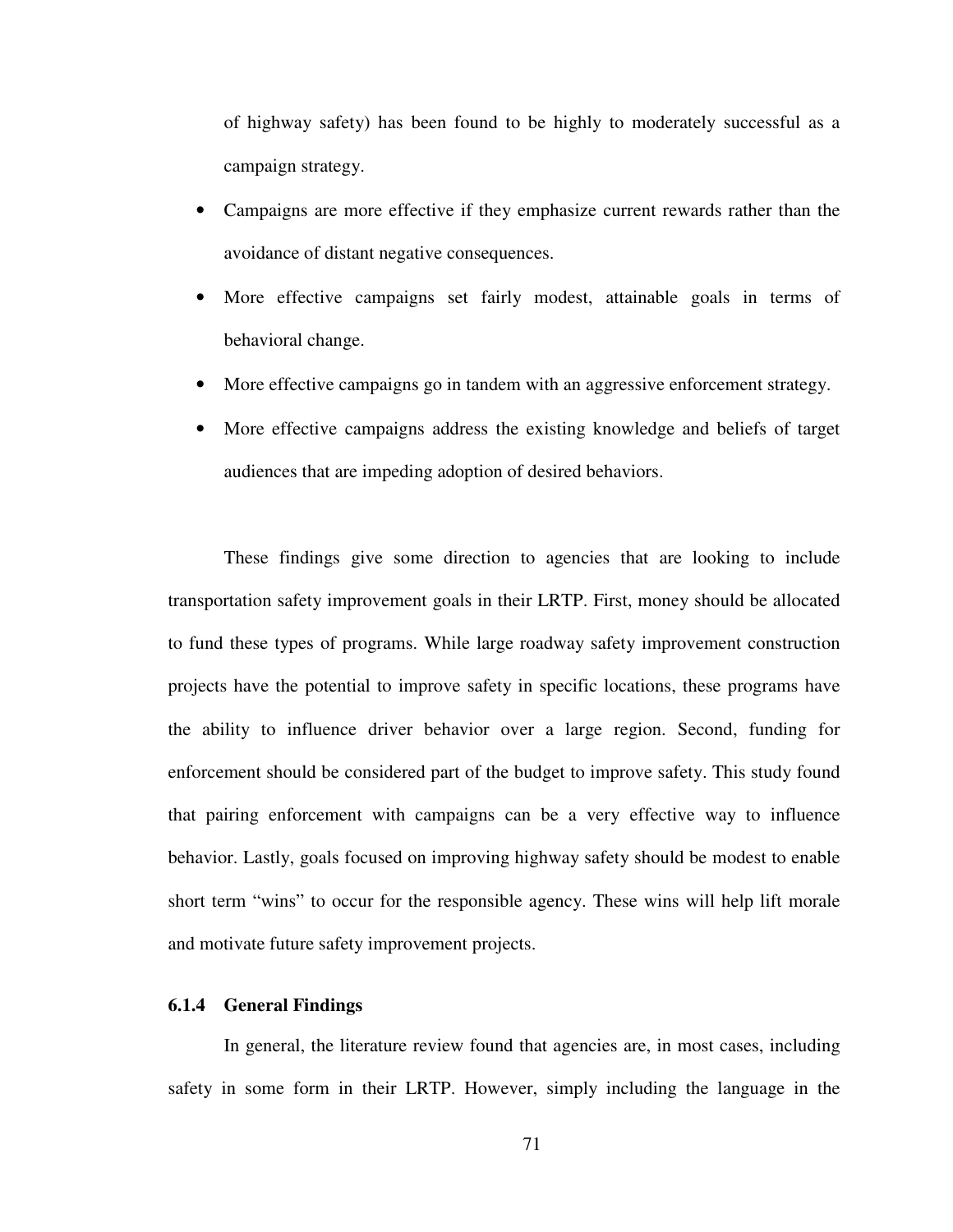planning documents does little to actually improve the safety of the transportation system by reducing traffic crash injuries and fatalities. The authors of these various documents found that the best way to encourage transportation safety projects is through various avenues. First, it is essential that a person or agency champion the cause of transportation safety. This will result in a constant voice advocating for the allocation of transportation improvement funds to safety related projects. Second, time and effort must be spent creating an accurate and complete data set of existing crash and safety data so that the current state of the transportation system in terms of safety is known. Third, relevant performance measures must be defined so that progress towards goals can be determined. Fourth, safety improvements or costs must be quantified so that safety benefits can be accurately included in the project selection process. The inclusion of safety in the project selection process was called out in several different documents as being critical to influencing the direction of improvement projects. Without the inclusion of safety in this process, safety will not be a driving force in determining how funds are spent.

#### **6.2 Long-Range Transportation Plan Evaluations**

For the purpose of evaluating the effect that long-range planning documents can have on the cost of crashes per person results discussed earlier, several plans were analyzed. The plans chosen for this analysis represent the five metropolitan areas with the highest and lowest cost of crashes per person of those in the "Large" population category, as explained previously. Table 21 displays these metropolitan areas and the corresponding cost of crashes per person for each.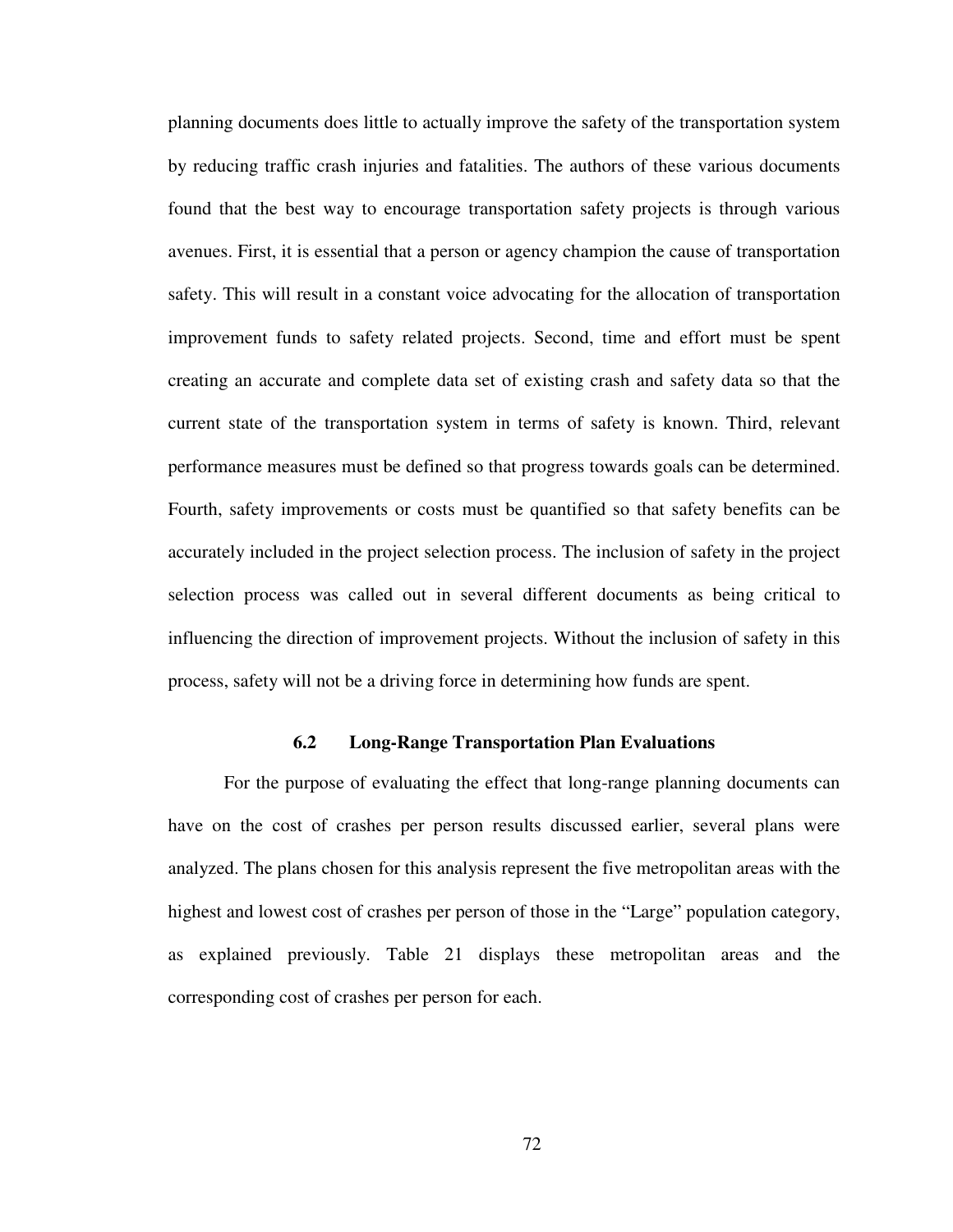| Table 21: Large Metropolitan Areas Cost of Crashes Estimates |                                                  |                         |                                    |                    |  |  |  |
|--------------------------------------------------------------|--------------------------------------------------|-------------------------|------------------------------------|--------------------|--|--|--|
|                                                              | Metropolitan Area                                | Population <sup>1</sup> | <b>Cost of Crashes</b><br>Estimate | Cost per<br>Person |  |  |  |
|                                                              | Lowest Cost of Crashes per Person                |                         |                                    |                    |  |  |  |
| 1                                                            | San Jose-Sunnyvale-Santa Clara, CA               | 1,819,198               | \$1,683,089,248                    | \$925              |  |  |  |
| $\overline{2}$                                               | Minneapolis-St. Paul-Bloomington, MN-WI          | 3,229,878               | \$3,485,304,892                    | \$1,079            |  |  |  |
| 3                                                            | Portland-Vancouver-Beaverton, OR-WA              | 2, 207, 462             | \$2,464,473,472                    | \$1,116            |  |  |  |
| $\overline{4}$                                               | San Diego-Carlsbad-San Marcos, CA                | 3,001,072               | \$3,697,899,836                    | \$1,232            |  |  |  |
| 5                                                            | Sacramento-Arden-Arcade-Roseville, CA            | 2,109,832               | \$2,719,705,144                    | \$1,289            |  |  |  |
|                                                              | Highest Cost of Crashes per Person               |                         |                                    |                    |  |  |  |
| 20                                                           | San Antonio, TX                                  | 2,031,445               | \$4,184,358,308                    | \$2,060            |  |  |  |
| 21                                                           | Orlando, FL                                      | 2,054,574               | \$4,407,656,884                    | \$2,145            |  |  |  |
| 22                                                           | Memphis, TN-MS-AR                                | 1,285,732               | \$2,957,204,176                    | \$2,300            |  |  |  |
| 23                                                           | Tampa-St. Petersburg-Clearwater, FL              | 2,733,761               | \$6,582,675,232                    | \$2,408            |  |  |  |
| 24                                                           | New Orleans-Metairie-Kenner, LA                  | 1,134,029               | \$2,945,990,524                    | \$2,598            |  |  |  |
| Notes:                                                       | <sup>1</sup> 2008 estimate based on MSA boundary |                         |                                    |                    |  |  |  |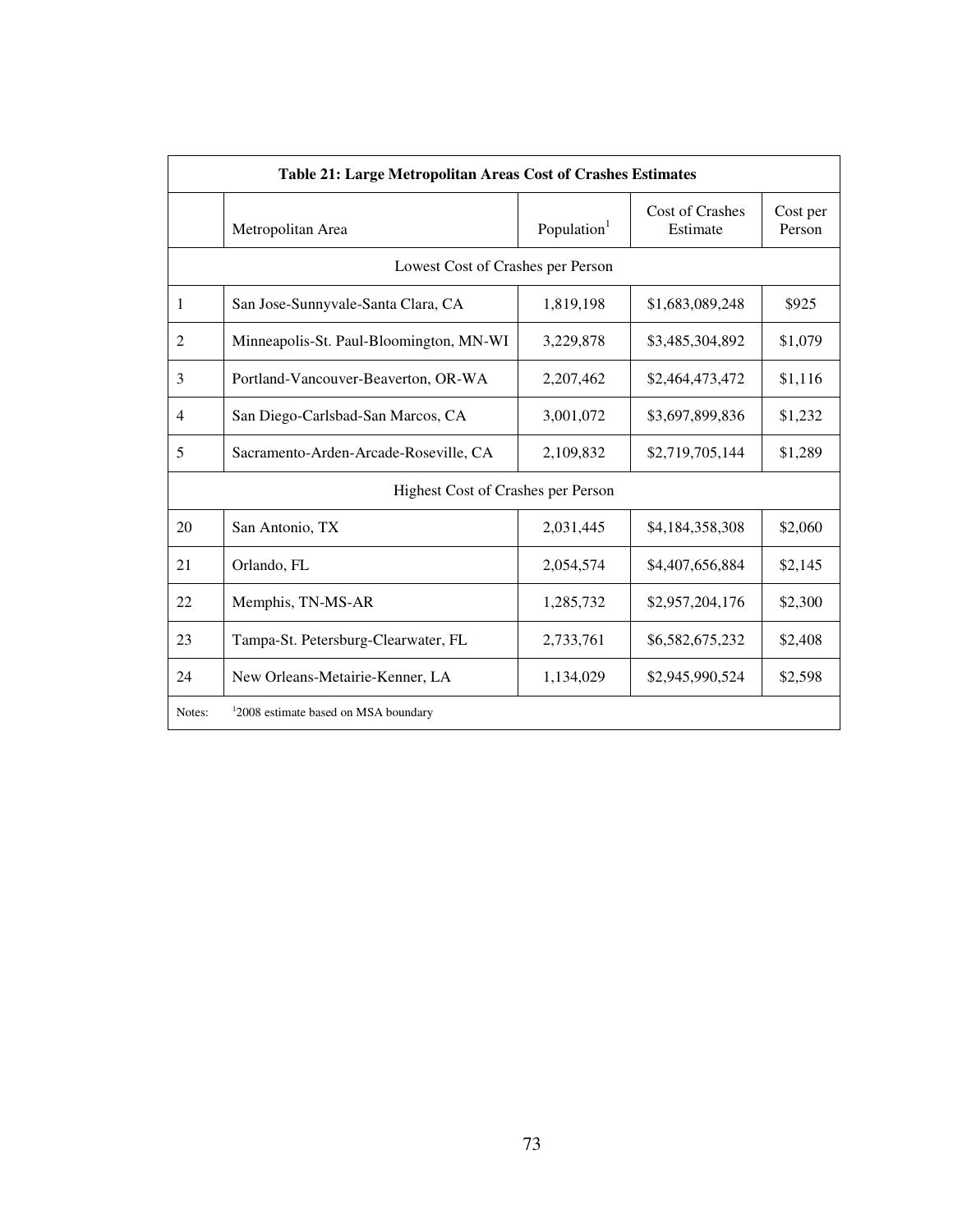For each of these metropolitan areas, the LRTP developed by the MPO was reviewed for the inclusion of safety related goals and practices. The MPO documents were chosen because those documents represent a regional focus, rather than a more localized focus of a plan developed by a city or county. Given that the cost estimates created for these research effort were based on MSA boundaries that encompasses a very broad area around the urban center of each of these metropolitan areas, the MPO plan seems the most reasonable to utilize.

These plans were evaluated based on criteria presented in NCHRP 546 [22]. In particular, the plans were surveyed for whether safety was included in the vision and goal of the plan, whether performance measures had been developed to assess progress towards safety goals, and whether the safety benefits of a project or policy were considered when allocating funds or debating policy alternatives, to name a few. Table 22 below presents a summarized version of the finds of this review. A complete review of each plan can be found in Appendix B.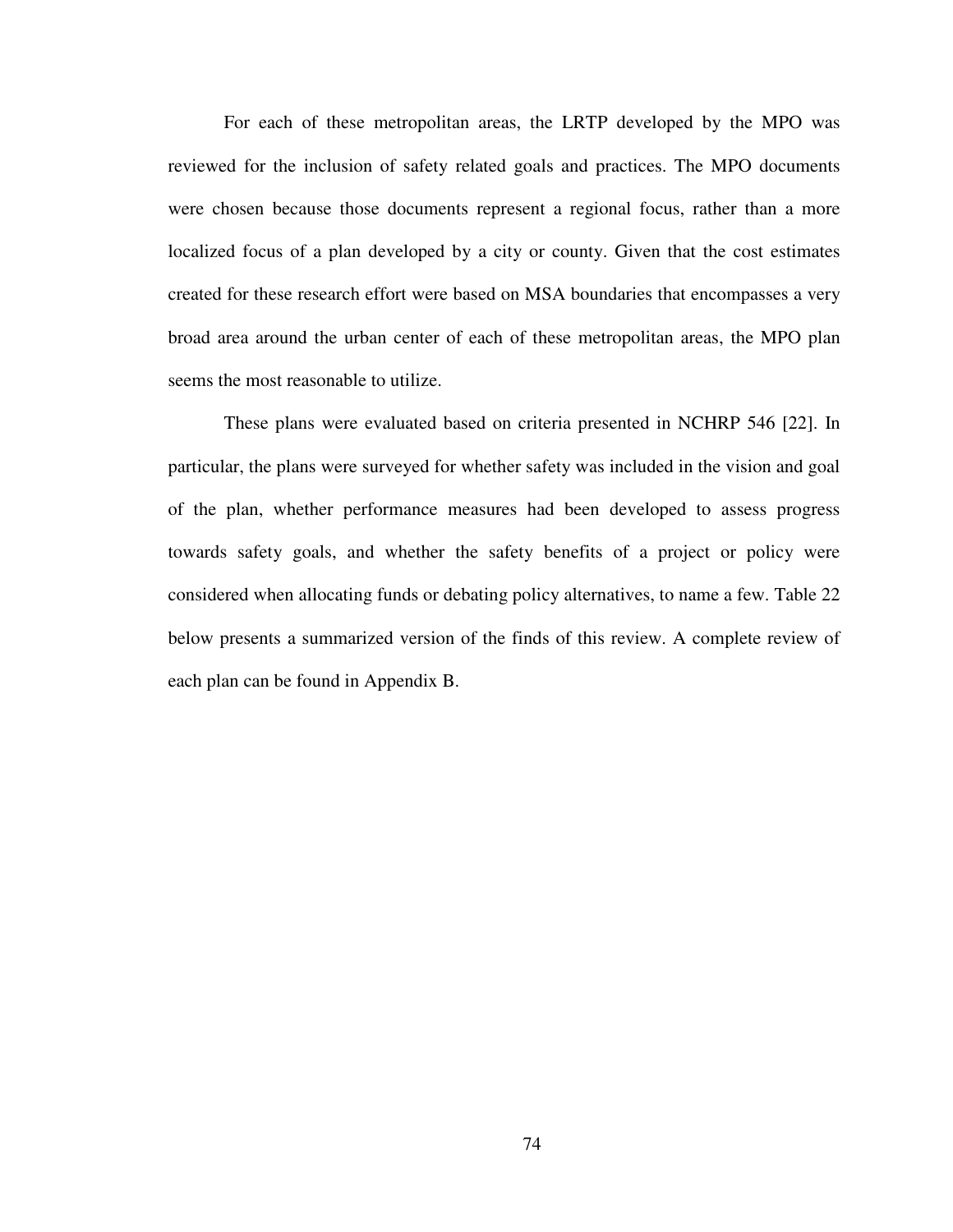| Table 22: Evaluation of Long-Range Transportation Plan Summary                                                                                                                                                    |                               |                 |                  |                |                              |                                       |                  |                |                |                 |
|-------------------------------------------------------------------------------------------------------------------------------------------------------------------------------------------------------------------|-------------------------------|-----------------|------------------|----------------|------------------------------|---------------------------------------|------------------|----------------|----------------|-----------------|
|                                                                                                                                                                                                                   | Low Cost of Crashes Locations |                 |                  |                |                              | <b>High Cost of Crashes Locations</b> |                  |                |                |                 |
|                                                                                                                                                                                                                   | San Jose, CA                  | Minneapolis, MN | Portland, OR     | Sand Diego, CA | $\mathcal{L}$<br>Sacramento, | San Antonio, TX                       | Orlando, FL      | Memphis, TN    | Tampa, FL      | New Orleans, LA |
| Safety in vision statement?                                                                                                                                                                                       | $\ddot{}$                     | $+\frac{1}{x}$  | $\ddot{}$        | $\ddot{}$      | $\mathbf X$                  | $+$                                   | $+$              | $+\frac{1}{x}$ | $\mathbf{x}$   | X               |
| Safety included in goals?                                                                                                                                                                                         | $\ddot{}$                     | X               | $\ddot{}$        | $+\frac{1}{x}$ | $+\frac{1}{x}$               | $\ddot{}$                             | $+$              | $\ddot{}$      | $\ddot{}$      | $+\frac{1}{x}$  |
| Safety related performance<br>measures?                                                                                                                                                                           | $+$                           | X               | $\overline{+}$   | X              | $\mathbf x$                  | $\mathbf x$                           | $+$              | $\mathbf{X}$   | $+\frac{1}{x}$ | X               |
| Safety used in project<br>identification?                                                                                                                                                                         | $+$                           | X               | $+$              | X              | X                            | $+$                                   | $+$              | $+$            | $+$            | X               |
| Safety analysis tools used?                                                                                                                                                                                       | $+$                           | X               | $\ddot{}$        | X              | $\mathbf x$                  | $\mathbf X$                           | $+$              | $\mathbf x$    | $+$            | $\mathbf x$     |
| Safety evaluation criteria used<br>to assess merits of different<br>strategies or projects?                                                                                                                       | $\mathbf X$                   | $+\frac{1}{x}$  | $\overline{+}$   | $\mathbf X$    | $\mathbf X$                  | $+\frac{1}{x}$                        | $\ddot{}$        | X              | $\overline{+}$ | X               |
| Product of planning process<br>includes safety-related actions?                                                                                                                                                   | $\ddot{}$                     | $\mathbf X$     | $\ddot{}$        | $\mathbf X$    | $\mathbf X$                  | $\mathbf X$                           | $\ddot{}$        | $\ddot{}$      | $\mathbf X$    | X               |
| Safety included in prioritization<br>process?                                                                                                                                                                     | $\mathbf X$                   | X               | $\ddot{}$        | $\mathbf X$    | $+\frac{1}{x}$               | $\ddot{}$                             | $\ddot{}$        | $\ddot{}$      | $\ddot{}$      | X               |
| Monitoring process in place?                                                                                                                                                                                      | $^{+}$                        | X               | $+$              | $\mathbf X$    | X                            | $\mathbf X$                           | $+$              | $\mathbf X$    | $+\frac{1}{x}$ | X               |
| Key safety stakeholders<br>involved in the planning<br>process?                                                                                                                                                   | $\ddot{}$                     | $\ddot{}$       | $\ddot{}$        | $\mathbf X$    | $\ddot{}$                    | $\ddot{}$                             | $\ddot{}$        | $\ddot{}$      | $\overline{+}$ | X               |
| $\ddot{}$                                                                                                                                                                                                         | 8                             | $\mathbf{1}$    | 10               | $\mathbf{1}$   | 1                            | 5                                     | 10               | 5              | 6              | $\mathbf{0}$    |
| $+\frac{1}{x}$                                                                                                                                                                                                    | $\boldsymbol{0}$              | $\overline{2}$  | $\boldsymbol{0}$ | $\mathbf{1}$   | $\overline{2}$               | $\mathbf{1}$                          | $\boldsymbol{0}$ | $\mathbf{1}$   | $\overline{c}$ | $\mathbf{1}$    |
| X                                                                                                                                                                                                                 | $\overline{2}$                | $\overline{7}$  | $\overline{0}$   | $\,8\,$        | $\tau$                       | $\overline{4}$                        | $\boldsymbol{0}$ | $\overline{4}$ | $\overline{2}$ | 9               |
| Notes:<br>"+" indicates that the plan meets the respective criteria<br>"+/-" indicates that the plan partially meets the respective criteria<br>"-" indicates that the plan does not meet the respective criteria |                               |                 |                  |                |                              |                                       |                  |                |                |                 |

Г

 $\overline{\mathbf{1}}$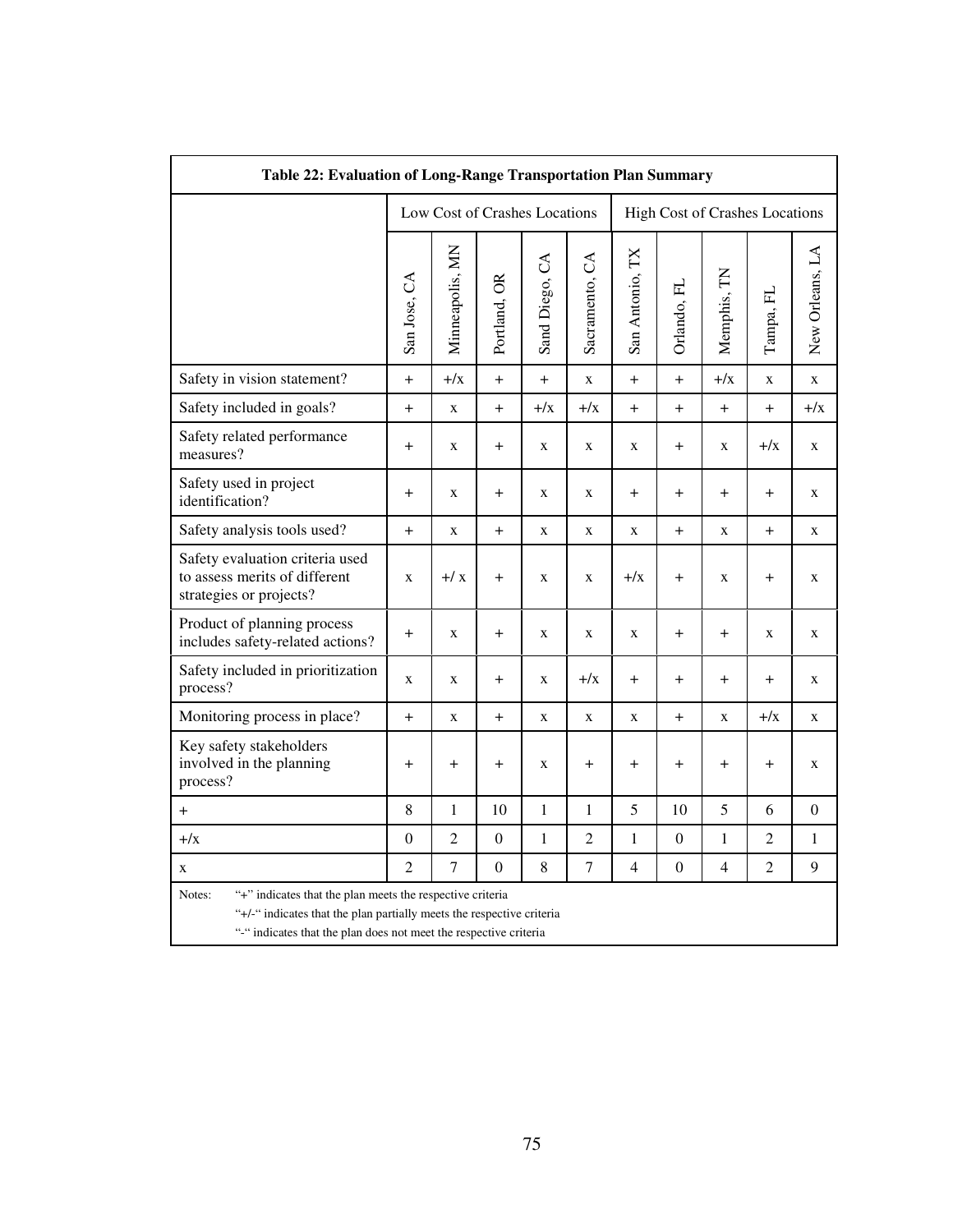As can been seen by the summary above, there does not seem to be a correlation between an metropolitan area having a low cost of crashes per person and also having a strong LRTP in terms of safety, or vice versa. In fact, three of the four worst plans in terms of how safety is included in the plan, Minneapolis, MN, San Diego, CA, and Sacramento, CA, are plans that are among the best in terms of the cost of crashes per person.

These results beg the question, "Why does it appear that the incorporation of safety into planning has such little effect on the cost of crashes experienced by the corresponding metropolitan area?" To answer this question, we must address the limitations of the analysis method used for this evaluation and also the limitations of the effect that transportation planning can have on safety.

#### **6.2.1 Limitations of Evaluating LRTP**

As noted, LRTPs are documents that address the long-range future of the transportation system for a given area. As such, they generally reflect the priorities and values of an agency by describing the visions and priorities for the region. However, these documents are not necessarily the only documents that are considered when policy or project decisions are made. In addition to LRTPs, agencies will often consider documents such as pedestrian plans, bicycle plans, state plans, local plans, and others. In short, the LRTP is one document among many that could be considered a policy document for a region.

In addition to a multitude of documents, an agency also must deal with a shifting political climate when decisions are made. For example, while a policy document might suggest a priority should be put on safety-related projects, the political forces in the area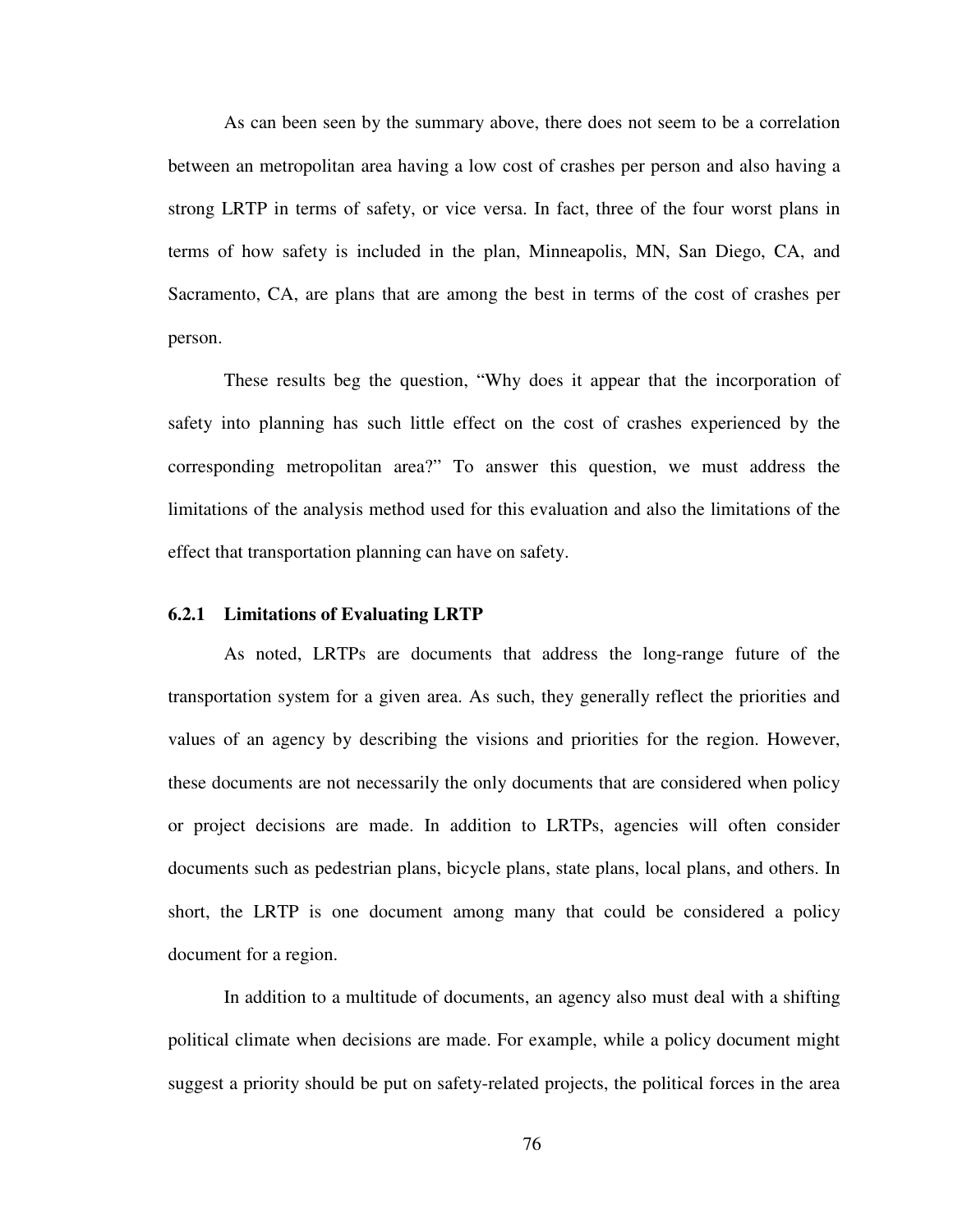might want to focus on projects that would have a more immediate impact, such roadway resurfacing projects or capacity increasing projects. In such cases, when immediate impacts are desired, safety projects often lose out because the true benefits cannot be realized for sure until several years' worth of data is collected after the project has been completed.

Lastly, a review of LRTPs is limited by the lack of real world information that it provides. For example, while a LRTP plan may state that safety-related projects should be a priority of an agency, the actual actions of the agency might not reflect that. Similarly, while a LRTP might not explicitly call out that safety should be a priority for the area, individual departments or staff members might take it upon themselves to ensure that safety is adequately addressed in the operation of the agency. In general, while LRTPs might give us an idea of what is happening at an agency, they do not give us the complete picture of the actual environment as it relates to safety practices.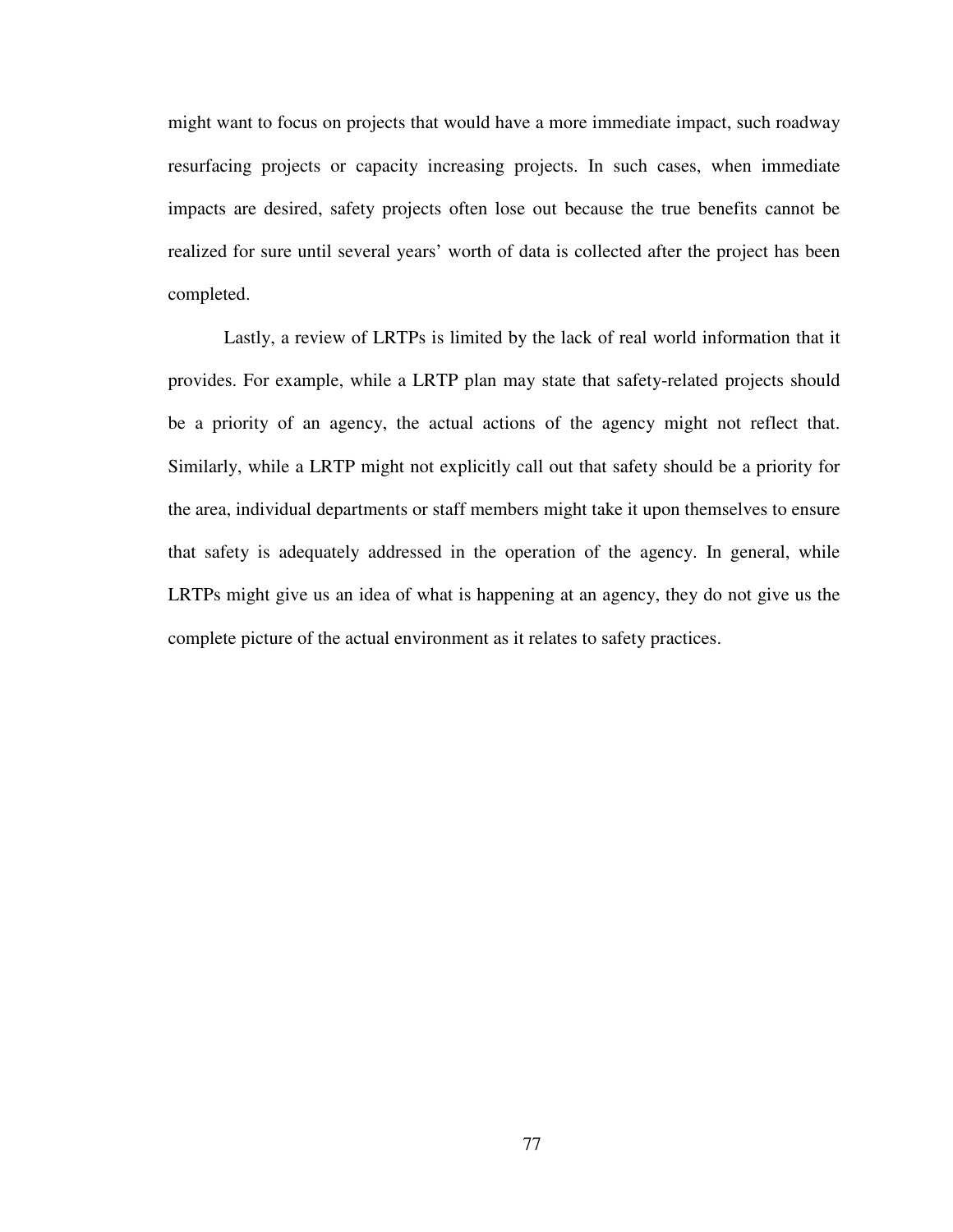## **CHAPTER 7 CONCLUSIONS AND RECOMMENDATIONS**

#### **7.1 Summary**

Although the cost of congestion is a more discussed phenomenon, this research has shown that the cost of traffic crashes exceeds the cost of congestion for 83 of the largest metropolitan areas in the U.S on a per person basis at a rate of over 3 to 1 based on the 2009 *Urban Mobility Report* and 2008 crash data. These findings are consistent with a previous report published by AAA that compared the cost of crashes to the cost of safety for 2005 data. In that report, the cost of crashes exceeded the cost of safety at a rate of over 2 to 1. The cost of crashes estimates for the two studies are based on different VSL and injury estimates due to the FHWA recently revisiting the assumed VSL used in department studies, raising the value from roughly \$3.25 million in 2005 to \$5.8 million for this study. However, even when considering the cost of crashes in 2008 based on the lower previous cost estimate, the cost of crashes still outweigh the cost of congestion by a significant margin.

While the result of the cost of crashes exceeding the cost of congestion continued for this research, interesting trends emerged for the two factors. Between 2005 and 2008, the cost of crashes was generally on the decline, declining an average of nearly 9 percent, while the cost of congestion was generally increasing, rising an average of over 11 percent. However, both factors have seen a decline in recent years, mostly likely due to the recent economic downturn experienced in the U.S. As noted, though, even with these inverse trends occurring, the cost of crashes still outweighs the cost of congestion.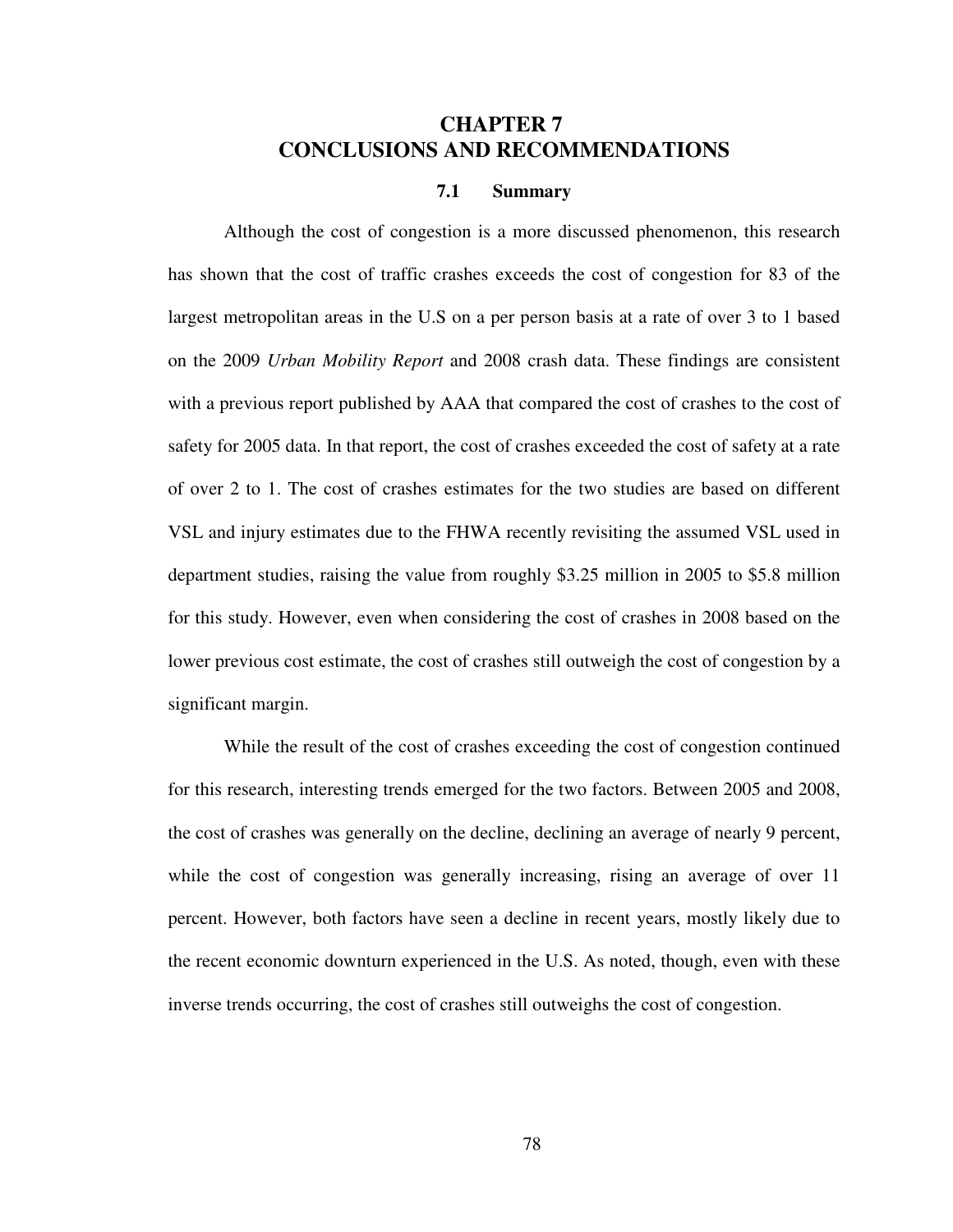### **7.2 Recommendations**

Although recent trends in traffic related fatalities and injuries have shown a decline from historical averages, evidence suggests that those occurrences are more likely the result of outside factors, such as the recent economic downturn, rather than a shift in driver behavior or the overall safety of the transportation network. As such, significant effort needs to be taken to reduce the occurrence and severity of traffic crashes in the future. The following recommendations are aimed at identifying strategies that agencies can implement to combat traffic related fatalities and injuries in their region.

- **Encourage cooperation amongst partnering agencies to address regional safety issues.** Combating the overall safety of the region often is outside of the scope of a singular agency. Improvements will be seen when many agencies, such as local agencies, state agencies, regional agencies, and agencies that focus on variety of travel modes, work together for the common goal of improving safety and reducing crash related injuries and fatalities.
- **Include the safety benefits of a project or policy in the prioritization process.** By including safety in the project prioritization process, an agency is more likely to build projects that have a positive impact on the safety of the infrastructure system. In addition, securing consistent funding for safety improvements is a critical component of having a positive impact of the safety of the transportation system.
- **Develop and maintain a comprehensive data collection program for crash related statistics. This database should be as detailed as possible and preferably GIS-based.** Without adequate crash data, an agency is blind to the current safety of the transportation system. A complete crash database will allow an agency to identify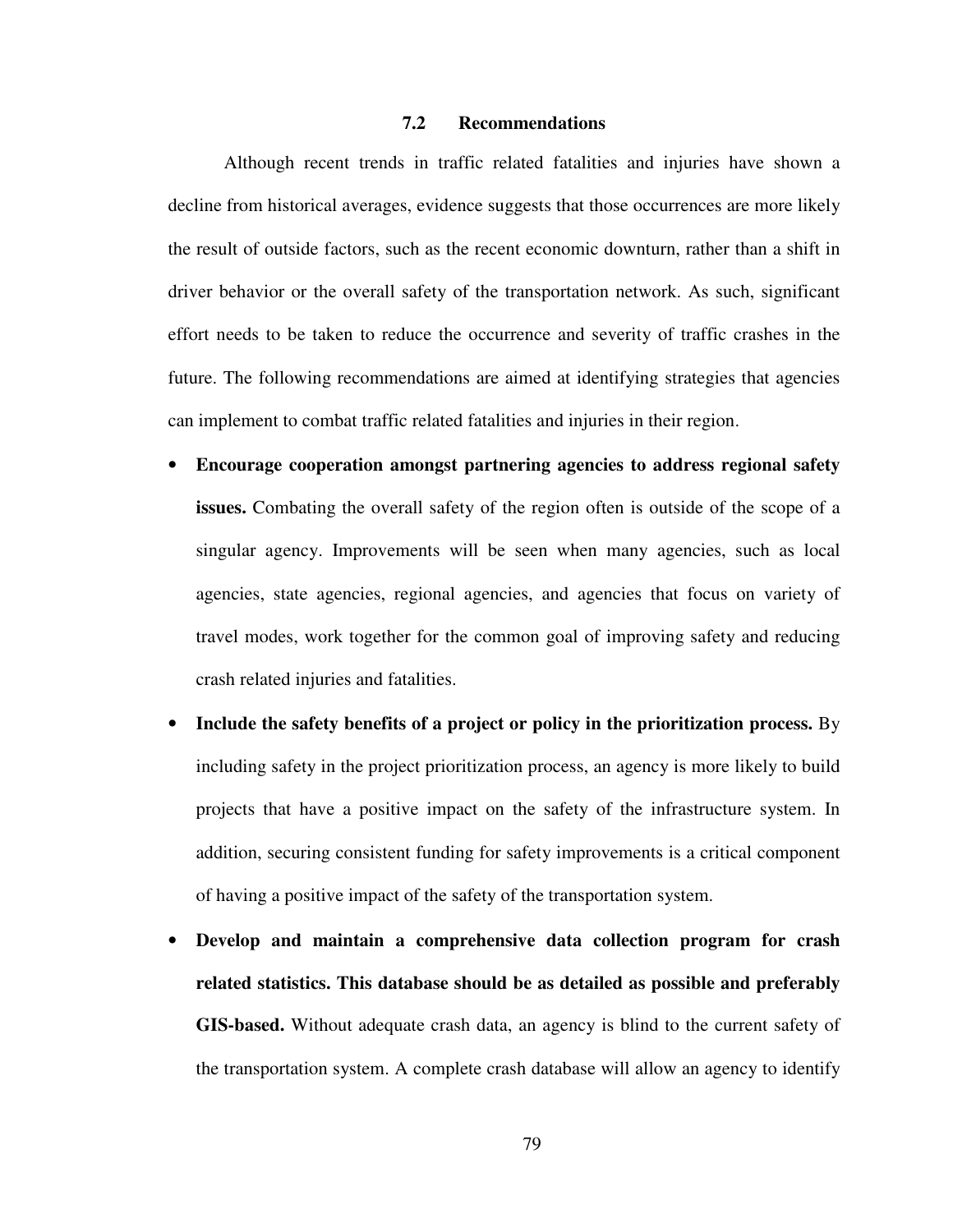where safety concerns exist, what type of crashes are a problem, and potentially identify system wide approaches to combat those issues.

- **Work with local police agencies to produce consistent reporting methods for crashes.** Crash data is only as good as the information that is collected in the field. As such, effort should be taken to ensure that this information is as consistent and complete as possible. Agencies should work together to make data as comparable as possible across jurisdictional lines.
- **Encourage cooperation amongst health officials and police officials to accurately report the injury severity of crashes.** When a victim of a crash leaves the scene and is treated at a hospital, a possibility exists that the original crash report might not be updated to accurately record the severity of the injury that results from the crash. Communication between police and health officials should exist so that the final crash report is as accurate and complete as possible.
- **Incorporate transportation safety into the daily operations of the agency.**  Improving transportation safety is not something that can occur overnight or with minimal effort by the governing jurisdiction. Positive results will come from a dedicated agency who works to include the potential safety benefits or costs of a particular project or policy into every decision.
- **Consider improving safety to be both a short-term and long-term issue.** While significant improvements in the safety of a transportation system will be the result of years of dedication to the issue, small steps towards or away from that goal are made each time an individual project is built. By making pro-safety decisions on specific projects, big or small, the overall safety of the network is increased.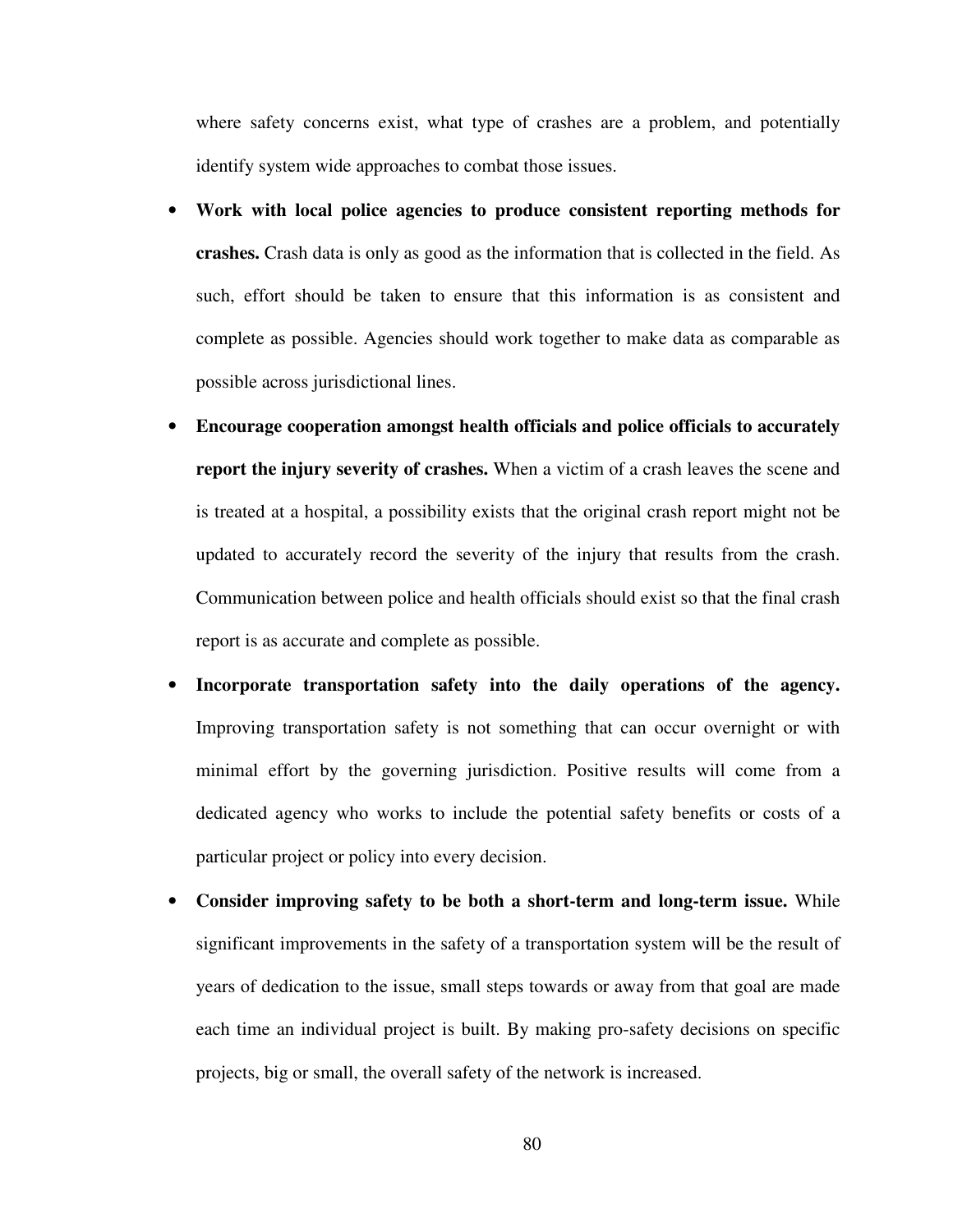• **Create a national database of injury crash data.** Injury case data is currently much more difficult to analyze because no national database exists like there is for fatality data. States should be required to report injury information at the county level to a national agency so that a more accurate picture of the trends related to injury information can be analyzed.

#### **7.3 Future Research**

To improve the confidence that can be had in analyses conducted like what was done for this thesis, further research should be done related to the economic costs associated with traffic crashes. In particular, little research on the economic impact of injuries has been conducted to date.

Much like the *Urban Mobility Report*, the economic cost of traffic crashes should be reported biennially. Having this information produced every other year will help ensure that safety stays in the conversation as to where transportation improvement dollars should be spent. Also, a more in-depth look at how the practices of an agency affect the occurrence of traffic crashes would be an interesting exercise. Similarly, a significant amount of research could be conducted related to the correlation between the occurrence of crashes and the existing environment, such as building density, congestion levels, transit ridership, and other factors that could affect the occurrence of crashes. Understanding these relationships could go a long way to helping agencies understand where resources should be invested to reduce crashes and, by doing so, save lives.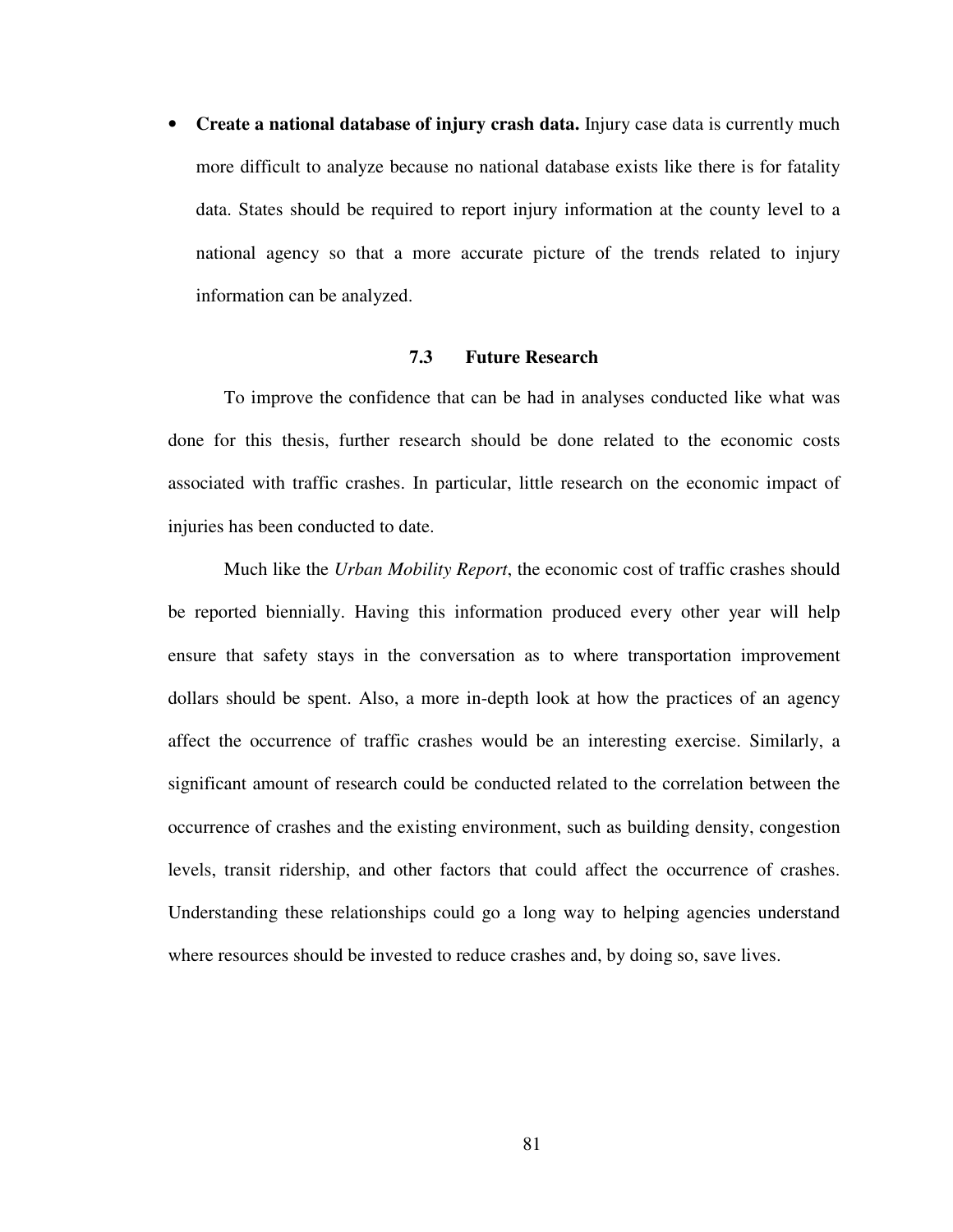# **APPENDIX A MSA AREA DEFINITIONS**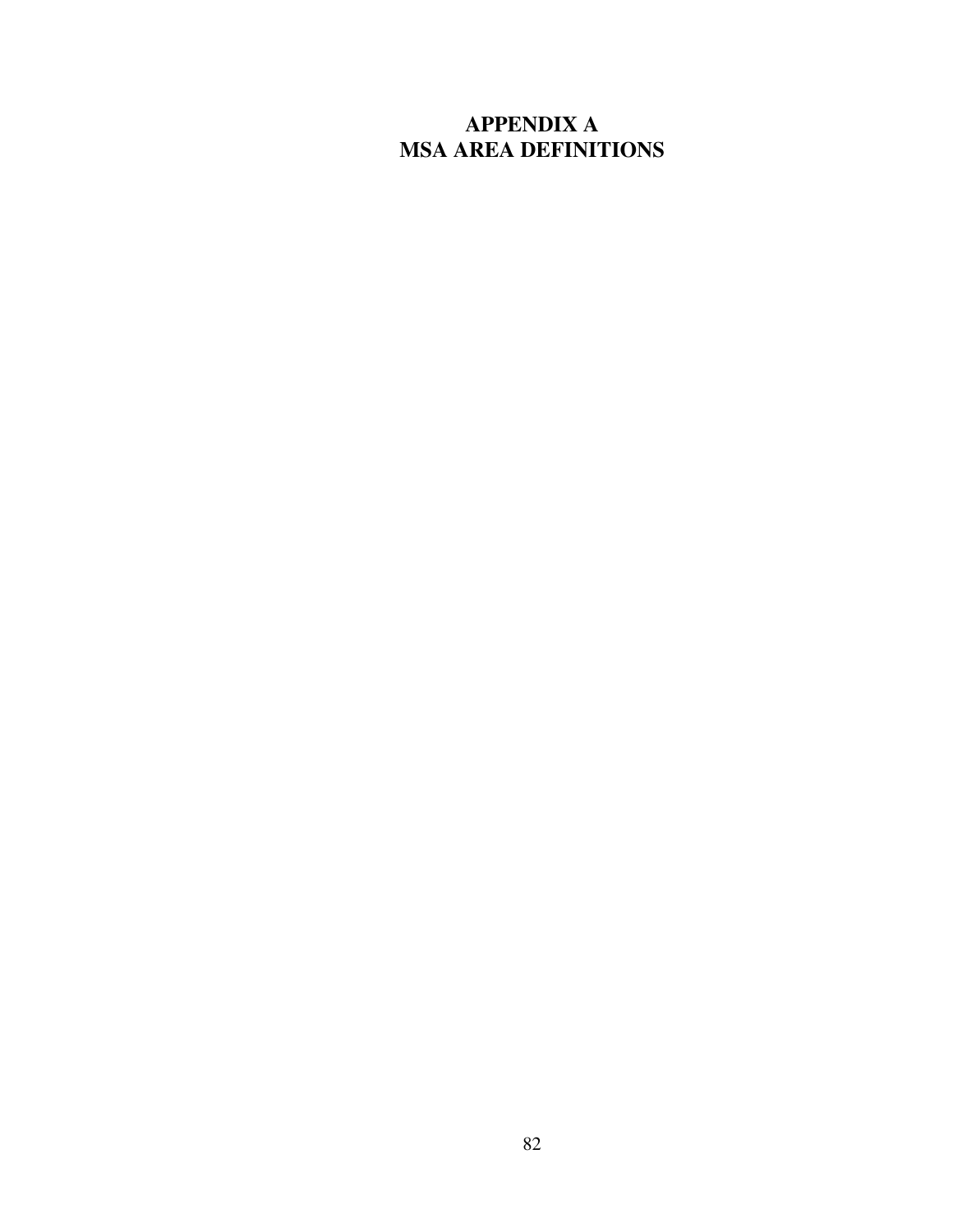| <b>MSA</b> Area                    |                                              | <b>State</b> |
|------------------------------------|----------------------------------------------|--------------|
|                                    | County<br>Portage County                     | Ohio         |
| Akron, OH                          | <b>Summit County</b>                         | Ohio         |
|                                    |                                              | New York     |
|                                    | <b>Albany County</b>                         | New York     |
|                                    | <b>Rensselaer County</b>                     | New York     |
| Albany-Schenectady-Troy, NY        | Saratoga County<br><b>Schenectady County</b> | New York     |
|                                    |                                              | New York     |
|                                    | Schoharie County<br><b>Bernalillo County</b> | New Mexico   |
|                                    |                                              | New Mexico   |
| Albuquerque, NM                    | <b>Sandoval County</b>                       |              |
|                                    | <b>Torrance County</b>                       | New Mexico   |
|                                    | Valencia County                              | New Mexico   |
|                                    | Warren County                                | New Jersey   |
| Allentown-Bethlehem-Easton, PA-NJ  | Carbon County                                | Pennsylvania |
|                                    | Lehigh County                                | Pennsylvania |
|                                    | Northampton County                           | Pennsylvania |
| Anchorage, AK                      | <b>Anchorage Municipality</b>                | Alaska       |
|                                    | Matanuska-Susitna Borough                    | Alaska       |
|                                    | <b>Barrow County</b>                         | Georgia      |
|                                    | <b>Bartow County</b>                         | Georgia      |
|                                    | <b>Butts County</b>                          | Georgia      |
|                                    | Carroll County                               | Georgia      |
|                                    | Cherokee County                              | Georgia      |
|                                    | <b>Clayton County</b>                        | Georgia      |
|                                    | Cobb County                                  | Georgia      |
|                                    | Coweta County                                | Georgia      |
|                                    | Dawson County                                | Georgia      |
|                                    | DeKalb County                                | Georgia      |
|                                    | Douglas County                               | Georgia      |
|                                    | <b>Fayette County</b>                        | Georgia      |
|                                    | <b>Forsyth County</b>                        | Georgia      |
| Atlanta-Sandy Springs-Marietta, GA | <b>Fulton County</b>                         | Georgia      |
|                                    | <b>Gwinnett County</b>                       | Georgia      |
|                                    | Haralson County                              | Georgia      |
|                                    | <b>Heard County</b>                          | Georgia      |
|                                    | Henry County                                 | Georgia      |
|                                    | Jasper County                                | Georgia      |
|                                    | Lamar County                                 | Georgia      |
|                                    | Meriwether County                            | Georgia      |
|                                    | Newton County                                | Georgia      |
|                                    | Paulding County                              | Georgia      |
|                                    | Pickens County                               | Georgia      |
|                                    | Pike County                                  | Georgia      |
|                                    | Rockdale County                              | Georgia      |
|                                    | <b>Spalding County</b>                       | Georgia      |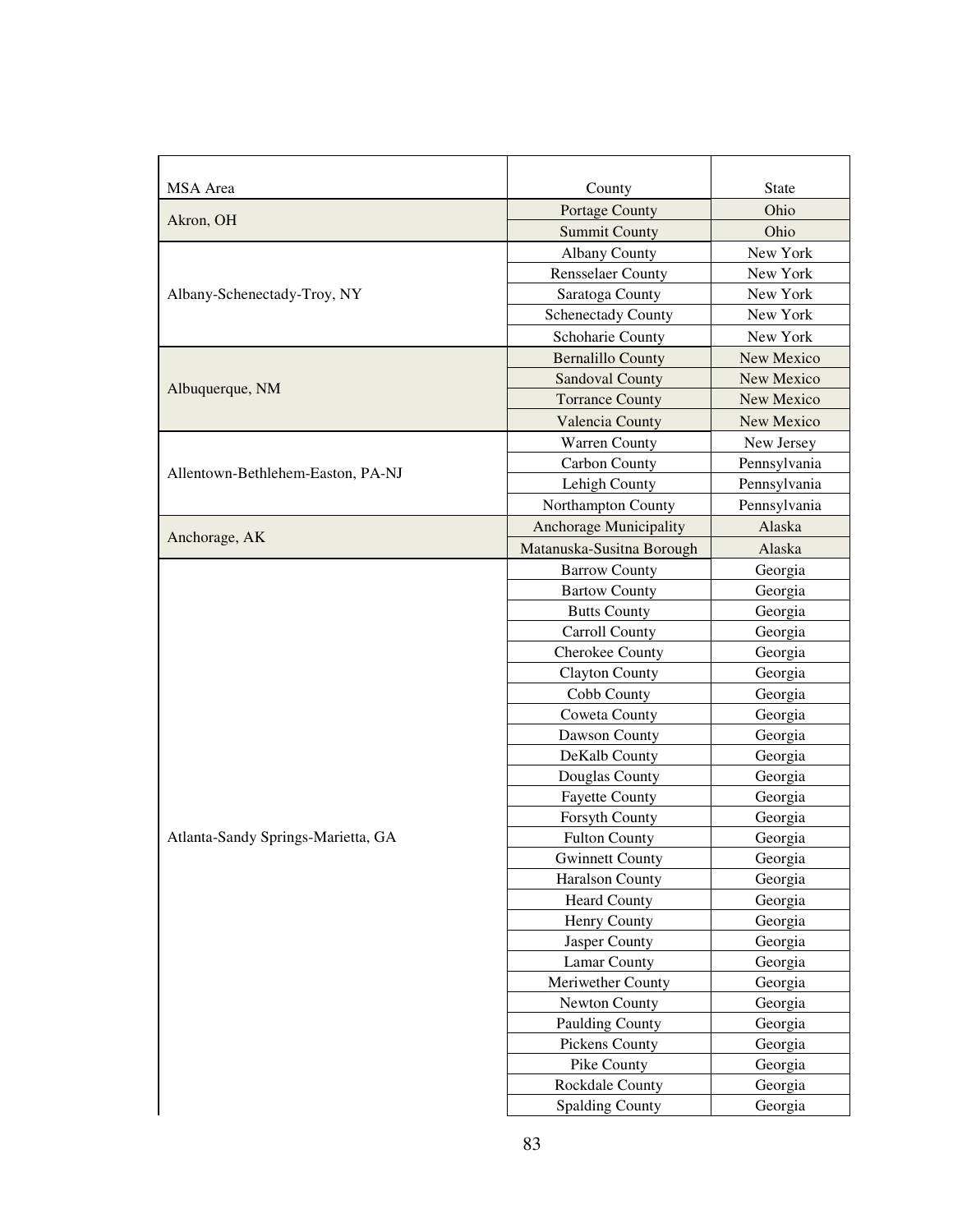| <b>MSA</b> Area                   | County                                   | <b>State</b>   |
|-----------------------------------|------------------------------------------|----------------|
|                                   | <b>Walton County</b>                     | Georgia        |
|                                   | <b>Bastrop County</b>                    | Texas          |
|                                   | <b>Caldwell County</b>                   | Texas          |
| Austin-Round Rock, TX             | <b>Hays County</b>                       | Texas          |
|                                   | <b>Travis County</b>                     | Texas          |
|                                   | <b>Williamson County</b>                 | Texas          |
| Bakersfield, CA                   | Kern County                              | California     |
|                                   | <b>Anne Arundel County</b>               | Maryland       |
|                                   | <b>Baltimore County</b>                  | Maryland       |
|                                   | <b>Carroll County</b>                    | Maryland       |
| Baltimore-Towson, MD              | <b>Harford County</b>                    | Maryland       |
|                                   | <b>Howard County</b>                     | Maryland       |
|                                   | Queen Anne's County                      | Maryland       |
|                                   | <b>Baltimore city</b>                    | Maryland       |
|                                   | Hardin County                            | Texas          |
| Beaumont-Port Arthur, TX          | Jefferson County                         | Texas          |
|                                   | <b>Orange County</b>                     | Texas          |
|                                   | <b>Bibb County</b>                       | Alabama        |
|                                   | <b>Blount County</b>                     | Alabama        |
|                                   | <b>Chilton County</b>                    | Alabama        |
| Birmingham-Hoover, AL             | Jefferson County                         | Alabama        |
|                                   | St. Clair County                         | Alabama        |
|                                   | <b>Shelby County</b>                     | Alabama        |
|                                   | <b>Walker County</b>                     | Alabama        |
|                                   | <b>Essex County</b>                      | Massachusetts  |
|                                   | Middlesex County                         | Massachusetts  |
|                                   | Norfolk County                           | Massachusetts  |
| Boston-Cambridge-Quincy, MA-NH    | <b>Plymouth County</b>                   | Massachusetts  |
|                                   | <b>Suffolk County</b>                    | Massachusetts  |
|                                   | Rockingham County                        | New Hampshire  |
|                                   | <b>Strafford County</b>                  | New Hampshire  |
| Boulder, CO                       | <b>Boulder County</b>                    | Colorado       |
| Bridgeport-Stamford-Norwalk, CT   | <b>Fairfield County</b>                  | Connecticut    |
| Brownsville-Harlingen, TX         | <b>Cameron County</b>                    | Texas          |
|                                   | Erie County                              | New York       |
| Buffalo-Cheektowaga-Tonawanda, NY | Niagara County                           | New York       |
| Cape Coral-Fort Myers, FL         | Lee County                               | Florida        |
|                                   | <b>Berkeley County</b>                   | South Carolina |
| Charleston-North Charleston, SC   | <b>Charleston County</b>                 | South Carolina |
|                                   | Dorchester County                        | South Carolina |
|                                   | <b>Anson County</b>                      | North Carolina |
|                                   | <b>Cabarrus County</b><br>North Carolina |                |
| Charlotte-Gastonia-Concord, NC-SC | <b>Gaston County</b>                     | North Carolina |
|                                   | <b>Mecklenburg County</b>                | North Carolina |
|                                   | <b>Union County</b>                      | North Carolina |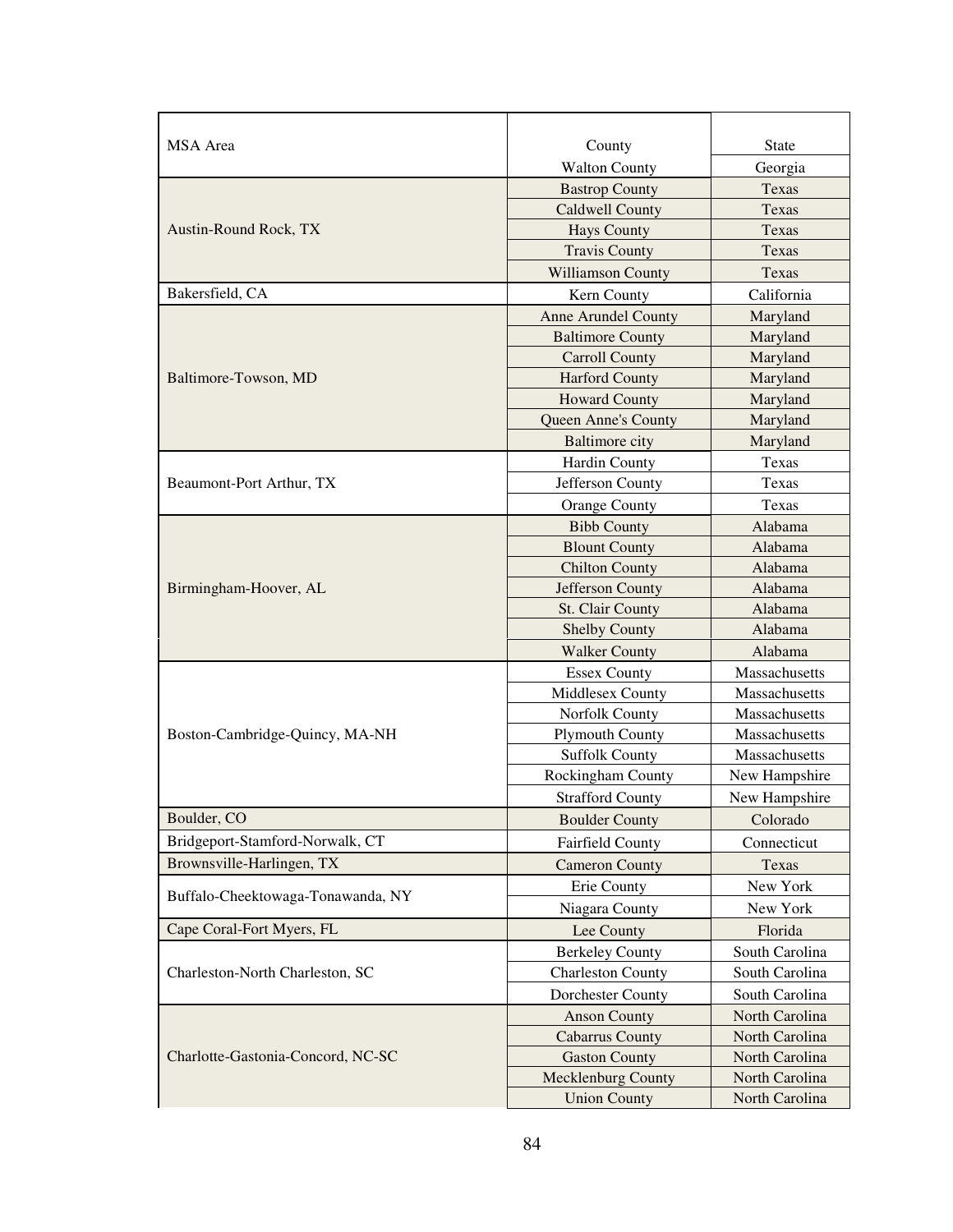| <b>MSA</b> Area                     | County                  | State          |  |
|-------------------------------------|-------------------------|----------------|--|
|                                     | <b>York County</b>      | South Carolina |  |
|                                     | <b>Cook County</b>      | Illinois       |  |
|                                     | DeKalb County           | Illinois       |  |
|                                     | DuPage County           | Illinois       |  |
|                                     | <b>Grundy County</b>    | Illinois       |  |
|                                     | Kane County             | Illinois       |  |
|                                     | Kendall County          | Illinois       |  |
|                                     | Lake County             | Illinois       |  |
| Chicago-Naperville-Joliet, IL-IN-WI | McHenry County          | Illinois       |  |
|                                     | Will County             | Illinois       |  |
|                                     | Jasper County           | Indiana        |  |
|                                     | Lake County             | Indiana        |  |
|                                     | <b>Newton County</b>    | Indiana        |  |
|                                     | Porter County           | Indiana        |  |
|                                     | Kenosha County          | Wisconsin      |  |
|                                     | <b>Dearborn County</b>  | Indiana        |  |
|                                     | <b>Franklin County</b>  | Indiana        |  |
|                                     | <b>Ohio County</b>      | Indiana        |  |
|                                     | <b>Boone County</b>     | Kentucky       |  |
|                                     | <b>Bracken County</b>   | Kentucky       |  |
|                                     | <b>Campbell County</b>  | Kentucky       |  |
|                                     | <b>Gallatin County</b>  | Kentucky       |  |
| Cincinnati-Middletown, OH-KY-IN     | <b>Grant County</b>     | Kentucky       |  |
|                                     | <b>Kenton County</b>    | Kentucky       |  |
|                                     | <b>Pendleton County</b> | Kentucky       |  |
|                                     | <b>Brown County</b>     | Ohio           |  |
|                                     | <b>Butler County</b>    | Ohio           |  |
|                                     | <b>Clermont County</b>  | Ohio           |  |
|                                     | <b>Hamilton County</b>  | Ohio           |  |
|                                     | <b>Warren County</b>    | Ohio           |  |
|                                     | Cuyahoga County         | Ohio           |  |
|                                     | Geauga County           | Ohio           |  |
| Cleveland-Elyria-Mentor, OH         | Lake County             | Ohio           |  |
|                                     | Lorain County           | Ohio           |  |
|                                     | Medina County           | Ohio           |  |
|                                     | El Paso County          | Colorado       |  |
| Colorado Springs, CO                | <b>Teller County</b>    | Colorado       |  |
|                                     | Calhoun County          | South Carolina |  |
|                                     | Fairfield County        | South Carolina |  |
|                                     | Kershaw County          | South Carolina |  |
| Columbia, SC                        | Lexington County        | South Carolina |  |
|                                     | <b>Richland County</b>  | South Carolina |  |
|                                     | Saluda County           | South Carolina |  |
|                                     | <b>Delaware County</b>  | Ohio           |  |
| Columbus, OH                        | <b>Fairfield County</b> | Ohio           |  |
|                                     | Franklin County         | Ohio           |  |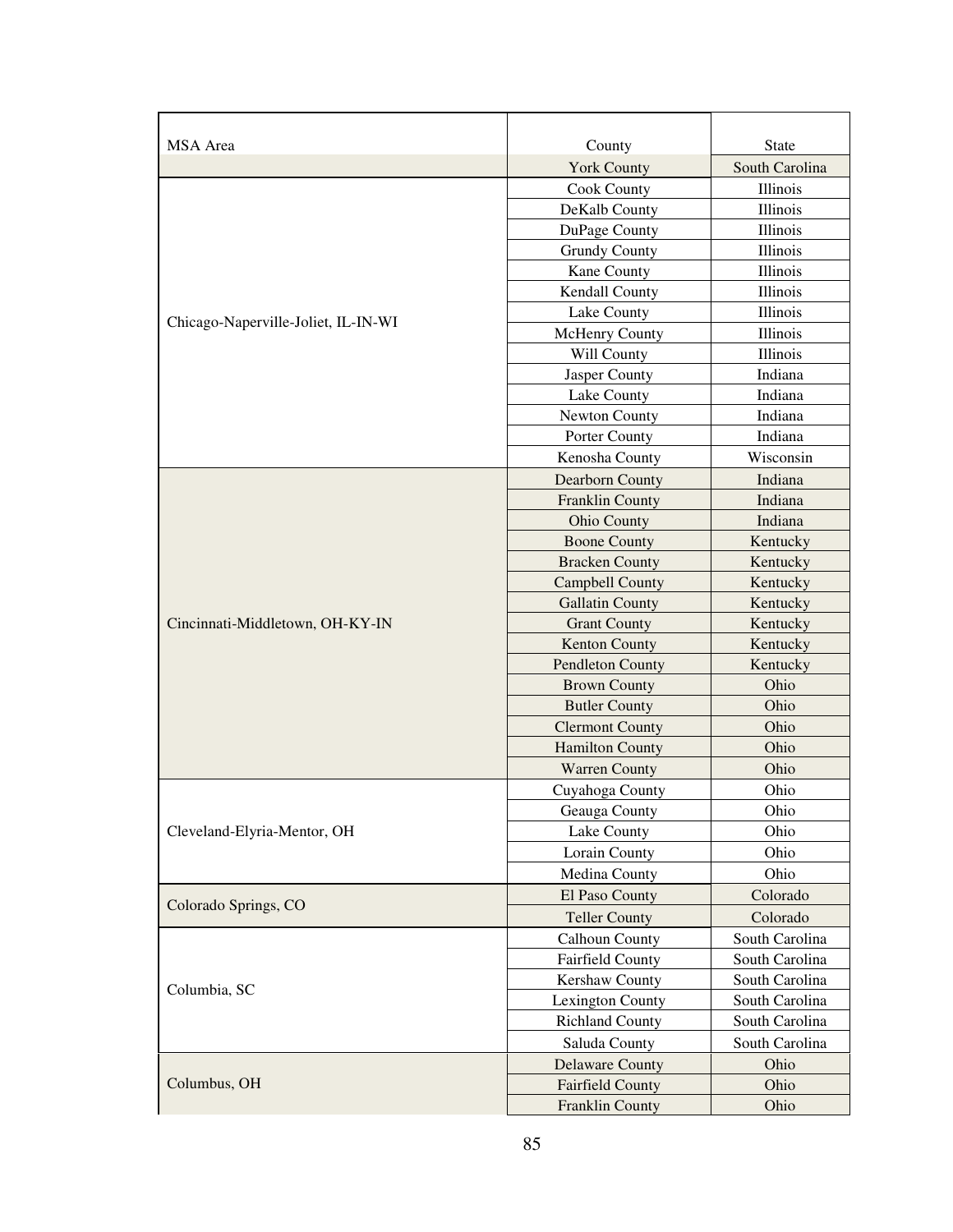| MSA Area                        | County                    | <b>State</b> |
|---------------------------------|---------------------------|--------------|
|                                 | <b>Licking County</b>     | Ohio         |
|                                 | <b>Madison County</b>     | Ohio         |
|                                 | Morrow County             | Ohio         |
|                                 | Pickaway County           | Ohio         |
|                                 | <b>Union County</b>       | Ohio         |
|                                 | Aransas County            | Texas        |
| Corpus Christi, TX              | <b>Nueces County</b>      | Texas        |
|                                 | San Patricio County       | Texas        |
|                                 | <b>Collin County</b>      | Texas        |
|                                 | <b>Dallas County</b>      | Texas        |
|                                 | <b>Delta County</b>       | Texas        |
|                                 | <b>Denton County</b>      | Texas        |
|                                 | <b>Ellis County</b>       | Texas        |
|                                 | <b>Hunt County</b>        | Texas        |
| Dallas-Fort Worth-Arlington, TX | <b>Johnson County</b>     | Texas        |
|                                 | Kaufman County            | Texas        |
|                                 | Parker County             | Texas        |
|                                 | Rockwall County           | Texas        |
|                                 | <b>Tarrant County</b>     | Texas        |
|                                 | <b>Wise County</b>        | Texas        |
|                                 | Greene County             | Ohio         |
|                                 | Miami County              | Ohio         |
| Dayton, OH                      | Montgomery County         | Ohio         |
|                                 | Preble County             | Ohio         |
|                                 | <b>Adams County</b>       | Colorado     |
|                                 | <b>Arapahoe County</b>    | Colorado     |
|                                 | <b>Broomfield County</b>  | Colorado     |
|                                 | <b>Clear Creek County</b> | Colorado     |
| Denver-Aurora, CO               | Denver County             | Colorado     |
|                                 | Douglas County            | Colorado     |
|                                 | <b>Elbert County</b>      | Colorado     |
|                                 | <b>Gilpin County</b>      | Colorado     |
|                                 | Jefferson County          | Colorado     |
|                                 | Park County               | Colorado     |
|                                 | <b>Lapeer County</b>      | Michigan     |
|                                 | Livingston County         | Michigan     |
| Detroit-Warren-Livonia, MI      | Macomb County             | Michigan     |
|                                 | Oakland County            | Michigan     |
|                                 | St. Clair County          | Michigan     |
|                                 | Wayne County              | Michigan     |
| El Paso, TX                     | El Paso County            | Texas        |
| Eugene-Springfield, OR          | Lane County               | Oregon       |
| Fresno, CA                      | <b>Fresno County</b>      | California   |
|                                 | <b>Barry County</b>       | Michigan     |
| Grand Rapids-Wyoming, MI        | Ionia County              | Michigan     |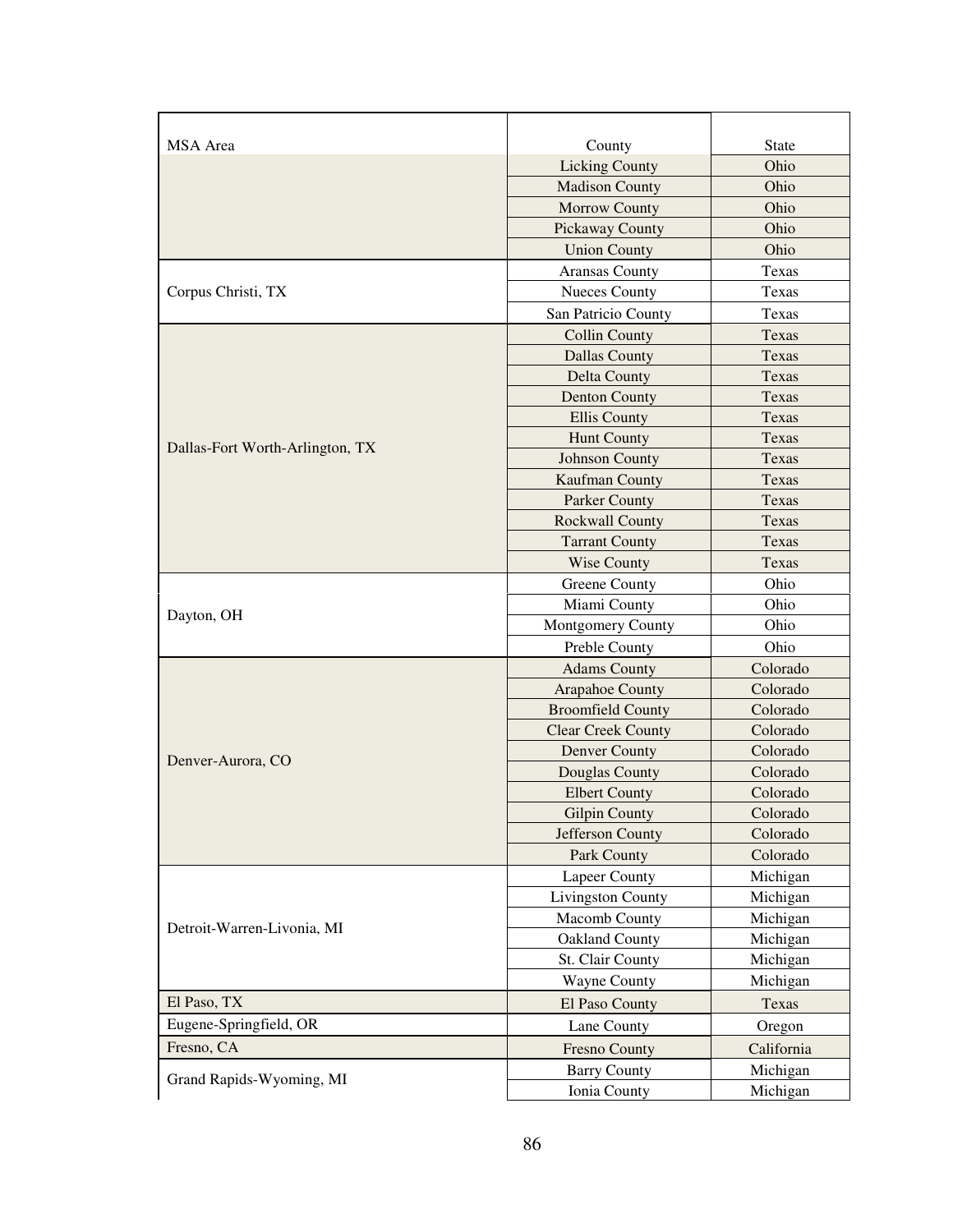| <b>MSA</b> Area                          | County                  | <b>State</b> |  |
|------------------------------------------|-------------------------|--------------|--|
|                                          | Kent County             | Michigan     |  |
|                                          | Newaygo County          | Michigan     |  |
|                                          | <b>Hartford County</b>  | Connecticut  |  |
| Hartford-West Hartford-East Hartford, CT | Middlesex County        | Connecticut  |  |
|                                          | <b>Tolland County</b>   | Connecticut  |  |
| Honolulu, HI                             | Honolulu County         | Hawaii       |  |
|                                          | <b>Austin County</b>    | Texas        |  |
|                                          | <b>Brazoria County</b>  | Texas        |  |
|                                          | <b>Chambers County</b>  | Texas        |  |
|                                          | Fort Bend County        | Texas        |  |
| Houston-Baytown-Sugar Land, TX           | <b>Galveston County</b> | Texas        |  |
|                                          | Harris County           | Texas        |  |
|                                          | <b>Liberty County</b>   | Texas        |  |
|                                          | Montgomery County       | Texas        |  |
|                                          | San Jacinto County      | Texas        |  |
|                                          | <b>Waller County</b>    | Texas        |  |
|                                          | <b>Boone County</b>     | Indiana      |  |
|                                          | <b>Brown County</b>     | Indiana      |  |
|                                          | <b>Hamilton County</b>  | Indiana      |  |
|                                          | Hancock County          | Indiana      |  |
|                                          | <b>Hendricks County</b> | Indiana      |  |
| Indianapolis, IN                         | Johnson County          | Indiana      |  |
|                                          | <b>Marion County</b>    | Indiana      |  |
|                                          | Morgan County           | Indiana      |  |
|                                          | <b>Putnam County</b>    | Indiana      |  |
|                                          | Shelby County           | Indiana      |  |
|                                          | <b>Baker County</b>     | Florida      |  |
|                                          | <b>Clay County</b>      | Florida      |  |
| Jacksonville, FL                         | <b>Duval County</b>     | Florida      |  |
|                                          | <b>Nassau County</b>    | Florida      |  |
|                                          | St. Johns County        | Florida      |  |
|                                          | Franklin County         | Kansas       |  |
|                                          | Johnson County          | Kansas       |  |
|                                          | Leavenworth County      | Kansas       |  |
|                                          | Linn County             | Kansas       |  |
|                                          | Miami County            | Kansas       |  |
|                                          | Wyandotte County        | Kansas       |  |
|                                          | <b>Bates County</b>     | Missouri     |  |
| Kansas City, MO-KS                       | Caldwell County         | Missouri     |  |
|                                          | <b>Cass County</b>      | Missouri     |  |
|                                          | Clay County             | Missouri     |  |
|                                          | <b>Clinton County</b>   | Missouri     |  |
|                                          | Jackson County          | Missouri     |  |
|                                          | Lafayette County        | Missouri     |  |
|                                          | <b>Platte County</b>    | Missouri     |  |
|                                          | Ray County              | Missouri     |  |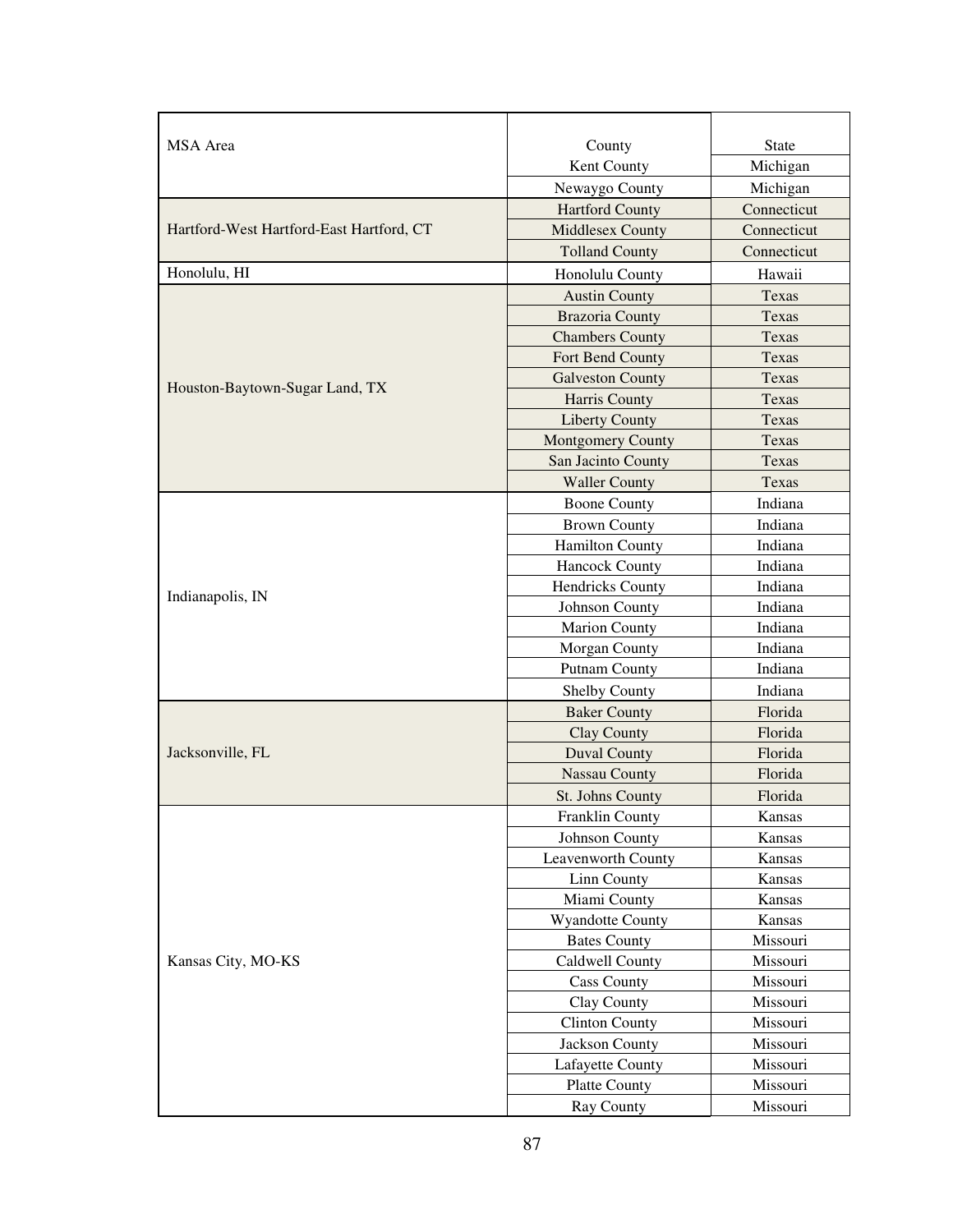| MSA Area                                | County                   | <b>State</b>    |
|-----------------------------------------|--------------------------|-----------------|
| Laredo, TX                              | Webb County              | Texas           |
| Las Vegas-Paradise, NV                  | <b>Clark County</b>      | Nevada          |
|                                         | <b>Faulkner County</b>   | <b>Arkansas</b> |
|                                         | <b>Grant County</b>      | Arkansas        |
|                                         | Lonoke County            | Arkansas        |
| Little Rock-North Little Rock, AR       | Perry County             | Arkansas        |
|                                         | Pulaski County           | <b>Arkansas</b> |
|                                         | Saline County            | Arkansas        |
|                                         | Los Angeles County       | California      |
| Los Angeles-Long Beach-Santa Ana, CA    | <b>Orange County</b>     | California      |
|                                         | <b>Clark County</b>      | Indiana         |
|                                         | <b>Floyd County</b>      | Indiana         |
|                                         | <b>Harrison County</b>   | Indiana         |
|                                         | <b>Washington County</b> | Indiana         |
|                                         | <b>Bullitt County</b>    | Kentucky        |
|                                         | Henry County             | Kentucky        |
| Louisville, KY-IN                       | Jefferson County         | Kentucky        |
|                                         | <b>Meade County</b>      | Kentucky        |
|                                         | <b>Nelson County</b>     | Kentucky        |
|                                         | <b>Oldham County</b>     | Kentucky        |
|                                         | <b>Shelby County</b>     | Kentucky        |
|                                         | <b>Spencer County</b>    | Kentucky        |
|                                         | <b>Trimble County</b>    | Kentucky        |
|                                         | Crittenden County        | Arkansas        |
|                                         | DeSoto County            | Mississippi     |
|                                         | Marshall County          | Mississippi     |
|                                         | Tate County              | Mississippi     |
| Memphis, TN-MS-AR                       | Tunica County            | Mississippi     |
|                                         | <b>Fayette County</b>    | Tennessee       |
|                                         | Shelby County            | Tennessee       |
|                                         | <b>Tipton County</b>     | Tennessee       |
|                                         | <b>Broward County</b>    | Florida         |
| Miami-Fort Lauderdale-Miami Beach, FL   | Miami-Dade County        | Florida         |
|                                         | Palm Beach County        | Florida         |
|                                         | Milwaukee County         | Wisconsin       |
| Milwaukee-Waukesha-West Allis, WI       | <b>Ozaukee County</b>    | Wisconsin       |
|                                         | <b>Washington County</b> | Wisconsin       |
|                                         | Waukesha County          | Wisconsin       |
|                                         | Anoka County             | Minnesota       |
|                                         | <b>Carver County</b>     | Minnesota       |
|                                         | Chisago County           | Minnesota       |
|                                         | Dakota County            | Minnesota       |
| Minneapolis-St. Paul-Bloomington, MN-WI | Hennepin County          | Minnesota       |
|                                         | Isanti County            | Minnesota       |
|                                         | <b>Ramsey County</b>     | Minnesota       |
|                                         | <b>Scott County</b>      | Minnesota       |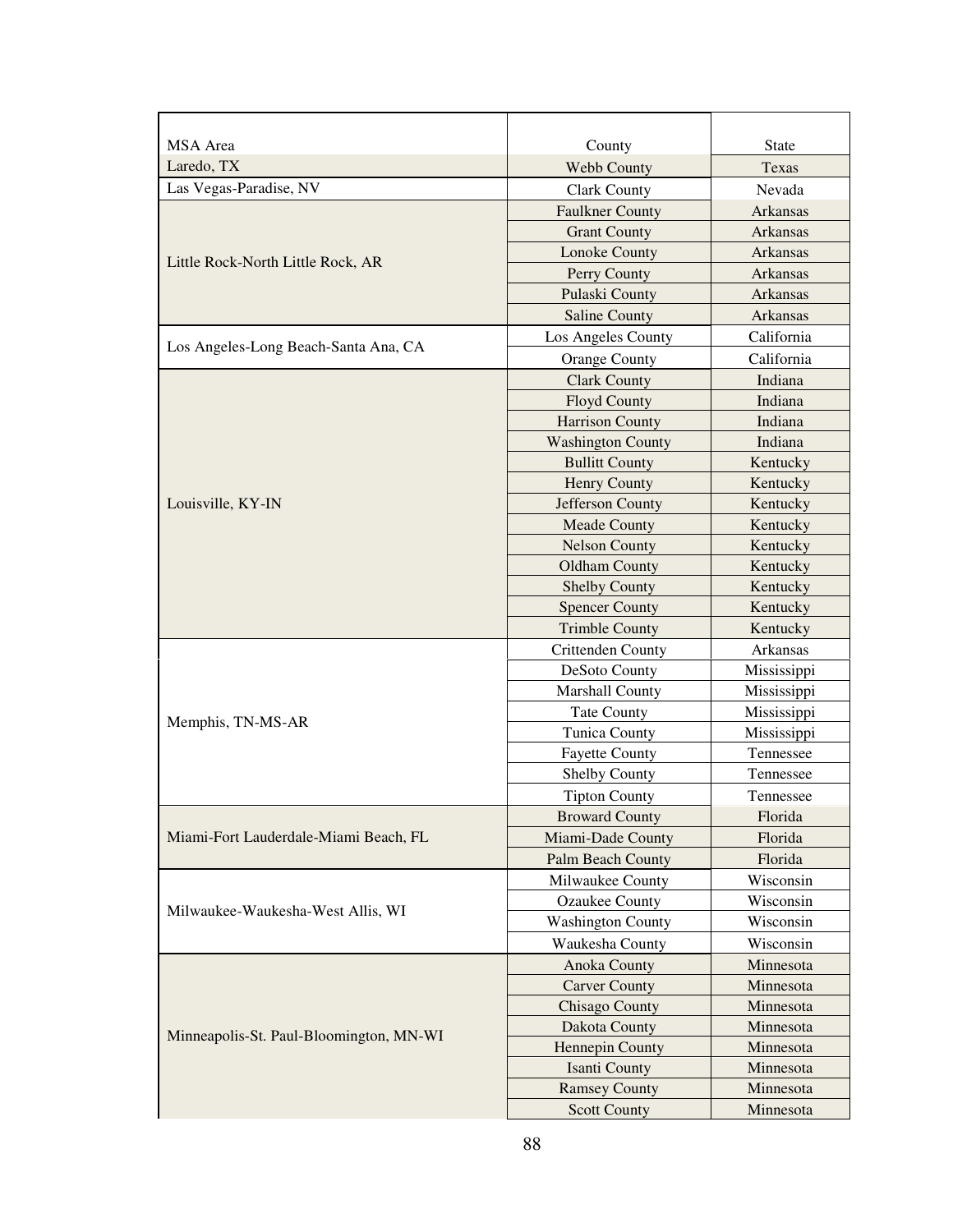| <b>MSA</b> Area                     | County                      | <b>State</b> |
|-------------------------------------|-----------------------------|--------------|
|                                     | Sherburne County            | Minnesota    |
|                                     | <b>Washington County</b>    | Minnesota    |
|                                     | <b>Wright County</b>        | Minnesota    |
|                                     | Pierce County               | Wisconsin    |
|                                     | St. Croix County            | Wisconsin    |
|                                     | <b>Cannon County</b>        | Tennessee    |
|                                     | Cheatham County             | Tennessee    |
|                                     | Davidson County             | Tennessee    |
|                                     | Dickson County              | Tennessee    |
|                                     | Hickman County              | Tennessee    |
|                                     | <b>Macon County</b>         | Tennessee    |
| Nashville-Davidson-Murfreesboro, TN | Robertson County            | Tennessee    |
|                                     | Rutherford County           | Tennessee    |
|                                     | Smith County                | Tennessee    |
|                                     | <b>Sumner County</b>        | Tennessee    |
|                                     | <b>Trousdale County</b>     | Tennessee    |
|                                     | Williamson County           | Tennessee    |
|                                     | Wilson County               | Tennessee    |
| New Haven-Milford, CT               | New Haven County            | Connecticut  |
|                                     | Jefferson Parish            | Louisiana    |
|                                     | Orleans Parish              | Louisiana    |
|                                     | Plaquemines Parish          | Louisiana    |
| New Orleans-Metairie-Kenner, LA     | St. Bernard Parish          | Louisiana    |
|                                     | St. Charles Parish          | Louisiana    |
|                                     | St. John the Baptist Parish | Louisiana    |
|                                     | St. Tammany Parish          | Louisiana    |
|                                     | <b>Bergen County</b>        | New Jersey   |
|                                     | <b>Essex County</b>         | New Jersey   |
|                                     | <b>Hudson County</b>        | New Jersey   |
|                                     | Hunterdon County            | New Jersey   |
|                                     | Middlesex County            | New Jersey   |
|                                     | Monmouth County             | New Jersey   |
|                                     | Morris County               | New Jersey   |
|                                     | Ocean County                | New Jersey   |
|                                     | Passaic County              | New Jersey   |
|                                     | <b>Somerset County</b>      | New Jersey   |
| New York-Newark-Edison, NY-NJ-PA    | <b>Sussex County</b>        | New Jersey   |
|                                     | <b>Union County</b>         | New Jersey   |
|                                     | <b>Bronx County</b>         | New York     |
|                                     | <b>Kings County</b>         | New York     |
|                                     | Nassau County               | New York     |
|                                     | New York County             | New York     |
|                                     | <b>Putnam County</b>        | New York     |
|                                     | Queens County               | New York     |
|                                     | <b>Richmond County</b>      | New York     |
|                                     | <b>Rockland County</b>      | New York     |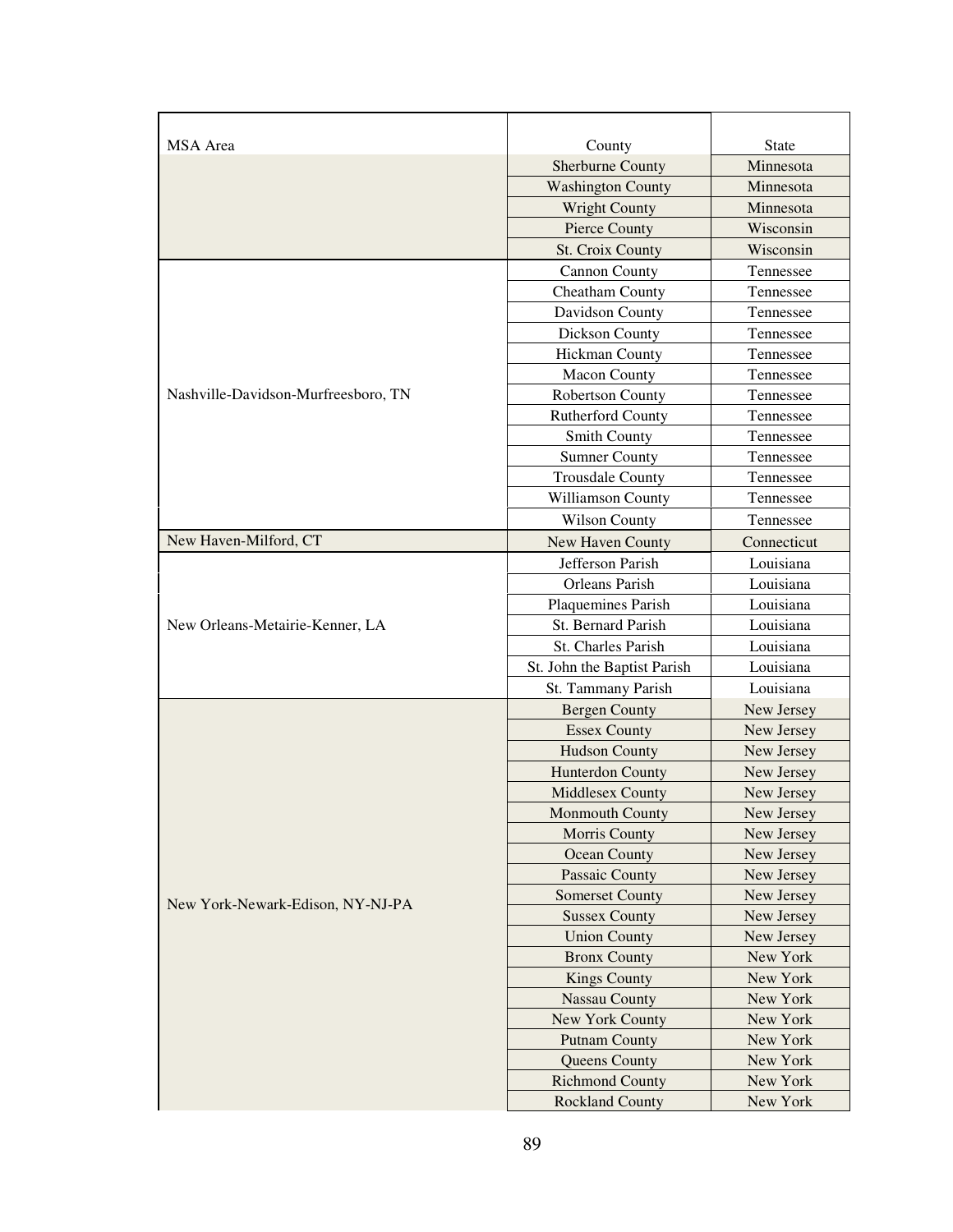| <b>MSA</b> Area                             | County                      | <b>State</b> |
|---------------------------------------------|-----------------------------|--------------|
|                                             | <b>Suffolk County</b>       | New York     |
|                                             | <b>Westchester County</b>   | New York     |
|                                             | Pike County                 | Pennsylvania |
|                                             | <b>Canadian County</b>      | Oklahoma     |
|                                             | <b>Cleveland County</b>     | Oklahoma     |
|                                             | <b>Grady County</b>         | Oklahoma     |
| Oklahoma City, OK                           | <b>Lincoln County</b>       | Oklahoma     |
|                                             | Logan County                | Oklahoma     |
|                                             | McClain County              | Oklahoma     |
|                                             | Oklahoma County             | Oklahoma     |
|                                             | <b>Harrison County</b>      | Iowa         |
|                                             | <b>Mills County</b>         | Iowa         |
|                                             | <b>Pottawattamie County</b> | Iowa         |
| Omaha-Council Bluffs, NE-IA                 | <b>Cass County</b>          | Nebraska     |
|                                             | Douglas County              | Nebraska     |
|                                             | <b>Sarpy County</b>         | Nebraska     |
|                                             | <b>Saunders County</b>      | Nebraska     |
|                                             | <b>Washington County</b>    | Nebraska     |
|                                             | Lake County                 | Florida      |
| Orlando, FL                                 | <b>Orange County</b>        | Florida      |
|                                             | Osceola County              | Florida      |
|                                             | Seminole County             | Florida      |
| Oxnard-Thousand Oaks-Ventura, CA            | Ventura County              | California   |
| Pensacola-Ferry Pass-Brent, FL              | Escambia County             | Florida      |
|                                             | Santa Rosa County           | Florida      |
|                                             | New Castle County           | Delaware     |
|                                             | Cecil County                | Maryland     |
|                                             | <b>Burlington County</b>    | New Jersey   |
|                                             | <b>Camden County</b>        | New Jersey   |
|                                             | <b>Gloucester County</b>    | New Jersey   |
| Philadelphia-Camden-Wilmington, PA-NJ-DE-MD | <b>Salem County</b>         | New Jersey   |
|                                             | <b>Bucks County</b>         | Pennsylvania |
|                                             | <b>Chester County</b>       | Pennsylvania |
|                                             | <b>Delaware County</b>      | Pennsylvania |
|                                             | <b>Montgomery County</b>    | Pennsylvania |
|                                             | Philadelphia County         | Pennsylvania |
| Phoenix-Mesa-Scottsdale, AZ                 | Maricopa County             | Arizona      |
|                                             | Pinal County                | Arizona      |
|                                             | <b>Allegheny County</b>     | Pennsylvania |
|                                             | <b>Armstrong County</b>     | Pennsylvania |
|                                             | <b>Beaver County</b>        | Pennsylvania |
| Pittsburgh, PA                              | <b>Butler County</b>        | Pennsylvania |
|                                             | <b>Fayette County</b>       | Pennsylvania |
|                                             | <b>Washington County</b>    | Pennsylvania |
|                                             | <b>Westmoreland County</b>  | Pennsylvania |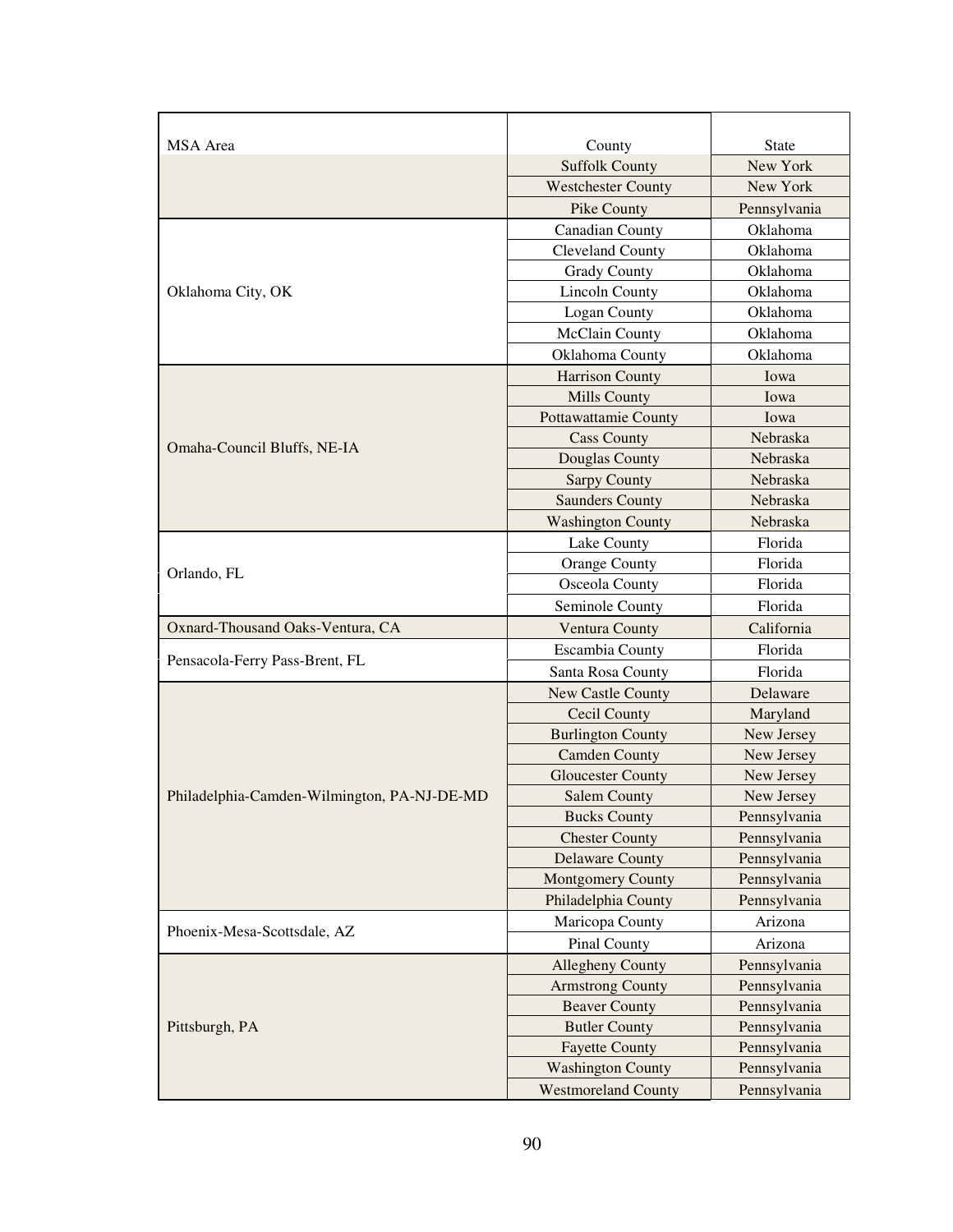| MSA Area                                 | County                      | State          |
|------------------------------------------|-----------------------------|----------------|
|                                          | Clackamas County            | Oregon         |
|                                          | Columbia County             | Oregon         |
|                                          | Multnomah County            | Oregon         |
| Portland-Vancouver-Beaverton, OR-WA      | <b>Washington County</b>    | Oregon         |
|                                          | <b>Yamhill County</b>       | Oregon         |
|                                          | <b>Clark County</b>         | Washington     |
|                                          | Skamania County             | Washington     |
|                                          | <b>Bristol County</b>       | Massachusetts  |
|                                          | <b>Bristol County</b>       | Rhode Island   |
|                                          | <b>Kent County</b>          | Rhode Island   |
| Providence-New Bedford-Fall River, RI-MA | <b>Newport County</b>       | Rhode Island   |
|                                          | Providence County           | Rhode Island   |
|                                          | <b>Washington County</b>    | Rhode Island   |
|                                          | Franklin County             | North Carolina |
| Raleigh-Cary, Durham, NC                 | <b>Johnston County</b>      | North Carolina |
|                                          | Wake County                 | North Carolina |
|                                          | <b>Amelia County</b>        | Virginia       |
|                                          | <b>Caroline County</b>      | Virginia       |
|                                          | <b>Charles City County</b>  | Virginia       |
|                                          | <b>Chesterfield County</b>  | Virginia       |
|                                          | <b>Cumberland County</b>    | Virginia       |
|                                          | Dinwiddie County            | Virginia       |
|                                          | Goochland County            | Virginia       |
|                                          | <b>Hanover County</b>       | Virginia       |
|                                          | Henrico County              | Virginia       |
|                                          | King and Queen County       | Virginia       |
| Richmond, VA                             | King William County         | Virginia       |
|                                          | Louisa County               | Virginia       |
|                                          | New Kent County             | Virginia       |
|                                          | Powhatan County             | Virginia       |
|                                          | <b>Prince George County</b> | Virginia       |
|                                          | <b>Sussex County</b>        | Virginia       |
|                                          | Colonial Heights city       | Virginia       |
|                                          | Hopewell city               | Virginia       |
|                                          | Petersburg city             | Virginia       |
|                                          | Richmond city               | Virginia       |
|                                          | Riverside County            | California     |
| Riverside-San Bernardino-Ontario, CA     | San Bernardino County       | California     |
|                                          | <b>Livingston County</b>    | New York       |
| Rochester, NY                            | Monroe County               | New York       |
|                                          | <b>Ontario County</b>       | New York       |
|                                          | <b>Orleans County</b>       | New York       |
|                                          | <b>Wayne County</b>         | New York       |
|                                          | El Dorado County            | California     |
| Sacramento-Arden-Arcade-Roseville, CA    | <b>Placer County</b>        | California     |
|                                          | Sacramento County           | California     |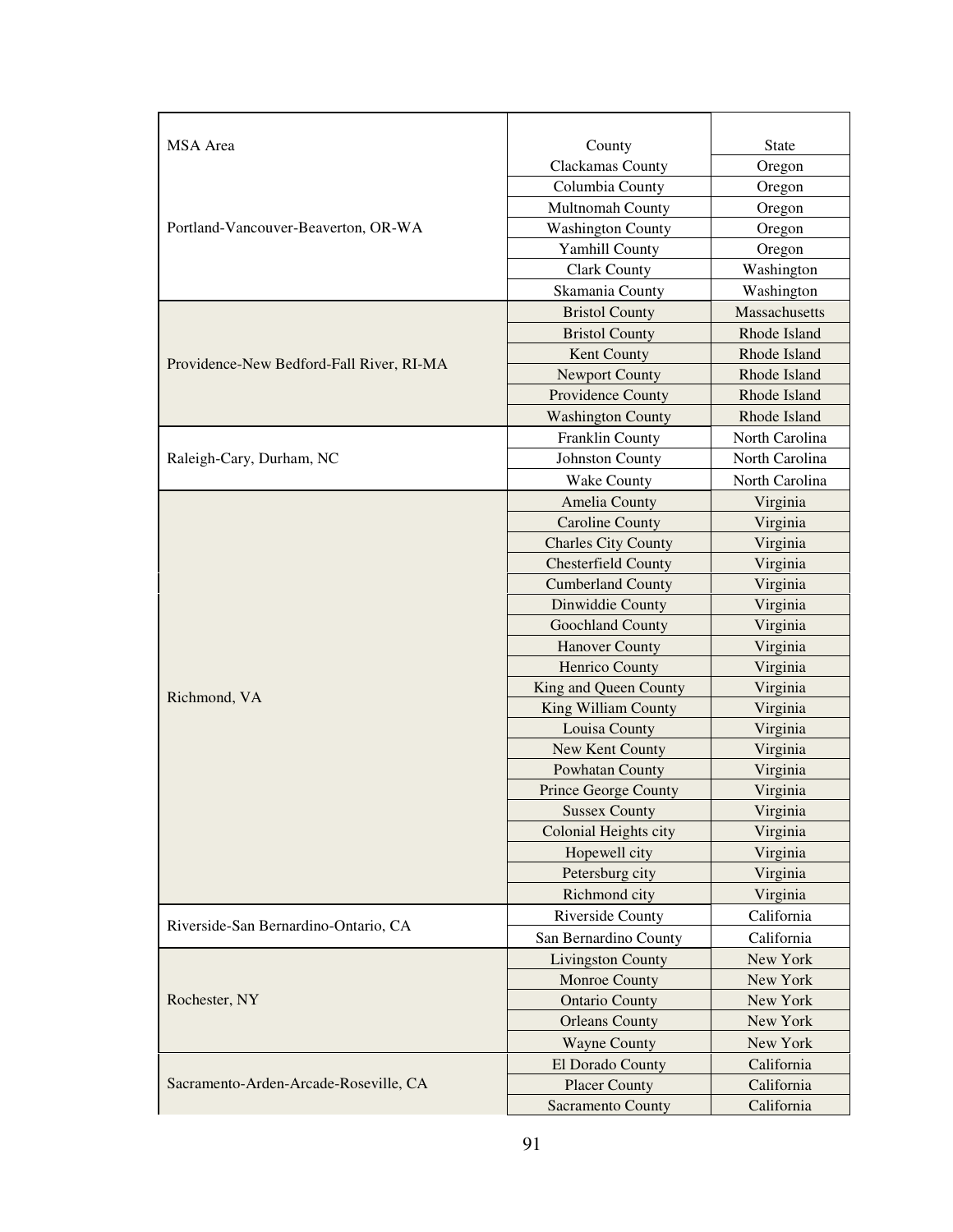| California<br><b>Yolo County</b><br><b>Marion County</b><br>Oregon<br>Salem, OR<br>Polk County<br>Oregon<br><b>Salt Lake County</b><br>Utah<br>Utah<br>Salt Lake City, UT<br><b>Summit County</b><br><b>Tooele County</b><br>Utah<br><b>Atascosa County</b><br>Texas<br><b>Bandera County</b><br>Texas<br><b>Bexar County</b><br>Texas<br>Comal County<br>Texas<br>San Antonio, TX<br>Guadalupe County<br>Texas<br>Kendall County<br>Texas<br>Medina County<br>Texas<br><b>Wilson County</b><br>Texas<br>San Diego-Carlsbad-San Marcos, CA<br>San Diego County<br>California<br>Alameda County<br>California<br>Contra Costa County<br>California<br>California<br>San Francisco-Oakland-Fremont, CA<br>Marin County<br>California<br>San Francisco County<br>California<br>San Mateo County<br>California<br>San Benito County<br>San Jose-Sunnyvale-Santa Clara, CA<br>California<br>Santa Clara County<br>Manatee County<br>Florida<br>Sarasota-Bradenton-Venice, FL<br>Florida<br>Sarasota County<br><b>King County</b><br>Washington<br>Seattle-Tacoma-Bellevue, WA<br>Pierce County<br>Washington<br>Snohomish County<br>Washington<br>Spokane, WA<br>Spokane County<br>Washington<br>Massachusetts<br><b>Franklin County</b><br>Springfield, MA<br>Massachusetts<br>Hampden County<br>Hampshire County<br>Massachusetts<br><b>Bond County</b><br>Illinois<br>Illinois<br>Calhoun County<br><b>Clinton County</b><br>Illinois<br>Illinois<br>Jersey County<br>Illinois<br>Macoupin County<br><b>Madison County</b><br>Illinois<br>Illinois<br>Monroe County<br>St. Louis, MO-IL<br>St. Clair County<br>Illinois<br>Franklin County<br>Missouri<br>Jefferson County<br>Missouri<br><b>Lincoln County</b><br>Missouri<br>St. Charles County<br>Missouri<br>St. Louis County<br>Missouri | <b>MSA</b> Area | County        | <b>State</b> |
|---------------------------------------------------------------------------------------------------------------------------------------------------------------------------------------------------------------------------------------------------------------------------------------------------------------------------------------------------------------------------------------------------------------------------------------------------------------------------------------------------------------------------------------------------------------------------------------------------------------------------------------------------------------------------------------------------------------------------------------------------------------------------------------------------------------------------------------------------------------------------------------------------------------------------------------------------------------------------------------------------------------------------------------------------------------------------------------------------------------------------------------------------------------------------------------------------------------------------------------------------------------------------------------------------------------------------------------------------------------------------------------------------------------------------------------------------------------------------------------------------------------------------------------------------------------------------------------------------------------------------------------------------------------------------------------------------------------------------------------------------------------------------------------------|-----------------|---------------|--------------|
|                                                                                                                                                                                                                                                                                                                                                                                                                                                                                                                                                                                                                                                                                                                                                                                                                                                                                                                                                                                                                                                                                                                                                                                                                                                                                                                                                                                                                                                                                                                                                                                                                                                                                                                                                                                             |                 |               |              |
|                                                                                                                                                                                                                                                                                                                                                                                                                                                                                                                                                                                                                                                                                                                                                                                                                                                                                                                                                                                                                                                                                                                                                                                                                                                                                                                                                                                                                                                                                                                                                                                                                                                                                                                                                                                             |                 |               |              |
|                                                                                                                                                                                                                                                                                                                                                                                                                                                                                                                                                                                                                                                                                                                                                                                                                                                                                                                                                                                                                                                                                                                                                                                                                                                                                                                                                                                                                                                                                                                                                                                                                                                                                                                                                                                             |                 |               |              |
|                                                                                                                                                                                                                                                                                                                                                                                                                                                                                                                                                                                                                                                                                                                                                                                                                                                                                                                                                                                                                                                                                                                                                                                                                                                                                                                                                                                                                                                                                                                                                                                                                                                                                                                                                                                             |                 |               |              |
|                                                                                                                                                                                                                                                                                                                                                                                                                                                                                                                                                                                                                                                                                                                                                                                                                                                                                                                                                                                                                                                                                                                                                                                                                                                                                                                                                                                                                                                                                                                                                                                                                                                                                                                                                                                             |                 |               |              |
|                                                                                                                                                                                                                                                                                                                                                                                                                                                                                                                                                                                                                                                                                                                                                                                                                                                                                                                                                                                                                                                                                                                                                                                                                                                                                                                                                                                                                                                                                                                                                                                                                                                                                                                                                                                             |                 |               |              |
|                                                                                                                                                                                                                                                                                                                                                                                                                                                                                                                                                                                                                                                                                                                                                                                                                                                                                                                                                                                                                                                                                                                                                                                                                                                                                                                                                                                                                                                                                                                                                                                                                                                                                                                                                                                             |                 |               |              |
|                                                                                                                                                                                                                                                                                                                                                                                                                                                                                                                                                                                                                                                                                                                                                                                                                                                                                                                                                                                                                                                                                                                                                                                                                                                                                                                                                                                                                                                                                                                                                                                                                                                                                                                                                                                             |                 |               |              |
|                                                                                                                                                                                                                                                                                                                                                                                                                                                                                                                                                                                                                                                                                                                                                                                                                                                                                                                                                                                                                                                                                                                                                                                                                                                                                                                                                                                                                                                                                                                                                                                                                                                                                                                                                                                             |                 |               |              |
|                                                                                                                                                                                                                                                                                                                                                                                                                                                                                                                                                                                                                                                                                                                                                                                                                                                                                                                                                                                                                                                                                                                                                                                                                                                                                                                                                                                                                                                                                                                                                                                                                                                                                                                                                                                             |                 |               |              |
|                                                                                                                                                                                                                                                                                                                                                                                                                                                                                                                                                                                                                                                                                                                                                                                                                                                                                                                                                                                                                                                                                                                                                                                                                                                                                                                                                                                                                                                                                                                                                                                                                                                                                                                                                                                             |                 |               |              |
|                                                                                                                                                                                                                                                                                                                                                                                                                                                                                                                                                                                                                                                                                                                                                                                                                                                                                                                                                                                                                                                                                                                                                                                                                                                                                                                                                                                                                                                                                                                                                                                                                                                                                                                                                                                             |                 |               |              |
|                                                                                                                                                                                                                                                                                                                                                                                                                                                                                                                                                                                                                                                                                                                                                                                                                                                                                                                                                                                                                                                                                                                                                                                                                                                                                                                                                                                                                                                                                                                                                                                                                                                                                                                                                                                             |                 |               |              |
|                                                                                                                                                                                                                                                                                                                                                                                                                                                                                                                                                                                                                                                                                                                                                                                                                                                                                                                                                                                                                                                                                                                                                                                                                                                                                                                                                                                                                                                                                                                                                                                                                                                                                                                                                                                             |                 |               |              |
|                                                                                                                                                                                                                                                                                                                                                                                                                                                                                                                                                                                                                                                                                                                                                                                                                                                                                                                                                                                                                                                                                                                                                                                                                                                                                                                                                                                                                                                                                                                                                                                                                                                                                                                                                                                             |                 |               |              |
|                                                                                                                                                                                                                                                                                                                                                                                                                                                                                                                                                                                                                                                                                                                                                                                                                                                                                                                                                                                                                                                                                                                                                                                                                                                                                                                                                                                                                                                                                                                                                                                                                                                                                                                                                                                             |                 |               |              |
|                                                                                                                                                                                                                                                                                                                                                                                                                                                                                                                                                                                                                                                                                                                                                                                                                                                                                                                                                                                                                                                                                                                                                                                                                                                                                                                                                                                                                                                                                                                                                                                                                                                                                                                                                                                             |                 |               |              |
|                                                                                                                                                                                                                                                                                                                                                                                                                                                                                                                                                                                                                                                                                                                                                                                                                                                                                                                                                                                                                                                                                                                                                                                                                                                                                                                                                                                                                                                                                                                                                                                                                                                                                                                                                                                             |                 |               |              |
|                                                                                                                                                                                                                                                                                                                                                                                                                                                                                                                                                                                                                                                                                                                                                                                                                                                                                                                                                                                                                                                                                                                                                                                                                                                                                                                                                                                                                                                                                                                                                                                                                                                                                                                                                                                             |                 |               |              |
|                                                                                                                                                                                                                                                                                                                                                                                                                                                                                                                                                                                                                                                                                                                                                                                                                                                                                                                                                                                                                                                                                                                                                                                                                                                                                                                                                                                                                                                                                                                                                                                                                                                                                                                                                                                             |                 |               |              |
|                                                                                                                                                                                                                                                                                                                                                                                                                                                                                                                                                                                                                                                                                                                                                                                                                                                                                                                                                                                                                                                                                                                                                                                                                                                                                                                                                                                                                                                                                                                                                                                                                                                                                                                                                                                             |                 |               |              |
|                                                                                                                                                                                                                                                                                                                                                                                                                                                                                                                                                                                                                                                                                                                                                                                                                                                                                                                                                                                                                                                                                                                                                                                                                                                                                                                                                                                                                                                                                                                                                                                                                                                                                                                                                                                             |                 |               |              |
|                                                                                                                                                                                                                                                                                                                                                                                                                                                                                                                                                                                                                                                                                                                                                                                                                                                                                                                                                                                                                                                                                                                                                                                                                                                                                                                                                                                                                                                                                                                                                                                                                                                                                                                                                                                             |                 |               |              |
|                                                                                                                                                                                                                                                                                                                                                                                                                                                                                                                                                                                                                                                                                                                                                                                                                                                                                                                                                                                                                                                                                                                                                                                                                                                                                                                                                                                                                                                                                                                                                                                                                                                                                                                                                                                             |                 |               |              |
|                                                                                                                                                                                                                                                                                                                                                                                                                                                                                                                                                                                                                                                                                                                                                                                                                                                                                                                                                                                                                                                                                                                                                                                                                                                                                                                                                                                                                                                                                                                                                                                                                                                                                                                                                                                             |                 |               |              |
|                                                                                                                                                                                                                                                                                                                                                                                                                                                                                                                                                                                                                                                                                                                                                                                                                                                                                                                                                                                                                                                                                                                                                                                                                                                                                                                                                                                                                                                                                                                                                                                                                                                                                                                                                                                             |                 |               |              |
|                                                                                                                                                                                                                                                                                                                                                                                                                                                                                                                                                                                                                                                                                                                                                                                                                                                                                                                                                                                                                                                                                                                                                                                                                                                                                                                                                                                                                                                                                                                                                                                                                                                                                                                                                                                             |                 |               |              |
|                                                                                                                                                                                                                                                                                                                                                                                                                                                                                                                                                                                                                                                                                                                                                                                                                                                                                                                                                                                                                                                                                                                                                                                                                                                                                                                                                                                                                                                                                                                                                                                                                                                                                                                                                                                             |                 |               |              |
|                                                                                                                                                                                                                                                                                                                                                                                                                                                                                                                                                                                                                                                                                                                                                                                                                                                                                                                                                                                                                                                                                                                                                                                                                                                                                                                                                                                                                                                                                                                                                                                                                                                                                                                                                                                             |                 |               |              |
|                                                                                                                                                                                                                                                                                                                                                                                                                                                                                                                                                                                                                                                                                                                                                                                                                                                                                                                                                                                                                                                                                                                                                                                                                                                                                                                                                                                                                                                                                                                                                                                                                                                                                                                                                                                             |                 |               |              |
|                                                                                                                                                                                                                                                                                                                                                                                                                                                                                                                                                                                                                                                                                                                                                                                                                                                                                                                                                                                                                                                                                                                                                                                                                                                                                                                                                                                                                                                                                                                                                                                                                                                                                                                                                                                             |                 |               |              |
|                                                                                                                                                                                                                                                                                                                                                                                                                                                                                                                                                                                                                                                                                                                                                                                                                                                                                                                                                                                                                                                                                                                                                                                                                                                                                                                                                                                                                                                                                                                                                                                                                                                                                                                                                                                             |                 |               |              |
|                                                                                                                                                                                                                                                                                                                                                                                                                                                                                                                                                                                                                                                                                                                                                                                                                                                                                                                                                                                                                                                                                                                                                                                                                                                                                                                                                                                                                                                                                                                                                                                                                                                                                                                                                                                             |                 |               |              |
|                                                                                                                                                                                                                                                                                                                                                                                                                                                                                                                                                                                                                                                                                                                                                                                                                                                                                                                                                                                                                                                                                                                                                                                                                                                                                                                                                                                                                                                                                                                                                                                                                                                                                                                                                                                             |                 |               |              |
|                                                                                                                                                                                                                                                                                                                                                                                                                                                                                                                                                                                                                                                                                                                                                                                                                                                                                                                                                                                                                                                                                                                                                                                                                                                                                                                                                                                                                                                                                                                                                                                                                                                                                                                                                                                             |                 |               |              |
|                                                                                                                                                                                                                                                                                                                                                                                                                                                                                                                                                                                                                                                                                                                                                                                                                                                                                                                                                                                                                                                                                                                                                                                                                                                                                                                                                                                                                                                                                                                                                                                                                                                                                                                                                                                             |                 |               |              |
|                                                                                                                                                                                                                                                                                                                                                                                                                                                                                                                                                                                                                                                                                                                                                                                                                                                                                                                                                                                                                                                                                                                                                                                                                                                                                                                                                                                                                                                                                                                                                                                                                                                                                                                                                                                             |                 |               |              |
|                                                                                                                                                                                                                                                                                                                                                                                                                                                                                                                                                                                                                                                                                                                                                                                                                                                                                                                                                                                                                                                                                                                                                                                                                                                                                                                                                                                                                                                                                                                                                                                                                                                                                                                                                                                             |                 |               |              |
|                                                                                                                                                                                                                                                                                                                                                                                                                                                                                                                                                                                                                                                                                                                                                                                                                                                                                                                                                                                                                                                                                                                                                                                                                                                                                                                                                                                                                                                                                                                                                                                                                                                                                                                                                                                             |                 |               |              |
|                                                                                                                                                                                                                                                                                                                                                                                                                                                                                                                                                                                                                                                                                                                                                                                                                                                                                                                                                                                                                                                                                                                                                                                                                                                                                                                                                                                                                                                                                                                                                                                                                                                                                                                                                                                             |                 |               |              |
|                                                                                                                                                                                                                                                                                                                                                                                                                                                                                                                                                                                                                                                                                                                                                                                                                                                                                                                                                                                                                                                                                                                                                                                                                                                                                                                                                                                                                                                                                                                                                                                                                                                                                                                                                                                             |                 |               |              |
|                                                                                                                                                                                                                                                                                                                                                                                                                                                                                                                                                                                                                                                                                                                                                                                                                                                                                                                                                                                                                                                                                                                                                                                                                                                                                                                                                                                                                                                                                                                                                                                                                                                                                                                                                                                             |                 |               |              |
|                                                                                                                                                                                                                                                                                                                                                                                                                                                                                                                                                                                                                                                                                                                                                                                                                                                                                                                                                                                                                                                                                                                                                                                                                                                                                                                                                                                                                                                                                                                                                                                                                                                                                                                                                                                             |                 |               |              |
|                                                                                                                                                                                                                                                                                                                                                                                                                                                                                                                                                                                                                                                                                                                                                                                                                                                                                                                                                                                                                                                                                                                                                                                                                                                                                                                                                                                                                                                                                                                                                                                                                                                                                                                                                                                             |                 |               |              |
|                                                                                                                                                                                                                                                                                                                                                                                                                                                                                                                                                                                                                                                                                                                                                                                                                                                                                                                                                                                                                                                                                                                                                                                                                                                                                                                                                                                                                                                                                                                                                                                                                                                                                                                                                                                             |                 | Warren County | Missouri     |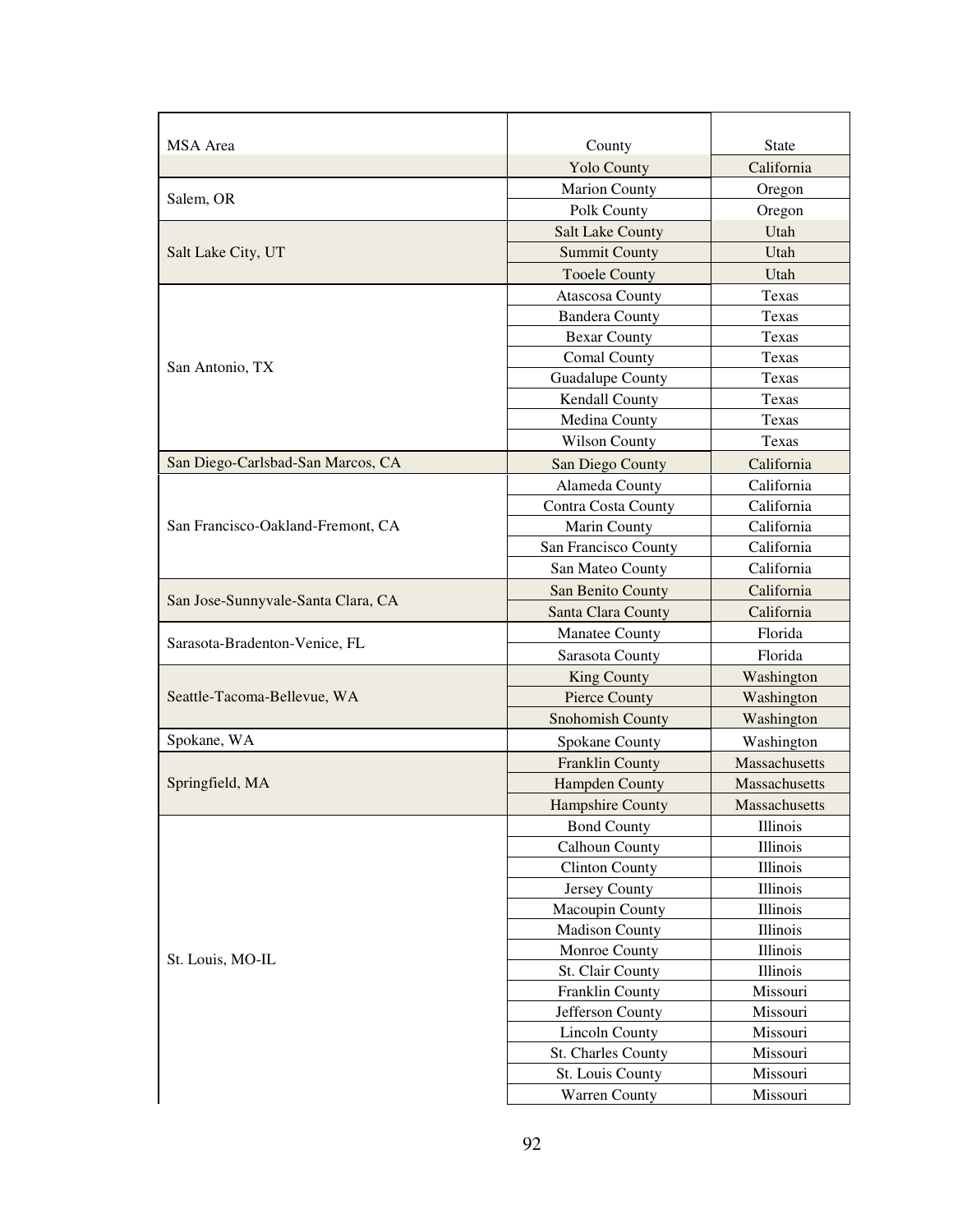| MSA Area                                   | County                     | <b>State</b>   |
|--------------------------------------------|----------------------------|----------------|
|                                            | <b>Washington County</b>   | Missouri       |
|                                            | St. Louis city             | Missouri       |
|                                            | Hernando County            | Florida        |
|                                            | <b>Hillsborough County</b> | Florida        |
| Tampa-St. Petersburg-Clearwater, FL        | Pasco County               | Florida        |
|                                            | <b>Pinellas County</b>     | Florida        |
|                                            | <b>Fulton County</b>       | Ohio           |
|                                            | Lucas County               | Ohio           |
| Toledo, OH                                 | Ottawa County              | Ohio           |
|                                            | Wood County                | Ohio           |
| Tucson, AZ                                 | Pima County                | Arizona        |
|                                            | <b>Creek County</b>        | Oklahoma       |
|                                            | Okmulgee County            | Oklahoma       |
|                                            | <b>Osage County</b>        | Oklahoma       |
| Tulsa, OK                                  | Pawnee County              | Oklahoma       |
|                                            | <b>Rogers County</b>       | Oklahoma       |
|                                            | <b>Tulsa County</b>        | Oklahoma       |
|                                            | <b>Wagoner County</b>      | Oklahoma       |
|                                            | <b>Currituck County</b>    | North Carolina |
|                                            | <b>Gloucester County</b>   | Virginia       |
|                                            | Isle of Wight County       | Virginia       |
|                                            | James City County          | Virginia       |
|                                            | <b>Mathews County</b>      | Virginia       |
|                                            | <b>Surry County</b>        | Virginia       |
|                                            | <b>York County</b>         | Virginia       |
|                                            | Chesapeake city            | Virginia       |
| Virginia Beach-Norfolk-Newport News, VA-NC | Hampton city               | Virginia       |
|                                            | Newport News city          | Virginia       |
|                                            | Norfolk city               | Virginia       |
|                                            | Poquoson city              | Virginia       |
|                                            | Portsmouth city            | Virginia       |
|                                            | Suffolk city               | Virginia       |
|                                            | Virginia Beach city        | Virginia       |
|                                            | Williamsburg city          | Virginia       |
|                                            |                            | District of    |
|                                            | District of Columbia       | Columbia       |
|                                            | <b>Calvert County</b>      | Maryland       |
|                                            | <b>Charles County</b>      | Maryland       |
|                                            | Frederick County           | Maryland       |
| Washington-Arlington-Alexandria, DC-VA-MD- | Montgomery County          | Maryland       |
| WV                                         | Prince George's County     | Maryland       |
|                                            | <b>Arlington County</b>    | Virginia       |
|                                            | Clarke County              | Virginia       |
|                                            | Fairfax County             | Virginia       |
|                                            | <b>Fauquier County</b>     | Virginia       |
|                                            | Loudoun County             | Virginia       |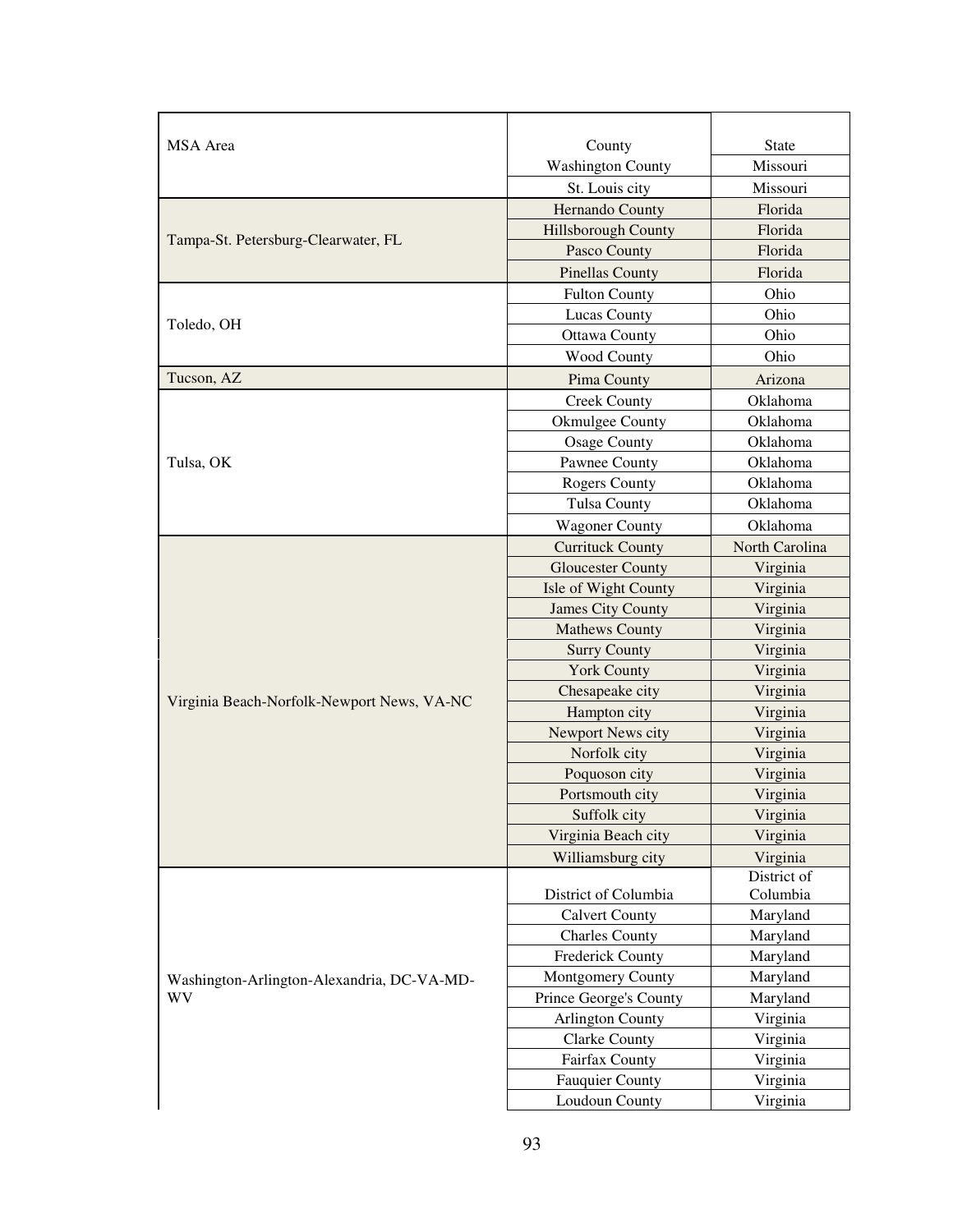| MSA Area | County                       | <b>State</b>  |
|----------|------------------------------|---------------|
|          | <b>Prince William County</b> | Virginia      |
|          | Spotsylvania County          | Virginia      |
|          | <b>Stafford County</b>       | Virginia      |
|          | <b>Warren County</b>         | Virginia      |
|          | Alexandria city              | Virginia      |
|          | Fairfax city                 | Virginia      |
|          | Falls Church city            | Virginia      |
|          | Fredericksburg city          | Virginia      |
|          | Manassas city                | Virginia      |
|          | Manassas Park city           | Virginia      |
|          | Jefferson County             | West Virginia |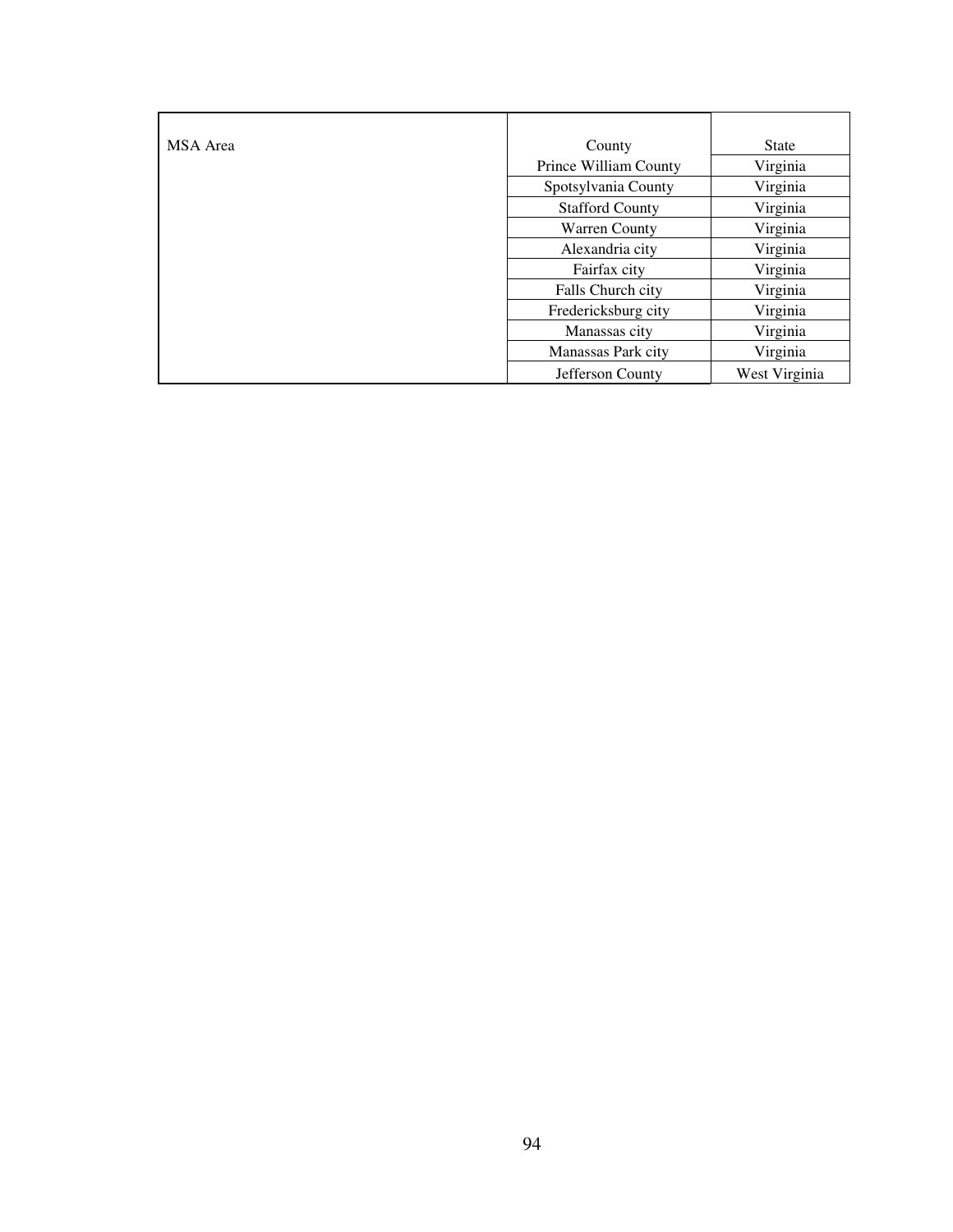# **APPENDIX B LONG-RANGE TRANSPORTATION PLAN EVALUATIONS**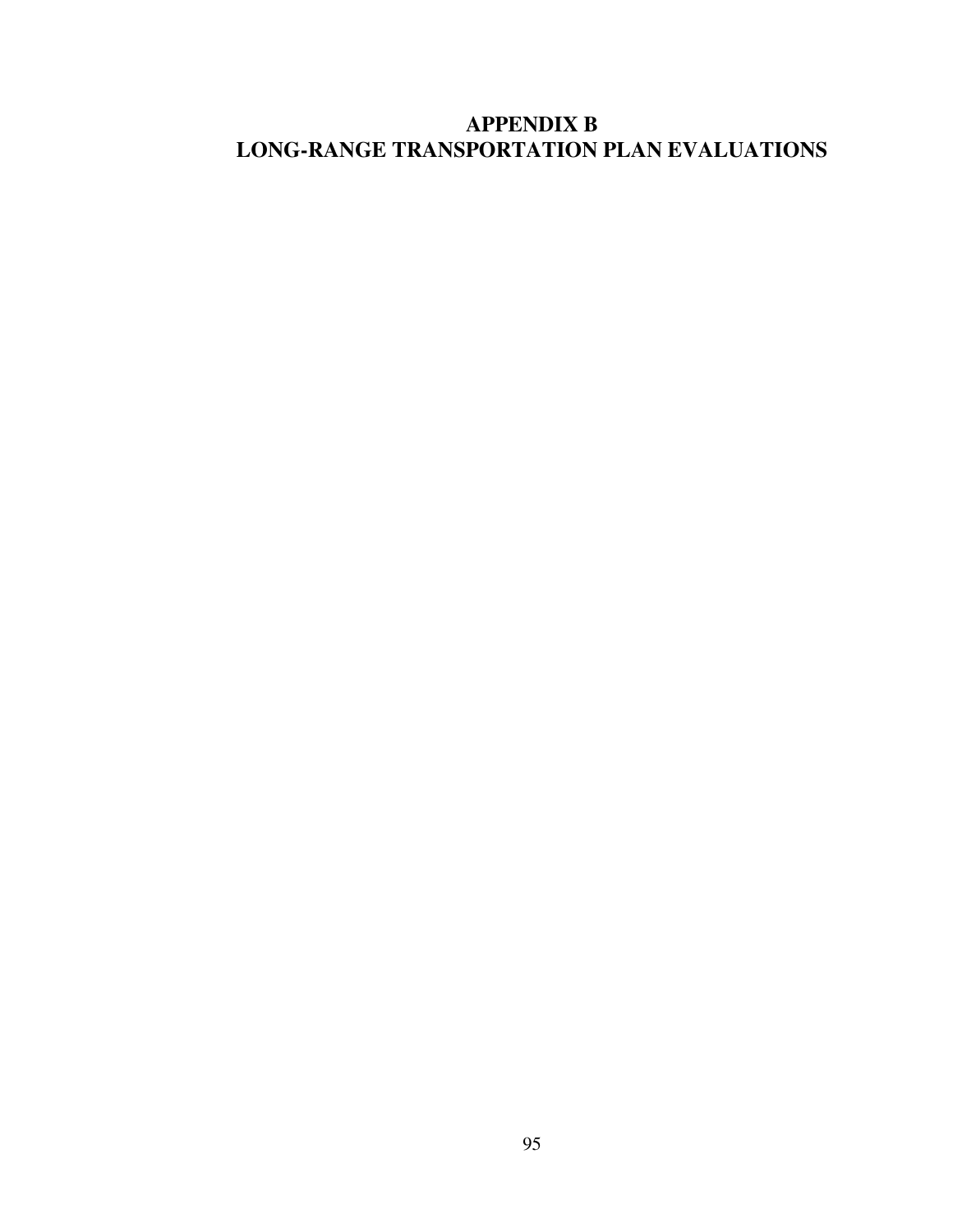| Evaluation of Long-Range Transportation Plan for                                                                                                  |                                                                                                                                                                                                                                                                                                                                                                                                                                                                                                                                                     |
|---------------------------------------------------------------------------------------------------------------------------------------------------|-----------------------------------------------------------------------------------------------------------------------------------------------------------------------------------------------------------------------------------------------------------------------------------------------------------------------------------------------------------------------------------------------------------------------------------------------------------------------------------------------------------------------------------------------------|
| Memphis                                                                                                                                           |                                                                                                                                                                                                                                                                                                                                                                                                                                                                                                                                                     |
| Does the vision statement for<br>the planning process include<br>safety?                                                                          | The vision of the Memphis LRTP, "Healthy, vibrant<br>$\bullet$<br>communities that support accessibility and mobility for people<br>and goods and foster economic vitality," does not include<br>safety.<br>A specific vision statement from the Tennessee Strategic<br>$\bullet$<br>Highway Safety Plan is identified in the plan.<br>"All roadway users arrive safely at their destination."<br>$\bullet$                                                                                                                                         |
| Are there at least one planning<br>goal and at least two objectives<br>related to safety?                                                         | "Promote efficient land use and development patterns to<br>٠<br>ensure safety, economic viability, and to meet existing and<br>future transportation needs."<br>"Increase the safety and security of the transportation system<br>٠<br>for motorized and non-motorized users.<br>Improving travel safety is a "primary goal" of the LRTP.<br>٠<br>SHSP goal is to reduce the fatality rate by 10 percent by the<br>$\bullet$<br>end of CY 2008 based on CY 2002 data.<br>A variety of planning goals related to safety are identified.<br>$\bullet$ |
| Are safety-related<br>performance measures part of<br>the set being used by the<br>agency?                                                        | None identified.<br>$\bullet$                                                                                                                                                                                                                                                                                                                                                                                                                                                                                                                       |
| Are safety-related data used in<br>problem identification and for<br>identifying potential solutions?                                             | Data from the Tennessee Roadway Information Management<br>$\bullet$<br>System (TRIMS) is used to identify locations where high<br>numbers of crashes occur based on crash rates.<br>This data does not appear to be continually maintained.<br>٠<br>Rather, the plan indicates that the information was developed<br>for the purpose of creating the LRTP.<br>Intersections and facilities are evaluated based on whether or<br>$\bullet$<br>not their crash rates exceed the 3-year statewide average<br>accident rate.                            |
| Are safety analysis tools used<br>regularly to analyze the<br>potential impacts of<br>prospective strategies and<br>actions?                      | None identified.<br>$\bullet$                                                                                                                                                                                                                                                                                                                                                                                                                                                                                                                       |
| Are evaluation criteria used<br>for assessing the relative<br>merits of different strategies<br>and projects including safety-<br>related issues? | Not able to evaluate.<br>$\bullet$                                                                                                                                                                                                                                                                                                                                                                                                                                                                                                                  |
| Do the products of the<br>planning process include at<br>least some actions that focus<br>on transportation safety?                               | Several programs, such as "Click It or Ticket", have been<br>$\bullet$<br>created as a result of actions by the Tennessee Governor's<br>Highway Safety Office.                                                                                                                                                                                                                                                                                                                                                                                      |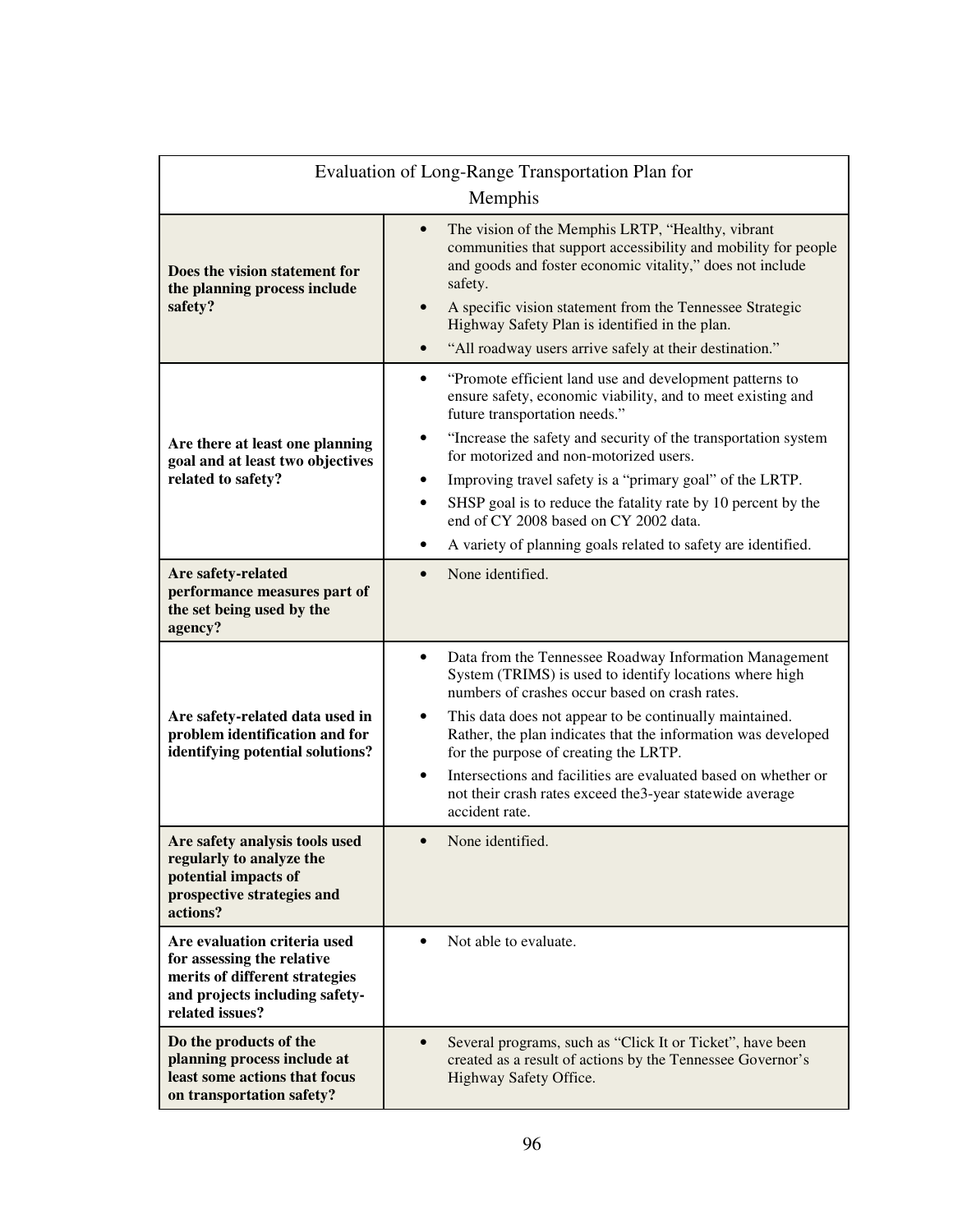| Evaluation of Long-Range Transportation Plan for<br>Memphis                                                                                                                                                                                     |                                                                                                                                                                                                                                                                                                                                               |
|-------------------------------------------------------------------------------------------------------------------------------------------------------------------------------------------------------------------------------------------------|-----------------------------------------------------------------------------------------------------------------------------------------------------------------------------------------------------------------------------------------------------------------------------------------------------------------------------------------------|
| To the extent that a<br>prioritization scheme is used to<br>develop a program of action<br>for an agency, is safety one of<br>the priority factors?                                                                                             | Locations that have been identified as having a higher than<br>٠<br>average crash rate, based on the 3-year statewide average<br>crash rate, are identified. From that list, projects are created<br>that are included in the Hazard Elimination Safety Program<br>(HESP). No locations currently in this program are in the<br>Memphis area. |
| Is there a systematic<br>monitoring process that<br>collects data on the safety-<br>related characteristics of<br>transportation system<br>performance, and feeds this<br>information back into the<br>planning and decision-making<br>process? | None were identified.                                                                                                                                                                                                                                                                                                                         |
| Are all of the key safety<br>stakeholders involved in the<br>planning process?                                                                                                                                                                  | A goal exists to include stakeholders most affected by a<br>transportation decision in the decision-making process.<br>Stakeholders from a variety of backgrounds were identified t<br>$\bullet$<br>participate in the creation of the plan.                                                                                                  |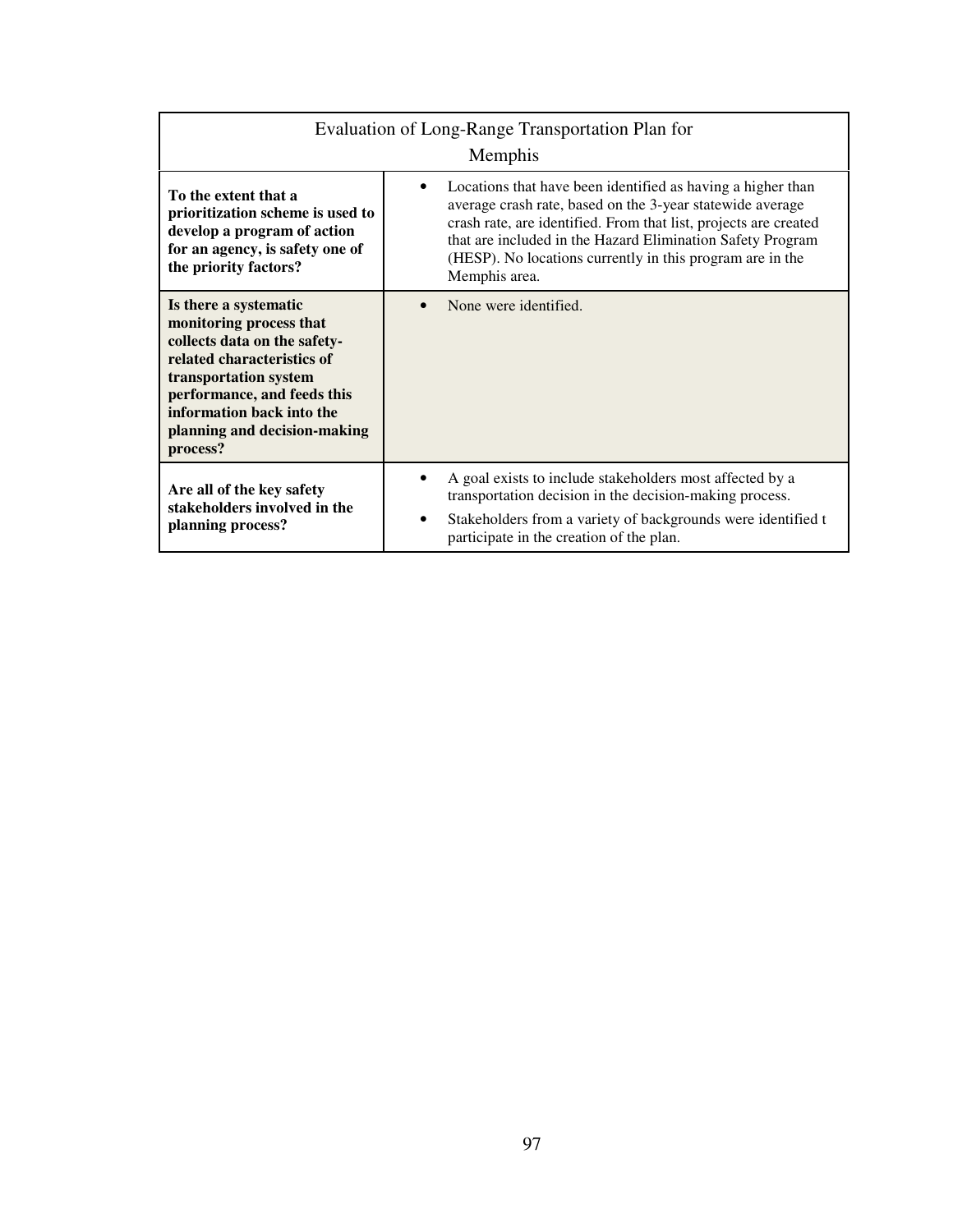| Evaluation of Long-Range Transportation Plan for<br>Minneapolis                                                                                                                                                                             |                                                                                                                                                                                                                                                          |
|---------------------------------------------------------------------------------------------------------------------------------------------------------------------------------------------------------------------------------------------|----------------------------------------------------------------------------------------------------------------------------------------------------------------------------------------------------------------------------------------------------------|
| Does the vision statement for<br>the planning process include<br>safety?                                                                                                                                                                    | Safety is included, but in a very limited fashion.                                                                                                                                                                                                       |
| Are there at least one planning<br>goal and at least two objectives<br>related to safety?                                                                                                                                                   | Safety is included as a byproduct of other goals, although a<br>$\bullet$<br>specific goal related to safety does not exist.<br>Safety is mentioned throughout the document. However, it is<br>$\bullet$<br>not addressed explicitly in its own section. |
| Are safety-related performance<br>measures part of the set being<br>used by the agency?                                                                                                                                                     | No safety related performance measures were identified.                                                                                                                                                                                                  |
| Are safety-related data used in<br>problem identification and for<br>identifying potential solutions?                                                                                                                                       | No significant references to safety data were identified.                                                                                                                                                                                                |
| Are safety analysis tools used<br>regularly to analyze the<br>potential impacts of prospective<br>strategies and actions?                                                                                                                   | No mentions of safety analysis tools were found.<br>$\bullet$                                                                                                                                                                                            |
| Are evaluation criteria used for<br>assessing the relative merits of<br>different strategies and projects<br>including safety-related issues?                                                                                               | Safety appears to be included in the project prioritization<br>$\bullet$<br>process, however it is unclear how the safety benefits of a<br>project are weighted relative to other benefits.                                                              |
| Do the products of the planning<br>process include at least some<br>actions that focus on<br>transportation safety?                                                                                                                         | Safety is incorporated into a variety of different topics;<br>however no specific actions items for safety were identified.                                                                                                                              |
| To the extent that a<br>prioritization scheme is used to<br>develop a program of action for<br>an agency, is safety one of the<br>priority factors?                                                                                         | Safety is mentioned with a variety of topics, however not<br>$\bullet$<br>addressed as an individual priority.                                                                                                                                           |
| Is there a systematic monitoring<br>process that collects data on the<br>safety-related characteristics of<br>transportation system<br>performance, and feeds this<br>information back into the<br>planning and decision-making<br>process? | None were found.                                                                                                                                                                                                                                         |
| Are all of the key safety<br>stakeholders involved in the<br>planning process?                                                                                                                                                              | Detailed public participation process outlined.<br>$\bullet$                                                                                                                                                                                             |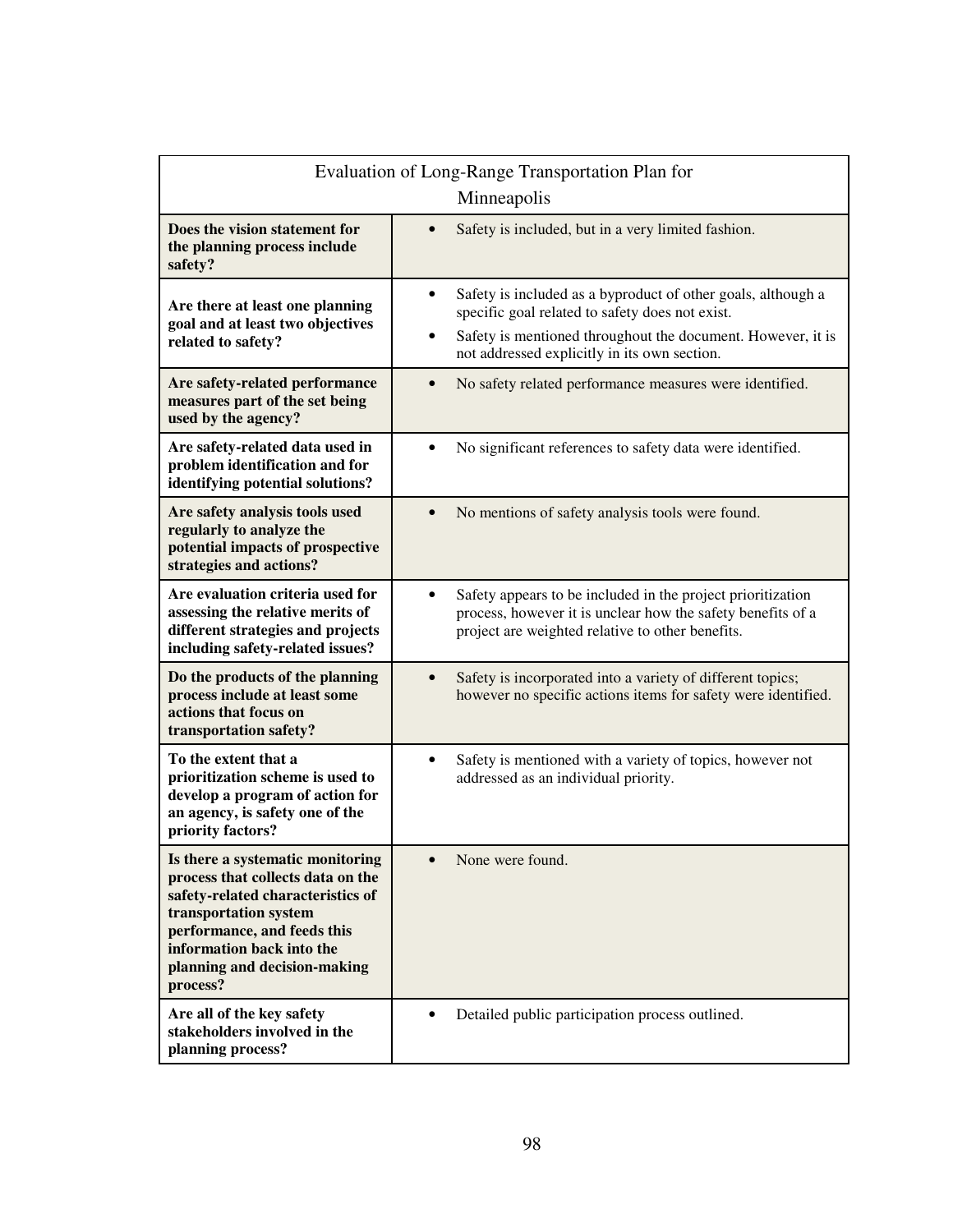| Evaluation of Long-Range Transportation Plan for<br>New Orleans                                                                                                                                                                             |                                                                                                                                                                              |
|---------------------------------------------------------------------------------------------------------------------------------------------------------------------------------------------------------------------------------------------|------------------------------------------------------------------------------------------------------------------------------------------------------------------------------|
| Does the vision statement for<br>the planning process include<br>safety?                                                                                                                                                                    | No specific vision was found.                                                                                                                                                |
| Are there at least one planning<br>goal and at least two objectives<br>related to safety?                                                                                                                                                   | Six goals are outlined in the plan, none of which address<br>$\bullet$<br>safety.<br>Safety conscious planning is identified as a priority in the<br>٠<br>planning document. |
| Are safety-related performance<br>measures part of the set being<br>used by the agency?                                                                                                                                                     | No specific performance measures of any kind were found.                                                                                                                     |
| Are safety-related data used in<br>problem identification and for<br>identifying potential solutions?                                                                                                                                       | No specific data information was found.                                                                                                                                      |
| Are safety analysis tools used<br>regularly to analyze the<br>potential impacts of prospective<br>strategies and actions?                                                                                                                   | No references to analysis tools were found.<br>$\bullet$                                                                                                                     |
| Are evaluation criteria used for<br>assessing the relative merits of<br>different strategies and projects<br>including safety-related issues?                                                                                               | None found.                                                                                                                                                                  |
| Do the products of the planning<br>process include at least some<br>actions that focus on<br>transportation safety?                                                                                                                         | Cannot determine.                                                                                                                                                            |
| To the extent that a<br>prioritization scheme is used to<br>develop a program of action for<br>an agency, is safety one of the<br>priority factors?                                                                                         | The prioritization process is not based on the technical merits<br>$\bullet$<br>of a project.<br>Rather, a more nontechnical approach is taken to allocate<br>٠<br>funds.    |
| Is there a systematic monitoring<br>process that collects data on the<br>safety-related characteristics of<br>transportation system<br>performance, and feeds this<br>information back into the<br>planning and decision-making<br>process? | Cannot determine.                                                                                                                                                            |
| Are all of the key safety<br>stakeholders involved in the<br>planning process?                                                                                                                                                              | No public participation process could be identified.<br>٠                                                                                                                    |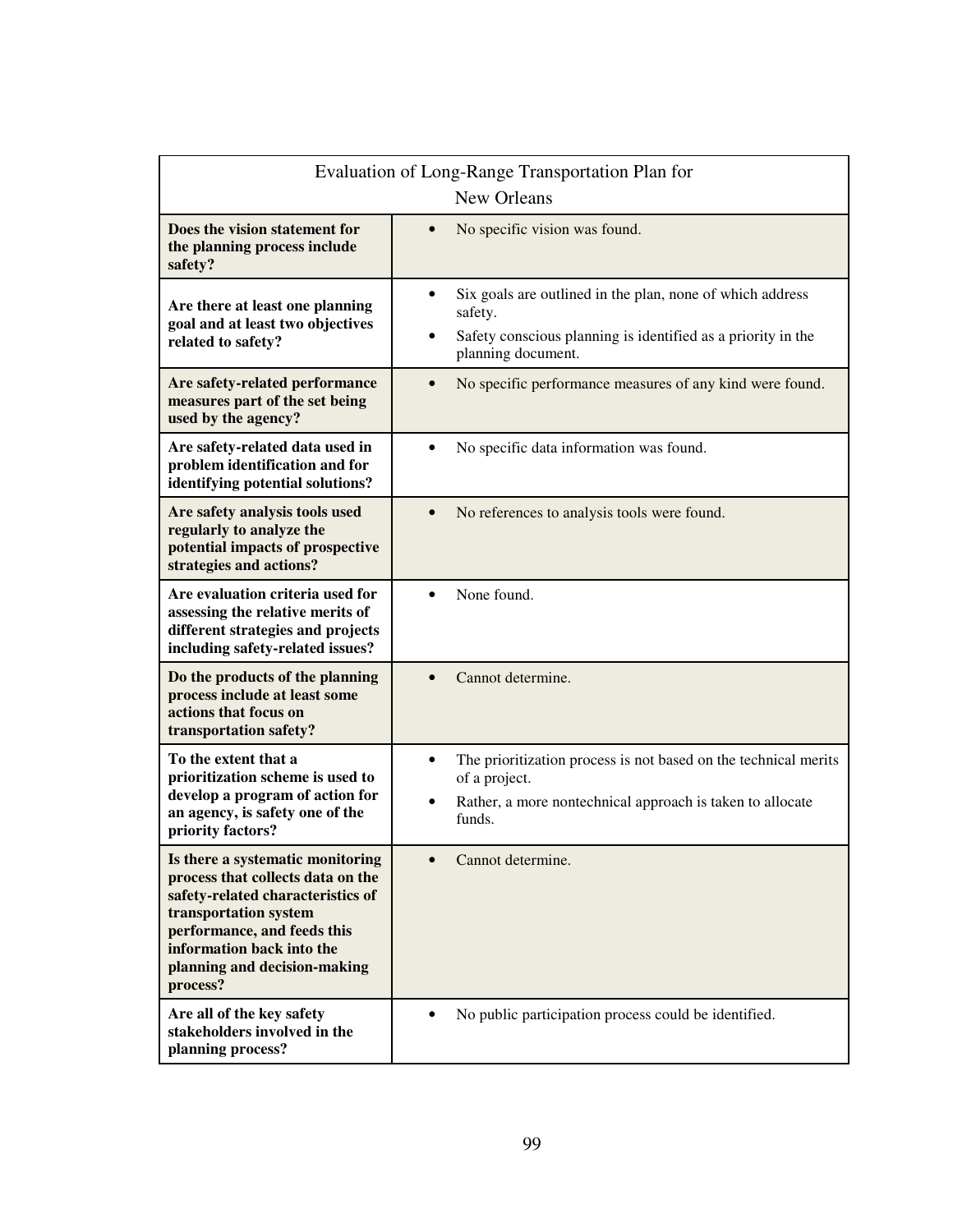| Evaluation of Long-Range Transportation Plan for<br>Orlando                                                                                                                                                                                 |                                                                                                                                                                                                                                                                                                                  |
|---------------------------------------------------------------------------------------------------------------------------------------------------------------------------------------------------------------------------------------------|------------------------------------------------------------------------------------------------------------------------------------------------------------------------------------------------------------------------------------------------------------------------------------------------------------------|
| Does the vision statement for<br>the planning process include<br>safety?                                                                                                                                                                    | "A system that safely and efficiently moves people and<br>goods"                                                                                                                                                                                                                                                 |
| Are there at least one planning<br>goal and at least two objectives<br>related to safety?                                                                                                                                                   | One specific safety goal with three objectives exist.<br>$\bullet$<br>Safety is incorporated into a variety of other goals as well.<br>Safety is addressed extensively in the Congestion<br>$\bullet$<br>Management Plan.                                                                                        |
| Are safety-related performance<br>measures part of the set being<br>used by the agency?                                                                                                                                                     | Two safety related performance measures exist.<br>$\bullet$<br>Lane miles of evacuation routes per thousand people.<br>$\bullet$<br>Crash rates (per million VMT).<br>Incident severity is considered in the Congestion<br>$\bullet$<br>Management Plan.                                                         |
| Are safety-related data used in<br>problem identification and for<br>identifying potential solutions?                                                                                                                                       | Additional safety data needs are identified.<br>$\bullet$                                                                                                                                                                                                                                                        |
| Are safety analysis tools used<br>regularly to analyze the<br>potential impacts of prospective<br>strategies and actions?                                                                                                                   | Safety is considered when addressing congestion issues (due<br>$\bullet$<br>to nonrecurring congestion).<br>The need for safety studies to address nonrecurring<br>congestion is addressed.                                                                                                                      |
| Are evaluation criteria used for<br>assessing the relative merits of<br>different strategies and projects<br>including safety-related issues?                                                                                               | The plan states that safety is used as a factor when<br>$\bullet$<br>prioritizing different projects.<br>In addition, safety was considered during the creation of the<br>$\bullet$<br>Needs Plan and Cost Feasible Plan.<br>Safety is included in prioritizing bicycle and pedestrian<br>$\bullet$<br>projects. |
| Do the products of the planning<br>process include at least some<br>actions that focus on<br>transportation safety?                                                                                                                         | Several programs and initiatives related to safety are<br>$\bullet$<br>included in the plan.                                                                                                                                                                                                                     |
| To the extent that a<br>prioritization scheme is used to<br>develop a program of action for<br>an agency, is safety one of the<br>priority factors?                                                                                         | Safety has been established as a criterion for the project<br>prioritization list.                                                                                                                                                                                                                               |
| Is there a systematic monitoring<br>process that collects data on the<br>safety-related characteristics of<br>transportation system<br>performance, and feeds this<br>information back into the<br>planning and decision-making<br>process? | A monitoring program is described that includes assessing<br>$\bullet$<br>the long-term impact of safety-related improvements.<br>An understanding exists that the benefits of a safety<br>$\bullet$<br>improvement will likely take years to full realize.                                                      |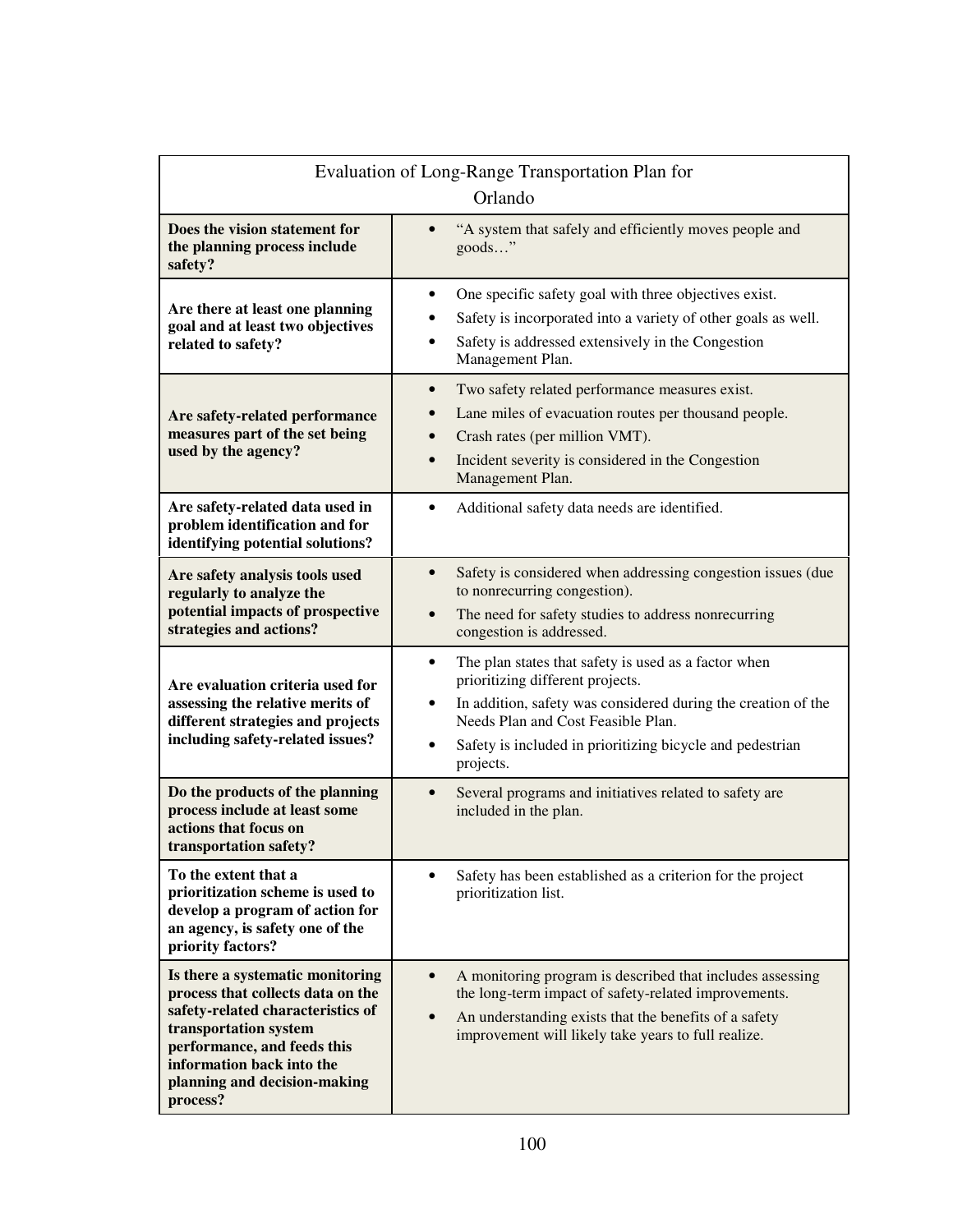| Evaluation of Long-Range Transportation Plan for<br>Orlando                    |                                                                                                                                                                                          |
|--------------------------------------------------------------------------------|------------------------------------------------------------------------------------------------------------------------------------------------------------------------------------------|
| Are all of the key safety<br>stakeholders involved in the<br>planning process? | A detailed public involvement plan was created for the<br>development of the most recent plan.<br>An effort to coordinate safety campaigns throughout the<br>region has been identified. |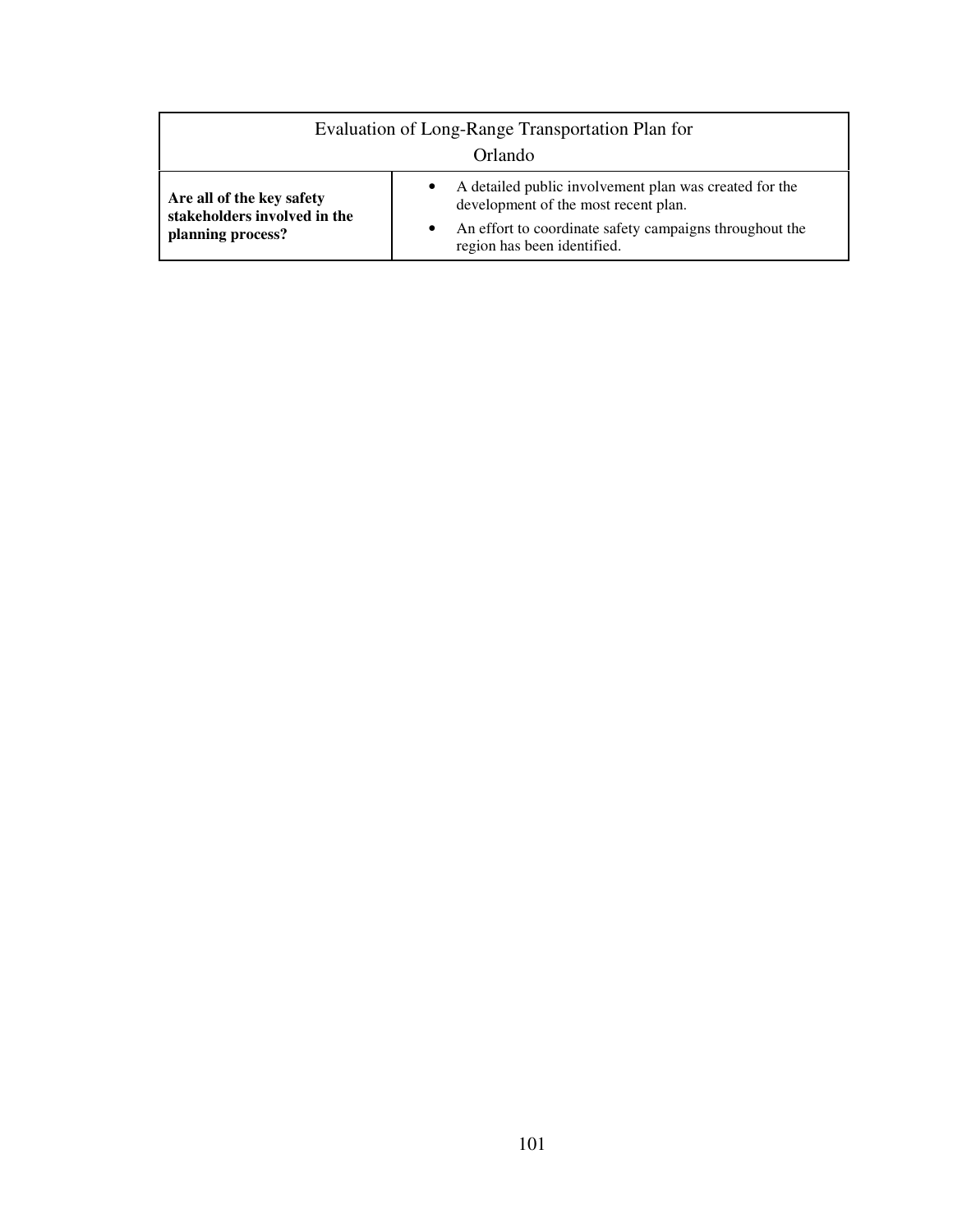| Evaluation of Long-Range Transportation Plan for                                                                                              |                                                                                                                                                                                                                                                                                                                                                                                                                                                                                                                                                                                                                                                                                         |
|-----------------------------------------------------------------------------------------------------------------------------------------------|-----------------------------------------------------------------------------------------------------------------------------------------------------------------------------------------------------------------------------------------------------------------------------------------------------------------------------------------------------------------------------------------------------------------------------------------------------------------------------------------------------------------------------------------------------------------------------------------------------------------------------------------------------------------------------------------|
| Portland, OR                                                                                                                                  |                                                                                                                                                                                                                                                                                                                                                                                                                                                                                                                                                                                                                                                                                         |
| Does the vision statement for<br>the planning process include<br>safety?                                                                      | Vision for transportation system includes "provid(ing) safe<br>and reliable travel choices."<br>Reduce fatalities, serious injuries, and crashes per capita for<br>$\bullet$<br>al modes of travel.                                                                                                                                                                                                                                                                                                                                                                                                                                                                                     |
| Are there at least one planning<br>goal and at least two objectives<br>related to safety?                                                     | Fund investments targeted to address known safety<br>$\bullet$<br>deficiencies and high-crash locations.<br>Complete gaps in regional bicycle and pedestrian systems.<br>٠<br>Retrofit existing streets in downtowns and along main streets<br>$\bullet$<br>to include on-street parking, street trees, marked street<br>crossings, and other designs to encourage traffic to follow<br>posted speed limits.<br>Construct intersection changes and ITS strategies, including<br>٠<br>signal timing and real-time traveler information on road<br>conditions and hazards.<br>Expand safety education, awareness, and multi-modal data<br>collection efforts at all levels of government. |
| Are safety-related performance<br>measures part of the set being<br>used by the agency?                                                       | Work is underway to develop safety performance measures<br>$\bullet$<br>to track on a regular basis safety related issues through the<br>Congestion Management Process and possibly and eventual<br>State of Safety in the Region report.<br>The proposed State of Safety in the Region report would<br>$\bullet$<br>recommend actions at local, regional, and state levels.<br>Table $2.3 -$ "By 2035, reduce the number of pedestrian,<br>$\bullet$<br>bicyclist, and motor vehicle occupant fatalities plus serious<br>injuries each by 50% compared to 2005."                                                                                                                       |
| Are safety-related data used in<br>problem identification and for<br>identifying potential solutions?                                         | The plan identifies ODOT's Crash Analysis Unit as the main<br>٠<br>source of traffic crash data.<br>ODOT's system is currently in the process of being<br>٠<br>improved to improve the usability of the data.<br>The need to improve the crash reporting of crashes that<br>involve less than \$1,500 in damage is identified.<br>Data needs for all modes of travel are identified.<br>$\bullet$                                                                                                                                                                                                                                                                                       |
| Are safety analysis tools used<br>regularly to analyze the<br>potential impacts of prospective<br>strategies and actions?                     | Safety deficiencies are identified for different projects.<br>$\bullet$<br>Strategies needed to address the issues are indentified.<br>High accident locations are identified.<br>$\bullet$                                                                                                                                                                                                                                                                                                                                                                                                                                                                                             |
| Are evaluation criteria used for<br>assessing the relative merits of<br>different strategies and projects<br>including safety-related issues? | Performance measures are outlined to evaluate the overall<br>$\bullet$<br>effectiveness of the transportation system.<br>The safety deficiencies of different proposed projects are<br>identified and used to consider the merits of a project.<br>No tools are used to predict safety conditions into the future.<br>$\bullet$<br>This issue is addressed through plan monitoring.                                                                                                                                                                                                                                                                                                     |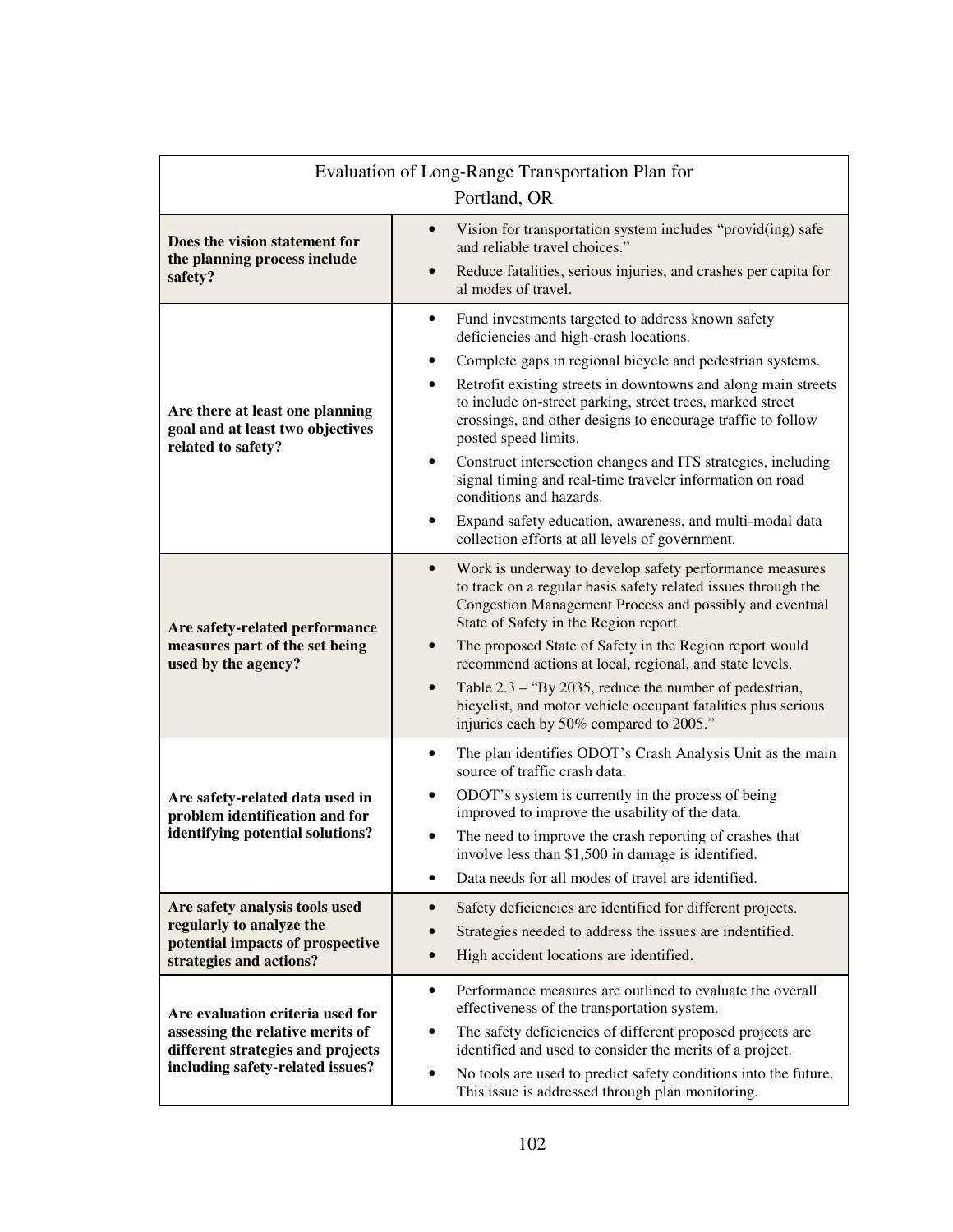| Evaluation of Long-Range Transportation Plan for                                                                                                                                                                                            |                                                                                                                                                                                                                                                                                                                                                                                                                                                                                                               |  |
|---------------------------------------------------------------------------------------------------------------------------------------------------------------------------------------------------------------------------------------------|---------------------------------------------------------------------------------------------------------------------------------------------------------------------------------------------------------------------------------------------------------------------------------------------------------------------------------------------------------------------------------------------------------------------------------------------------------------------------------------------------------------|--|
|                                                                                                                                                                                                                                             | Portland, OR                                                                                                                                                                                                                                                                                                                                                                                                                                                                                                  |  |
| Do the products of the planning<br>process include at least some<br>actions that focus on<br>transportation safety?                                                                                                                         | Project monitoring process includes an evaluation of how<br>crash rates change over time.                                                                                                                                                                                                                                                                                                                                                                                                                     |  |
| To the extent that a<br>prioritization scheme is used to<br>develop a program of action for<br>an agency, is safety one of the<br>priority factors?                                                                                         | Improving safety is one of six criteria used in evaluating<br>$\bullet$<br>projects for the Transportation System Management and<br>Operations (TSMO) program.<br>Projects to be emphasized were those that met one or more of<br>$\bullet$<br>seven different criteria, one of which was "make multi-modal<br>travel safe and reliable."<br>The goal is to link projects to investment priorities.<br>$\bullet$                                                                                              |  |
| Is there a systematic monitoring<br>process that collects data on the<br>safety-related characteristics of<br>transportation system<br>performance, and feeds this<br>information back into the<br>planning and decision-making<br>process? | Data needs are identified, however it is unclear how, if at all,<br>$\bullet$<br>the analysis of this data is fed back into the planning and<br>decision-making process.<br>Performance evaluations of desired outcomes are monitored<br>$\bullet$<br>to ensure that progress is being made toward goals. This<br>information is then used as feedback on the RTP policies and<br>investment priorities.<br>Performance measures serve as the link between RTP goals<br>$\bullet$<br>and plan implementation. |  |
| Are all of the key safety<br>stakeholders involved in the<br>planning process?                                                                                                                                                              | Objective 10.1 states that "meaningful input opportunities for<br>$\bullet$<br>interested and affected stakeholders, including people who<br>have traditionally been underrepresented, resource agencies,<br>business, institutional and community stakeholders, and<br>local, regional and state jurisdictions that own and operate<br>the region's transportation system in plan development and<br>review" should be provided.                                                                             |  |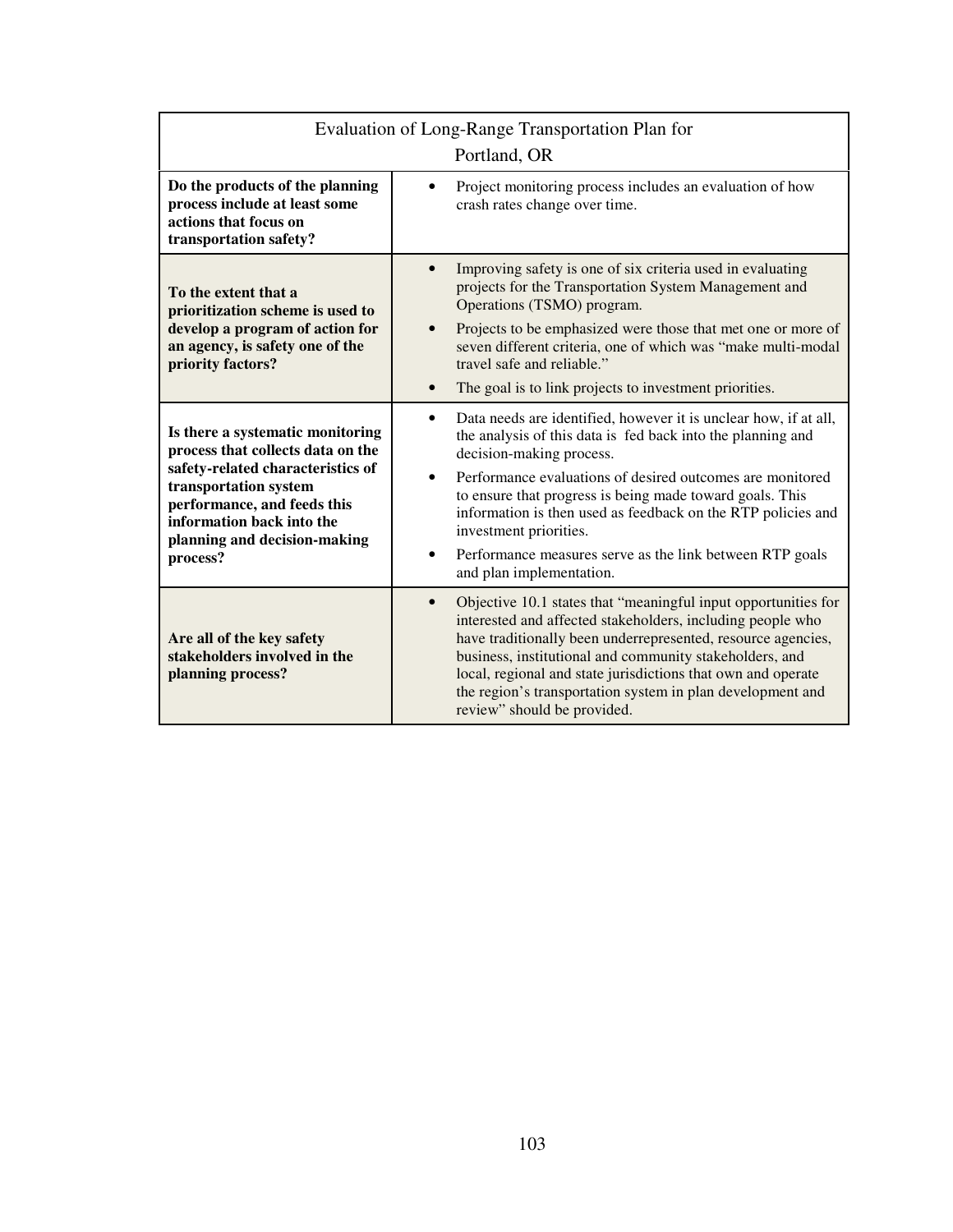| Evaluation of Long-Range Transportation Plan for<br>Sacramento                                                                                                                                                                              |                                                                                                                                                                                                                                                                                                                                 |
|---------------------------------------------------------------------------------------------------------------------------------------------------------------------------------------------------------------------------------------------|---------------------------------------------------------------------------------------------------------------------------------------------------------------------------------------------------------------------------------------------------------------------------------------------------------------------------------|
| Does the vision statement for<br>the planning process include<br>safety?                                                                                                                                                                    | The document lists six "guiding principles", none of which<br>address safety.                                                                                                                                                                                                                                                   |
| Are there at least one planning<br>goal and at least two objectives<br>related to safety?                                                                                                                                                   | Specific goals related to safety were not found.<br>٠<br>Safety is incorporated into other goals, although as somewhat<br>of a secondary focus.                                                                                                                                                                                 |
| Are safety-related performance<br>measures part of the set being<br>used by the agency?                                                                                                                                                     | Specific performance measures directed at safety could not<br>$\bullet$<br>be found.                                                                                                                                                                                                                                            |
| Are safety-related data used in<br>problem identification and for<br>identifying potential solutions?                                                                                                                                       | No safety data references were found.                                                                                                                                                                                                                                                                                           |
| Are safety analysis tools used<br>regularly to analyze the<br>potential impacts of prospective<br>strategies and actions?                                                                                                                   | No safety analysis was found.                                                                                                                                                                                                                                                                                                   |
| Are evaluation criteria used for<br>assessing the relative merits of<br>different strategies and projects<br>including safety-related issues?                                                                                               | Specific evaluation criteria for the safety merits of a project<br>$\bullet$<br>could not be found.                                                                                                                                                                                                                             |
| Do the products of the planning<br>process include at least some<br>actions that focus on<br>transportation safety?                                                                                                                         | No information was found.                                                                                                                                                                                                                                                                                                       |
| To the extent that a<br>prioritization scheme is used to<br>develop a program of action for<br>an agency, is safety one of the<br>priority factors?                                                                                         | Funding for safety projects is allocated within a program<br>$\bullet$<br>category that also include road maintenance and<br>rehabilitation, maintaining Caltrans highways and freeways,<br>and maintaining local roads and streets. As such, a specific<br>dollar amount allocated to safety projects cannot be<br>determined. |
| Is there a systematic monitoring<br>process that collects data on the<br>safety-related characteristics of<br>transportation system<br>performance, and feeds this<br>information back into the<br>planning and decision-making<br>process? | No information was found.                                                                                                                                                                                                                                                                                                       |
| Are all of the key safety<br>stakeholders involved in the<br>planning process?                                                                                                                                                              | An extensive public participation process was conducted<br>$\bullet$<br>throughout the development of the plan.                                                                                                                                                                                                                 |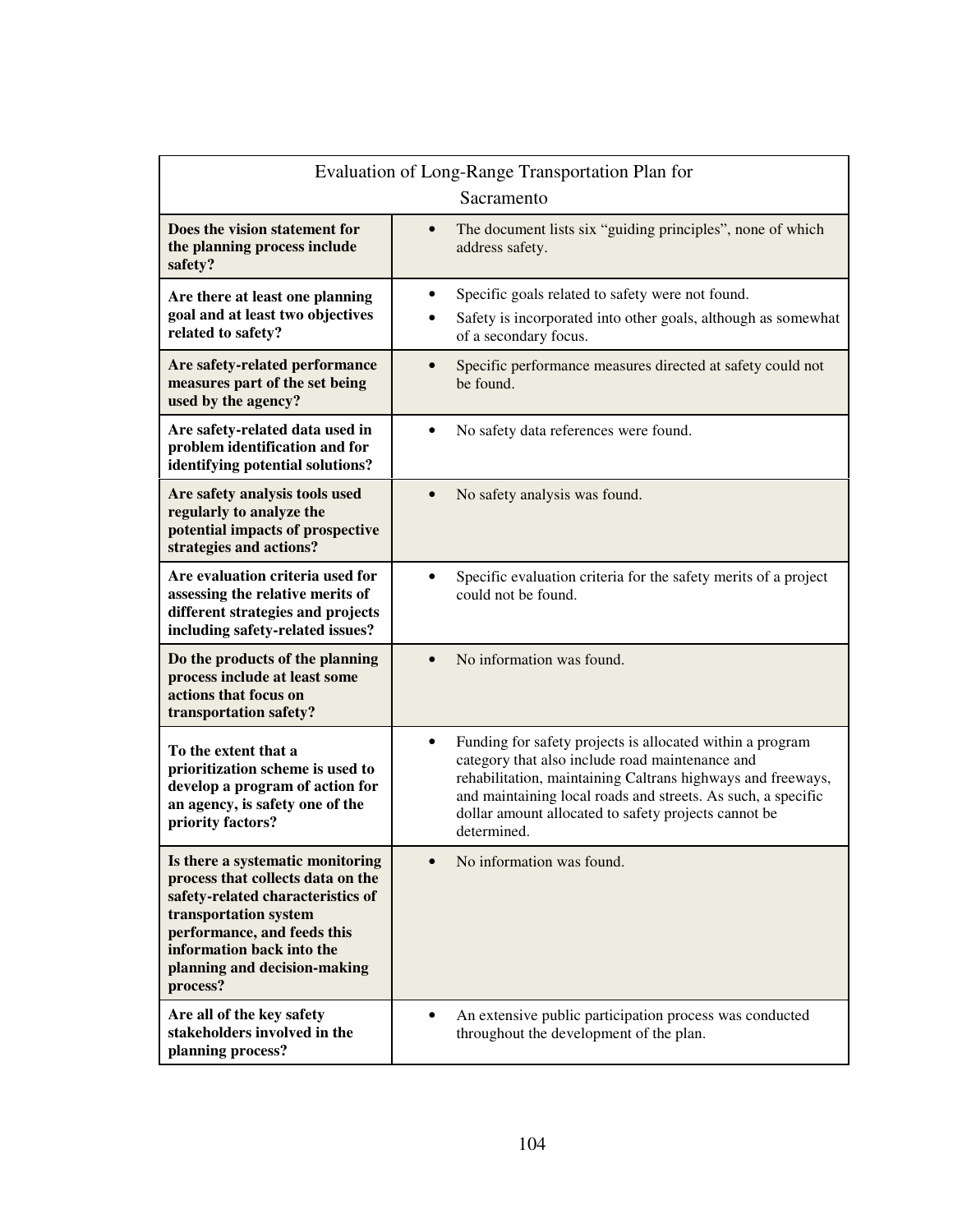| Evaluation of Long-Range Transportation Plan for                                                                                                                                                                                            |                                                                                                                                                                                                                                                                                                                                                                                                                                                           |
|---------------------------------------------------------------------------------------------------------------------------------------------------------------------------------------------------------------------------------------------|-----------------------------------------------------------------------------------------------------------------------------------------------------------------------------------------------------------------------------------------------------------------------------------------------------------------------------------------------------------------------------------------------------------------------------------------------------------|
| San Antonio                                                                                                                                                                                                                                 |                                                                                                                                                                                                                                                                                                                                                                                                                                                           |
| Does the vision statement for<br>the planning process include<br>safety?                                                                                                                                                                    | Mission statement – "The San Antonio metropolitan area is<br>$\bullet$<br>served by an environmentally friendly transportation system<br>where everyone is able to walk, ride, drive, or wheel in a<br>safe, convenient, and affordable manner to their desired<br>destinations."<br>Goals include "enhancing the safety of the traveling<br>$\bullet$<br>public"<br>Safety is identified as a goal specifically for each mode of<br>$\bullet$<br>travel. |
| Are there at least one planning<br>goal and at least two objectives<br>related to safety?                                                                                                                                                   | In response to SAFETEA-LU requirements, the agencies<br>$\bullet$<br>outlines several actions that could be used to increase the<br>safety of a variety of modes.                                                                                                                                                                                                                                                                                         |
| Are safety-related performance<br>measures part of the set being<br>used by the agency?                                                                                                                                                     | No performance measures were identified.<br>$\bullet$                                                                                                                                                                                                                                                                                                                                                                                                     |
| Are safety-related data used in<br>problem identification and for<br>identifying potential solutions?                                                                                                                                       | The state Crash Records Information System (CRIS) is<br>$\bullet$<br>reviewed on a quarterly basis and safety related information<br>is presented to stakeholders.                                                                                                                                                                                                                                                                                        |
| Are safety analysis tools used<br>regularly to analyze the<br>potential impacts of prospective<br>strategies and actions?                                                                                                                   | No safety analysis tools were identified.<br>$\bullet$                                                                                                                                                                                                                                                                                                                                                                                                    |
| Are evaluation criteria used for<br>assessing the relative merits of<br>different strategies and projects<br>including safety-related issues?                                                                                               | The current MTP proposes to "consider safety in the project<br>$\bullet$<br>selection process."                                                                                                                                                                                                                                                                                                                                                           |
| Do the products of the planning<br>process include at least some<br>actions that focus on<br>transportation safety?                                                                                                                         | None were identified.                                                                                                                                                                                                                                                                                                                                                                                                                                     |
| To the extent that a<br>prioritization scheme is used to<br>develop a program of action for<br>an agency, is safety one of the<br>priority factors?                                                                                         | Safety is identified as a funding category with specific funds<br>allocated.                                                                                                                                                                                                                                                                                                                                                                              |
| Is there a systematic monitoring<br>process that collects data on the<br>safety-related characteristics of<br>transportation system<br>performance, and feeds this<br>information back into the<br>planning and decision-making<br>process? | No monitoring system is identified.<br>$\bullet$                                                                                                                                                                                                                                                                                                                                                                                                          |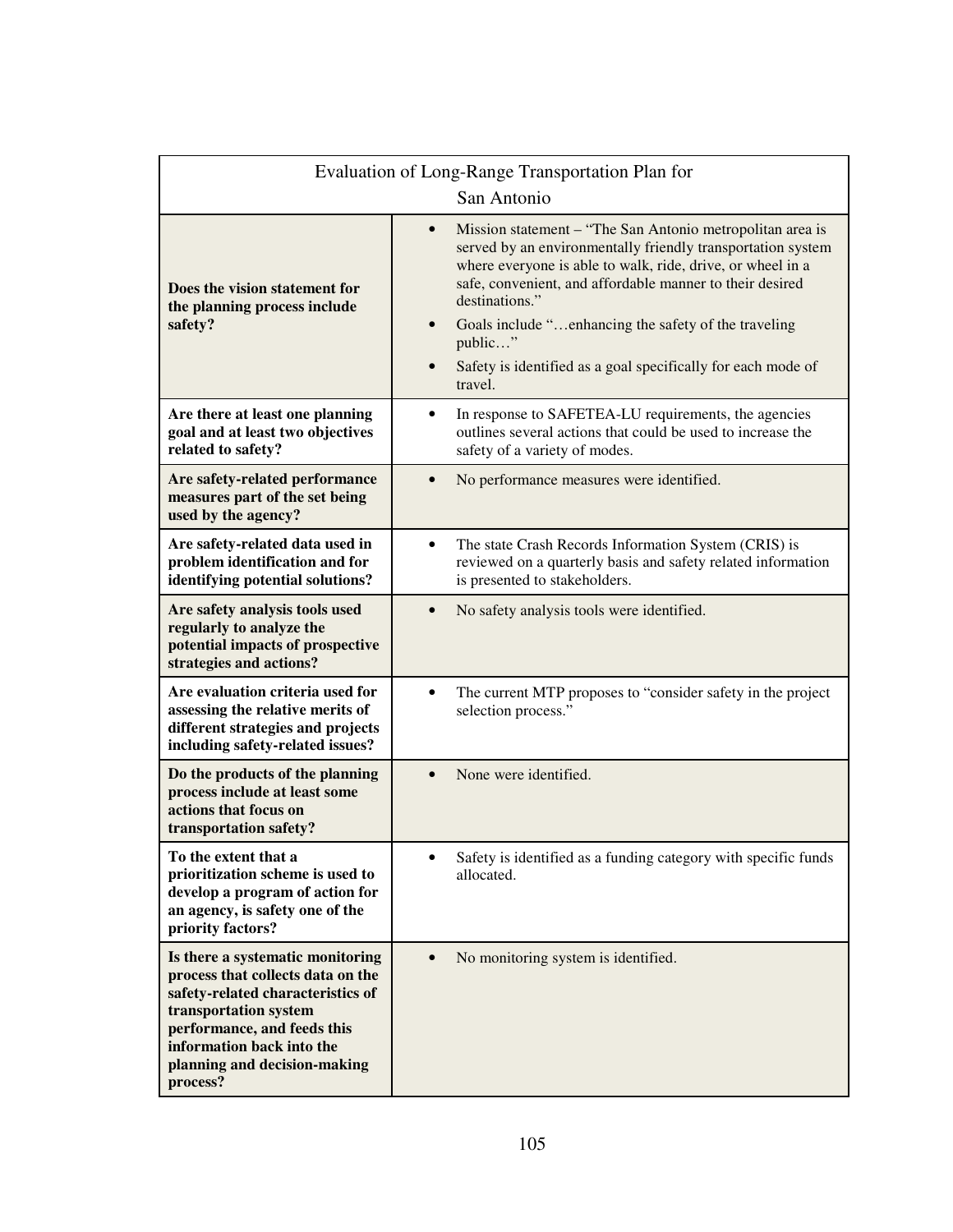| Evaluation of Long-Range Transportation Plan for                               |                                                                                                                                                                               |
|--------------------------------------------------------------------------------|-------------------------------------------------------------------------------------------------------------------------------------------------------------------------------|
| San Antonio                                                                    |                                                                                                                                                                               |
| Are all of the key safety<br>stakeholders involved in the<br>planning process? | A public involvement process is outlined with the purpose of<br>including the public early, continuously, and in a meaningful<br>way for all transportation related projects. |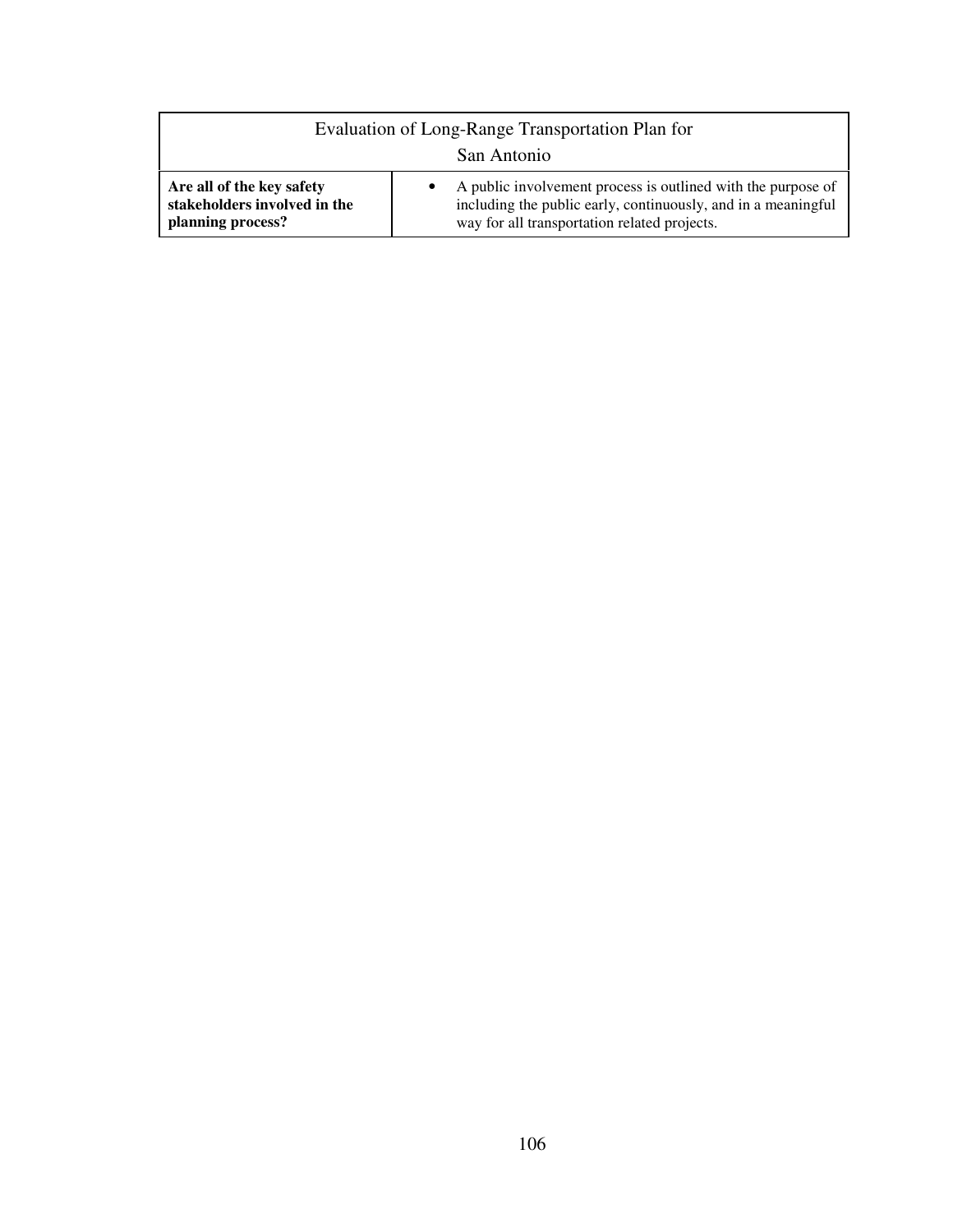| Evaluation of Long-Range Transportation Plan for<br>San Diego                                                                                                                                                                               |                                                                                                                                                                                                                                                                                                     |
|---------------------------------------------------------------------------------------------------------------------------------------------------------------------------------------------------------------------------------------------|-----------------------------------------------------------------------------------------------------------------------------------------------------------------------------------------------------------------------------------------------------------------------------------------------------|
| Does the vision statement for the<br>planning process include safety?                                                                                                                                                                       | The vision statement briefly mentions "increas(ing) public<br>$\bullet$<br>safety"                                                                                                                                                                                                                  |
| Are there at least one planning<br>goal and at least two objectives<br>related to safety?                                                                                                                                                   | One of the seven policy goals of the document is directed at<br>$\bullet$<br>improving the safety and reliability of the transportation<br>system. However, the goal is more focused on reliability<br>than safety.<br>Safety is addressed more as a byproduct on non-recurring<br>٠<br>congestion. |
| Are safety-related performance<br>measures part of the set being<br>used by the agency?                                                                                                                                                     | No safety related performance measures were identified.<br>$\bullet$                                                                                                                                                                                                                                |
| Are safety-related data used in<br>problem identification and for<br>identifying potential solutions?                                                                                                                                       | None mentioned.                                                                                                                                                                                                                                                                                     |
| Are safety analysis tools used<br>regularly to analyze the potential<br>impacts of prospective strategies<br>and actions?                                                                                                                   | None mentioned.<br>$\bullet$                                                                                                                                                                                                                                                                        |
| Are evaluation criteria used for<br>assessing the relative merits of<br>different strategies and projects<br>including safety-related issues?                                                                                               | None mentioned.                                                                                                                                                                                                                                                                                     |
| Do the products of the planning<br>process include at least some<br>actions that focus on<br>transportation safety?                                                                                                                         | None mentioned.                                                                                                                                                                                                                                                                                     |
| To the extent that a prioritization<br>scheme is used to develop a<br>program of action for an agency,<br>is safety one of the priority<br>factors?                                                                                         | None mentioned.<br>$\bullet$                                                                                                                                                                                                                                                                        |
| Is there a systematic monitoring<br>process that collects data on the<br>safety-related characteristics of<br>transportation system<br>performance, and feeds this<br>information back into the<br>planning and decision-making<br>process? | None mentioned.<br>$\bullet$                                                                                                                                                                                                                                                                        |
| Are all of the key safety<br>stakeholders involved in the<br>planning process?                                                                                                                                                              | None mentioned.<br>$\bullet$                                                                                                                                                                                                                                                                        |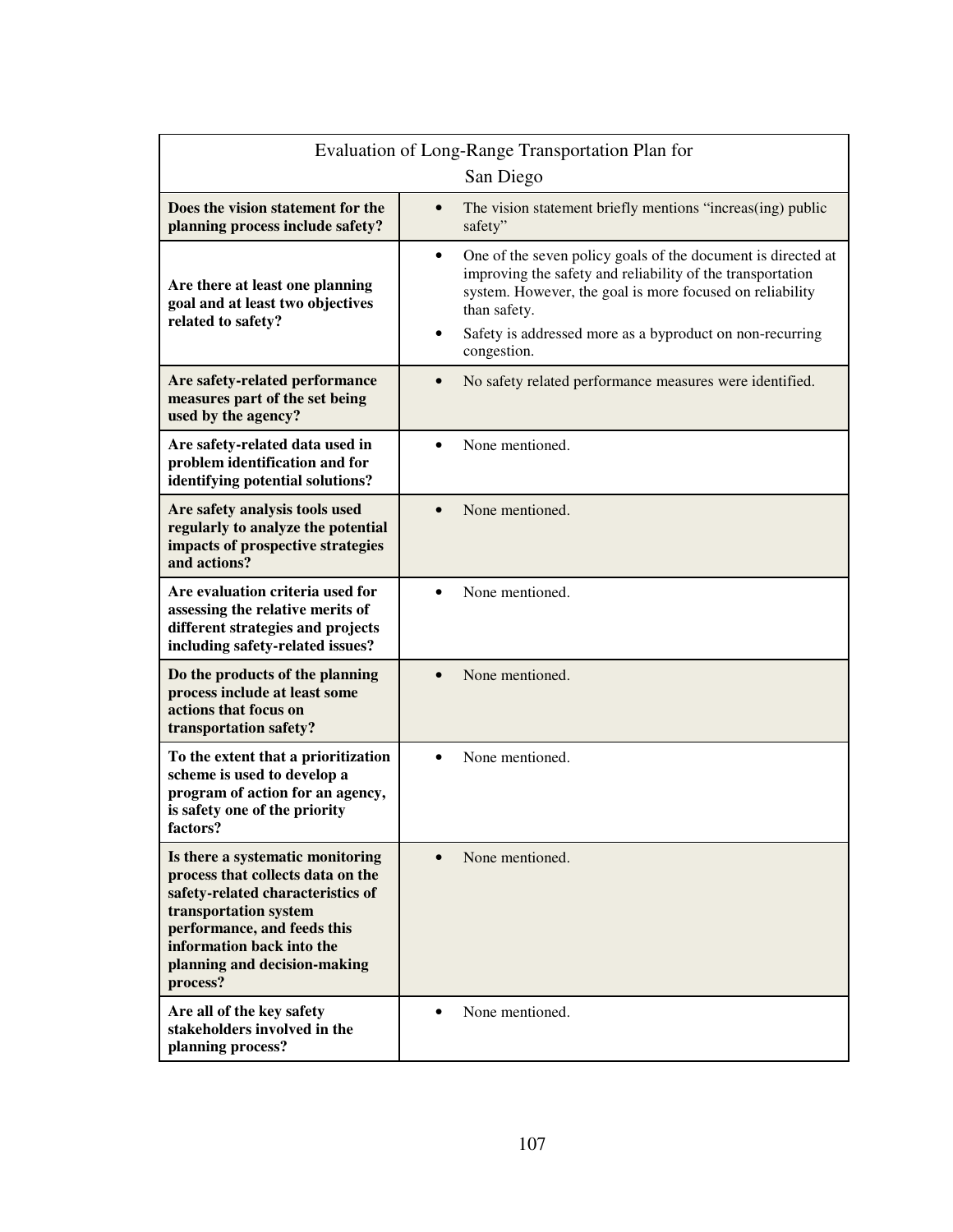| Evaluation of Long-Range Transportation Plan for<br>San Jose (San Francisco Bay Area)                                                                                                                                                       |                                                                                                                                                                                                                                                 |
|---------------------------------------------------------------------------------------------------------------------------------------------------------------------------------------------------------------------------------------------|-------------------------------------------------------------------------------------------------------------------------------------------------------------------------------------------------------------------------------------------------|
| Does the vision statement for the<br>planning process include safety?                                                                                                                                                                       | Vision includes a statement about creating a safe<br>transportation system.                                                                                                                                                                     |
| Are there at least one planning<br>goal and at least two objectives<br>related to safety?                                                                                                                                                   | Improving safety is included as a goal.<br>$\bullet$<br>Reducing collisions and fatalities is included as an<br>objective.<br>Specific goals of reducing different crash types by a certain<br>$\bullet$<br>percentage by 2035.                 |
| Are safety-related performance<br>measures part of the set being<br>used by the agency?                                                                                                                                                     | Occurrence of traffic fatalities and injuries.<br>$\bullet$                                                                                                                                                                                     |
| Are safety-related data used in<br>problem identification and for<br>identifying potential solutions?                                                                                                                                       | ITS devices are used to located incidents on roadways.<br>$\bullet$<br>$\bullet$                                                                                                                                                                |
| Are safety analysis tools used<br>regularly to analyze the potential<br>impacts of prospective strategies<br>and actions?                                                                                                                   | Crash statistics are used to evaluate the trends that occur<br>$\bullet$<br>over time for the region.                                                                                                                                           |
| Are evaluation criteria used for<br>assessing the relative merits of<br>different strategies and projects<br>including safety-related issues?                                                                                               | Not able to determine.                                                                                                                                                                                                                          |
| Do the products of the planning<br>process include at least some<br>actions that focus on<br>transportation safety?                                                                                                                         | Projects focused on safety improvements are referenced.<br>$\bullet$                                                                                                                                                                            |
| To the extent that a prioritization<br>scheme is used to develop a<br>program of action for an agency,<br>is safety one of the priority<br>factors?                                                                                         | Not able to determine.<br>$\bullet$                                                                                                                                                                                                             |
| Is there a systematic monitoring<br>process that collects data on the<br>safety-related characteristics of<br>transportation system<br>performance, and feeds this<br>information back into the<br>planning and decision-making<br>process? | Plan includes several goals related to reducing different<br>$\bullet$<br>crash types by 2035.<br>Achieving this goal requires monitoring of crash<br>$\bullet$<br>occurrences, although specific feedback considerations are<br>not mentioned. |
| Are all of the key safety<br>stakeholders involved in the<br>planning process?                                                                                                                                                              | Public outreach programs were in place for the development<br>$\bullet$<br>of the transportation plan.                                                                                                                                          |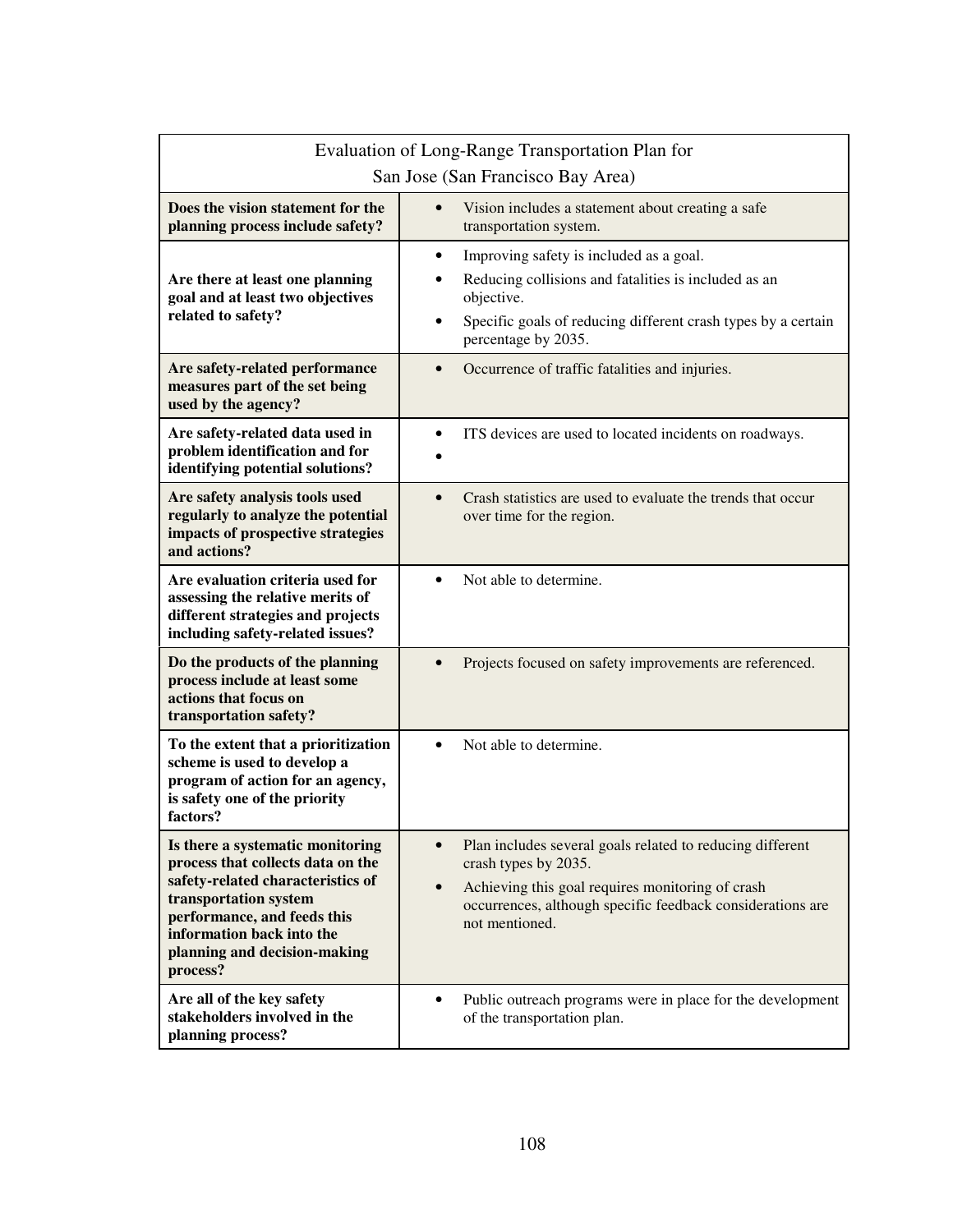| Evaluation of Long-Range Transportation Plan for                                                                                                                                                                                            |                                                                                                                                                                                                                                                                                                                                                                                                                      |
|---------------------------------------------------------------------------------------------------------------------------------------------------------------------------------------------------------------------------------------------|----------------------------------------------------------------------------------------------------------------------------------------------------------------------------------------------------------------------------------------------------------------------------------------------------------------------------------------------------------------------------------------------------------------------|
|                                                                                                                                                                                                                                             | Tampa                                                                                                                                                                                                                                                                                                                                                                                                                |
| Does the vision statement for<br>the planning process include<br>safety?                                                                                                                                                                    | No vision statement located.                                                                                                                                                                                                                                                                                                                                                                                         |
| Are there at least one planning<br>goal and at least two objectives<br>related to safety?                                                                                                                                                   | Goal V: Enhance the safety and security of the transportation<br>$\bullet$<br>system for both motorized and non-motorized users."<br>This goal is supplemented by several proposed policies to<br>$\bullet$<br>attain this goal.                                                                                                                                                                                     |
| Are safety-related performance<br>measures part of the set being<br>used by the agency?                                                                                                                                                     | Performance measures are not addressed specifically.<br>$\bullet$<br>However, references to improvements in the number of<br>fatalities and injuries due to traffic crashes are mentioned<br>throughout.                                                                                                                                                                                                             |
| Are safety-related data used in<br>problem identification and for<br>identifying potential solutions?                                                                                                                                       | Crash data is used to develop lists of high crash locations.<br>$\bullet$<br>Crash data is analyzed to compare crash rate trends in the<br>$\bullet$<br>Tampa area to the rates for the State of Florida and the<br>national average.<br>An analysis of the top locations based on a variety of factors,<br>including the number of injuries, fatalities, bicycle crashes,<br>and pedestrian crashes, are also done. |
| Are safety analysis tools used<br>regularly to analyze the<br>potential impacts of prospective<br>strategies and actions?                                                                                                                   | See box above.                                                                                                                                                                                                                                                                                                                                                                                                       |
| Are evaluation criteria used for<br>assessing the relative merits of<br>different strategies and projects<br>including safety-related issues?                                                                                               | The safety benefits of a project are included in the project<br>$\bullet$<br>prioritization process.<br>The safety benefits of a project are weighted the highest<br>$\bullet$<br>compared to other potential project benefits.                                                                                                                                                                                      |
| Do the products of the planning<br>process include at least some<br>actions that focus on<br>transportation safety?                                                                                                                         | None mentioned.<br>$\bullet$                                                                                                                                                                                                                                                                                                                                                                                         |
| To the extent that a<br>prioritization scheme is used to<br>develop a program of action for<br>an agency, is safety one of the<br>priority factors?                                                                                         | Safety is used in the project prioritization process.<br>٠<br>No other instances were found.                                                                                                                                                                                                                                                                                                                         |
| Is there a systematic monitoring<br>process that collects data on the<br>safety-related characteristics of<br>transportation system<br>performance, and feeds this<br>information back into the<br>planning and decision-making<br>process? | $\bullet$<br>Extensive data collection is done, however no monitoring of<br>specific programs was mentioned.<br>Overall trends related to crash occurrences have been<br>$\bullet$<br>positive and thus it appears that there is an assumption that<br>current programs are working.                                                                                                                                 |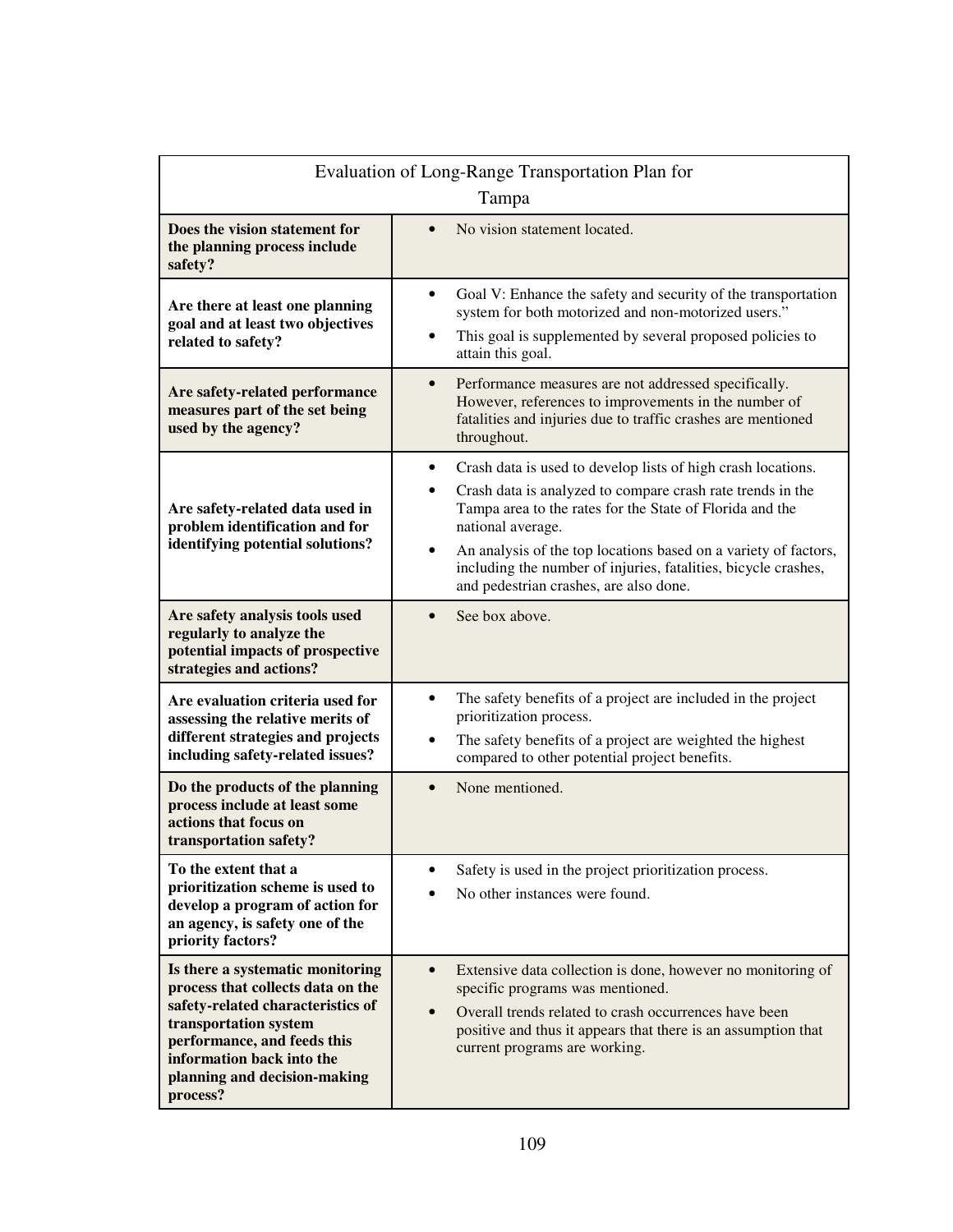| Evaluation of Long-Range Transportation Plan for                               |                                                                                                                |
|--------------------------------------------------------------------------------|----------------------------------------------------------------------------------------------------------------|
| Tampa                                                                          |                                                                                                                |
| Are all of the key safety<br>stakeholders involved in the<br>planning process? | An objective of the agency is to "support community"<br>education and involvement in transportation planning." |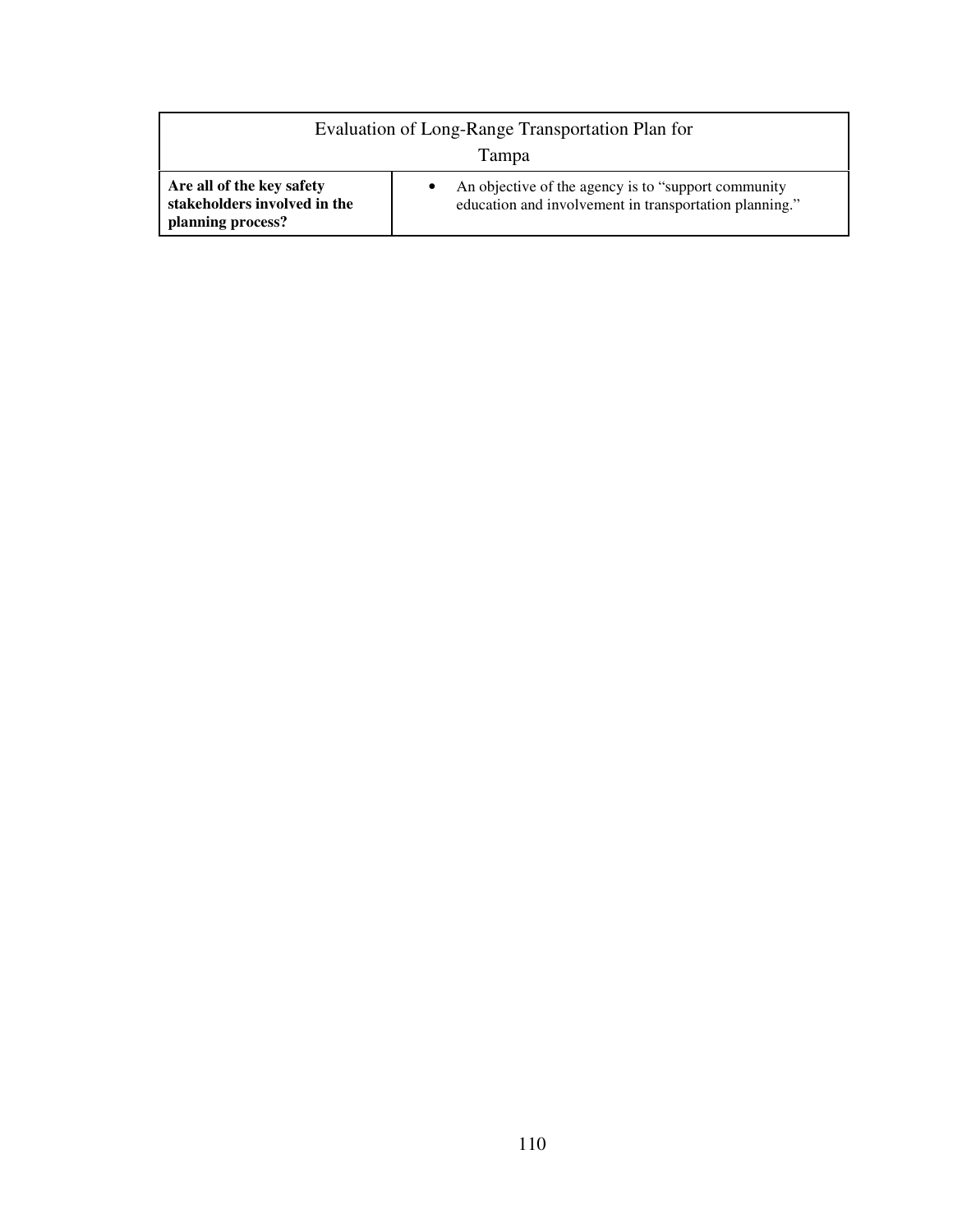## **APPENDIX C DATA SOURCES**

Fatality data was queried from the Fatality Accident Reporting System (FARS) database.

Injury Data Sources:

Alabama: 2008 Alabama Crash Facts Report Alaska: 2007 Alaska Traffic Crashes Report Arizona: Arizona Motor Vehicle Crash Facts 2008 Report Arkansas: Arkansas 2007 Traffic Crash Statistics Report (not revised) California: California Highway Patrol Data Request Colorado: Provided by Colorado DOT representative Connecticut: Provided by Connecticut DOT representative Washington, DC: Could not locate Florida: Traffic Crash Statistics Report 2008 Georgia: Provided by Georgia Governor's Office of Highway Safety representative Hawaii: Could not locate Illinois: Illinois Crash Facts and Statistics Annual Report 2008 Indiana: Indiana Crash Facts 2008 Iowa: Iowa DOT website - http://www.iowadot.gov/crashanalysis/county.htm Kansas: 2008 Kansas Traffic Accident Facts Book Kentucky: Kentucky Traffic Collision Facts 2008 Report Louisiana: Louisiana Traffic Records Data Report 2008 Maryland: University of Maryland website http://medschool.umaryland.edu/nscfortrauma/traffic\_book2007\_county\_list.asp Massachusetts: Provided by Massachusetts DOT representative Michigan: Michigan Office of Highway Safety Planning website http://www.michigantrafficcrashfacts.org/doc/2008/quick\_2.pdf Minnesota: Minnesota Office of Traffic Safety 2008 Crash Facts Mississippi: Provided by Mississippi DOT representative Missouri: Provided by Missouri State Highway Patrol representative Nebraska: State of Nebraska 2008 Traffic Crash Facts Annual Report Nevada: Data provided by Nevada DOT representative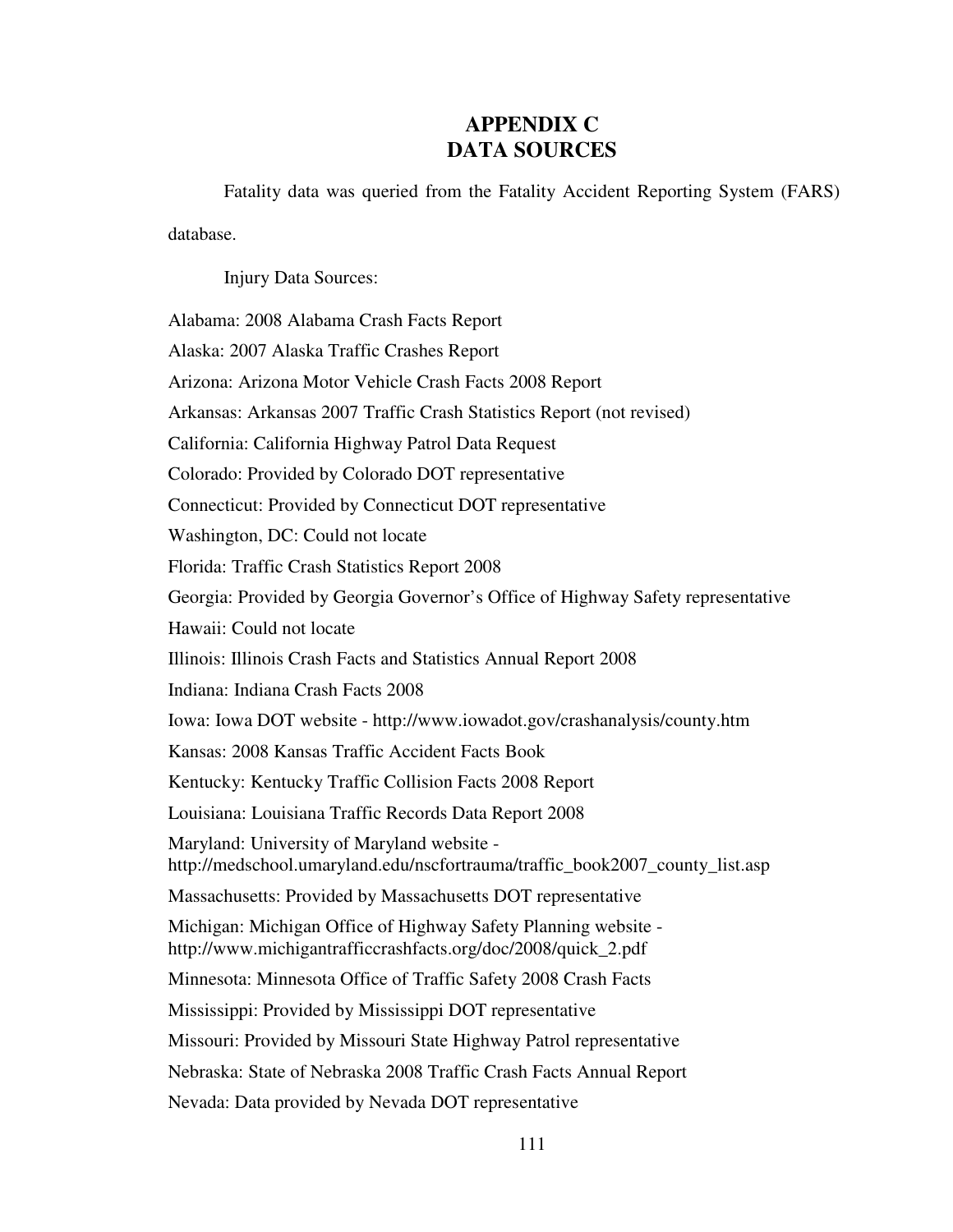New Hampshire: Provided by New Hampshire DOT representative

New Jersey: Raw data set provided by New Jersey DOT website http://www.state.nj.us/transportation/refdata/accident/rawdata01-03.shtm

New Mexico: 2007 New Mexico Traffic Crash Information Report

New York: New York State Traffic Safety Data Report, February 2009

North Carolina: North Carolina DOT website http://www.ncdot.org/doh/preconstruct/traffic/safety/data/profiles.html

Ohio: Ohio Traffic Crash Facts Report 2008

Oklahoma: 2008 Oklahoma Crash Facts Report

Oregon: Oregon DOT website http://www.oregon.gov/ODOT/TD/TDATA/car/CAR\_Publications.shtml

Pennsylvania: Provided by Pennsylvania DOT representative

Rhode Island: Could not locate

South Carolina: South Carolina 2007 Traffic Crash Collision Fact Book Report

Tennessee: Tennessee Department of Safety website http://tennessee.gov/safety/stats/CrashData/default.html

Texas: Texas DOT website http://www.txdot.gov/txdot\_library/drivers\_vehicles/publications/crash\_statistics/default. htm

Utah: 2007 Utah Crash Summary Report

Virginia: 2008 Virginia Traffic Crash Facts Report

Washington: 2008 Washington State Collision Data Summary Report

Washington, DC: Could not locate

West Virginia: Could not locate

Wisconsin: Provided by Wisconsin Bureau of Transportation Safety representative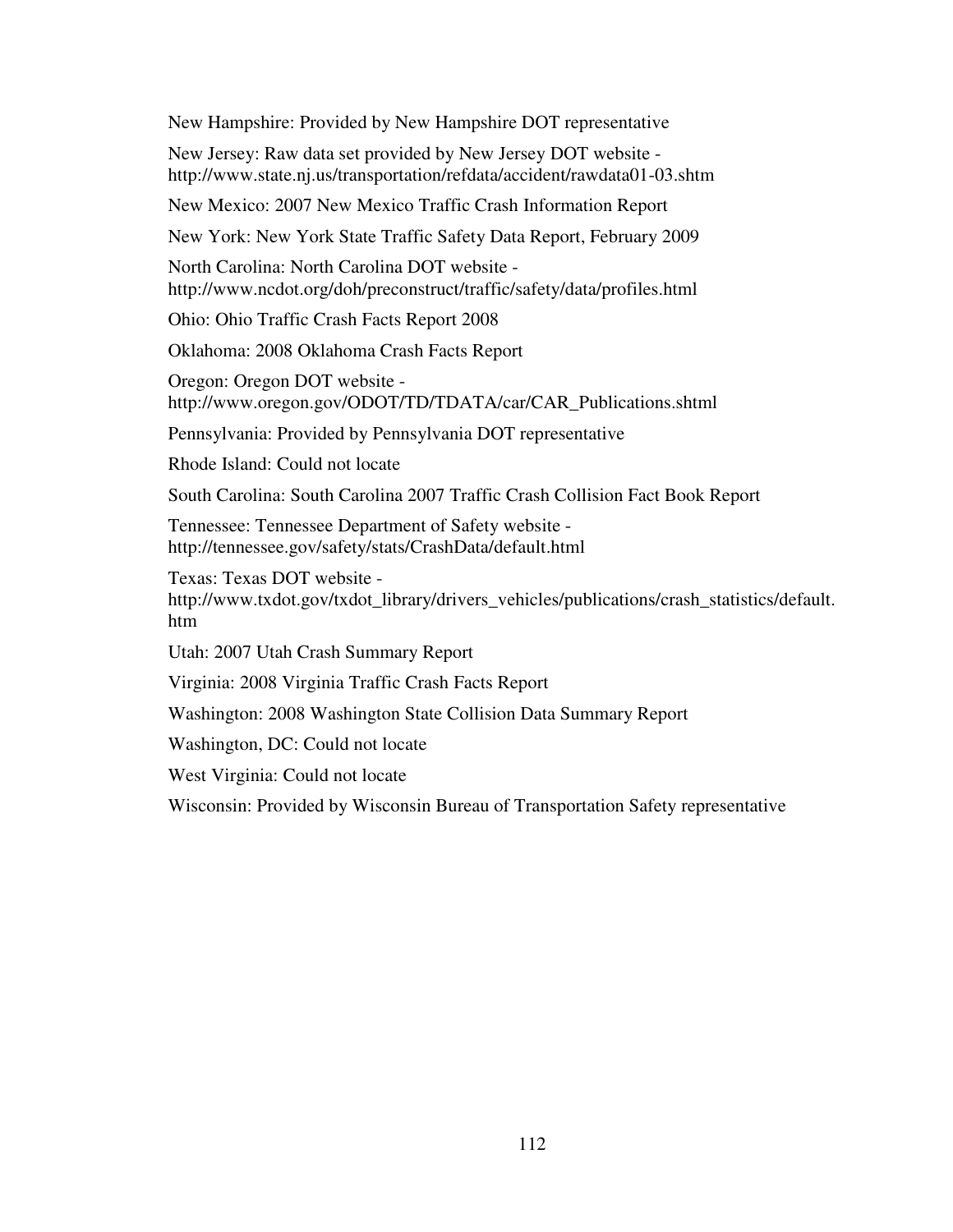## **REFERENCES**

- [1] H. Unger, "Business targets congestion," *Atlanta Journal Consitution*, 2009.
- [2] FHWA, "Reducing Non-Recurring Congestion," *http://ops.fhwa.dot.gov/program\_areas/reduce-non-cong.htm*.
- [3] Cambridge Systematics and M.D. Meyer, "Crashes vs Congestion What's the Cost to Society?," 2008.
- [4] D. Schrank and T. Lomax, "Urban Mobility Report 2009," *Report for the Texas Transportation Institute*, 2009.
- [5] L. Blincoe, A. Seay, E. Zaloshnja, T. Miller, E. Romano, S. Luchter, and R. Spicer, "The economic impact of motor vehicle crashes, 2000," *DOT HS*, vol. 809, 2002, p. 446.
- [6] T.D. Duvall and D. Gribbin, "Treatment of the Economic Value of a Statistical Life in Departmental Analyses Report," *http://ostpxweb.dot.gov/policy/reports/080205.htm*, 2008.
- [7] R. Ewing, K. Bartholomew, S. Winkelman, J. Walters, D. Chen, B. McCann, and D. Goldberg, *Growing Cooler: Evidence on Urban Development and Climate Change*, Urban Land Institute, 2008.
- [8] Cambridge Systematics, *Moving Cooler: An Analysis of Transportation Strategies for Reducing Greenhouse Gas Emissions*, Urban Land Institute, 2009.
- [9] R. Ewing and E. Dumbaugh, "The Built Environment and Traffic Safety: A Review of Empirical Evidence," *Journal of Planning Literature*, vol. 23, 2009, pp. 347-367.
- [10] National Highway Traffic Safety Administration, "Traffic Safety Facts 2008," *Annals of Emergency Medicine*, vol. 53, 2009, p. 214.
- [11] National Highway Traffic Safety Administration, "FARS Encyclopedia," *http://www-fars.nhtsa.dot.gov/Main/index.aspx*, 2010.
- [12] National Highway Traffic Safety Administration, *Early Estimates of Motor Vehicle Traffic Fatalities in 2009*, Washington, DC: 2010.
- [13] M. Sivak and B. Schoettle, "Toward understanding the recent large reductions in US road fatalities," *Security*, 2010.
- [14] M. Kloth, "Record Low in Road Deaths," *International Transport Forum*, vol. 147, 2010, p. 1.